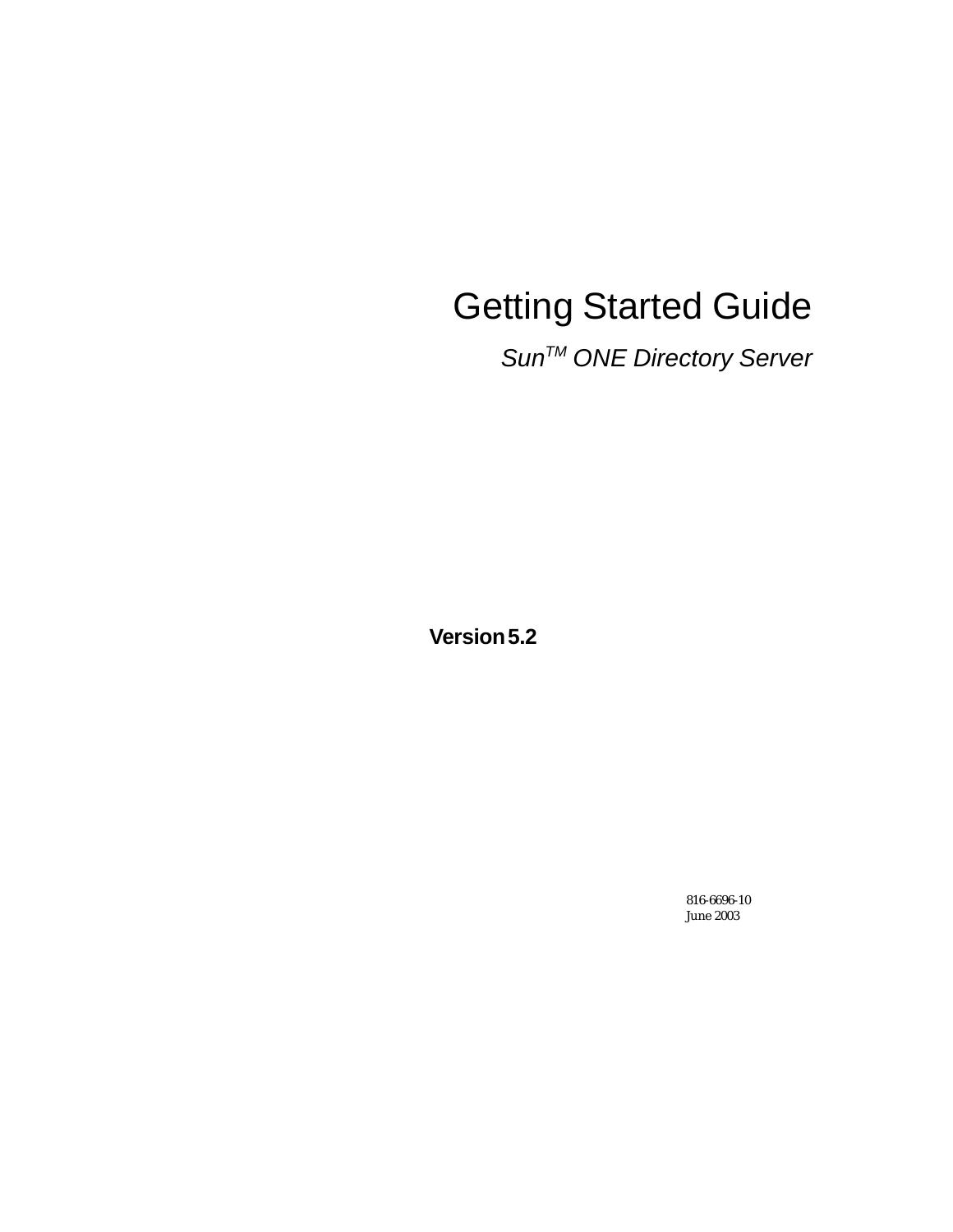Copyright © 2003 Sun Microsystems, Inc., 4150 Network Circle, Santa Clara, California 95054, U.S.A. All rights reserved. U.S. Government Rights - Commercial software. Government users are subject to the Sun Microsystems, Inc. standard license agreement and applicable provisions of the FAR and its supplements. This distribution may include materials developed by third parties.Parts of the product may be derived from Berkeley BSD systems, licensed from the University of California. UNIX is a registered trademark in the U.S. and in other countries, exclusively licensed through X/Open Company, Ltd.Sun, Sun Microsystems, the Sun logo, Java, Solaris, SunTone, Sun[tm] ONE, The Network is the Computer, the SunTone Certified logo and the Sun[tm] ONE logo are trademarks or registered trademarks of Sun Microsystems, Inc. in the U.S. and other countries.All SPARC trademarks are used under license and are trademarks or registered trademarks of SPARC International, Inc. in the U.S. and other countries. Products bearing SPARC trademarks are based upon architecture developed by Sun Microsystems, Inc. Mozilla, Netscape, and Netscape Navigator are trademarks or registered trademarks of Netscape Communications Corporation in the United States and other countries. Products covered by and information contained in this service manual are controlled by U.S. Export Control laws and may be subject to the export or import laws in other countries. Nuclear, missile, chemical biological weapons or nuclear maritime end uses or end users, whether direct or indirect, are strictly prohibited. Export or reexport to countries subject to U.S. embargo or to entities identified on U.S. export exclusion lists, including, but not limited to, the denied persons and specially designated nationals lists is strictly prohibited.DOCUMENTATION IS PROVIDED "AS IS" AND ALL EXPRESS OR IMPLIED CONDITIONS, REPRESENTATIONS AND WARRANTIES, INCLUDING ANY IMPLIED WARRANTY OF MERCHANTABILITY, FITNESS FOR A PARTICULAR PURPOSE OR NON-INFRINGEMENT, ARE DISCLAIMED, EXCEPT TO THE EXTENT THAT SUCH DISCLAIMERS ARE HELD TO BE LEGALLY INVALID.

Copyright © 2003 Sun Microsystems, Inc., 4150 Network Circle, Santa Clara, California 95054, Etats-Unis. Tous droits réservés. Droits du gouvernement américain, utlisateurs gouvernmentaux - logiciel commercial. Les utilisateurs gouvernmentaux sont soumis au contrat de licence standard de Sun Microsystems, Inc., ainsi qu aux dispositions en vigueur de la FAR [ (Federal Acquisition Regulations) et des suppléments à celles-ci.Cette distribution peut comprendre des composants développés pardes tierces parties.Des parties de ce produit pourront être dérivées des systèmes Berkeley BSD licenciés par l'Université de Californie. UNIX est une marque déposée aux Etats-Unis et dans d'autres pays et licenciée exclusivement par X/Open Company, Ltd.Sun, Sun Microsystems, le logo Sun, Java, Solaris, SunTone, Sun[tm] ONE, The Network is the Computer, le logo SunTone Certified et le logo Sun[tm] ONE sont des marques de fabrique ou des marques déposées de Sun Microsystems, Inc. aux Etats-Unis et dans d'autres pays.Toutes les marques SPARC sont utilisées sous licence et sont des marques de fabrique ou des marques déposées de SPARC International, Inc. aux Etats-Unis et dans d'autres pays. Les produits protant les marques SPARC sont basés sur une architecture développée par Sun Microsystems, Inc. Mozilla, Netscape, et Netscape Navigator sont des marques de Netscape Communications Corporation aux Etats-Unis et dans d'autres pays. Les produits qui font l'objet de ce manuel d'entretien et les informations qu'il contient sont régis par la législation américaine en matière de contrôle des exportations et peuvent être soumis au droit d'autres pays dans le domaine des exportations et importations. Les utilisations finales, ou utilisateurs finaux, pour des armes nucléaires, des missiles, des armes biologiques et chimiques ou du nucléaire maritime, directement ou indirectement, sont strictement interdites. Les exportations ou réexportations vers des pays sous embargo des États-Unis, ou vers des entités figurant sur les listes d'exclusion d'exportation américaines, y compris, mais de manière non exclusive, la liste de personnes qui font objet d'un ordre de ne pas participer, d'une façon directe ou indirecte, aux exportations des produits ou des services qui sont régi par la législation américaine en matière de contrôle des exportations et la liste de ressortissants spécifiquement désignés, sont rigoureusement interdites.LA DOCUMENTATION EST FOURNIE "EN L'ÉTAT" ET TOUTES AUTRES CONDITIONS, DECLARATIONS ET GARANTIES EXPRESSES OU TACITES SONT FORMELLEMENT EXCLUES, DANS LA MESURE AUTORISEE PAR LA LOI APPLICABLE, Y COMPRIS NOTAMMENT TOUTE GARANTIE IMPLICITE RELATIVE A LA QUALITE MARCHANDE, A L'APTITUDE A UNE UTILISATION PARTICULIERE OU A L'ABSENCE DE CONTREFAÇON.

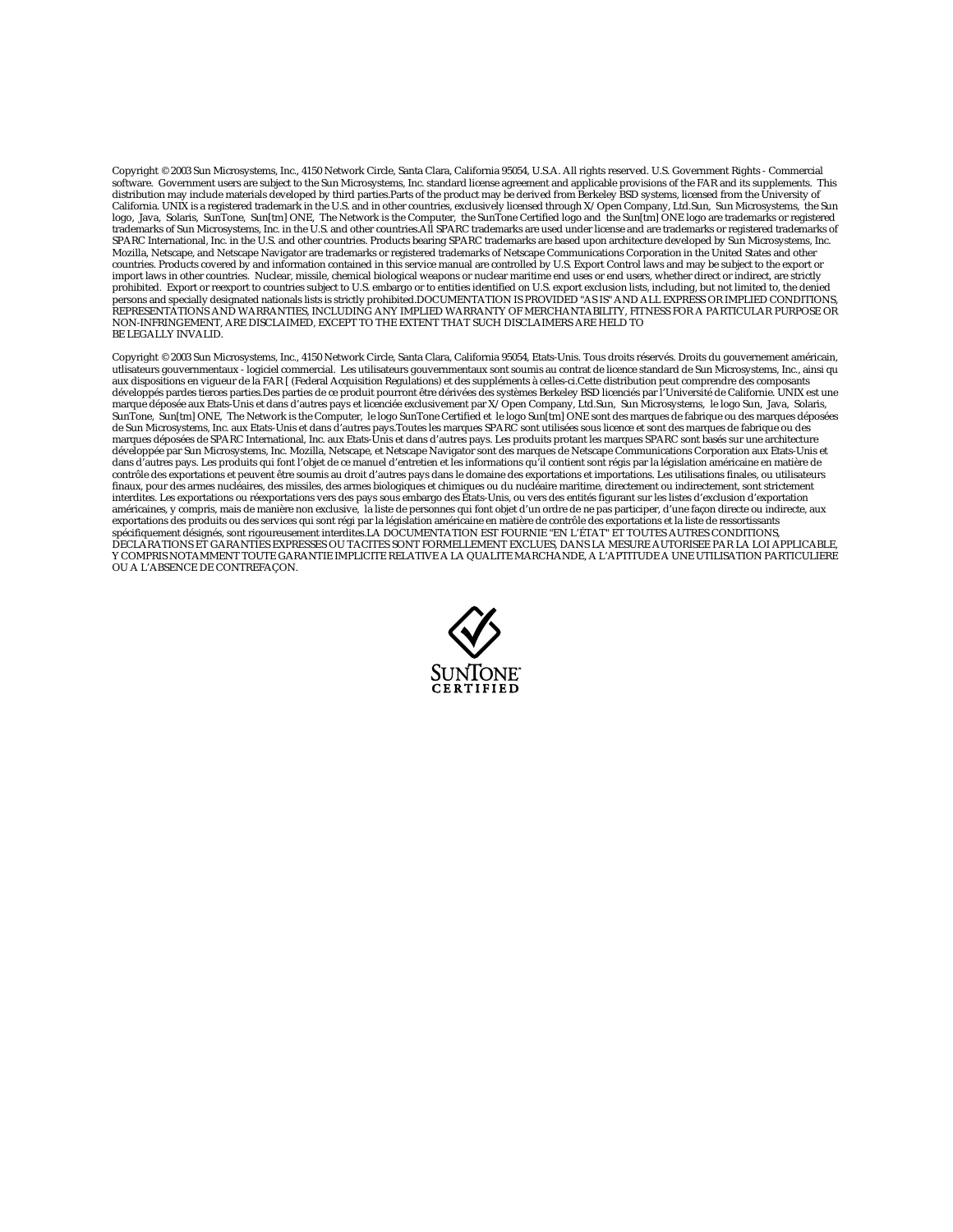# **Contents**

| Sun ONE Directory Server Installation and Tuning Guide (multi-platform edition only)  17 |  |
|------------------------------------------------------------------------------------------|--|
|                                                                                          |  |
|                                                                                          |  |
| Sun ONE Directory Server 5.2 Plug-In API Programming Guide  19                           |  |
|                                                                                          |  |
|                                                                                          |  |
|                                                                                          |  |
|                                                                                          |  |
|                                                                                          |  |
|                                                                                          |  |
|                                                                                          |  |
|                                                                                          |  |
|                                                                                          |  |
|                                                                                          |  |
|                                                                                          |  |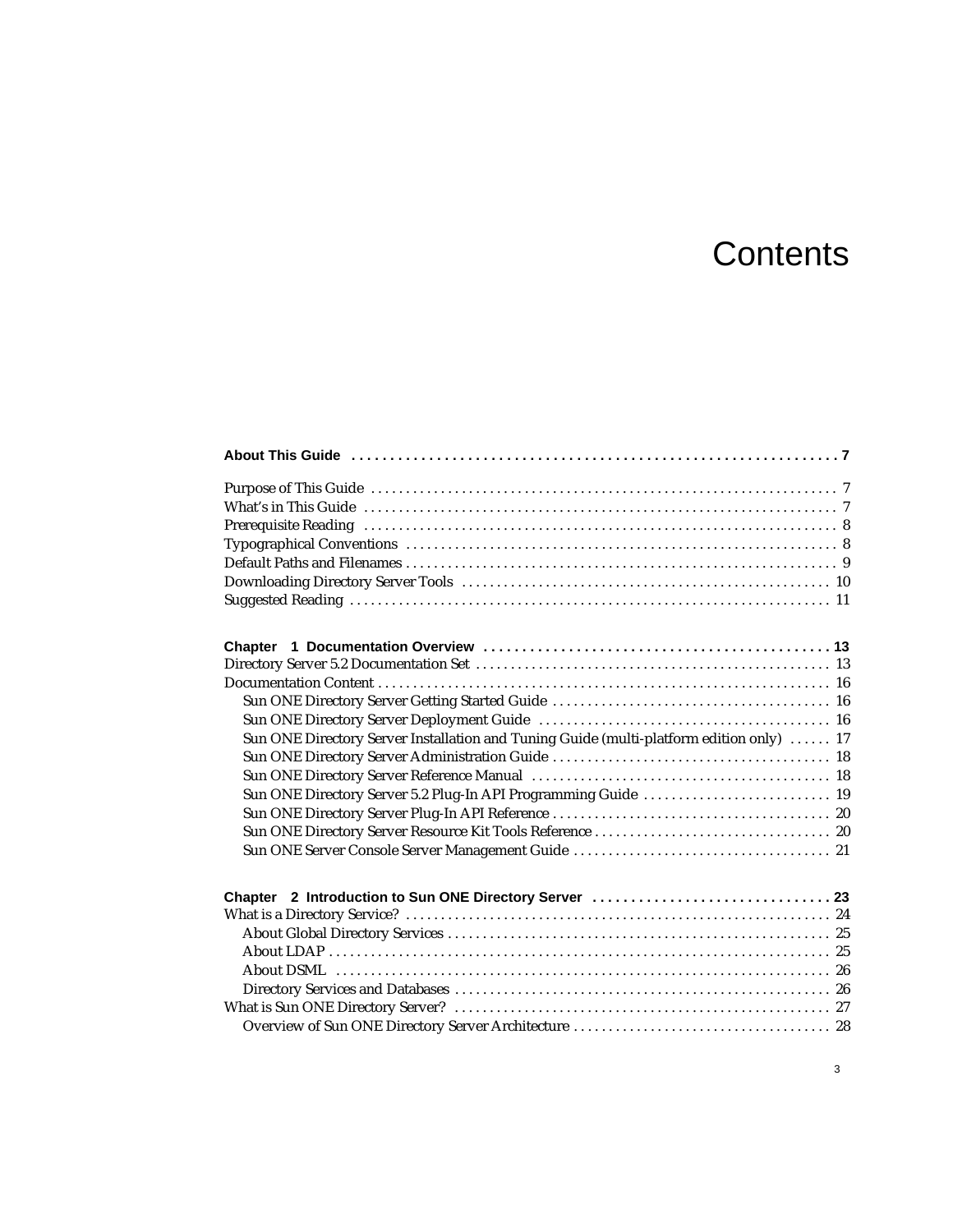| Chapter 3 A Quick Look at Directory Server Console  49                |  |
|-----------------------------------------------------------------------|--|
|                                                                       |  |
|                                                                       |  |
|                                                                       |  |
|                                                                       |  |
|                                                                       |  |
|                                                                       |  |
|                                                                       |  |
|                                                                       |  |
|                                                                       |  |
|                                                                       |  |
|                                                                       |  |
|                                                                       |  |
|                                                                       |  |
|                                                                       |  |
|                                                                       |  |
|                                                                       |  |
|                                                                       |  |
|                                                                       |  |
|                                                                       |  |
|                                                                       |  |
|                                                                       |  |
|                                                                       |  |
|                                                                       |  |
|                                                                       |  |
|                                                                       |  |
|                                                                       |  |
|                                                                       |  |
|                                                                       |  |
| Chapter 4 A Quick Look at Directory Server Command-Line Utilities  69 |  |
|                                                                       |  |
|                                                                       |  |
|                                                                       |  |
|                                                                       |  |
|                                                                       |  |

[Populating a New Database Using ldif2db . . . . . . . . . . . . . . . . . . . . . . . . . . . . . . . . . . . . . . . . . . . . . . 7](#page-73-0)4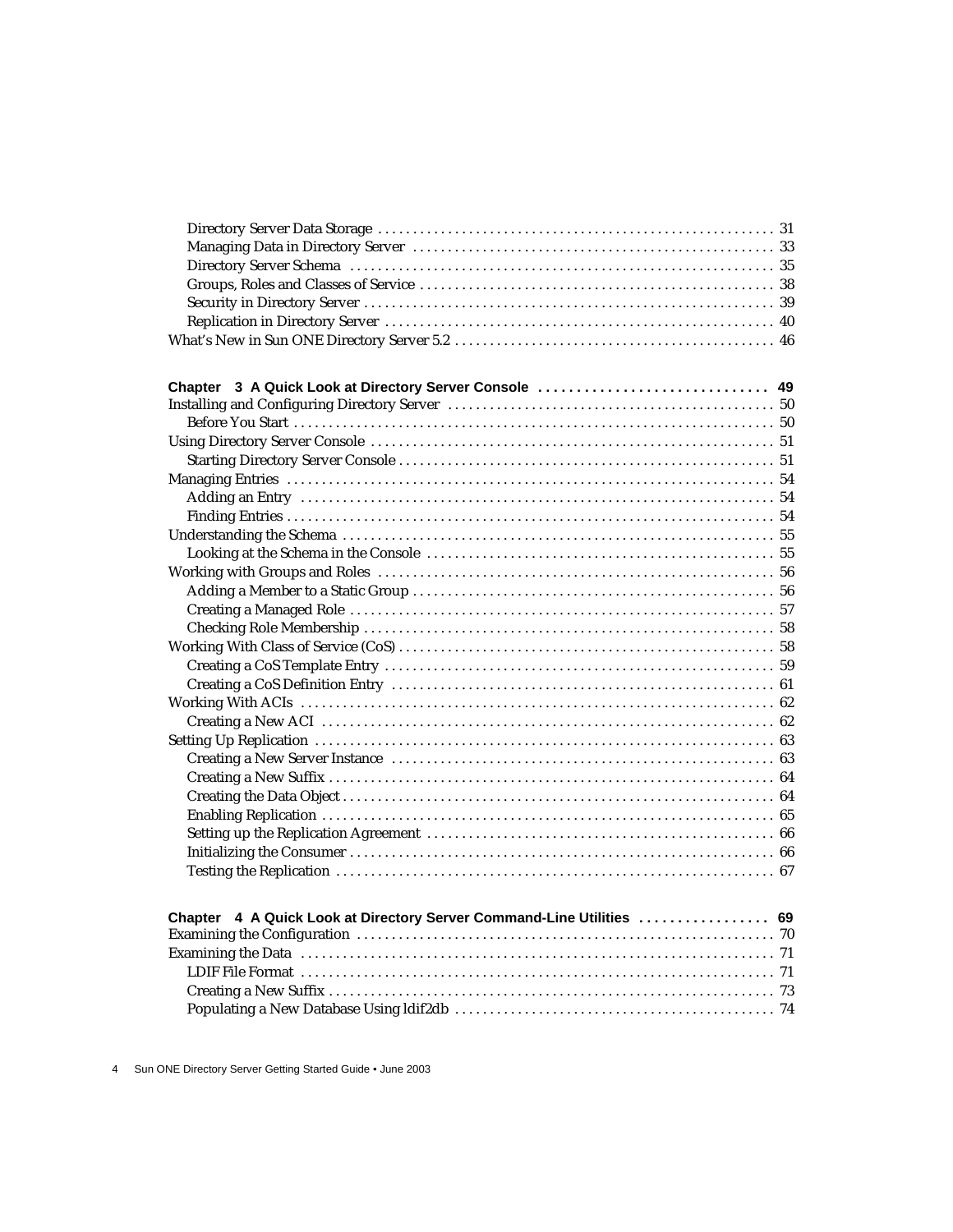**[Index . . . . . . . . . . . . . . . . . . . . . . . . . . . . . . . . . . . . . . . . . . . . . . . . . . . . . . . . . . . . . . . . . . . . . . . . 1](#page-122-0)23**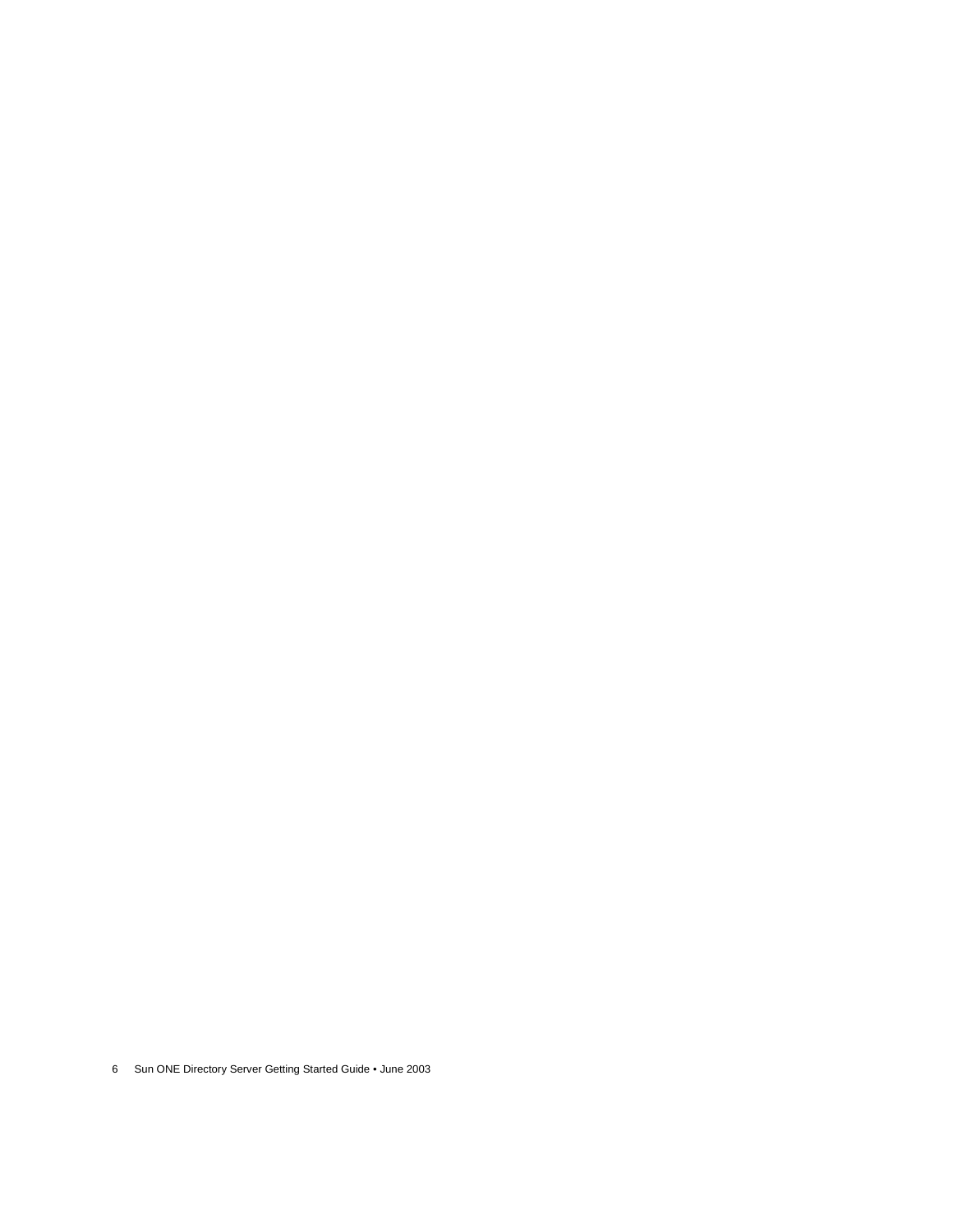# About This Guide

<span id="page-6-0"></span>Sun<sup>™</sup> ONE Directory Server 5.2 is a powerful and scalable distributed directory server based on the industry-standard Lightweight Directory Access Protocol (LDAP). Sun ONE Directory Server software is part of the Sun Open Net Environment (Sun ONE), Sun's standards-based software vision, architecture, platform, and expertise for building and deploying Services On Demand.

Sun ONE Directory Server is the cornerstone for building a centralized and distributed data repository that can be used in your intranet, over your extranet with your trading partners, or over the public Internet to reach your customers.

## <span id="page-6-1"></span>Purpose of This Guide

This guide consolidates the information required by readers who are not familiar with directory service concepts, or with previous versions of Sun ONE Directory Server. This is not a reference manual but a comprehensive overview that will enable you to discover, install and evaluate Sun ONE Directory Server in a short period.

## <span id="page-6-2"></span>What's in This Guide

This guide includes the following information:

• *[Documentation Overview](#page-12-3)* - describes the documentation set delivered with Sun ONE Directory Server 5.2 and indicates where you will find specific information. It also describes the major changes to the documentation set to assist users who are familiar with the documentation delivered in previous versions of the product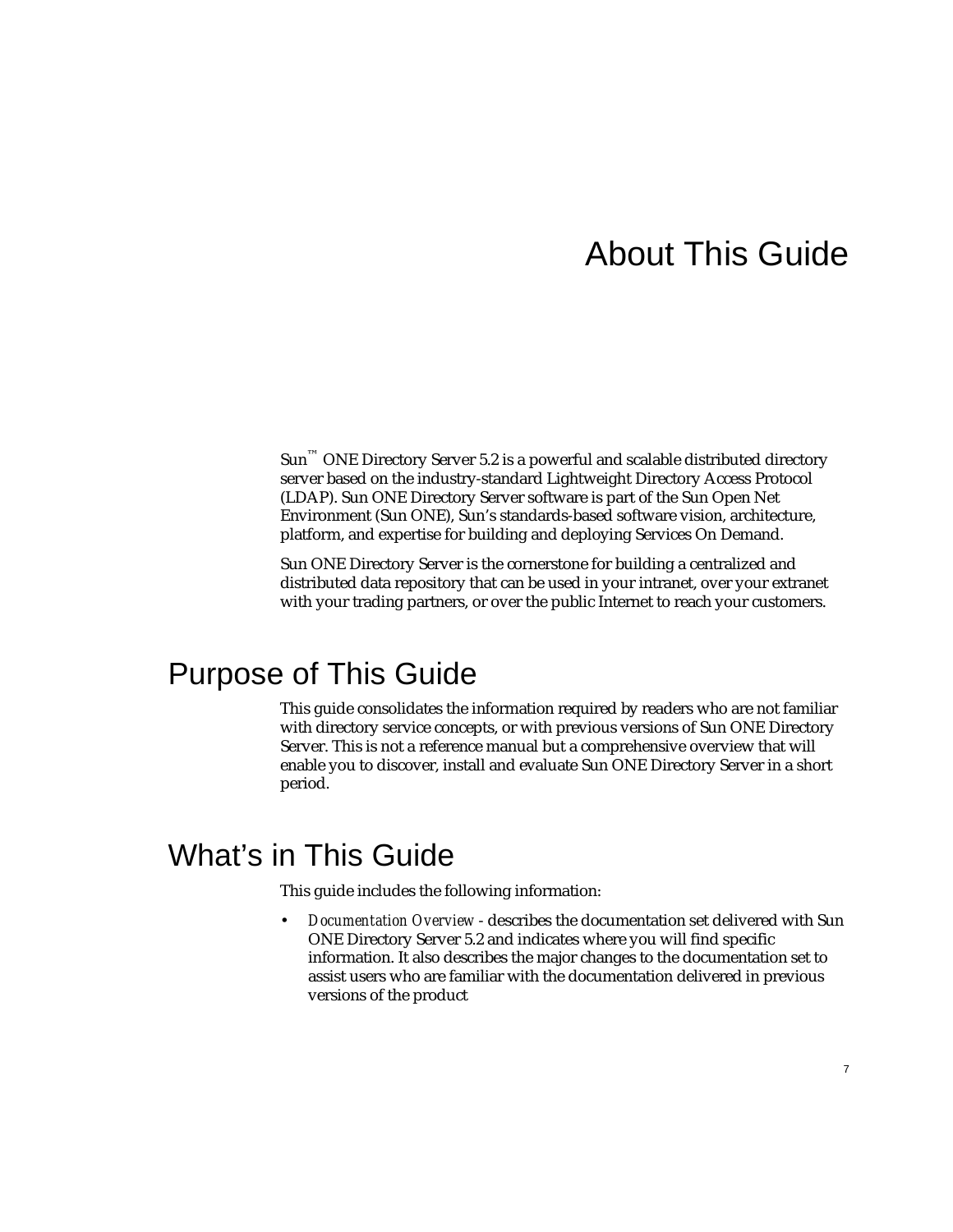- *[Introduction to Sun ONE Directory Server](#page-22-2)* describes the basic concepts you must understand before designing and deploying your directory.
- *[A Quick Look at Directory Server Console](#page-48-2)* describes how to install Sun ONE Directory Server for evaluation/demonstration purposes, and how to use the console to examine the features described in the introduction.
- *[A Quick Look at Directory Server Command-Line Utilities](#page-68-2)* provides information on the ldapsearch and ldapmodify commands and describes how to use the command-line to examine the features described in the introduction.
- *[Accessibility Features](#page-104-3)* describes the accessible features of the Sun ONE Directory Server 5.2 user interface, including key mappings for the consoles.
- *[Glossary](#page-106-1)* a global glossary that defines the Sun ONE Directory Server terminology used throughout the documentation set.

## <span id="page-7-0"></span>Prerequisite Reading

Before reading this guide we strongly recommend you read the online release notes to obtain the latest information about new features and enhancements in this release of Sun ONE Directory Server. The release notes can be found at

http://docs.sun.com/doc/816-6703-10/index.html

Note that this guide does not attempt to provide comprehensive installation, reference or administrative information on Sun ONE Directory Server. For in depth information on these topics, please consult the relevant user guide in the Sun ONE Directory Server document set.

## <span id="page-7-1"></span>Typographical Conventions

This section explains the typographical conventions used in this book.

Monospaced font - This typeface is used for literal text, such as the names of attributes and object classes when they appear in text. It is also used for URLs, filenames, and examples.

*Italic font* - This typeface is used for emphasis, for new terms, and for text that you must substitute for actual values, such as placeholders in path names.

The greater-than symbol (>) is used as a separator when naming an item in a menu or sub-menu. For example, Object > New > User means that you should select the User item in the New sub-menu of the Object menu.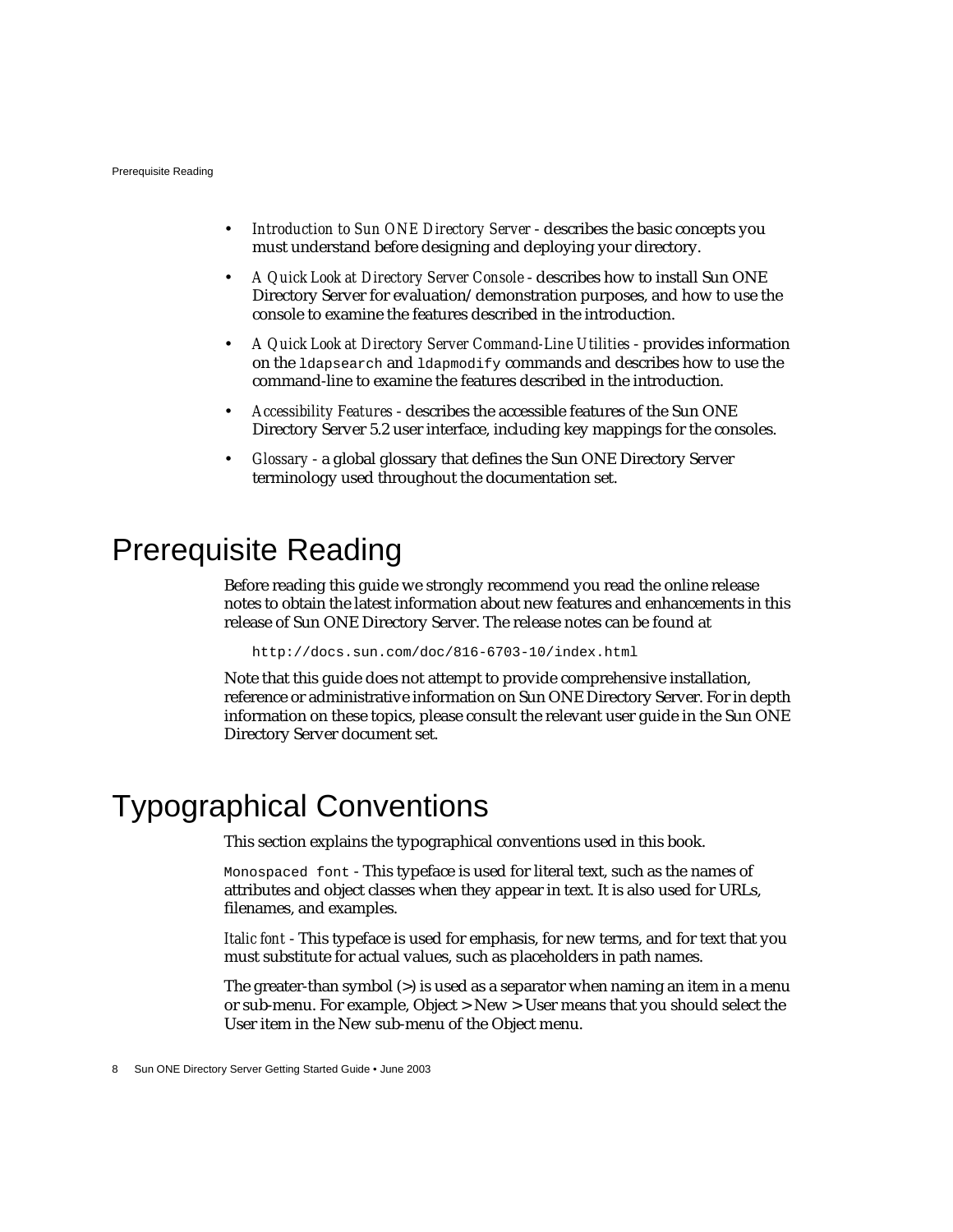**NOTE** Notes, Cautions, and Tips highlight important conditions or limitations. Be sure to read this information before continuing.

## <span id="page-8-0"></span>Default Paths and Filenames

All path and filename examples in the Sun ONE Directory Server product documentation are one of the following two forms:

• *ServerRoot*/*...* - The *ServerRoot* is the location of the Sun ONE Directory Server product. This path contains the shared binary files of Directory Server, Sun ONE Administration Server, and command line tools.

The actual *ServerRoot* path depends on your platform, your installation, and your configuration. The default path depends on the product platform and packaging as shown in [Table 1](#page-8-1).

- *ServerRoot*/slapd-*serverID*/*...* The *serverID* is the name of the Directory Server instance that you defined during installation or configuration. This path contains database and configuration files that are specific to the given instance.
- **NOTE** Paths specified in this manual use the forward slash format of UNIX and commands are specified without file extensions. If you are using a Windows version of Sun ONE Directory Server, use the equivalent backslash format. Executable files on Windows systems generally have the same names with the .exe or .bat extension.

<span id="page-8-1"></span>

| <b>Product Installation</b> | ServerRoot Path                                                                                         |
|-----------------------------|---------------------------------------------------------------------------------------------------------|
| Solaris $91$                | /var/mps/serverroot - After configuration, this directory<br>contains links to the following locations: |
|                             | • /etc/ds/v5.2 (static configuration files)                                                             |
|                             | $\frac{1}{100}$ / usr/admserv/mps/admin (Sun ONE Administration<br>$\bullet$<br>Server binaries)        |
|                             | /usr/admserv/mps/console (Server Console binaries)<br>$\bullet$                                         |
|                             | /usr/ds/v5.2 (Directory Server binaries)                                                                |

**Table 1** Default *ServerRoot* Paths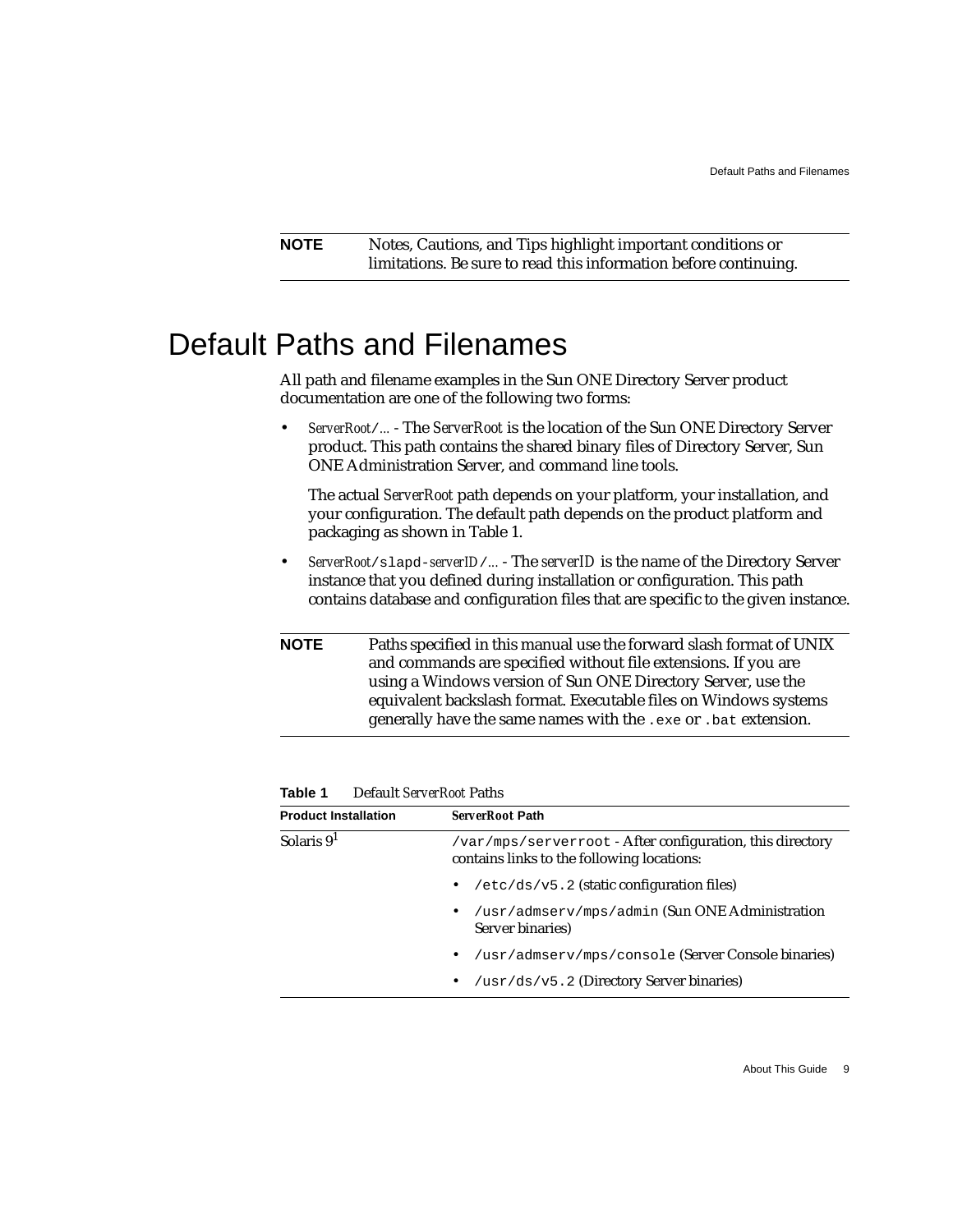| <b>Product Installation</b>                                                           | ServerRoot Path          |
|---------------------------------------------------------------------------------------|--------------------------|
| <b>Compressed Archive</b><br>Installation on Solaris and<br><b>Other Unix Systems</b> | /var/Sun/mps             |
| Zip Installation on<br><b>Windows Systems</b>                                         | C:\Program Files\Sun\MPS |

**Table 1** Default *ServerRoot* Paths *(Continued)*

1. If you are working on the Solaris Operating Environment and are unsure which version of the Sun ONE Directory Server software is installed, check for the existence a key package such as SUNWdsvu using the pkginfo command. For example: pkginfo | grep SUNWdsvu.

Directory Server instances are located under *ServerRoot*/slapd-*serverID*/, where *serverID* represents the server identifier given to the instance on creation. For example, if you gave the name dirserv to your Directory Server, then the actual path would appear as shown in [Table 2](#page-9-1). If you have created a Directory Server instance in a different location, adapt the path accordingly.

**Table 2** Default Example dirserv Instance Locations

<span id="page-9-1"></span>

| <b>Product Installation</b>                                                           | <b>Instance Location</b>               |
|---------------------------------------------------------------------------------------|----------------------------------------|
| Solaris 9                                                                             | /var/mps/serverroot/slapd-dirserv      |
| <b>Compressed Archive</b><br><b>Installation on Solaris</b><br>and Other Unix Systems | /usr/Sun/mps/slapd-dirserv             |
| Zip Installation on<br><b>Windows Systems</b>                                         | C:\Program Files\Sun\MPS\slapd-dirserv |

### <span id="page-9-0"></span>Downloading Directory Server Tools

Some supported platforms provide native tools for accessing Directory Server. More tools for testing and maintaining LDAP directory servers, download the Sun ONE Directory Server Resource Kit (DSRK). This software is available at the following location:

http://wwws.sun.com/software/download/

Installation instructions and reference documentation for the DSRK tools is available in the *Sun ONE Directory Server Resource Kit Tools Reference*.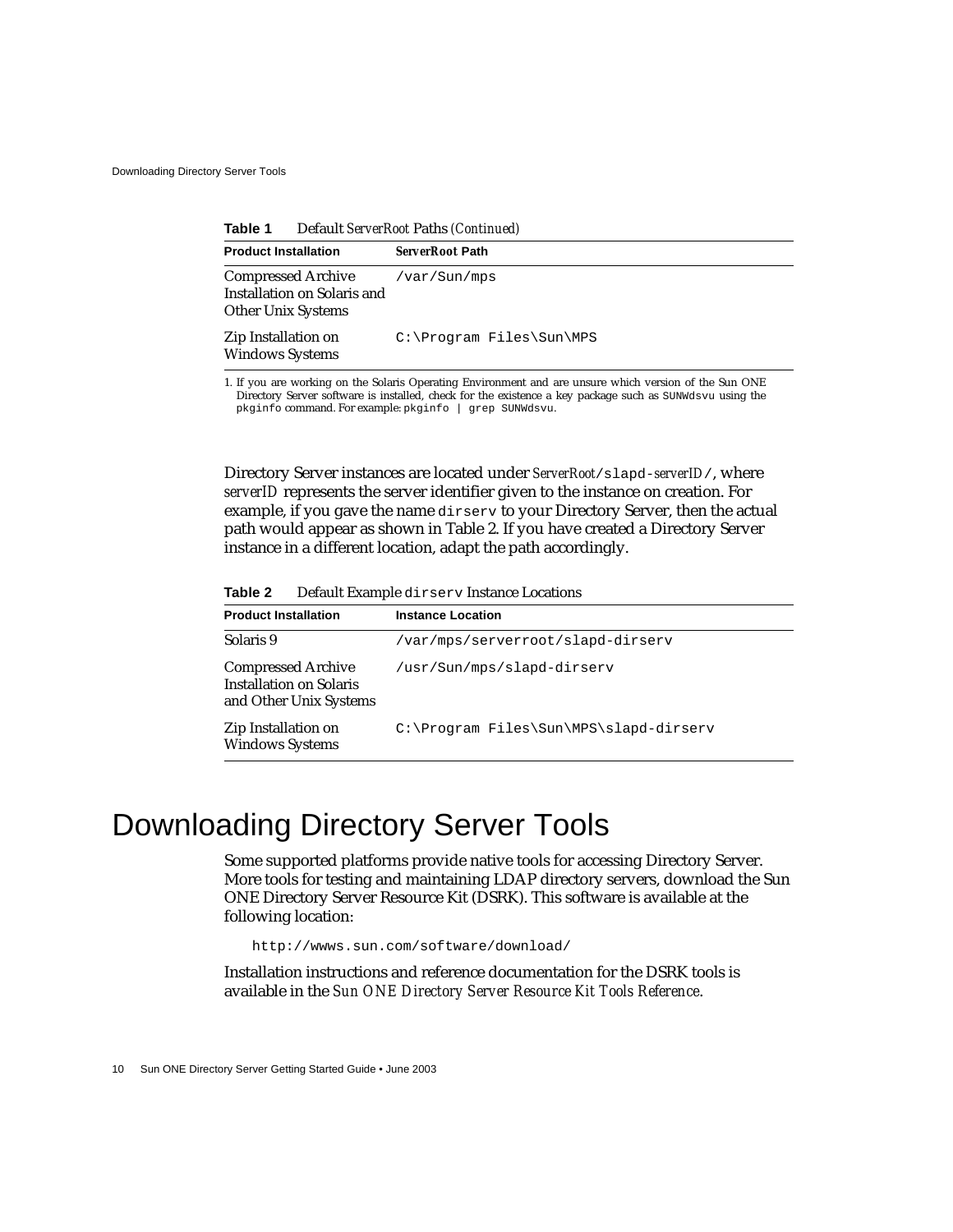For developing directory client applications, you may also download the Sun ONE LDAP SDK for C and the Sun ONE LDAP SDK for Java from the same location.

Additionally, Java Naming and Directory Interface (JNDI) technology supports accessing the Directory Server using LDAP and DSML v2 from Java applications. Information about JNDI is available from:

http://java.sun.com/products/jndi/

The JNDI Tutorial contains detailed descriptions and examples of how to use JNDI. It is available at:

http://java.sun.com/products/jndi/tutorial/

### <span id="page-10-0"></span>Suggested Reading

Sun ONE Directory Server product documentation includes the following documents delivered in both HTML and PDF:

- *Sun ONE Directory Server Getting Started Guide* Provides a quick look at many key features of Directory Server 5.2.
- *Sun ONE Directory Server Deployment Guide* Explains how to plan directory topology, data structure, security, and monitoring, and discusses example deployments.
- *Sun ONE Directory Server Installation and Tuning Guide* Covers installation and upgrade procedures, and provides tips for optimizing Directory Server performance.
- *Sun ONE Directory Server Administration Guide* Gives the procedures for using the console and command-line to manage your directory contents and configure every feature of Directory Server.
- *Sun ONE Directory Server Reference Manual* Details the Directory Server configuration parameters, commands, files, error messages, and schema.
- *Sun ONE Directory Server Plug-In API Programming Guide* Demonstrates how to develop Directory Server plug-ins.
- *Sun ONE Directory Server Plug-In API Reference* Details the data structures and functions of the Directory Server plug-in API.
- *Sun ONE Server Console Server Management Guide* Discusses how to manage servers using the Sun ONE Administration Server and Java based console.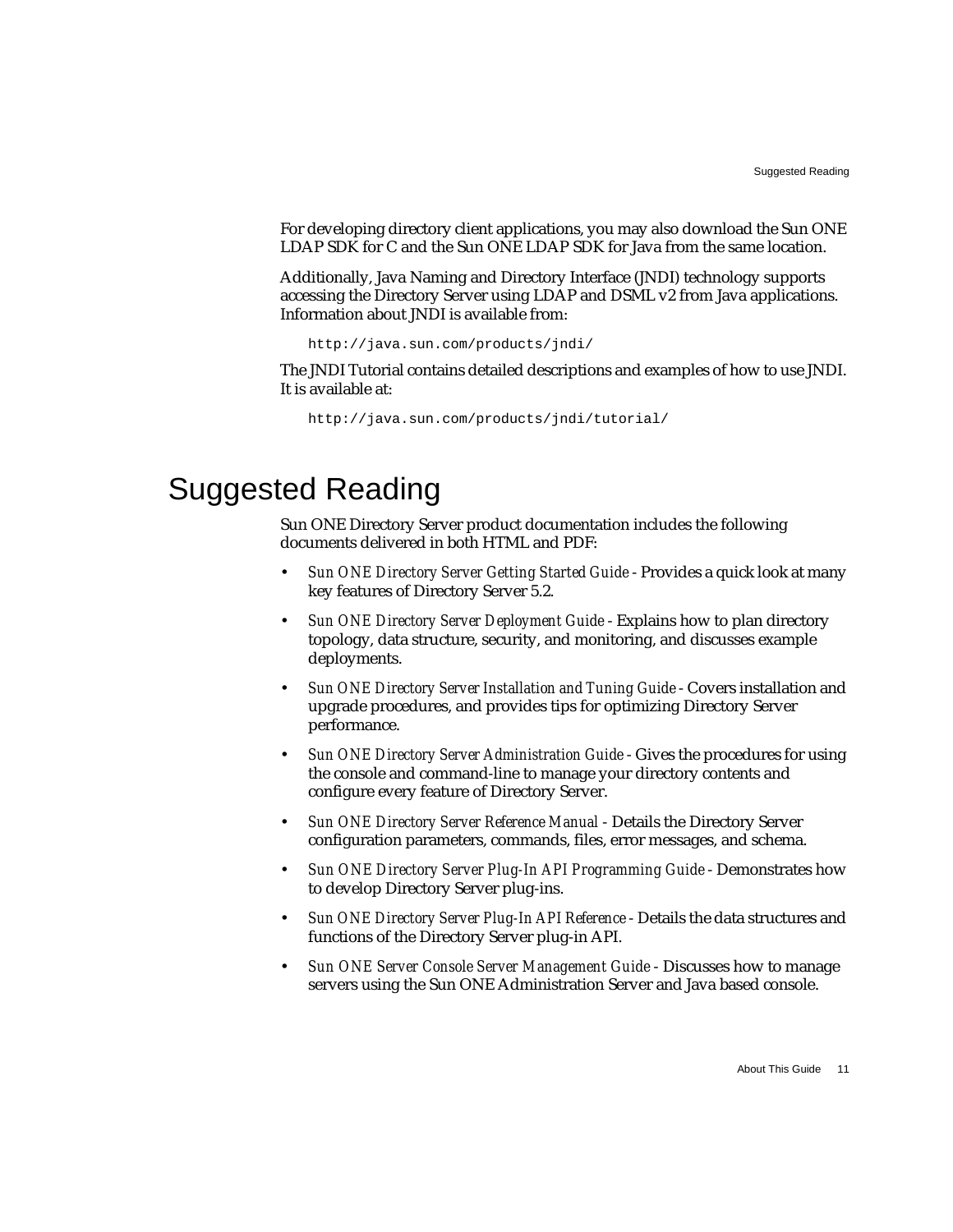• *Sun ONE Directory Server Resource Kit Tools Reference* - Covers installation and features of the Sun ONE Directory Server Resource Kit, including many useful tools.

Other useful information can be found on the following Web sites:

- Product documentation online: http://docs.sun.com/coll/S1\_DirectoryServer\_52
- Sun software: http://wwws.sun.com/software/
- Sun ONE Services: http://www.sun.com/service/sunps/sunone/
- Sun Support Services: http://www.sun.com/service/support/
- Sun ONE for Developers: http://sunonedev.sun.com/
- Training: http://suned.sun.com/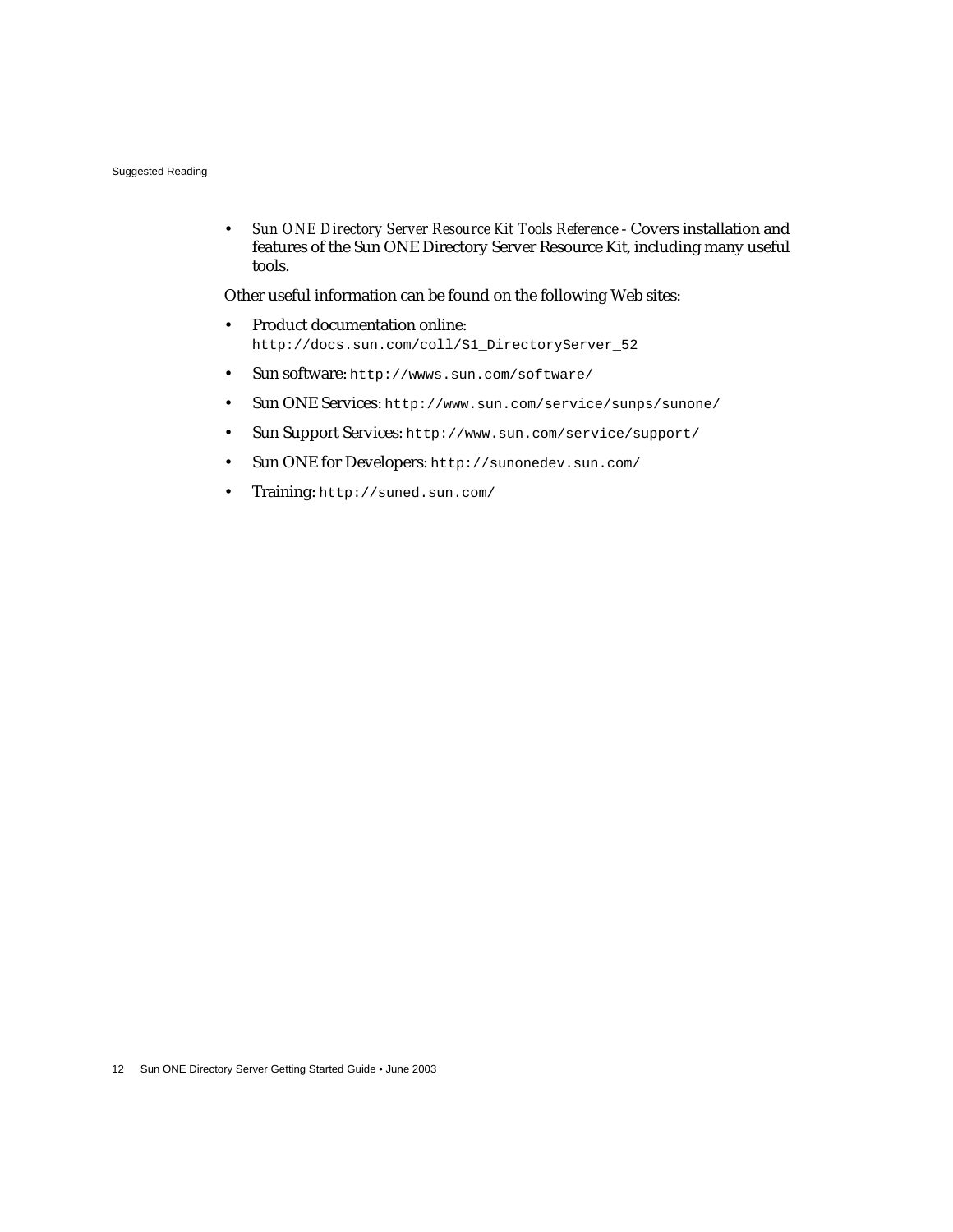# <span id="page-12-3"></span>Documentation Overview

<span id="page-12-1"></span><span id="page-12-0"></span>This chapter describes the documentation set delivered with Sun ONE Directory Server 5.2 and indicates where you will find specific information. It also describes the major changes to the documentation set to assist users who are familiar with the documentation delivered in previous versions of the product.

## <span id="page-12-2"></span>Directory Server 5.2 Documentation Set

The Sun ONE Directory Server 5.2 documentation is provided in two separate editions. The documentation set you use will depend on whether or not you are using the multi-platform edition.

Both documentation sets includes the following user guides and reference manuals, delivered in HTML and PDF format:

- *Sun ONE Directory Server Getting Started Guide* Consolidates all the information required by directory service novices, prospective purchasers of the product, and readers who are not completely familiar with basic LDAP concepts. This is not a reference manual but a comprehensive overview that will enable you to get up and running with Sun ONE Directory Server 5.2 in a short period.
- *Sun ONE Directory Server Deployment Guide*  Provides a foundation for planning your directory. This guide is intended for directory decision-makers, designers and administrators and should be your starting point if you have decided to use Sun ONE Directory Server and are in the process of planning your deployment. The guide includes a sample deployment scenario and several architectural strategies that indicate how Directory Server can be used to answer specific business requirements.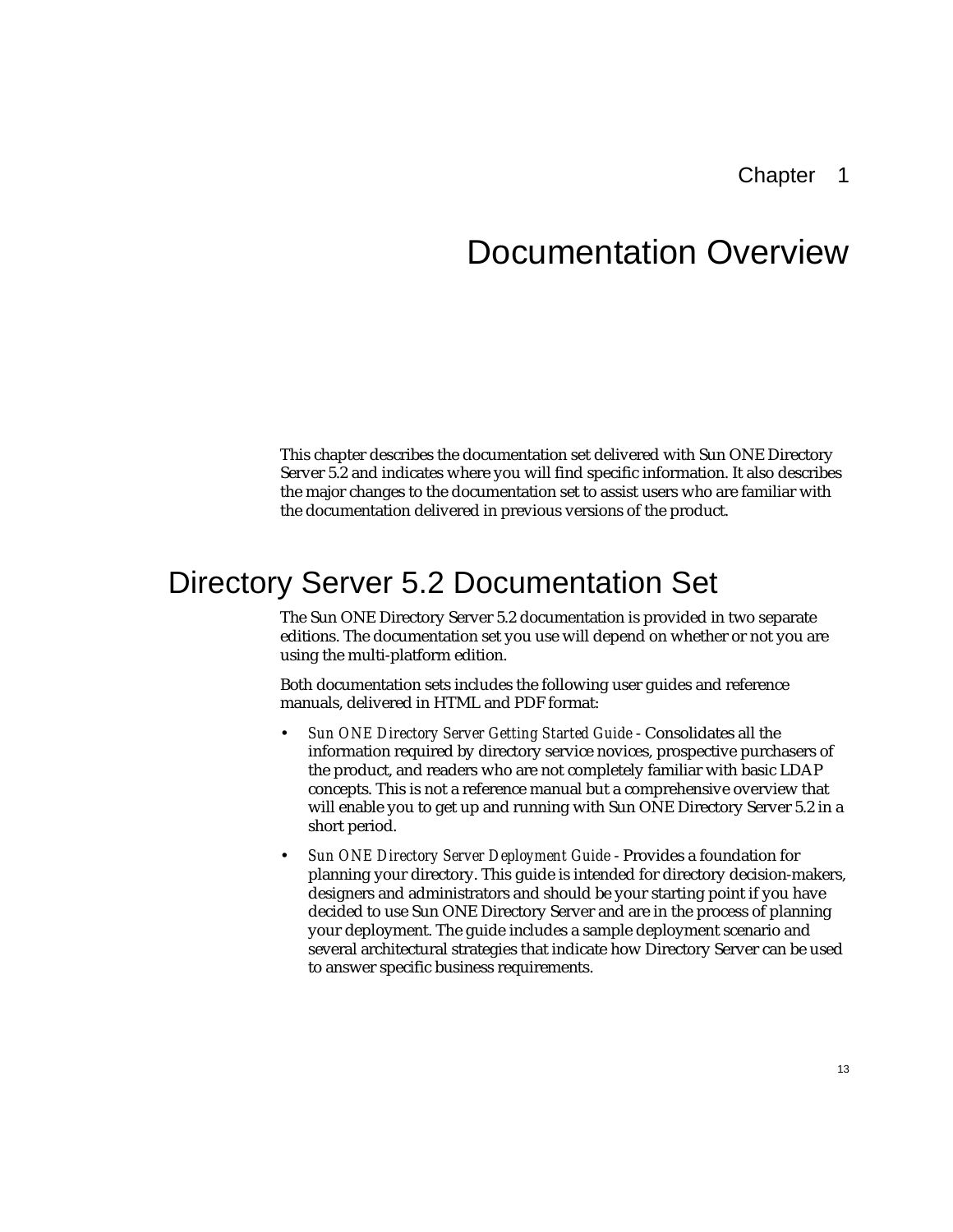- *Sun ONE Directory Server Administration Guide*  Describes the procedures for managing directory contents and maintaining Directory Server. The Administration Guide includes procedures using the console interface and using the command line interface.
- Sun ONE Directory Server Reference Manual Provides a reference for Directory Server configuration and the command-line utilities, and describes the standard schema for user directories provided with Sun ONE Directory Server 5.2. This manual combines the previous *Configuration, Command, and File Reference* and *Schema Reference* manuals and includes a description of the most significant error messages returned by Directory Server, along with their causes and suggestions on what to do, should they occur.
- Sun ONE Directory Server Plug-In API Programming Guide Describes Directory Server plug-ins, libraries registered with Directory Server that customize and extend directory services provided by the product. This guide also indicates what has changed for this release of the plug-in API.
- *Sun ONE Directory Server Plug-In API Reference*  Describes the data definitions and functions available to server plug-in applications that customize and extend directory services provided by Sun ONE Directory Server 5.2. This reference manual does not cover earlier versions of the API, except to list deprecated functions.

In addition to the above documentation, the multi-platform documentation set includes:

- The Sun ONE Directory Server Release Notes in HTML format, that contain important information available at the time of the release of Sun ONE Directory Server 5.2. New features and enhancements, known limitations, and other late-breaking issues are addressed here. The latest version of the release notes is available online at http://docs.sun.com/doc/816-6703-10/index.html.
- *Sun ONE Directory Server Installation and Tuning Guide* Provides information on how to install Sun ONE Directory Server 5.2. This guide replaces the previous Installation Guide and includes additional information on hardware sizing, operating system configuration, migration and upgrading, silent installation and uninstalling. It also provides guidance on how to tune Sun ONE Directory Server 5.2 for the best performance.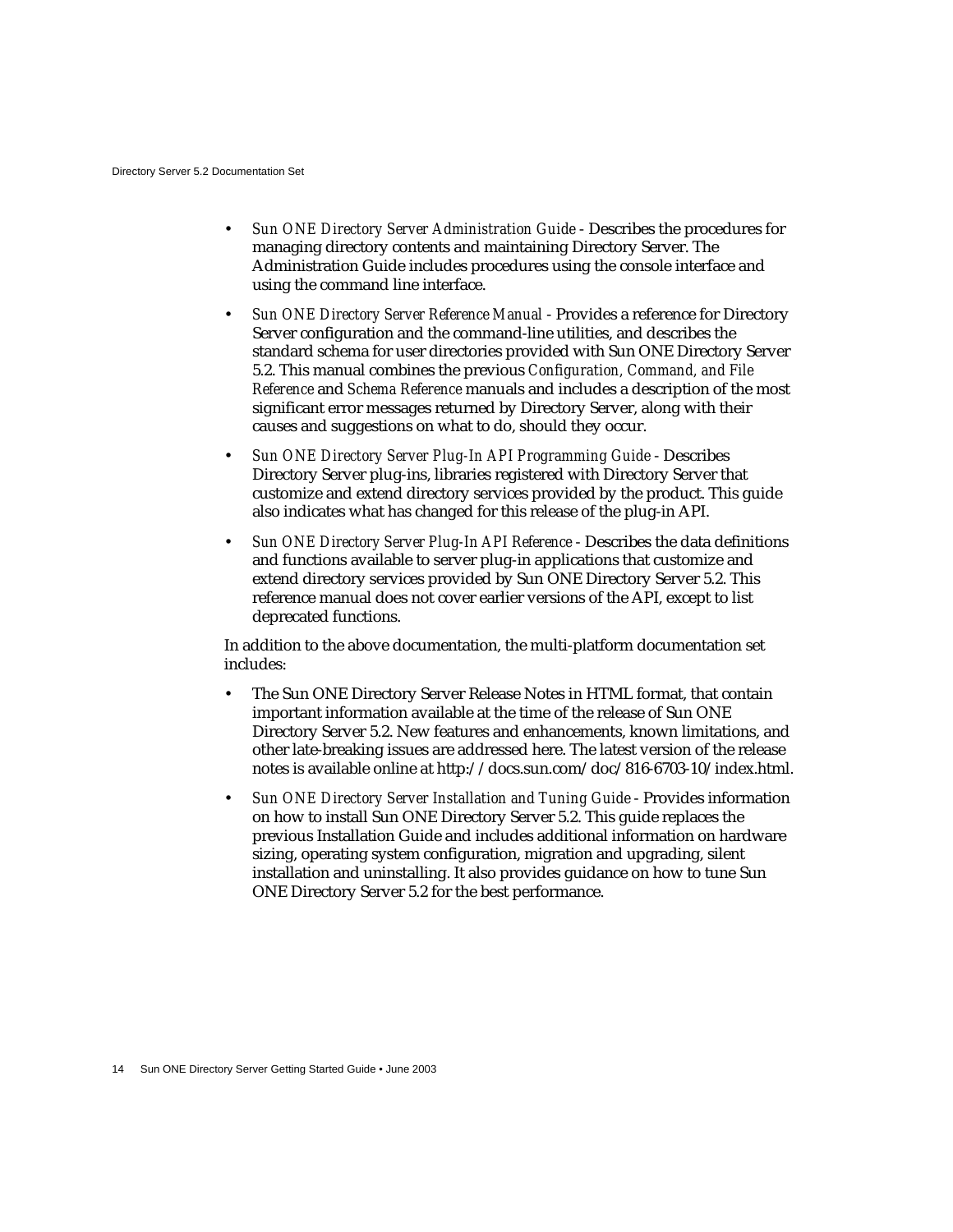- *Sun ONE Directory Server Resource Kit (DSRK) Reference*. The Sun ONE DSRK provides tools and APIs for deploying, accessing, tuning, and maintaining the Sun ONE Directory Server. These utilities will help you implement and maintain more robust solutions based on LDAP, the Lightweight Directory Access Protocol. The LDAP SDKs (Software Development Kits) for C and Java™ programming languages make it easier to write client applications for your directory. These APIs expose all the functions for connecting to an LDAP directory and accessing or modifying its entries. Use them to design and integrate directory functionality into your applications at the programmatic level.
- *Sun ONE Server Console Server Managment Guide* provides background information that system architects and administrators need to successfully install and manage Sun ONE servers in their enterprise.

A detailed description of the contents of the different user guides and reference manuals is provided in ["Documentation Content," on page 16.](#page-15-0)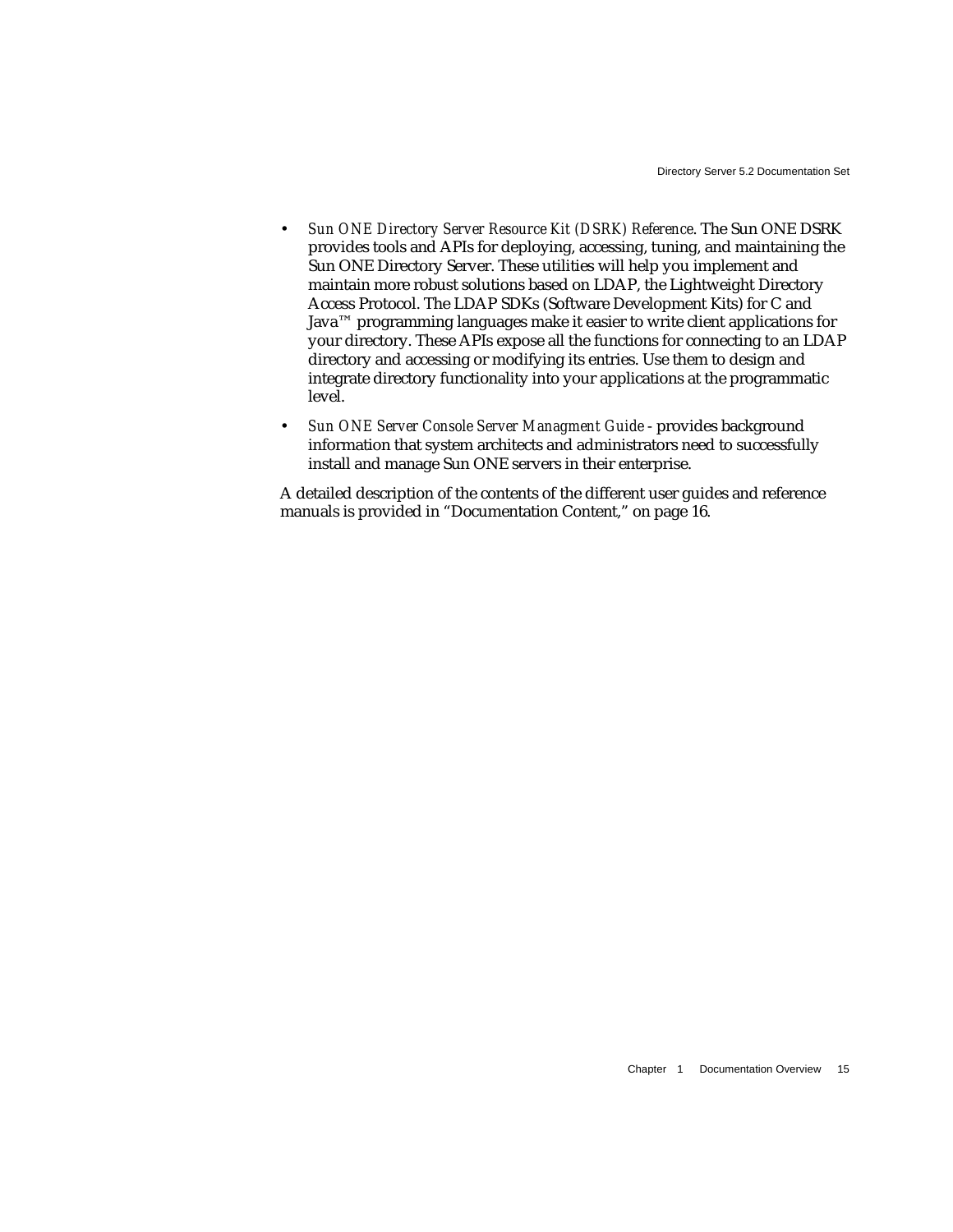## <span id="page-15-0"></span>Documentation Content

This section provides a brief description of each document in the Sun ONE Directory Server documentation set.

## <span id="page-15-1"></span>Sun ONE Directory Server Getting Started Guide

This guide provides introductory information to the concepts of directory services in general and of Sun ONE Directory Server 5.2 in particular. It enables you to complete a basic installation of Sun ONE Directory Server and to perform the most essential administrative tasks, using the console and the command-line utilities, for evaluation purposes. This guide includes the following sections:

- Documentation Overview
- Introduction to Sun ONE Directory Server
- A Quick Look at Directory Server Console
- A Quick Look at Directory Server Command-Line Utilities
- Accessibility Features
- Glossary

## <span id="page-15-2"></span>Sun ONE Directory Server Deployment Guide

This guide provides you with a foundation for planning your directory. It includes sample deployment scenarios that illustrate how Sun ONE Directory Server 5.2 can be deployed to address a selection of business situations. The information provided here is primarily intended for directory decision-makers, solution designers, and administrators. This guide includes the following sections:

- Directory Server Design and Deployment Overview
- Planning and Accessing Directory Data
- Designing the Schema
- Designing the Directory Tree
- Designing the Directory Topology
- Designing the Replication Process
- Designing a Secure Directory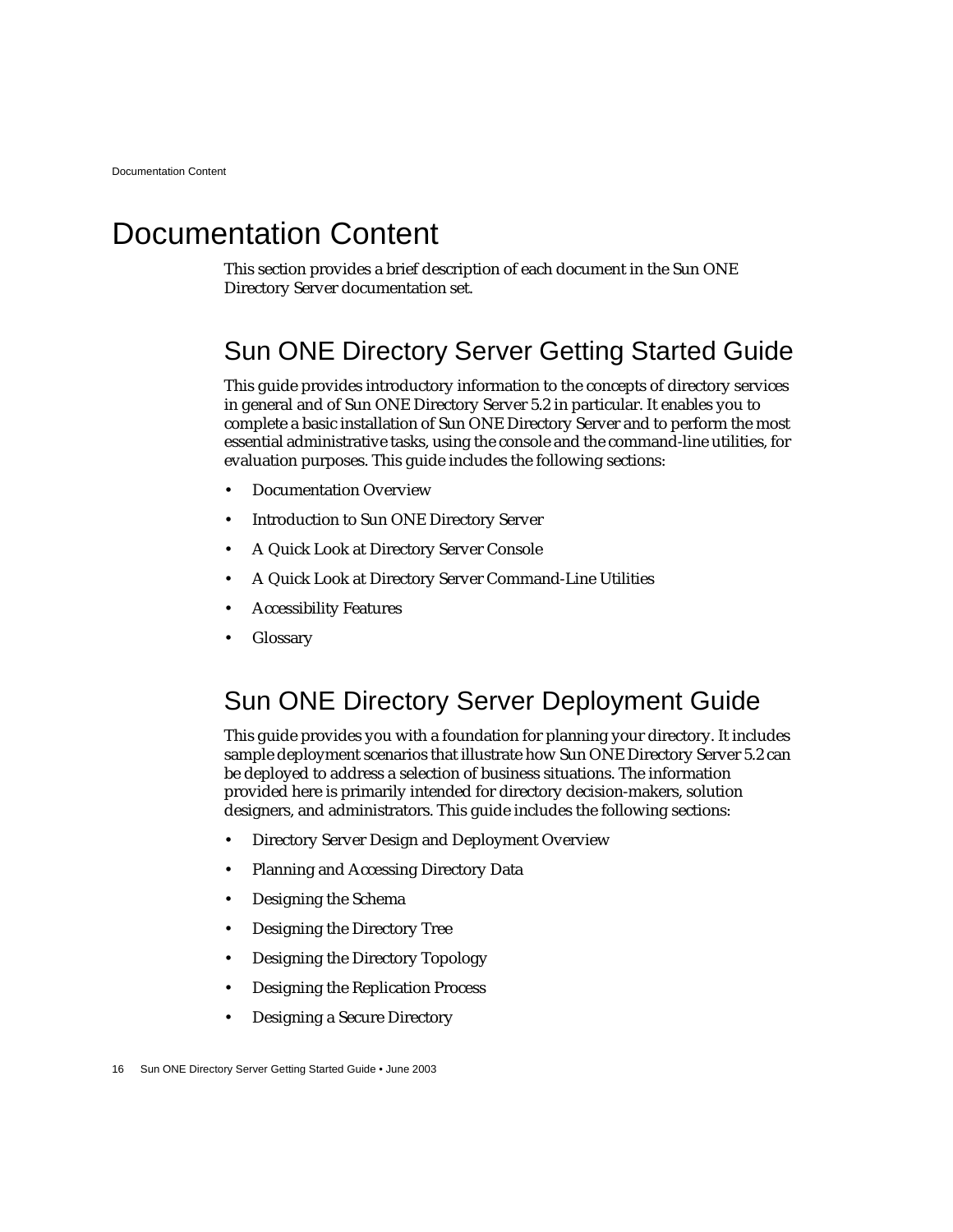- Monitoring Your Directory
- A Sample Deployment Scenario
- Architectural Strategies
- Accessing Data Using DSML Over HTTP/SOAP

## <span id="page-16-0"></span>Sun ONE Directory Server Installation and Tuning Guide (multi-platform edition only)

This performance tuning guide provides accurate, reproducible recommendations and guidelines on how to correctly tune Sun ONE Directory Server 5.2 for optimal performance. This guide aims to outline the most important areas to be configured and tuned, in order to optimize Directory Server performance. This guide includes the following sections:

- Installing Sun ONE Directory Server
- Upgrading From Previous Versions
- Top Tuning Tips
- Hardware Sizing
- Tuning the Operating System
- Tuning Cache Sizes
- Tuning Indexing
- Tuning Logging
- Managing Use of Other Resources
- Installed Product Layout
- Using the Sun Crypto Accelerator Board
- Installing Sun Cluster HA for Directory Server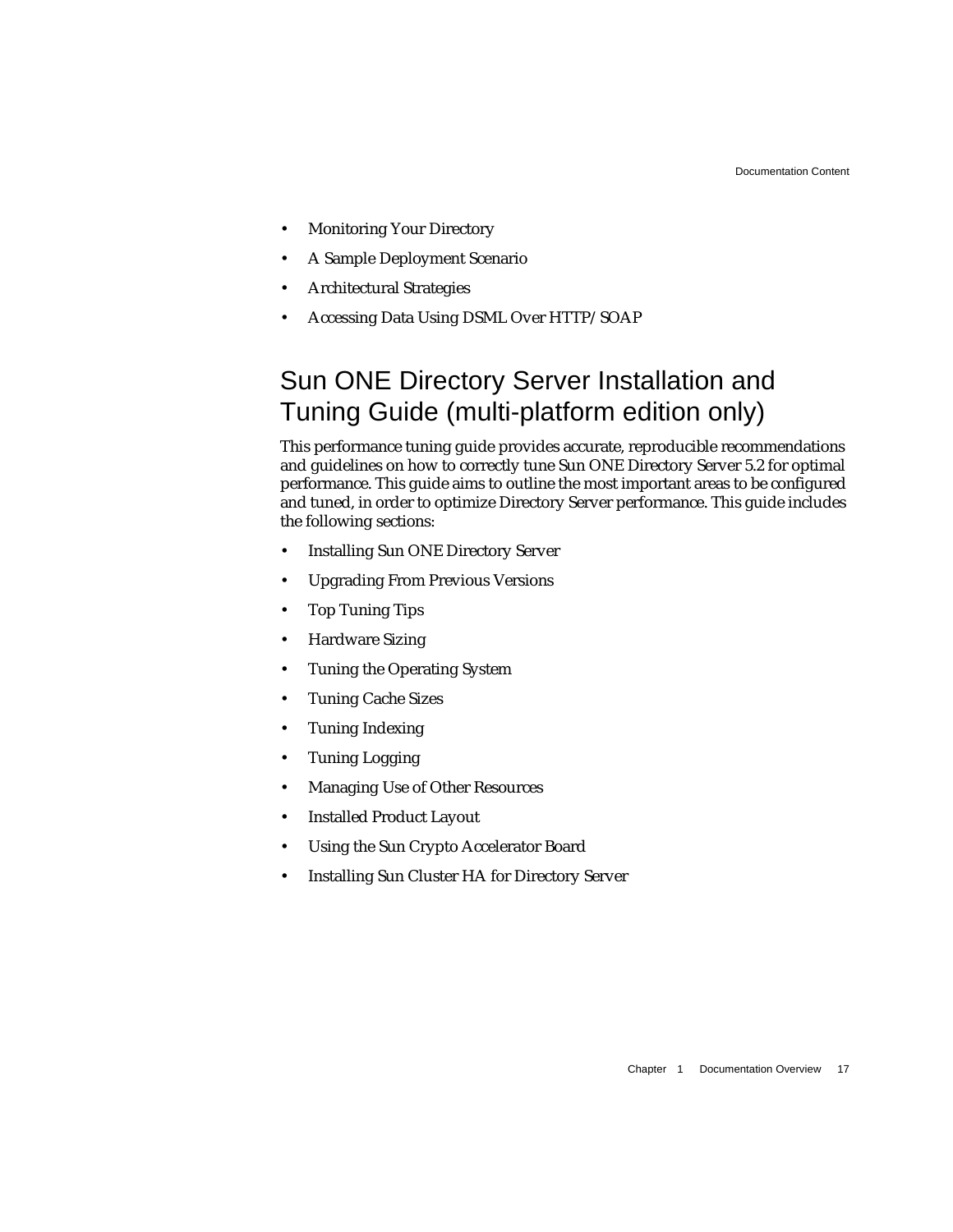## <span id="page-17-0"></span>Sun ONE Directory Server Administration Guide

This guide describes all of the administration tasks you need to perform to maintain a directory service based on the Sun ONE Directory Server. It describes how to create directory entries and how to configure and populate directory databases, and covers access control and user account management. This guide includes the following sections:

- Introduction to Sun ONE Directory Server
- Creating Directory Entries
- Creating Your Directory Tree
- Populating Directory Contents
- Advanced Entry Management
- Managing Access Control
- User Account Management
- Managing Replication
- Extending the Directory Schema
- Managing Indexes
- Implementing Security
- Managing Log Files
- Monitoring Directory Server Using SNMP
- Using the Pass-Through Authentication Plug-In
- Using the UID Uniqueness Plug-In

## <span id="page-17-1"></span>Sun ONE Directory Server Reference Manual

This manual provides comprehensive reference information on the command-line utilities and scripts provided with Sun ONE Directory Server, configuration attributes, file formats, schemas, and error and connection codes. It also provides a reference of the information that is migrated when upgrading from previous versions of Directory Server. This manual includes the following sections:

- Command-Line Utilities
- Command-Line Scripts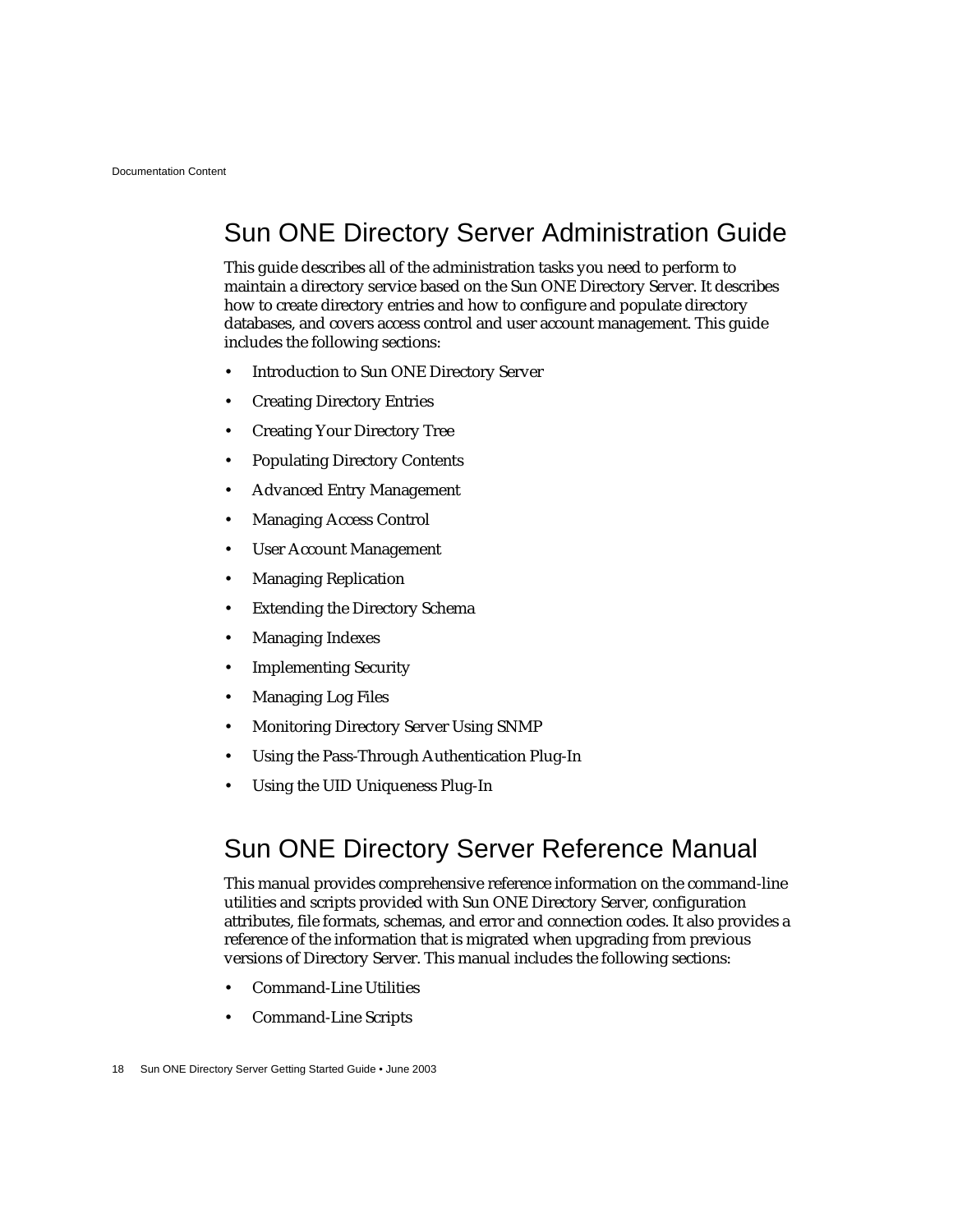- Core Server Configuration
- Core Server Configuration Attributes
- Plug-in Implemented Server Functionality
- Migration From Earlier Versions
- Server Instance Files
- Access Logs and Connection Codes
- About Schema
- Object Class Reference
- Attribute Reference
- Operational Attributes
- Error Codes
- ns-slapd and slapd.exe Command-Line Utilities
- Directory Internationalization
- LDAP URLs
- LDAP Data Interchange Format

## <span id="page-18-0"></span>Sun ONE Directory Server 5.2 Plug-In API Programming Guide

This guide shows you how to develop server plug-ins, libraries registered with Directory Server that customize and extend directory services offered as part of the product. This guide also indicates what has changed since the last release, so you can upgrade plug-ins written for previous versions of the product to function with the current version. This guide includes the following sections:

- Before You Start
- What's New
- Getting Started With Directory Server Plug-Ins
- Working With Entries
- Extending Client Request Handling
- Handling Authentication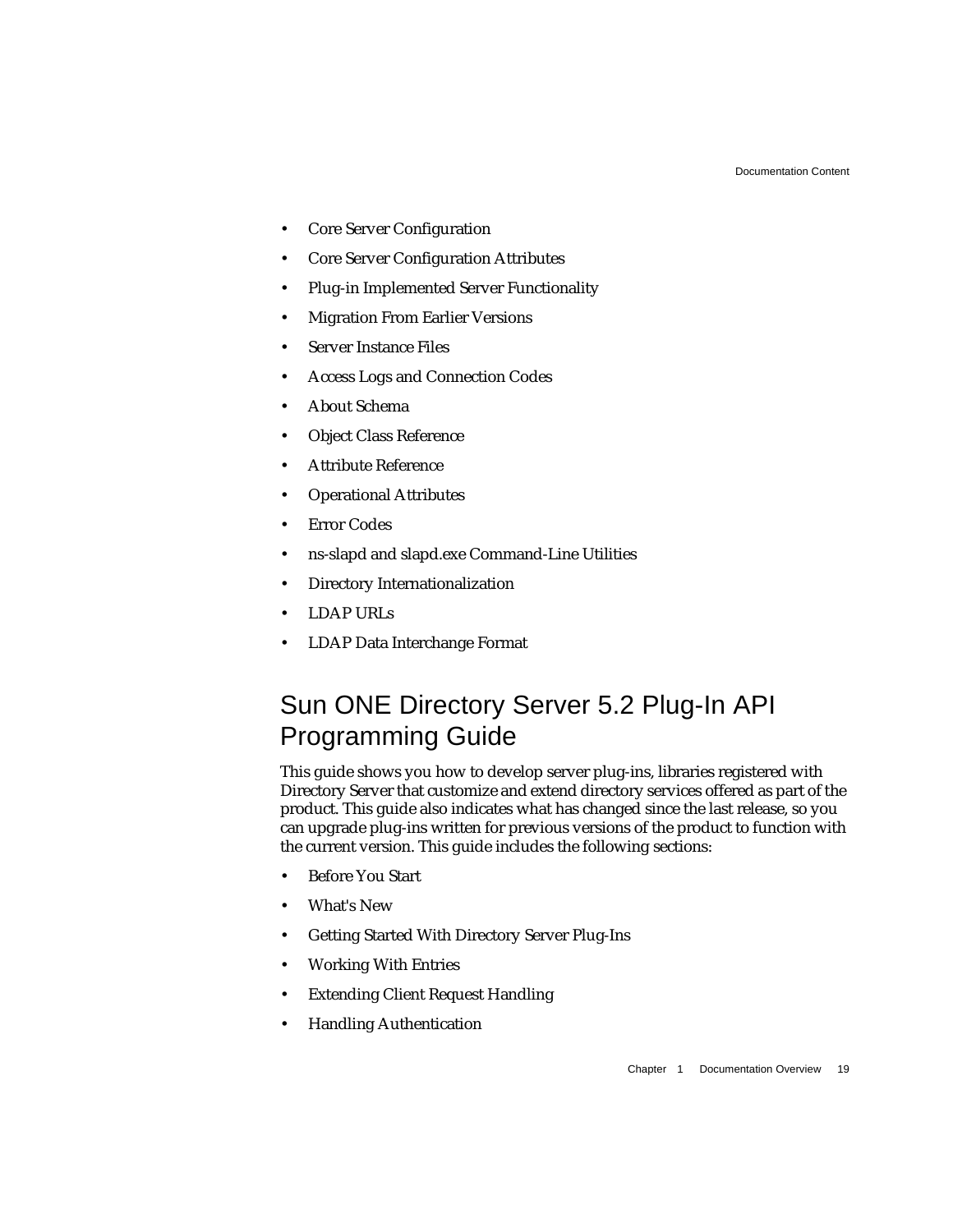- Performing Internal Operations
- Writing Entry Store and Entry Fetch Plug-Ins
- Writing Extended Operation Plug-Ins
- Writing Matching Rule Plug-Ins
- Writing Password Storage Scheme Plug-Ins

## <span id="page-19-0"></span>Sun ONE Directory Server Plug-In API Reference

This reference manual covers the data types and structures, functions and parameter block data that make up the public Sun ONE Directory Server plug-in API. Refer to it as you develop server plug-ins to extend Sun ONE Directory Server functionality. This manual includes the following sections:

- Data Type and Structure Reference
- Function Reference
- Parameter Block Reference

## <span id="page-19-1"></span>Sun ONE Directory Server Resource Kit Tools Reference

This reference manual covers the installation of the Sun ONE Directory Server Resource Kit (Sun ONE DSRK) and contains the command-line reference for all of its tools. This manual includes the following sections:

- Getting Started
- Directory Access Commands
- Performance Evaluation Tools
- LDIF Deployment Tools
- Maintenance and Debugging Tools
- Gateway Application
- Sun ONE LDAP Administrative Shell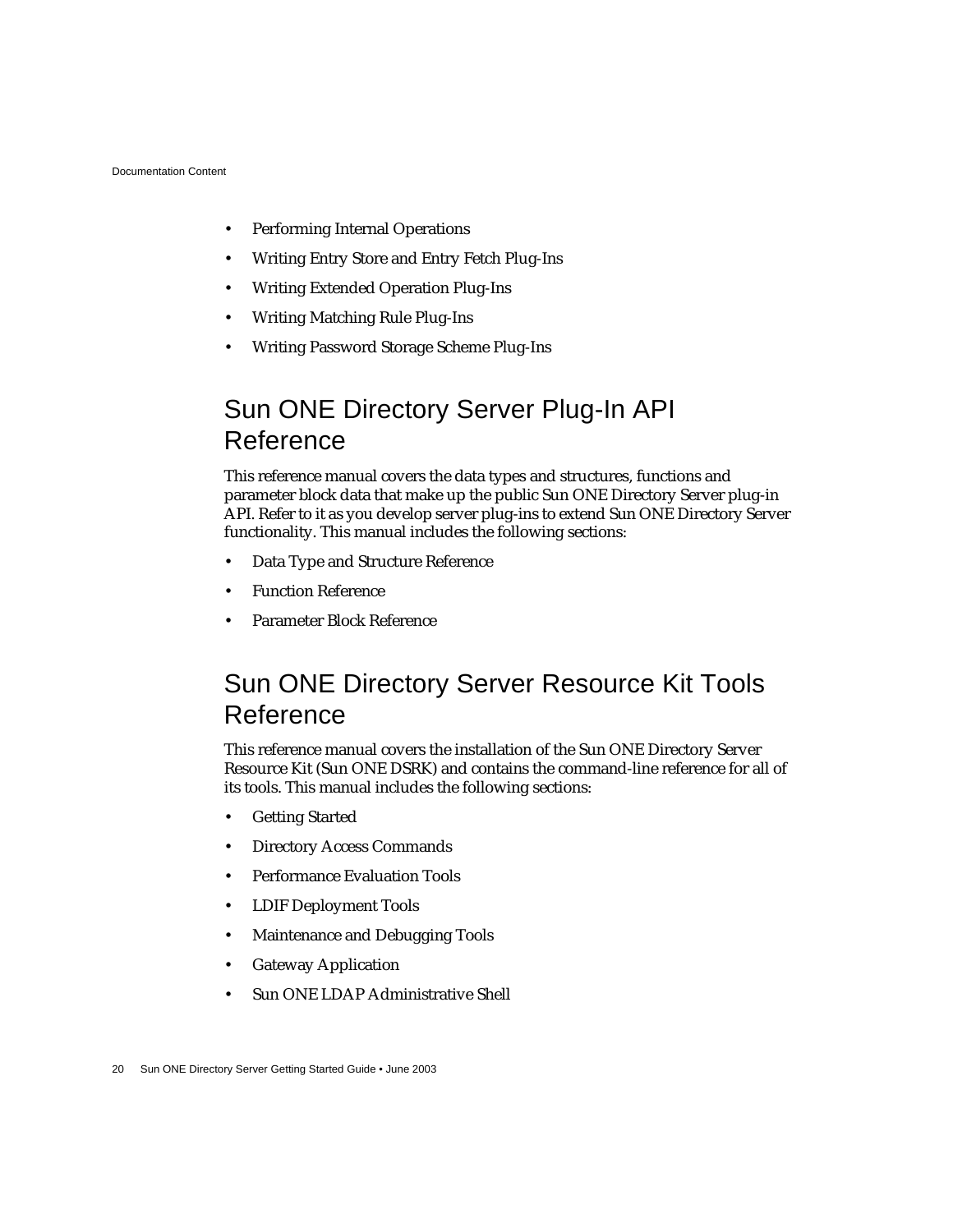### <span id="page-20-0"></span>Sun ONE Server Console Server Management Guide

This guide provides background information that system architects and administrators need to successfully install and manage Sun ONE servers in their enterprise. This guide includes the following sections:

- Overview of Sun ONE Server Console
- Sun ONE Server Console Basics
- Using Sun ONE Administration Server
- Advanced Server Management
- Public-Key Cryptography and SSL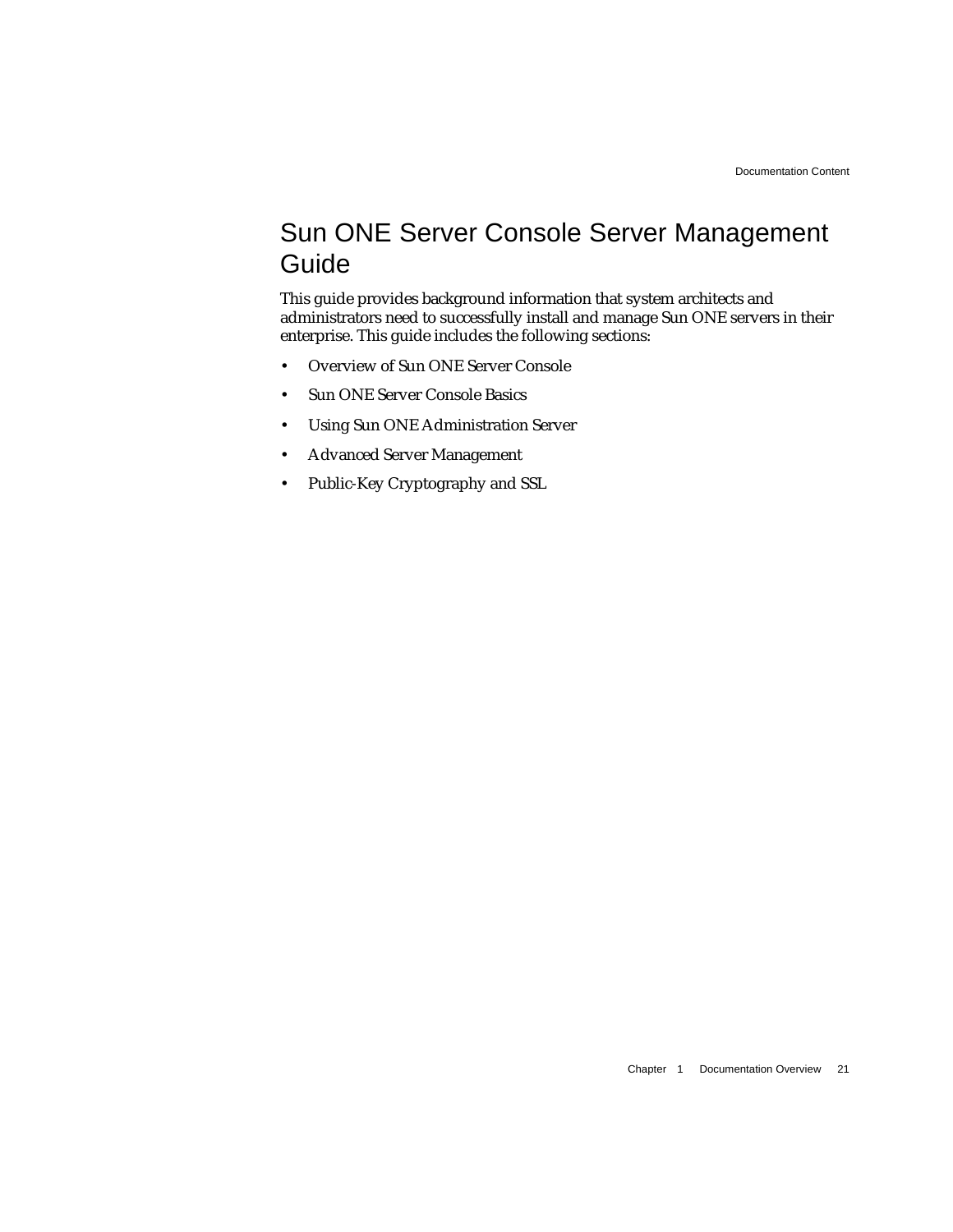Documentation Content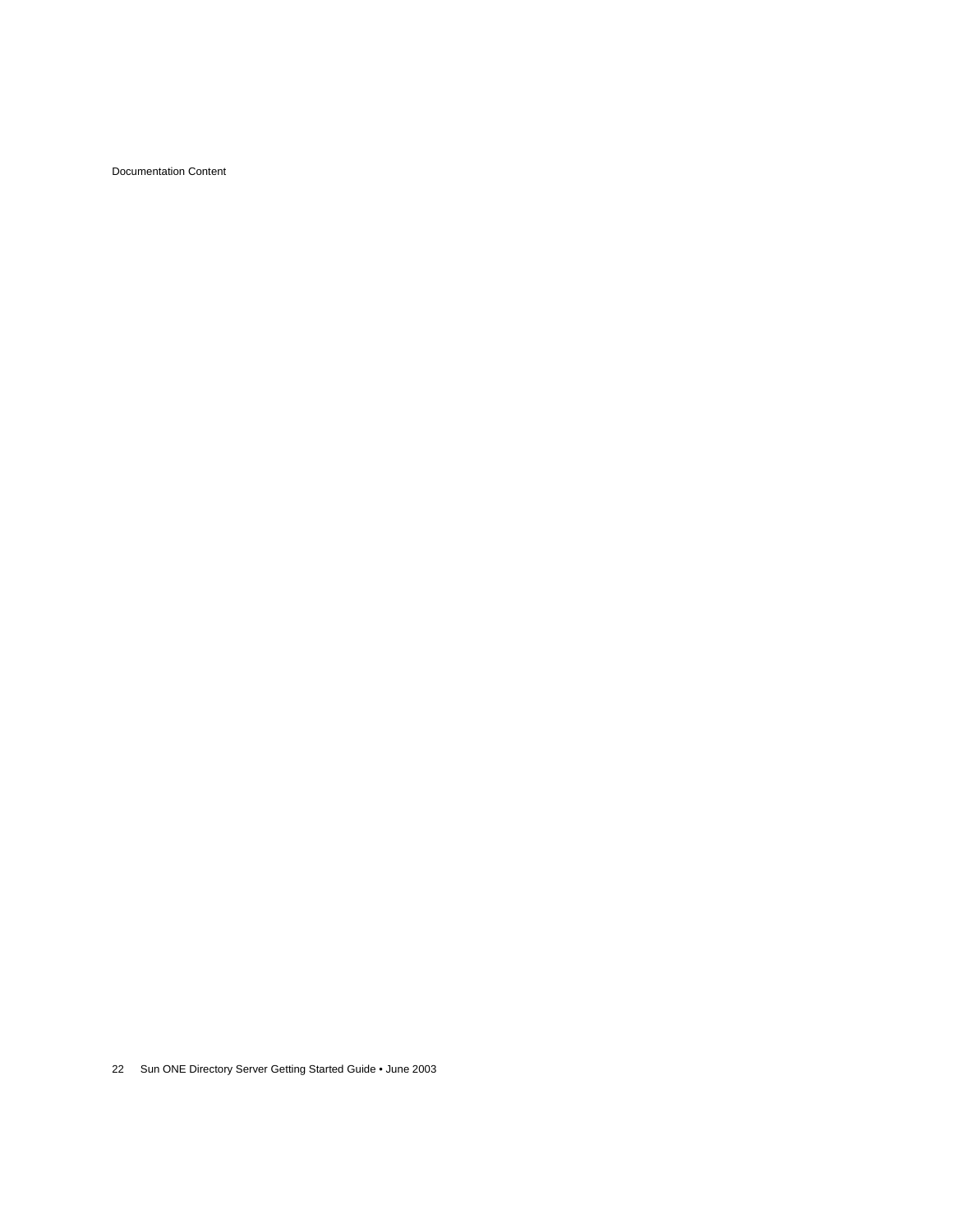# <span id="page-22-2"></span><span id="page-22-1"></span><span id="page-22-0"></span>Introduction to Sun ONE Directory Server

Sun ONE Directory Server provides a central repository for storing and managing information. Almost any kind of information can be stored, from identity profiles and access privileges to information about application and network resources, printers, network devices and manufactured parts. Information stored in Sun ONE Directory Server can be used for the authentication and authorization of users to enable secure access to enterprise and Internet services and applications. Sun ONE Directory Server is extensible, can be integrated with existing systems, and enables the consolidation of employee, customer, supplier, and partner information.

This chapter describes the basic concepts you must understand before undertaking design and deployment strategies. It includes the following sections:

- • [What is a Directory Service?](#page-23-0)
- • [What is Sun ONE Directory Server?](#page-26-0)
- • [What's New in Sun ONE Directory Server 5.2](#page-45-0)

Note that this chapter does not attempt to explain in detail all the features of Sun ONE Directory Server. However, it provides you with enough information to start using Sun ONE Directory Server for evaluation purposes.

Once you have completed this chapter, you will be able to do the practical examples in the following two chapters, [A Quick Look at Directory Server Console](#page-48-2)  and [A Quick Look at Directory Server Command-Line Utilities.](#page-68-2)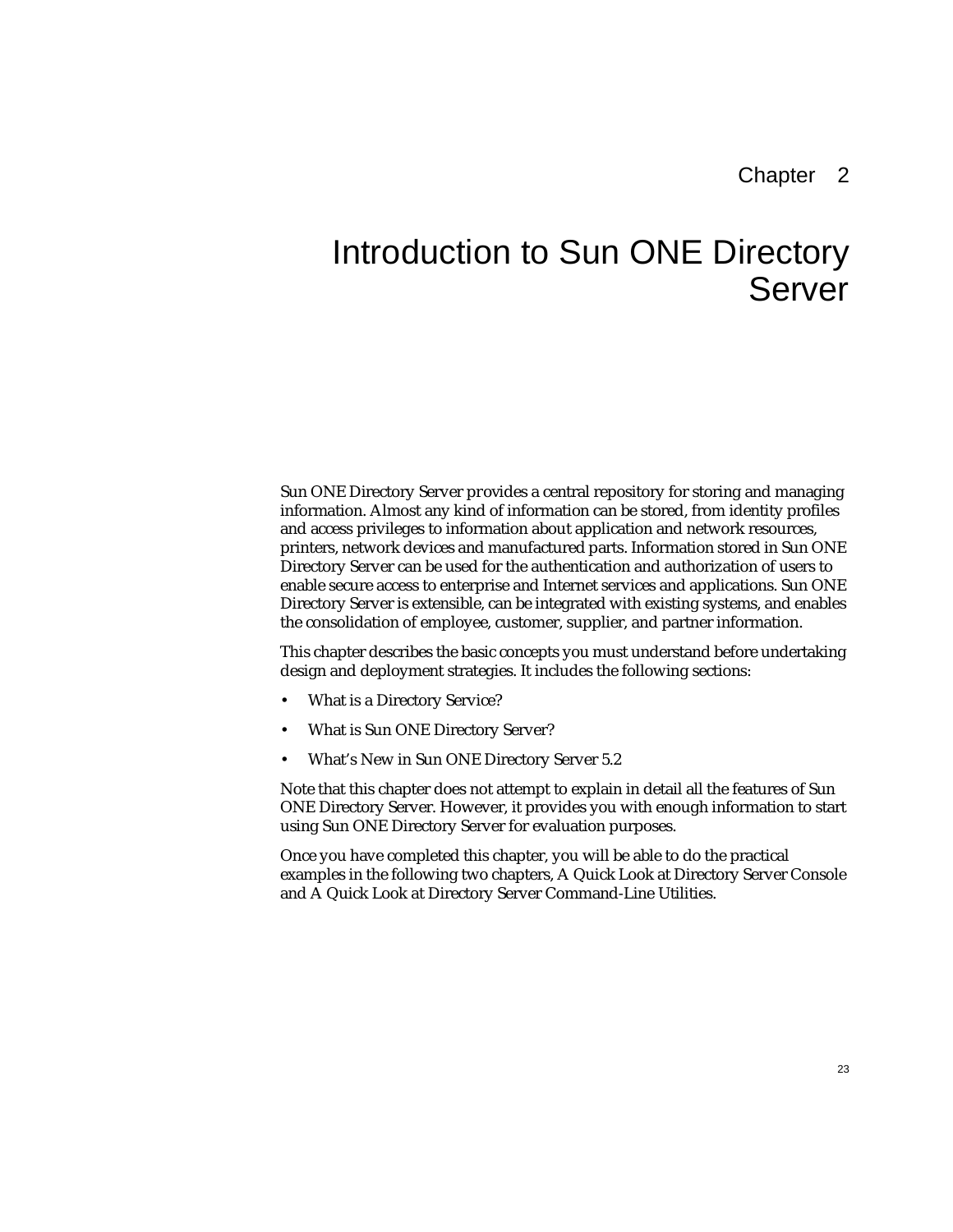## <span id="page-23-0"></span>What is a Directory Service?

A [directory service](#page-111-0) is the collection of software and processes that store information about your enterprise, subscribers, or both. In the context of this documentation, a directory service consists of at least one Directory Server and one or more directory client programs. Client programs can access names, phone numbers, addresses, and other data stored in the directory, depending on the permissions that have been set.

An example of a directory service is a Domain Name System (DNS) server. A [DNS](#page-111-1)  server maps a computer host name to an IP address. Thus, all of the computing resources (hosts) become clients of the DNS server. The mapping of host names enables users of the computing resources to locate computers on a network, using host names rather than complex numerical IP addresses.

The DNS server stores only two types of information: names and IP addresses. A directory service stores virtually unlimited types of information.

Sun ONE Directory Server stores all of these types of information in a single, network-accessible repository. The following are a few examples of the kinds of information you might store in a directory:

- Physical device information, such as data about the printers in your organization (where they reside, whether they are color or black and white, their manufacturer, date of purchase, serial number, IP address, and so forth).
- Public employee information, such as name, email address, and department.
- Contract or account information, such as the name of a client, final delivery date, bidding information, contract numbers, and project dates.
- Information on manufactured products, enabling manufacturing companies to locate and track their products more easily.
- Authentication information.

Sun ONE Directory Server serves the needs of a wide variety of applications. It also provides standard protocols and application programming interfaces (APIs) to access the information it contains.

The following sections describe global directory services, the Lightweight Directory Access Protocol ([LDAP](#page-113-0)) and the Directory Services Markup Language (DSML).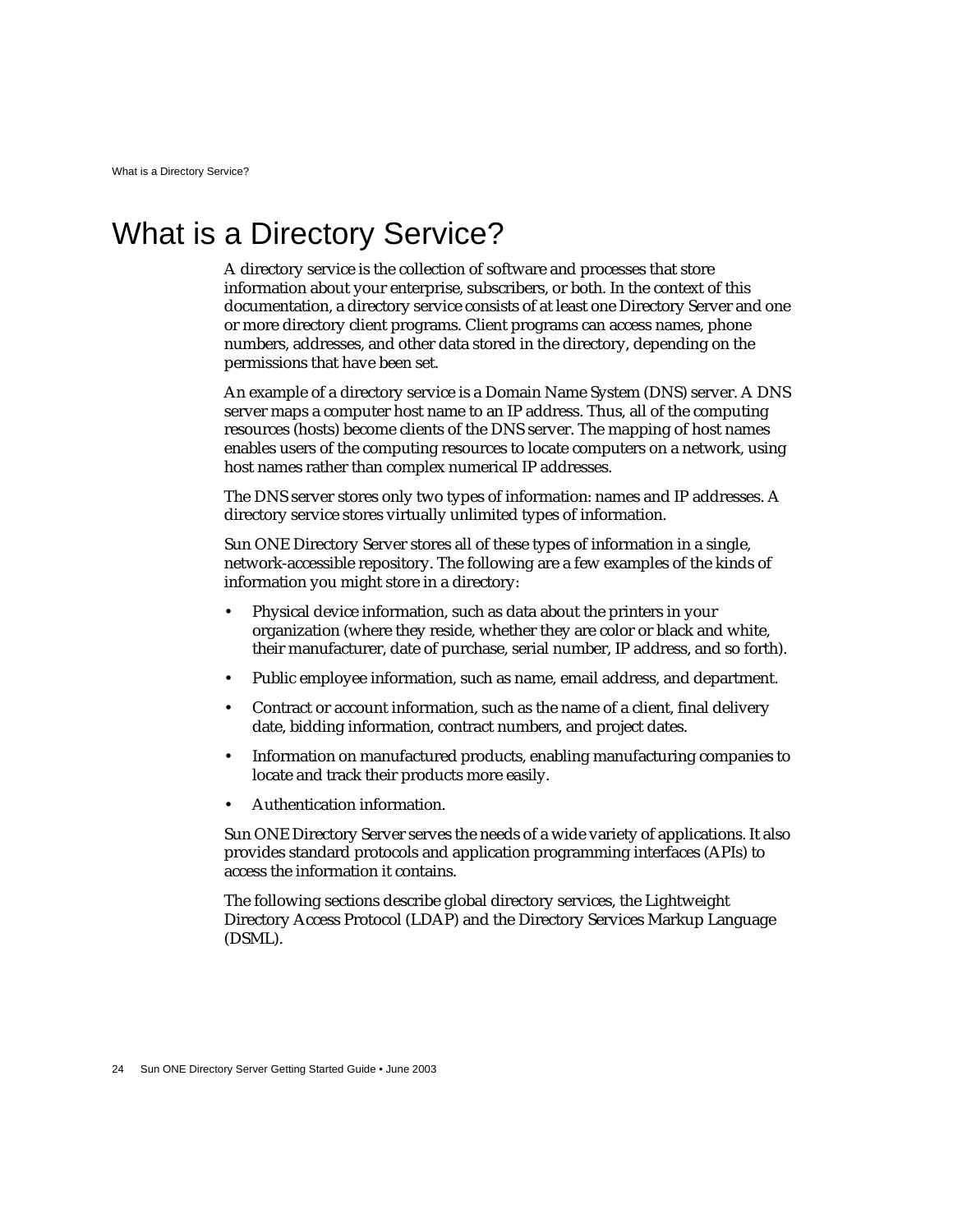### <span id="page-24-0"></span>About Global Directory Services

Sun ONE Directory Server provides global directory services, meaning it provides information to a wide variety of applications. Until recently, many applications came bundled with their own proprietary user databases, with information about the users specific to that application. While a proprietary database can be convenient if you use only one application, multiple databases become an administrative burden if the databases manage the same information.

For example, suppose your network supports three different proprietary email systems, each system with its own proprietary directory service. If users change their passwords in one directory, the changes are not automatically replicated in the others. Managing multiple instances of the same information results in increased hardware and personnel costs, a problem referred to as the *[n + 1 directory](#page-114-0)  [problem](#page-114-0)*.

A global directory service solves the n+1 directory problem by providing a single, centralized repository of directory information that any application can access. However, giving a wide variety of applications access to the directory requires a network-based means of communicating between the applications and the directory. Sun ONE Directory Server provides two ways in which applications can access its global directory:

- Lightweight Directory Access Protocol (LDAP)
- Directory Services Markup Language (DSML)

### <span id="page-24-1"></span>About LDAP

[LDAP](#page-113-0) provides a common language that client applications and servers use to communicate with one another. LDAP applications can easily search, add, delete and modify directory entries. LDAP is a "lightweight" version of the Directory Access Protocol ([DAP\)](#page-110-0) used by the ISO X.500 standard. DAP gives any application access to the directory via an extensible and robust information framework, but at an expensive administrative cost. DAP does not use the Internet standard [TCP/IP](#page-120-0)  protocol, has complicated directory-naming conventions, and generally has a high return on investment.

LDAP preserves the best features of DAP while reducing administrative costs. LDAP uses an open directory access protocol running over TCP/IP and uses simplified encoding methods. It retains the [X.500 standard](#page-121-0) data model and can support millions of entries for a comparatively modest investment in hardware and network infrastructure.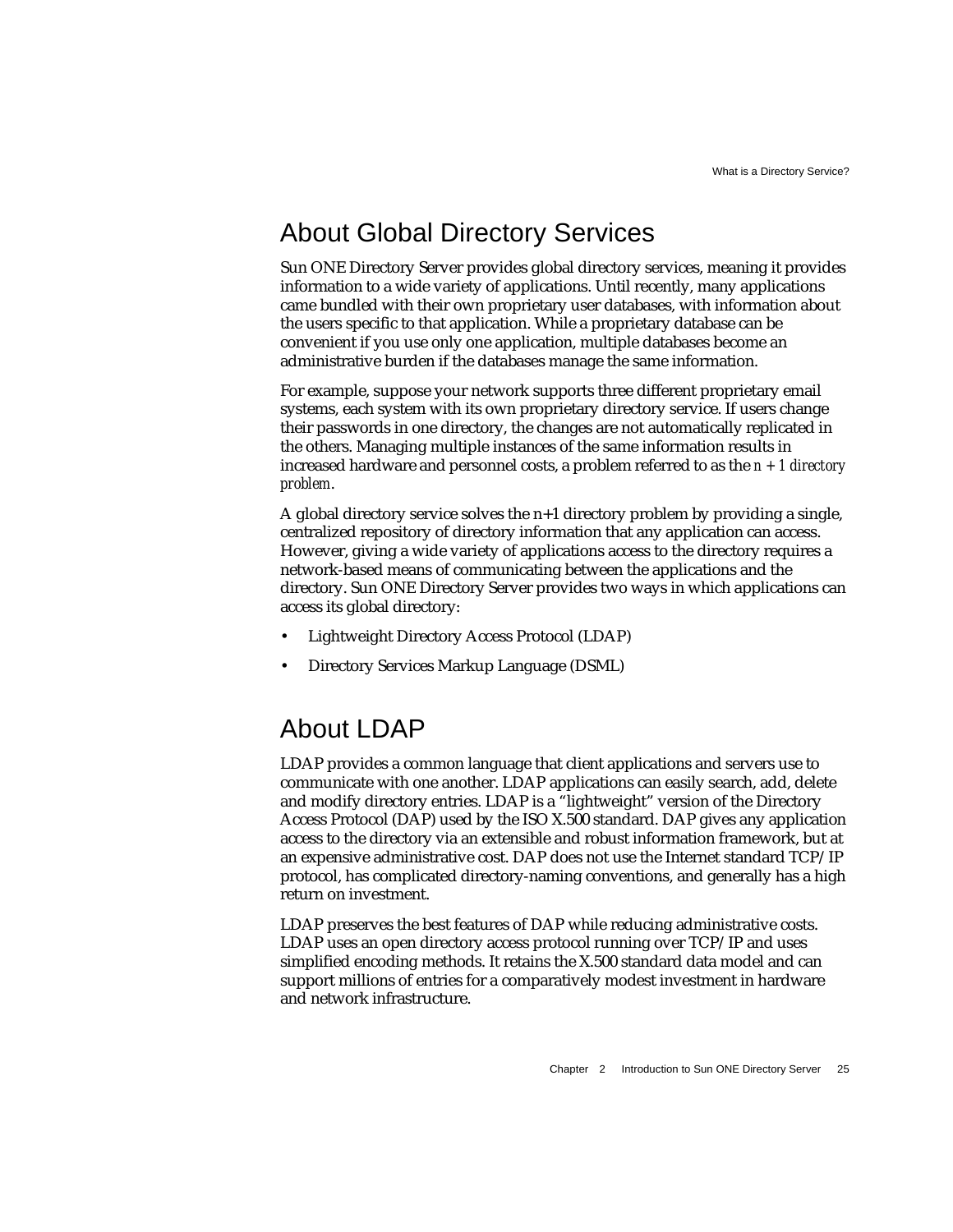## <span id="page-25-0"></span>About DSML

DSML is a markup language that enables you to represent directory entries and commands in XML. This means that XML-based applications using HTTP can take advantage of directory services while making full use of the existing web infrastructure. Sun ONE Directory Server 5.2 implements version 2 of the DSML standard (DSMLv2).

The Sun ONE Directory Server implementation of DSMLv2 differs slightly from the standard. For information on the restrictions in and extensions to the DSML standard, please refer to the *Sun ONE Directory Server Reference Manual*.

## <span id="page-25-1"></span>Directory Services and Databases

What is the difference between a directory service and a database? A database can be defined as an organized collection of data whose contents can easily be accessed, managed, and updated. Although a directory service can be considered an extension of a database, directory services generally have the following characteristics:

• *Hierarchical naming model*

This naming model uniquely identifies a set of names so that there is no ambiguity when entries that have different origins but the same names are mixed together. Directory services operate in hierarchical namespaces, logically arranged in an inverse tree. A namespace is also referred to as a *suffix*.

- *Extended search capability* Directory services provide robust search capabilities, allowing searches on individual attributes of entries.
- *Distributed information model* A directory service enables directory data to be distributed across multiple servers within a network.
- *Shared network access*

While databases are defined in terms of APIs, directories are defined in terms of protocols. Directory access implies network access by definition. Directories are designed specifically for *shared* access among applications. This is achieved through the object-oriented schema model. By contrast, most databases are designed for use only by particular applications and do not encourage data sharing.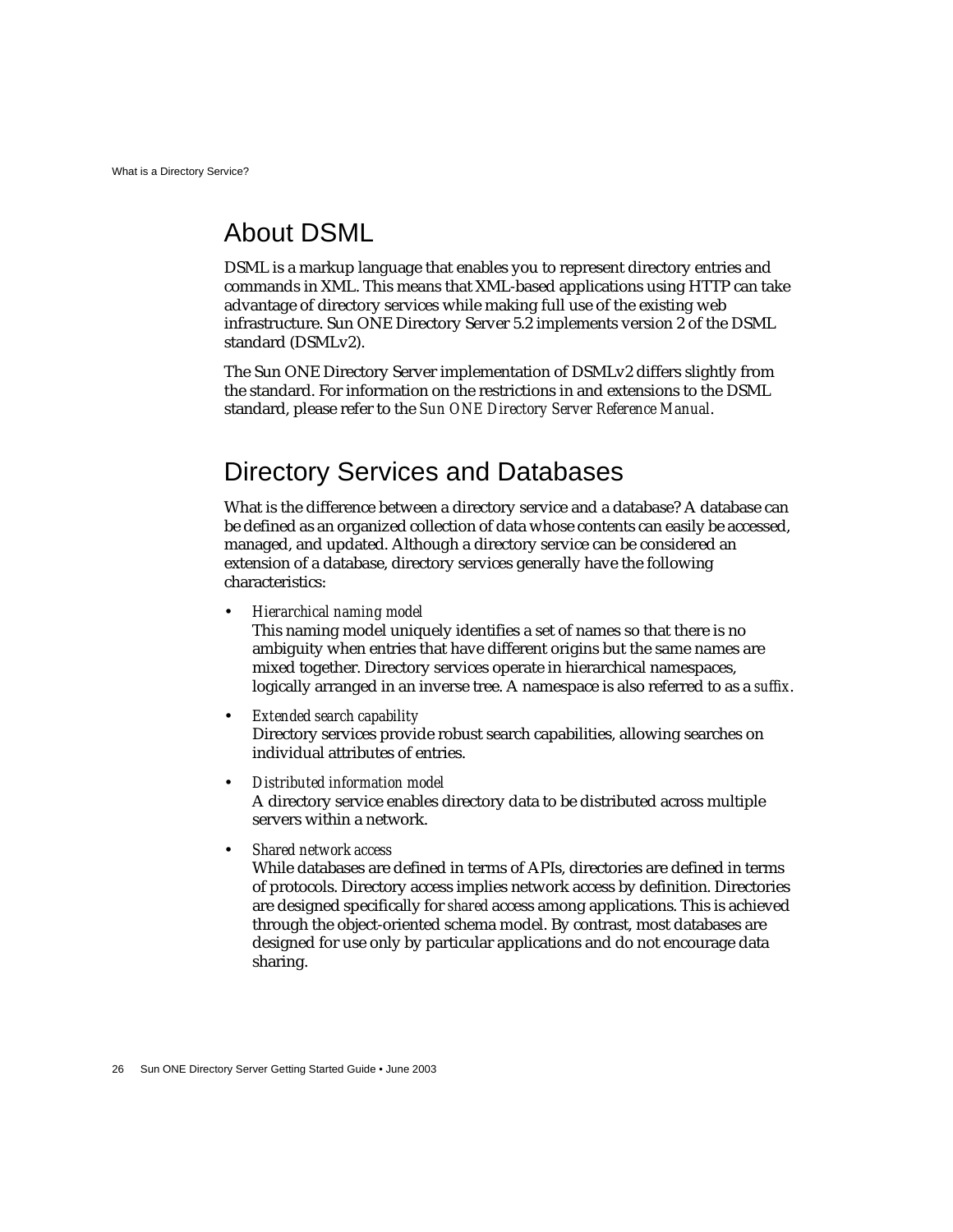• *Replicated data*

Directories support replication (copies of directory data on more than one server) which make information systems more accessible and more resistant to failure.

- *Datastore optimized for reads* The storage mechanism in a directory service is generally designed to support a high ratio of reads to writes.
- *Extensible schema*

The schema describes the type of data stored in the directory. Directory services generally support the extension of schema, meaning that new data types can be added to the directory.

## <span id="page-26-0"></span>What is Sun ONE Directory Server?

Sun ONE Directory Server includes the directory itself, the server-side software that implements the LDAP protocol, and a graphical user interface that allows users to search and change entries in the directory. Other LDAP clients are also available, including the directory managers in the Sun ONE Console. In addition, you can purchase other LDAP client programs or write your own using the LDAP client SDK included with the Sun ONE Directory Server product.

Without adding other client programs, Sun ONE Directory Server can provide the foundation for an intranet or extranet. Every Sun ONE server uses the directory as a central repository for shared server information, such as employee, customer, supplier, and partner data.

You can use Sun ONE Directory Server to manage extranet user-authentication, create access control, set up user preferences, and centralize user management. In hosted environments, partners, customers, and suppliers can manage their own areas of the directory, reducing administrative costs.

When you install Sun ONE Directory Server, the following components are installed on your machine:

- An LDAP server with a plug-in interface.
- Sun ONE Administration Server.
- Sun ONE Server Console to manage the servers.
- Command-line tools for starting and stopping the server, importing and exporting data in the database, database reindexing, account inactivation and deactivation, LDIF merges, kernel tuning, and replication management.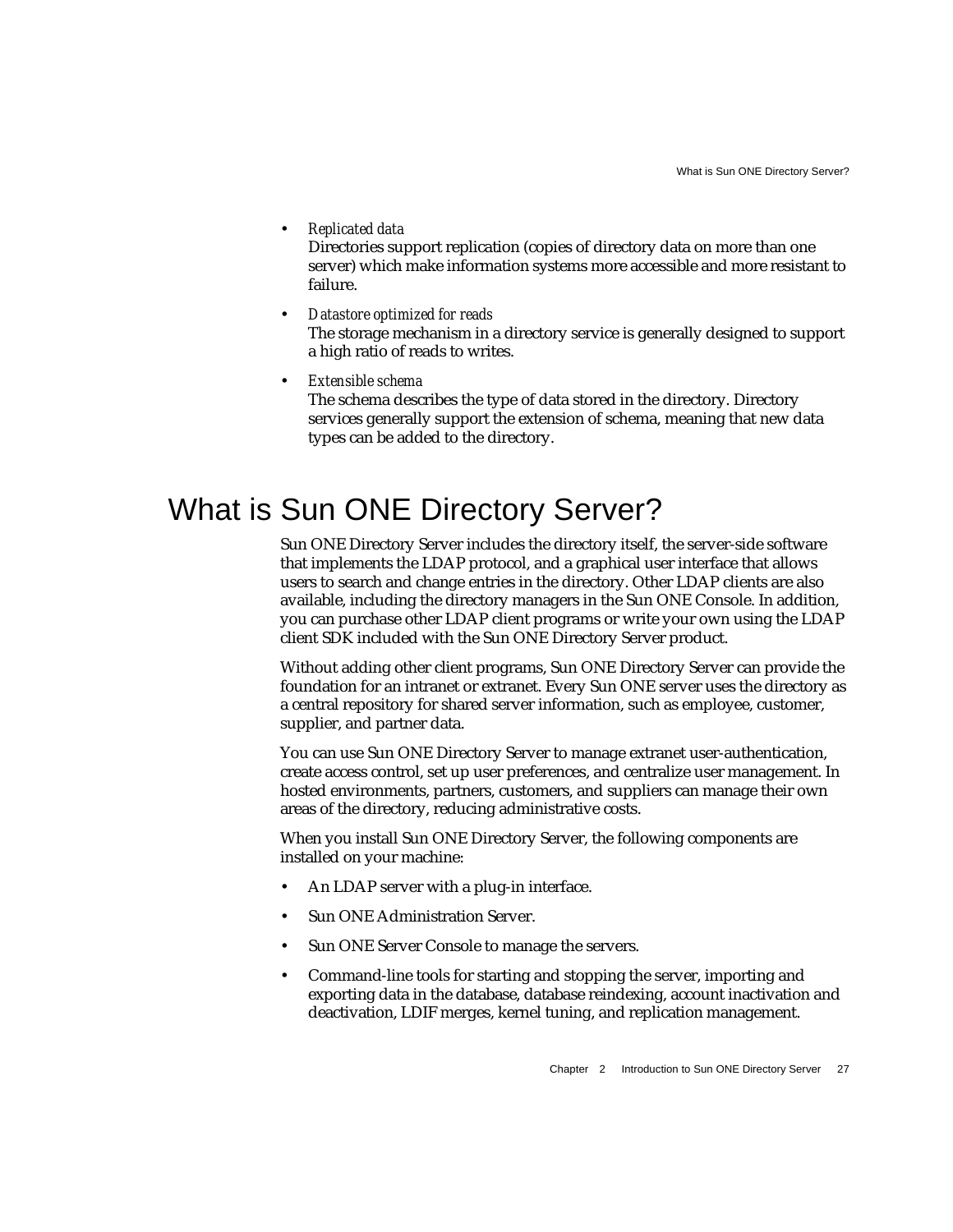For more information about the command-line tools, refer to["A Quick Look at](#page-68-2)  [Directory Server Command-Line Utilities," on page 69](#page-68-2) and to the tools information in the *Sun ONE Directory Server Reference Manual*.

• An SNMP agent

For more information about SNMP monitoring, refer to the *Sun ONE Directory Server Administration Guide*.

• The Directory Services Markup Language (DSML).

## <span id="page-27-0"></span>Overview of Sun ONE Directory Server **Architecture**

At installation, Sun ONE Directory Server contains the following:

- Server front-ends responsible for network communications.
- Plug-ins for server functions, such as access control and replication.
- A basic directory tree containing server-related data.

The following sections describe each component of the directory in more detail.

### Overview of the Server Front-Ends

The server front-ends of Sun ONE Directory Server manage communications with directory client programs. The Directory Server functions as a daemon. Multiple client programs can communicate with the server using LDAP over TCP/IP or DSML over HTTP. The connection can be protected using Secure Socket Layer over Transport Layer Security (SSL/TLS), depending on whether the client negotiates the use of TLS for the connection.

Communication that takes place with TLS, is usually encrypted. In the future, if DNS security is present, TLS used in conjunction with secured DNS will provide confirmation to client applications that they are binding to the correct server. If clients have been issued certificates, TLS can be used by Sun ONE Directory Server to confirm that the client has the right to access the server. TLS and its predecessor, SSL, are used throughout Sun ONE Directory Server products to perform other security activities such as message integrity checks, digital signatures, and mutual authentication between servers.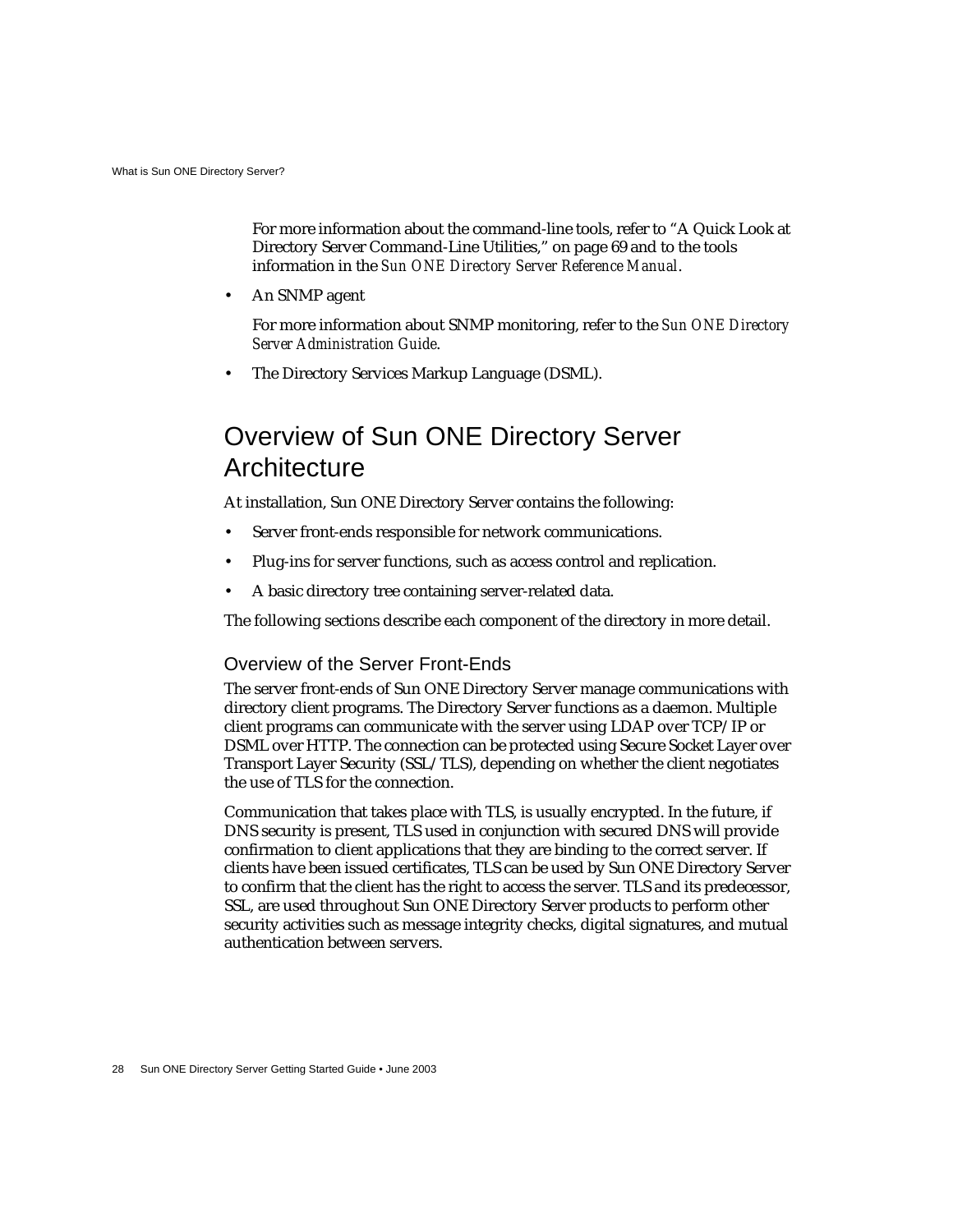Multiple clients can bind to the server at the same time over the same network because the Sun ONE Directory Server is a multi-threaded application. As directory services grow to include larger numbers of entries or larger numbers of clients spread out geographically, they also include multiple Sun ONE Directory Servers placed in strategic places around the network.

Sun ONE Directory Server implements LDAP natively, thereby avoiding the performance and management overheads associated with having a gateway on top of an X.500 directory, and with relational databases.

#### Server Plug-ins Overview

Sun ONE Directory Server relies on plug-ins. A plug-in is a way to add functionality to the core server. For example, the *Uid Uniqueness* plug-in can be used to ensure that values given to the user id (uid) attribute are unique in the suffix configured when installing the directory.

A plug-in can be disabled. When disabled, the plug-in's configuration information remains in the directory but its function is not used by the server. Depending upon what you want your directory to do, you can choose to enable any of the plug-ins provided with Sun ONE Directory Server.

Sun ONE Professional Services can write custom plug-ins for any Sun ONE Directory Server deployment. Contact Sun ONE Professional Services for more information.

#### Overview of the Directory Tree

The directory tree, also known as a directory information tree or DIT, mirrors the tree model used by most file systems, with the tree's root, or first entry, appearing at the top of the hierarchy. At installation, Sun ONE Directory Server creates a default directory tree.

[Figure 2-1](#page-28-0) represents the structure of the default directory tree:

<span id="page-28-0"></span>**Figure 2-1** Default Directory Tree



The root of the tree is called the root suffix.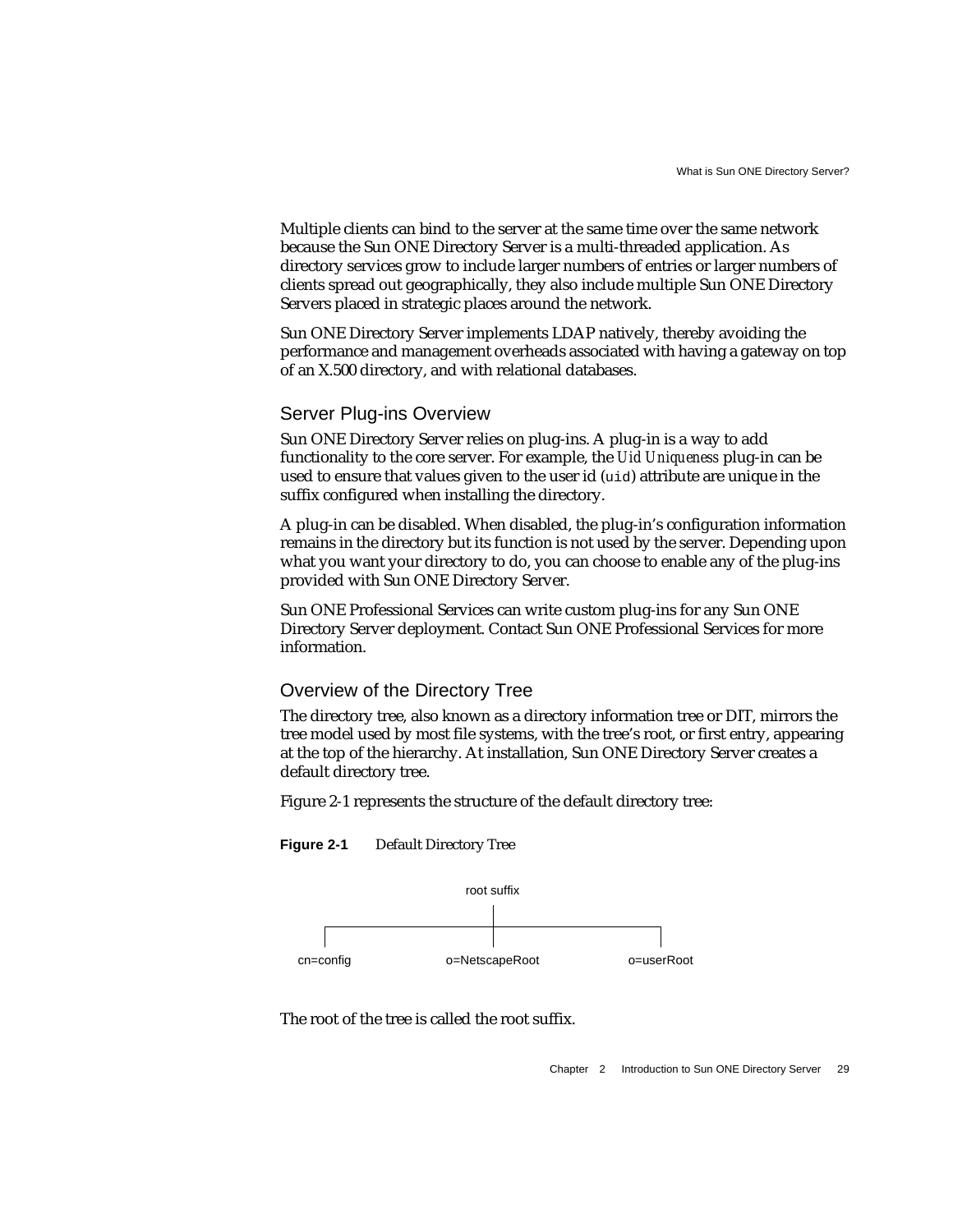At installation, the directory contains three subtrees under the root suffix:

• cn=config

where cn stands for Common Name. This subtree contains information about the server's internal configuration.

• o=NetscapeRoot

where o stands for Organization. This subtree contains the configuration information of other Sun ONE servers, such as Sun ONE Administration Server. The Administration Server takes care of authentication and all actions that cannot be performed through LDAP (such as starting or stopping Directory Server). This subtree name originates from a legacy version of the product.

• o=userRoot

During installation, a user database is created by default. The default name of the user database is o=userRoot. You can choose to populate this database at installation, or to populate it later.

**NOTE** When you install another instance of Directory Server, you can specify that it does not contain the o=NetscapeRoot information, but that it uses the configuration directory (or the o=NetscapeRoot subtree) present on another server. See the *Sun ONE Server Console Server Management Guide* for more information about deciding upon the location of your configuration directory.

You can build on the default directory tree to add any data relevant to your directory installation. In [Figure 2-2](#page-30-1), the  $\circ$ =userRoot suffix has been renamed to dc=example,dc=com, and additional subtrees have been added to reflect the organizational hierarchy.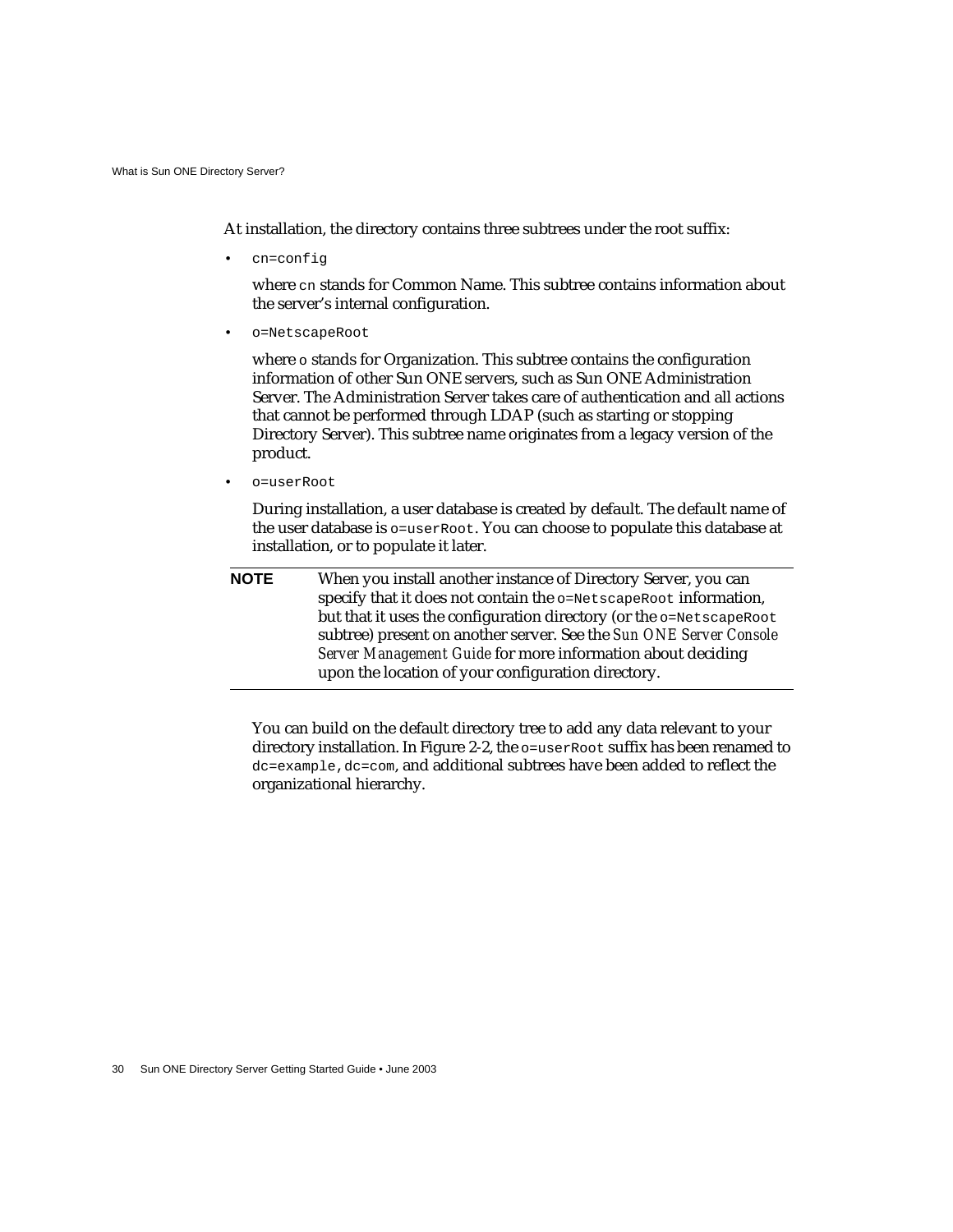#### **Figure 2-2** Sample Directory Tree

<span id="page-30-1"></span>

In the preceding figure:

- dc refers to the domain component
- ou refers to the organizational unit
- uid refers to the user id

### <span id="page-30-0"></span>Directory Server Data Storage

Directory data is stored in an internal database that is implemented as a plug-in. The database plug-in is automatically installed with the directory and is enabled by default.

By default, Sun ONE Directory Server uses a single database to store the directory tree. This database can manage millions of entries. The default database supports advanced methods of backing up and restoring data, so that the data is not at risk.

You can use multiple databases to support Directory Server. You can also distribute data across the databases, enabling the server to store more data than can be held in a single database.

The following sections describe how a directory database stores data.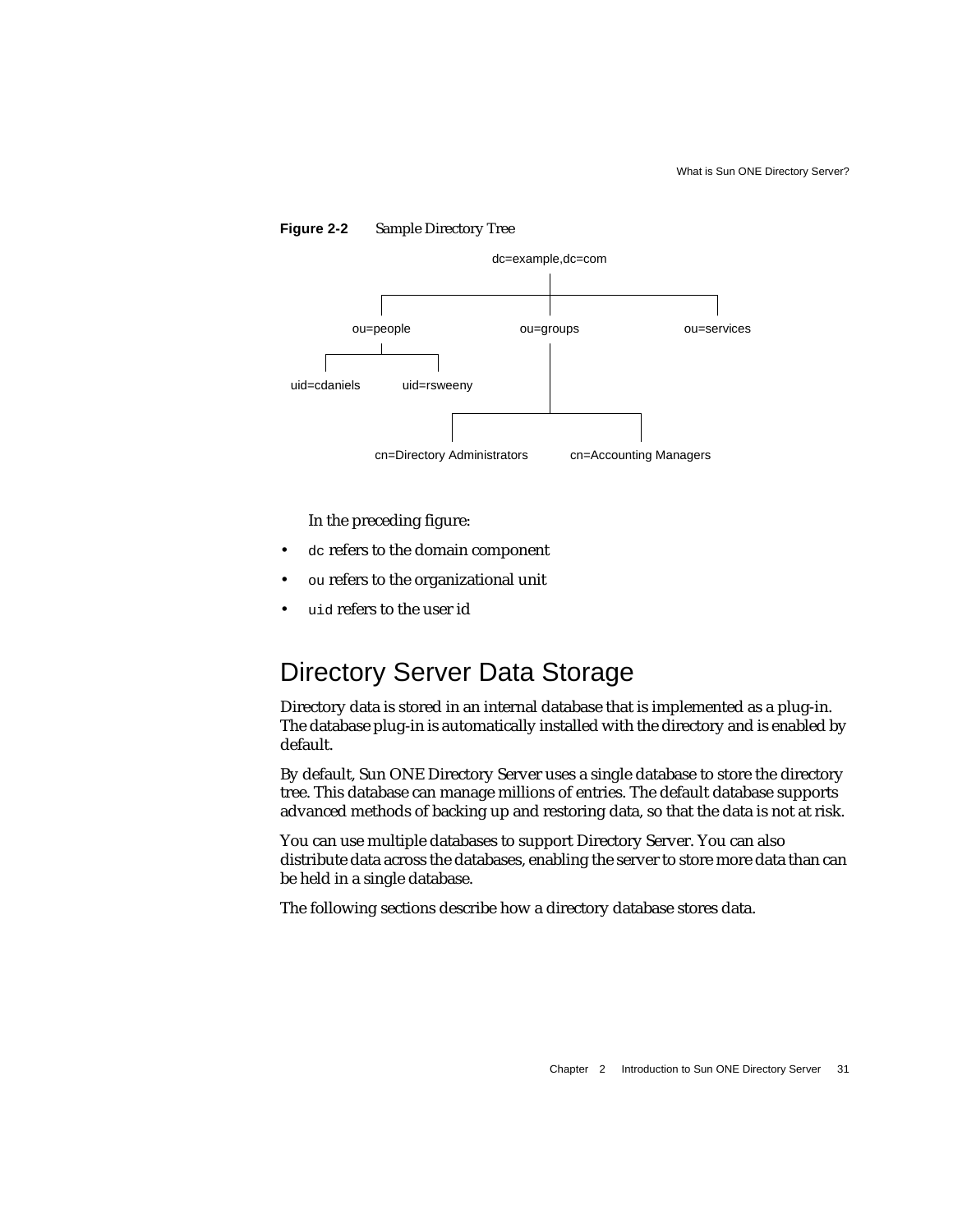### About Directory Entries

LDAP Data Interchange Format (LDIF) is a standard text-based format for describing directory entries. An entry is a group of lines in an LDIF file that contains information about an object, such as a person in your organization or a printer on your network. Information about the entry is represented in the LDIF file by a set of attributes and their values. Each entry has an object class attribute that specifies the kind of object the entry describes and defines the set of additional attributes it contains. Each attribute describes a particular trait of an entry.

For example, an entry might have the object class organizational Person, indicating that the entry represents a person within a particular organization. This object class allows the givenname and telephoneNumber attributes. The values assigned to these attributes give the name and phone number of the person represented by the entry.

Sun ONE Directory Server also uses read-only attributes that are calculated by the server. These attributes are called *operational attributes*. There are also some operational attributes that can be set by the administrator, for access control and other server functions.

Entries are stored in a hierarchical structure in the directory tree. In LDAP, you can query an entry and request all entries below it in the directory tree. This subtree is called the base distinguished name, or base DN. For example, if you make an LDAP search request specifying a base DN of  $\circ$ u=people,dc=example,dc=com,the search operation examines only the ou=people subtree in the dc=example,dc=com directory tree.

Note that not all entries are automatically returned in response to an LDAP search. Entries of the ldapsubentry object class are not returned in response to normal search requests. An ldapsubentry entry represents an administrative object, for example the entries that are used internally by Directory Server to define a role or a class of service. To receive these entries, clients must search specifically for entries of the ldapsubentry object class.

The LDIF format is described in detail in the *Sun ONE Directory Server Reference Manual*.

### Distributing Directory Data

When you store various parts of a tree in separate databases, your directory can process client requests in parallel, improving performance. You can also store databases on different machines, to improve performance further.

To connect distributed data, you can create a special entry in a subtree of your directory. All LDAP operations attempted below this entry are sent to a remote machine where the entry is actually stored. This method is called *chaining*.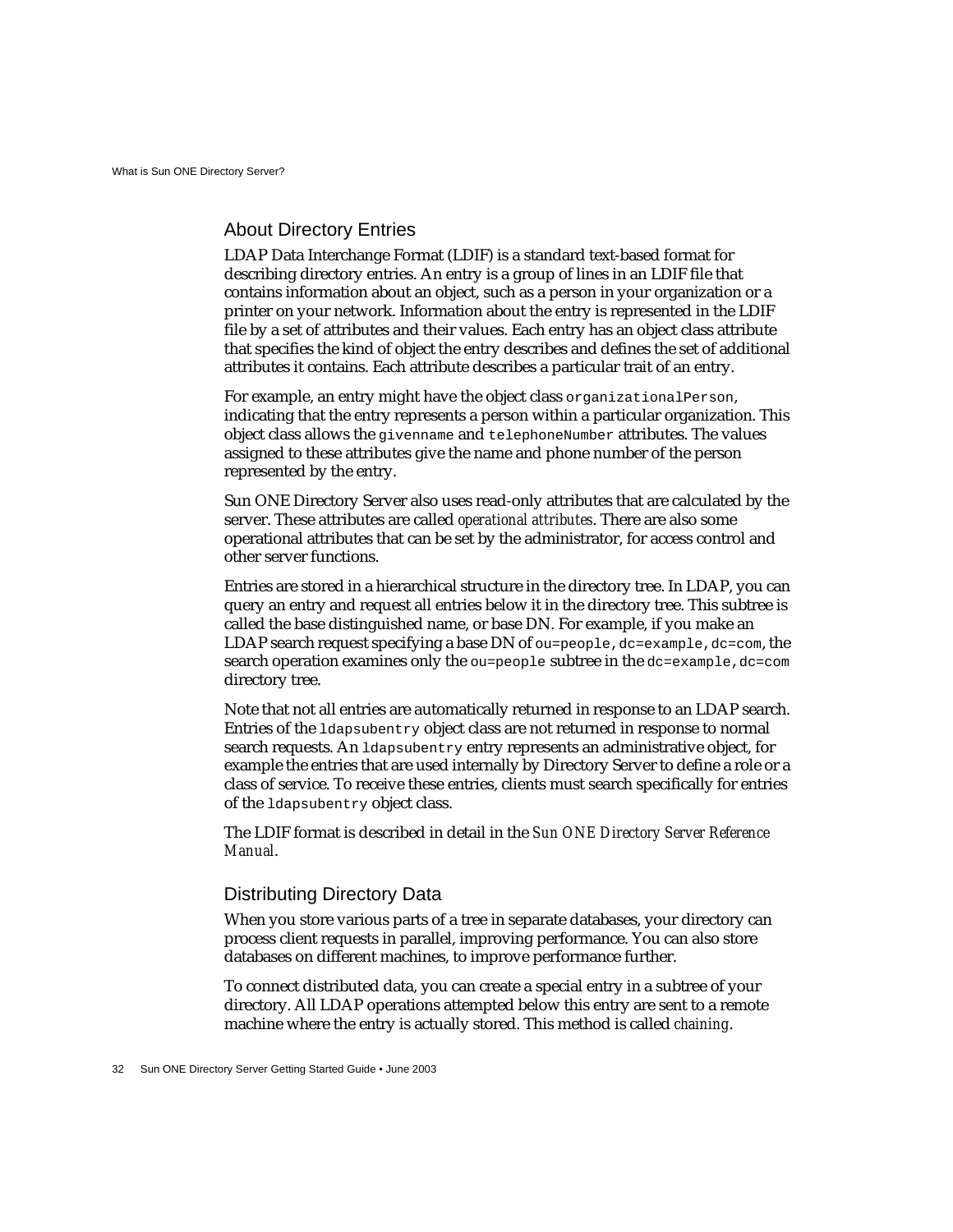Chaining is implemented in the server as a plug-in, which is enabled by default. Using this plug-in, you create database links (special entries that point to data stored remotely). When a client application requests data from a database link, the database link retrieves the data from the remote database and returns it to the client.

## <span id="page-32-0"></span>Managing Data in Directory Server

The database is the basic unit of storage, performance, replication, and indexing. A variety of operations can be performed on a database, including importing, exporting, backing up, restoring, and indexing.

#### Importing Data

Sun ONE Directory Server provides three methods for importing data:

• Importing from the Directory Server Console.

You can use the Directory Server Console to append data to all of your databases, including database links.

• Initializing databases.

You can use the Directory Server Console to import data to one database. This method overwrites any data contained by the database.

• Importing data from the command line.

You can import data using the command-line utilities ldif2db, ldif2db.pl, and ldif2ldap. These utilities are described in more detail in [Chapter 4, "A](#page-68-2)  [Quick Look at Directory Server Command-Line Utilities](#page-68-2)."

### Exporting Data

You can use LDIF to export database entries from your databases. LDIF is a standard format described in RFC 2849, "The LDAP Data Interchange Format (LDIF) - Technical Specification."

Exporting data can be useful for the following:

- Backing up the data in your database
- Copying your data to another Directory Server
- Exporting your data to another application
- Repopulating databases after a change to your directory topology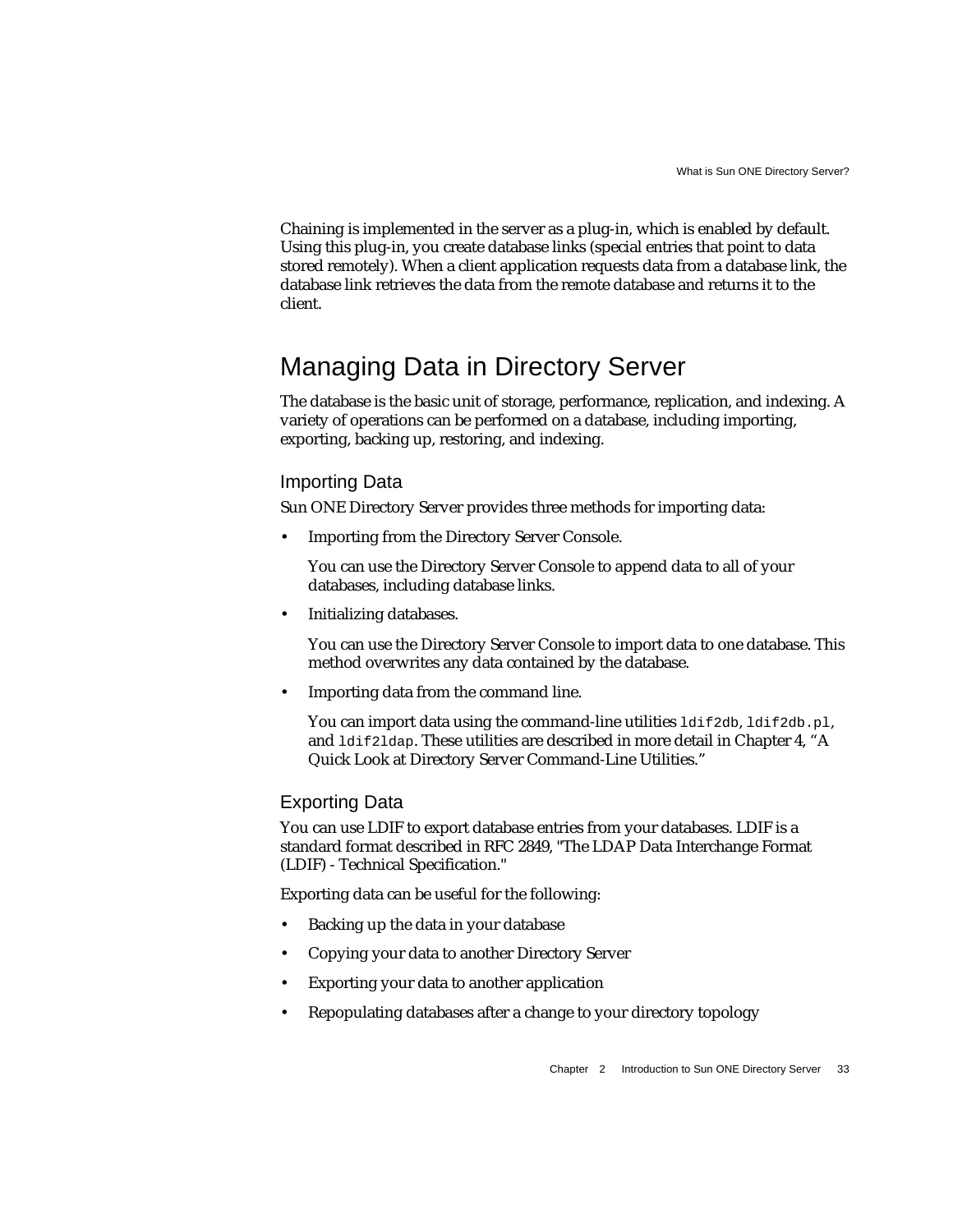You can use the Directory Server console or the command-line utilities db21dif and db2ldif.pl to export data.

#### Backing Up and Restoring Data

You can use Directory Server Console or the db2bak command line utility to back up directory data. Both methods allow you to perform a backup while the server is running, which prevents you having a period during which the directory is not accessible.

You can restore data from a previously generated backup using Directory Server Console or the command-line utilities  $bak2db$  and  $bak2db$ .pl. Restoring databases overwrites any existing database files. While restoring databases, the server must be running. However, the databases are unavailable for processing operations during the restore.

#### Indexing Data

Depending on the size of your databases, searches performed by client applications can take a lot of time and resources. You can use indexes to improve search performance.

Indexes are files stored in the directory databases. Separate index files are maintained for each database in the directory. Each file is named according to the attribute it indexes. The index file for a particular attribute can contain multiple types of indexes, allowing you to maintain several types of index for each attribute. For example, a file called givenName.db3 contains all the indexes for the givenName attribute.

Depending on the types of applications using your directory, you will use different types of index. Different applications may frequently search for a particular attribute, or may search your directory in a different language, or may require data in a particular format.

Sun ONE Directory Server supports the following types of index:

*• Presence index*

The presence index lists entries that possess a particular attribute, such as uid.

*• Equality index*

The equality index lists entries that contain a specific attribute value, such as cn=Charlene Daniels.

*• Approximate index*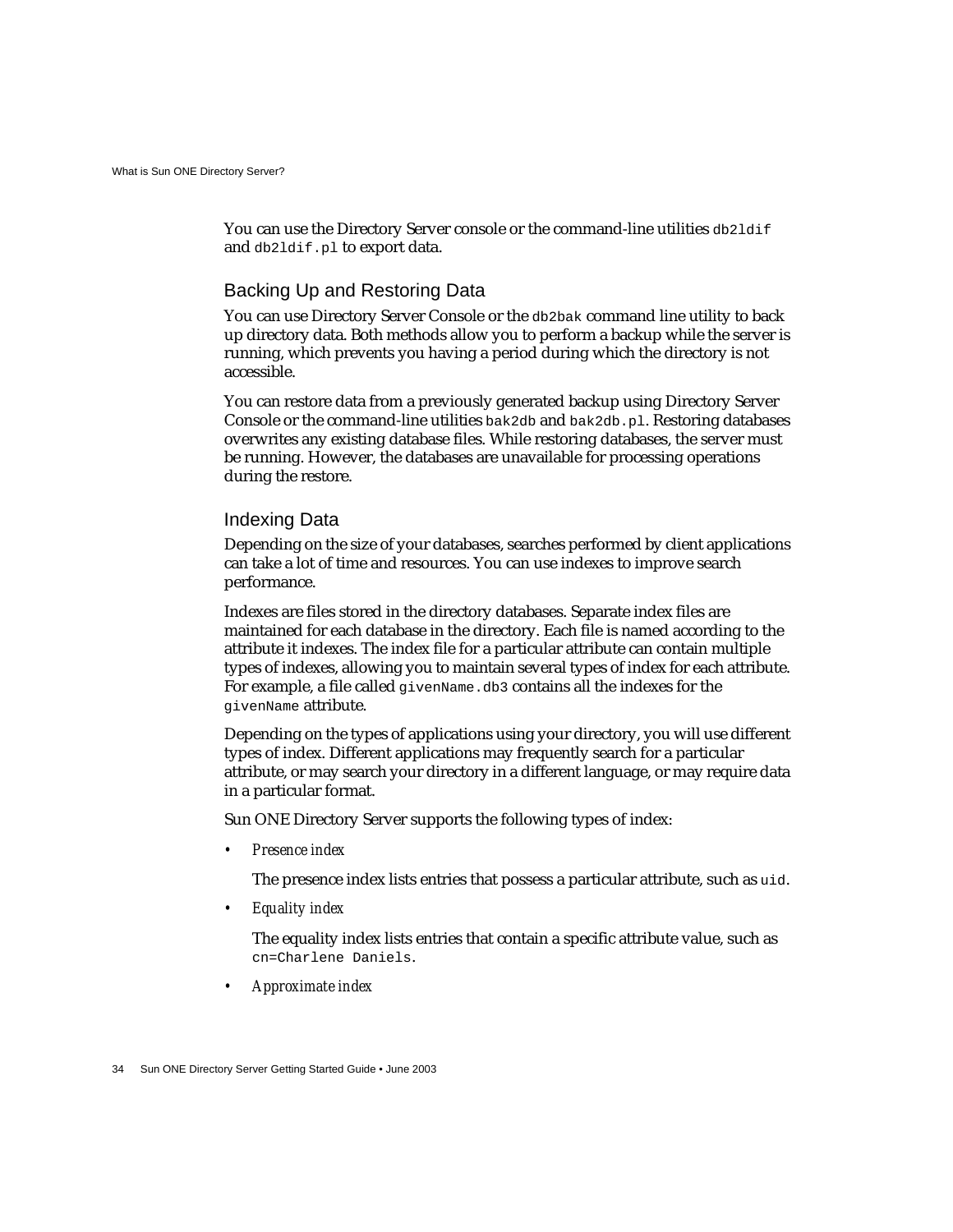The approximate index allows approximate (or "sounds-like") searches. For example, an entry contains the attribute value of cn=Charlene L. Daniels. An approximate search would return this value for searches against cn~=Charlene Daniels, cn~=Charlene, and cn~=Daniels.

Note that approximate indexes work only for English language entries, in ASCII characters.

*• Substring index*

The substring index allows searches against substrings within entries. For example, a search for cn=\*derson would match common names containing this string (such as Bill Anderson, Norma Henderson, and Steve Sanderson).

*• International index*

Associates the object identifier (OID) of a locale with the attributes to be indexed to speed up searches in international directories.

*• Browsing index*

The browsing, or virtual list view (VLV), index speeds up the display of entries in Directory Server Console. You can create a browsing index on any branch in your directory tree to improve the display performance.

### <span id="page-34-0"></span>Directory Server Schema

Directory schema maintains the integrity of the data stored in your directory by imposing constraints on the size, range, and format of data values. You decide what types of entries your directory contains (people, devices, organizations, and so forth) and the attributes available to each entry.

The predefined schema included with Directory Server contains both the standard LDAP schema as well as additional application-specific schema to support the features of the server. While this schema meets most directory needs, you may need to extend it with new object classes and attributes to accommodate the unique needs of your directory. Refer to the *Sun ONE Directory Server Deployment Guide* for information on extending the schema.

The following sections describe the format, standard attributes, and object classes included in the Sun ONE standard schema.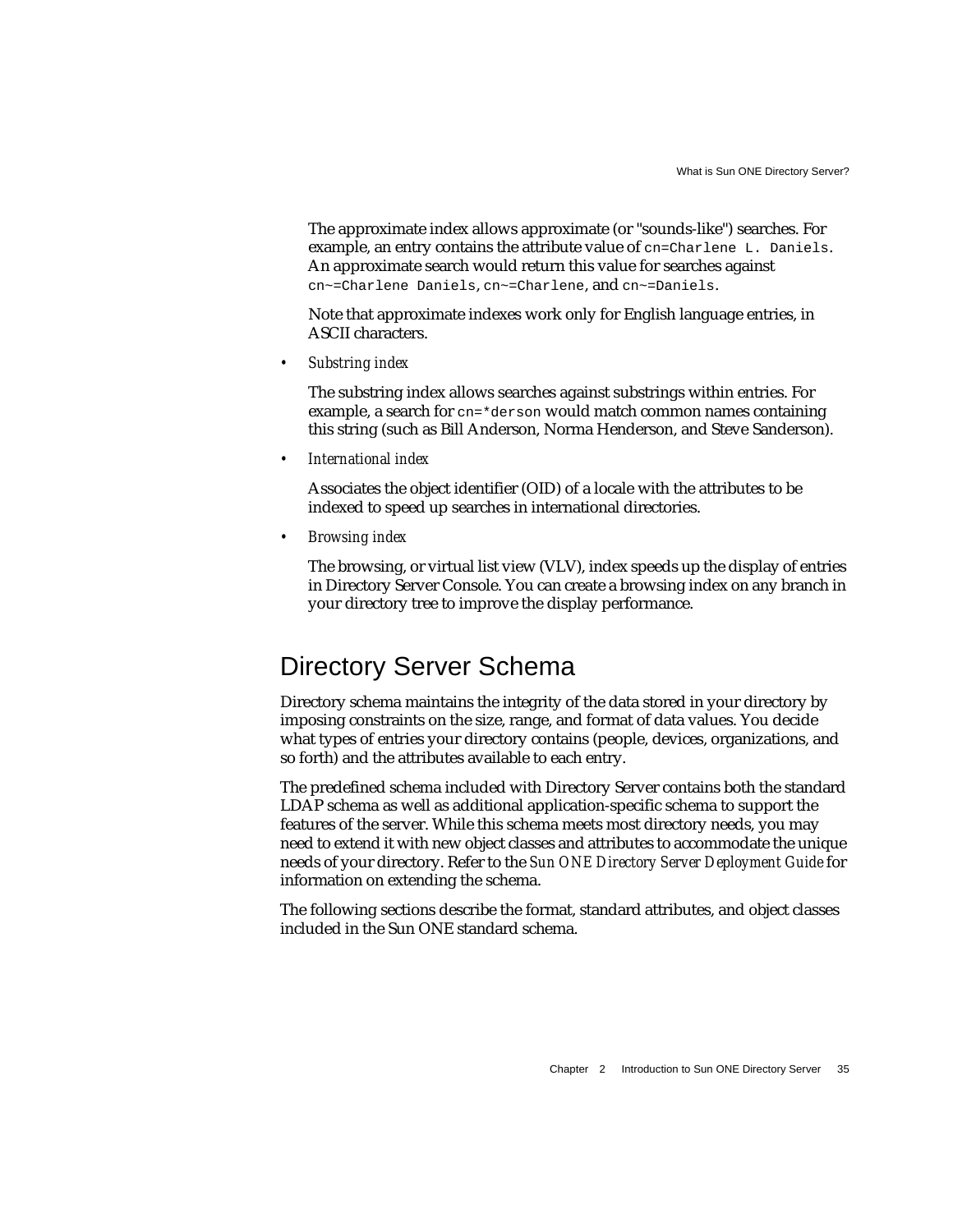#### Schema Format

Directory Server bases its schema format on version 3 of the LDAP protocol (LDAPv3). This protocol requires directory servers to publish their schemas through LDAP itself, allowing directory client applications to retrieve the schema and adapt their behavior based on it. The global set of schema for Directory Server can be found in the entry named cn=schema.

Directory Server schema differs slightly from the LDAPv3 schema, as it uses its own proprietary object classes and attributes. In addition, it uses a private field in the schema entries called X-ORIGIN, which describes where the schema entry was defined originally. For example, if a schema entry is defined in the standard LDAPv3 schema, the X-ORIGIN field refers to RFC 2252. If the entry is defined by Sun Microsystems, Inc. for Directory Server's use, the X-ORIGIN field contains the value Sun ONE Directory Server.

For example, the standard person object class appears in the schema as follows:

```
objectClasses: ( 2.5.6.6 NAME 'person' DESC 'Standard LDAP 
objectclass' SUP top MUST ( sn $ cn ) MAY ( description $ seeAlso 
$ telephoneNumber $ userPassword ) X-ORIGIN 'RFC 2256' )
```
This schema entry states the object identifier, or OID, for the class (2.5.6.6), the name of the object class (person), a description of the class (Standard Person Object Class), then lists the required attributes (objectclass, sn, and cn) and the allowed attributes (description, seealso, telephoneNumber, and userPassword).

#### Standard Attributes

Attributes hold specific data elements such as a name or a fax number. Directory Server represents data as attribute-data pairs, a descriptive attribute associated with a specific piece of information. For example, the directory can store a piece of data such as a person's name in a pair with the standard attribute, in this case commonName (cn). So, an entry for a person named Charlene Daniels has the following attribute-data pair:

cn: Charlene Daniels

In fact, the entire entry is represented as a series of attribute-data pairs. The entire entry for Charlene Daniels might appear as follows:

```
dn: uid=cdaniels, ou=people, dc=example,dc=com
objectClass: top
objectClass: person
objectClass: organizationalPerson
objectClass: inetOrgPerson
cn: Charlene Daniels
```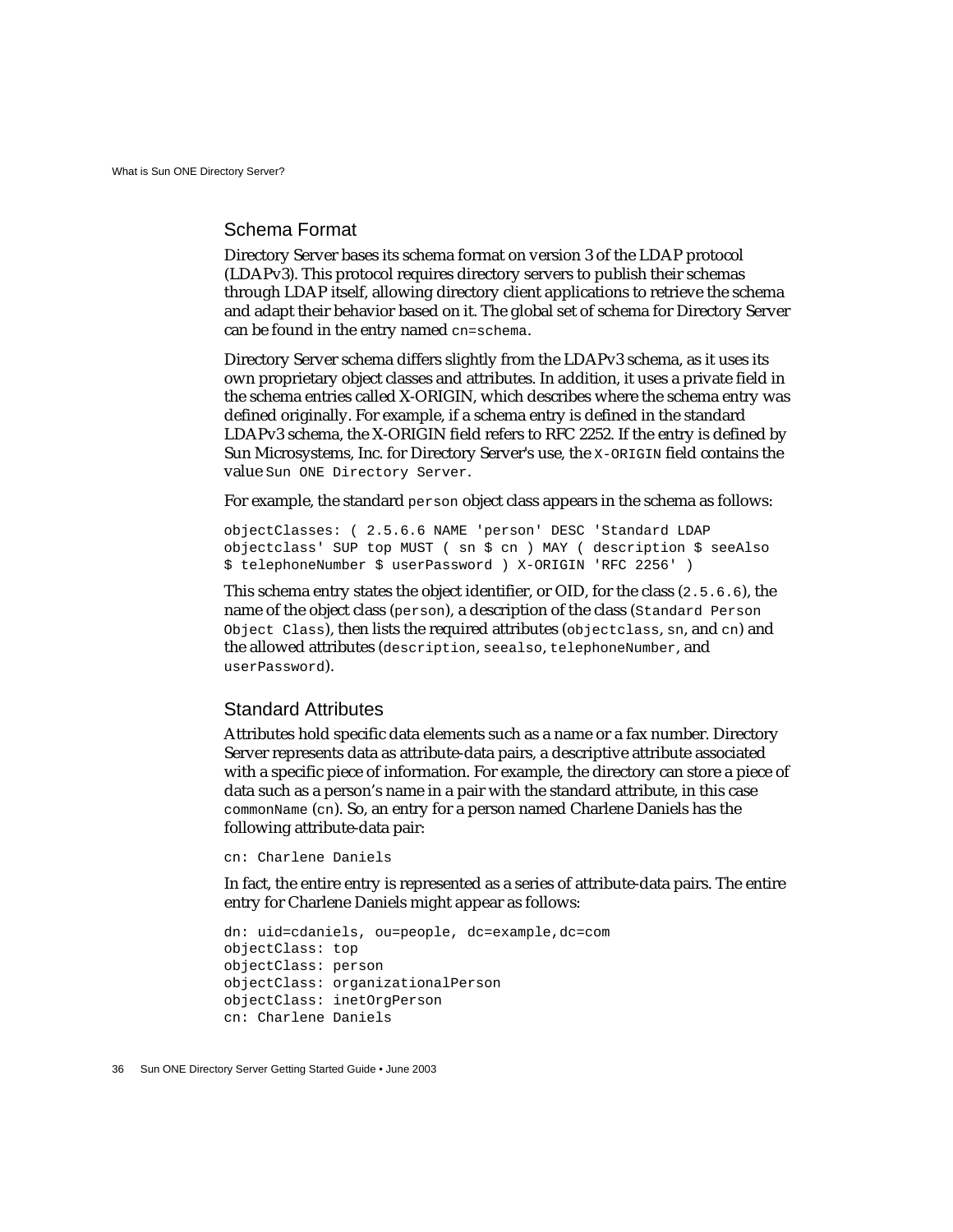```
sn: Daniels
givenName: Charlene
givenName: Charlie
mail: cdaniels@example.com
```
Notice that the entry for Charlene contains multiple values for some of the attributes. The attribute givenName appears twice, each time with a unique value. The object classes that appear in this example are explained in the next section, "Standard Object Classes."

In the schema, each attribute definition contains the following information:

- A unique name
- An object identifier (OID) for the attribute
- A text description of the attribute
- The OID of the attribute syntax
- Indications of whether the attribute is single-valued or multi-valued, whether the attribute is for the directory's own use, the origin of the attribute, and any additional matching rules associated with the attribute.

For example, the cn attribute definition appears in the schema as follows:

attributetypes: ( 2.5.4.3 NAME 'cn' DESC 'commonName Standard Attribute' SYNTAX 1.3.6.1.4.1.1466.115.121.1.15 )

The SYNTAX is the OID of the syntax for values of the attribute. For a complete description of the attribute syntax definitions, see "About Schema" in the *Sun ONE Directory Server Reference Manual*. For more information about the LDAPv3 schema format, refer to the LDAPv3 Attribute Syntax Definitions document (RFC 2252).

#### Standard Object Classes

Object classes are used to group related information. Typically, an object class represents a real object, such as a person or a fax machine. Before you can use an object class and its attributes in your directory, it must be identified in the schema. The directory recognizes a standard list of object classes by default. For more information, refer to Chapter 10, "Object Class Reference" in the *Sun ONE Directory Server Reference Manual*.

Each directory entry belongs to one or more object classes. Once you place an object class identified in your schema on an entry, you are telling Directory Server that the entry can have a certain set of attribute values and must have another, usually smaller, set of attribute values.

Object class definitions contain the following information: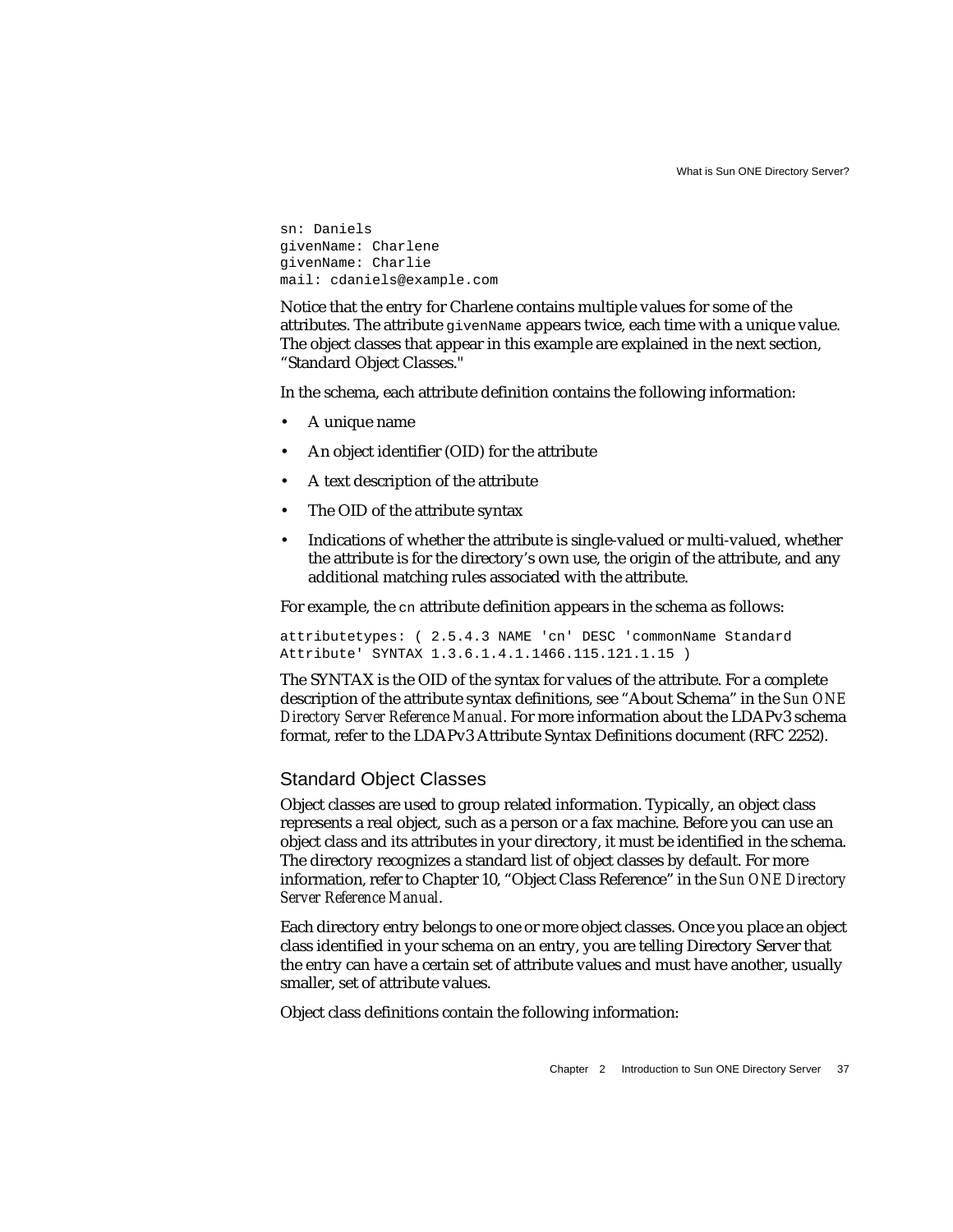- A unique name
- An object identifier (OID) that names the object
- A set of mandatory attributes
- A set of allowed attributes

For an example of a standard object class as it appears in the schema, refer to "Schema Format," on page 36.

## Groups, Roles and Classes of Service

Information in the directory is organized hierarchically. This hierarchy is a grouping mechanism, although it is not well suited for associations between dispersed entries, for frequently changing organizations, or for data that is repeated in many entries.

As a solution to, groups and roles provide more flexible associations between entries, and class of service simplifies the management of data that is shared within branches of your directory.

#### Static and Dynamic Groups

A group is an entry that specifies the other entries that are its members. When you know the name of a group, it is easy to retrieve all of its member entries.

- Static groups explicitly name their member entries. Static groups are suitable for groups with few members, such as the group of directory administrators.
- Dynamic groups specify a filter, and all entries that match are members of the group. These groups are dynamic because membership is defined every time the filter is evaluated.

The advantage of groups is that they make it easy to find all of their members. Static groups may simply be enumerated, and the filters in dynamic groups may simply be evaluated. The disadvantage of groups is that given an arbitrary entry, it is difficult to name all the groups of which it is a member.

#### Managed, Filtered and Nested Roles

Roles are an alternative entry grouping mechanism that automatically identifies all roles of which any entry is a member. When you retrieve an entry in the directory, you immediately know the roles to which it belongs. This overcomes the main disadvantage of the group mechanism.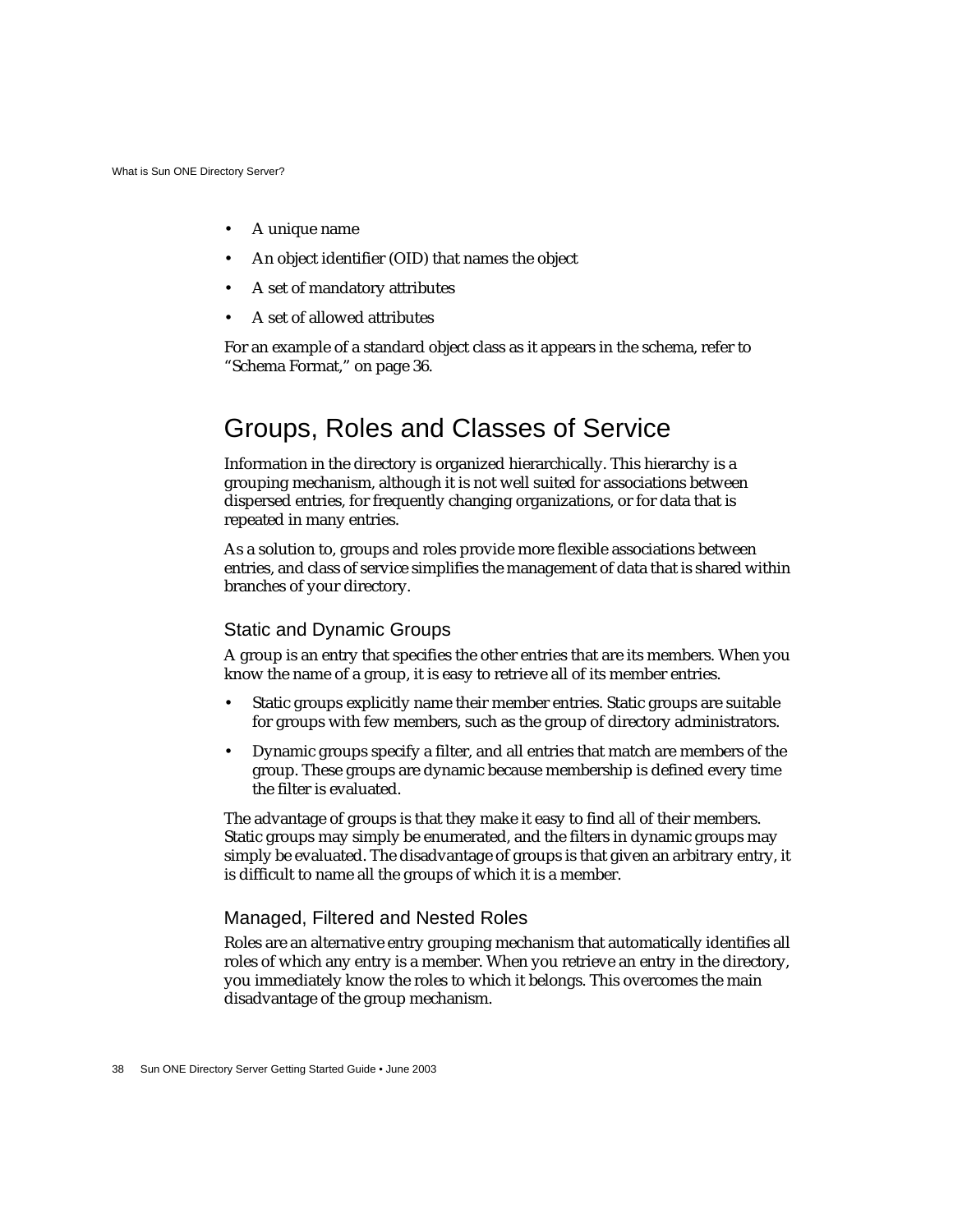- Managed roles are the equivalent of static groups, except that membership is defined in each member entry and not in the role definition entry.
- Filtered roles are similar to dynamic groups. They define a filter that determines the members of the role.
- Nested roles name other role definitions, including other nested roles. The set of members of a nested role is the union of all members of the roles it contains. Nested roles may also define extended scope to include the members of roles in other subtrees.

#### Class of Service

The class of service (CoS) mechanism allows attributes to be shared between entries in a way that is invisible to applications. CoS does not define membership but rather allows related entries to share data for coherence and space considerations.

For example, a directory may contain thousands of entries that all have the same value for the facsimileTelephoneNumber attribute. Traditionally, to change the fax number, you would need to update each entry individually, a large job for administrators that runs the risk of not updating all entries. Using CoS, the fax number is stored in a single place, and the directory server automatically generates the facsimileTelephoneNumber attribute on every concerned entry as it is returned.

To client applications, a generated CoS attribute is retrieved just as any other attribute. However, directory administrators now have only a single fax value to manage. In addition, because there are less values actually stored in the directory, the database uses less disk space. In general, a stored attribute value will take precedence over a CoS generated value for the same attribute. However, the CoS mechanism can also override stored values, or generate multiple values for the same attribute.

## Security in Directory Server

Sun ONE Directory Server provides the following security methods:

**Authentication** 

A means whereby one party verifies another's identity. For example, a client gives a password to Directory Server during a bind operation (the first request the server receives from a client.)

• Password policy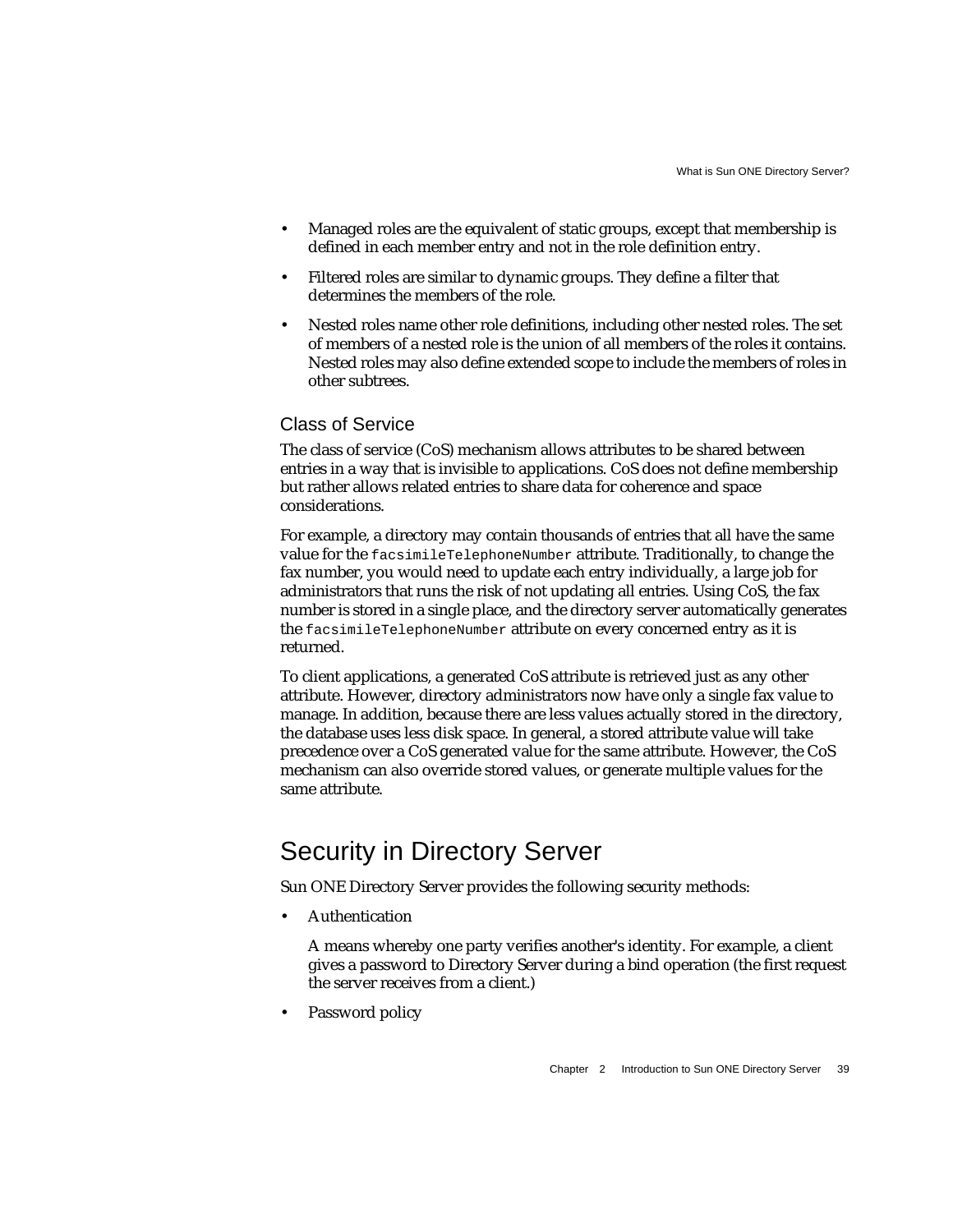Defines the criteria that a password must satisfy to be considered valid, for example, age, length, and syntax.

• Encryption

Protects the privacy of information. When data is encrypted, it is converted into a form that only the intended recipient can understand.

• Access control

Controls the access rights granted to different directory users, and provides a means of specifying required credentials or bind attributes.

• Account inactivation

Disables a user account, group of accounts or an entire domain so that all authentication attempts are automatically rejected.

• Signing with SSL

Maintains the integrity of information. If information is signed, the recipient can determine that it was not tampered with during transit.

• Auditing

Allows you to determine if the security of your directory has been compromised. For example, you can audit the log files maintained by your directory.

These tools for maintaining security can be used in combination in your security design. You can also use other features of the directory such as replication and data distribution to support your security design.

## Replication in Directory Server

Replication is the mechanism that automatically copies directory data from one Directory Server to another. Using replication, you can copy any directory tree or subtree (stored in its own database), or specific attributes of entries between servers. The Directory Server that holds the master copy of the information, automatically copies updates to the other servers.

Replication enables you to provide a highly available directory service, and to geographically distribute your data. In practical terms, replication brings the following benefits:

• Fault tolerance/Failover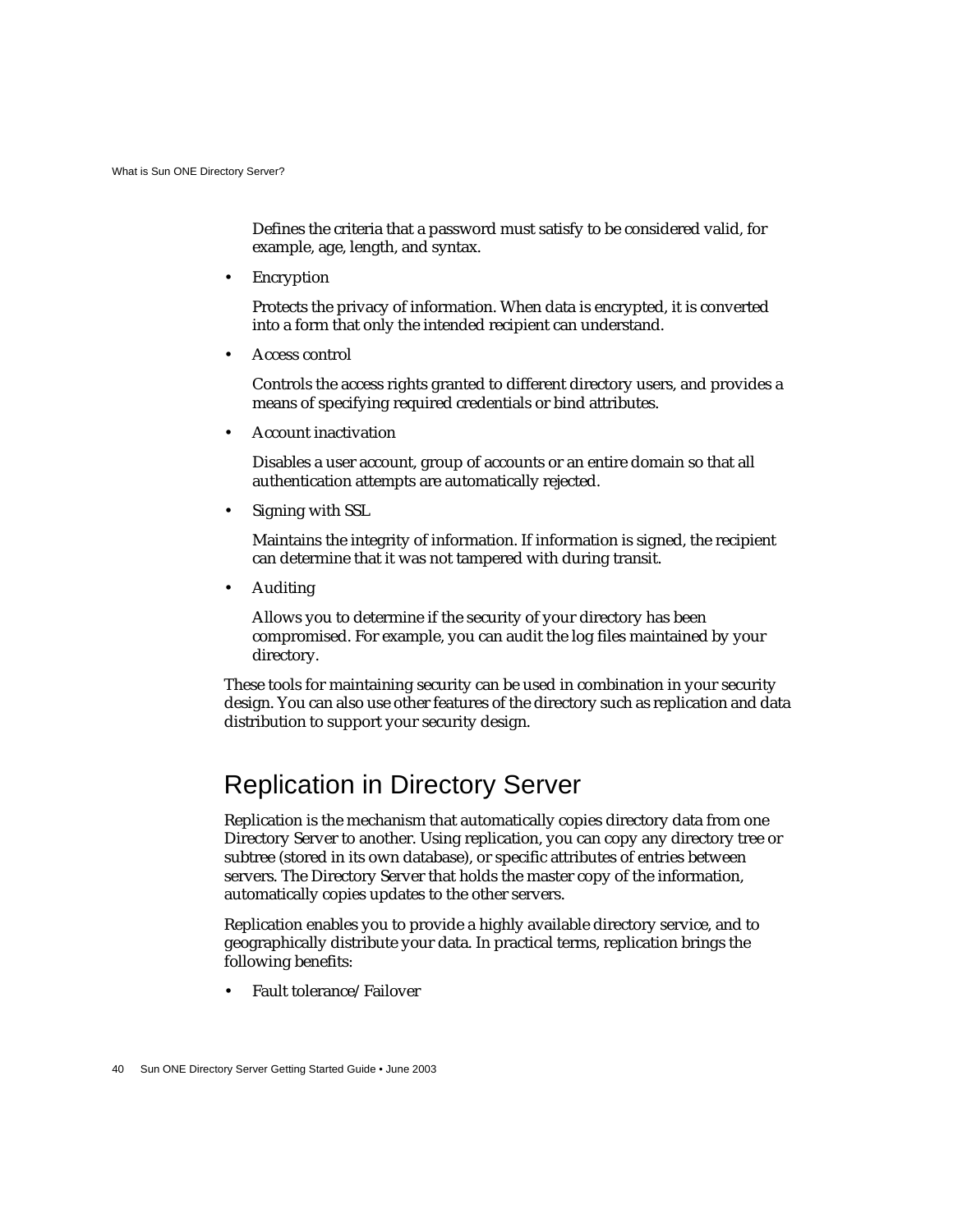By replicating directory trees to multiple servers, you can ensure your directory is available even if some hardware, software, or network problem prevents your directory client applications from accessing a particular Directory Server. Your clients are referred to another directory server for read and write operations. Note that to support write failover you must have a multi-master replication environment (see the definition of *Masters* on [page 41](#page-40-0) for more information).

• Load balancing

By replicating your directory tree across servers, you can reduce the access load on any given machine, thereby improving server response time.

• Higher performance and reduced response times

By replicating directory entries to a location close to your users, you can vastly improve directory response times.

• Local data management

Replication allows you to own and manage data locally while sharing it with other Directory Servers across your organization.

#### Replication Concepts

#### **Replica**

A replica refers to a database that participates in replication. A replica can take on one of the following roles:

<span id="page-40-0"></span>• *Master*

A master is a read-write database that contains a master copy of the directory data and accepts update requests from directory clients. A master replica can be one of a set of multiple masters, or a single master. Multi-masters accept replication from other masters. Single masters do not accept replication from other replicas.

• *Dedicated Consumer*

A dedicated consumer is a read-only database that contains a copy of the information held in the master replica. Thus, a consumer replica accepts replication from one or more masters. A consumer replica can process search requests from directory clients but refers update requests to the master replica. This is known as *referral*.

• *Hub*

A hub is also a read-only database, like a consumer replica. A hub accepts replication from one or more masters but is also able to replicate to consumers. A hub does not accept client updates.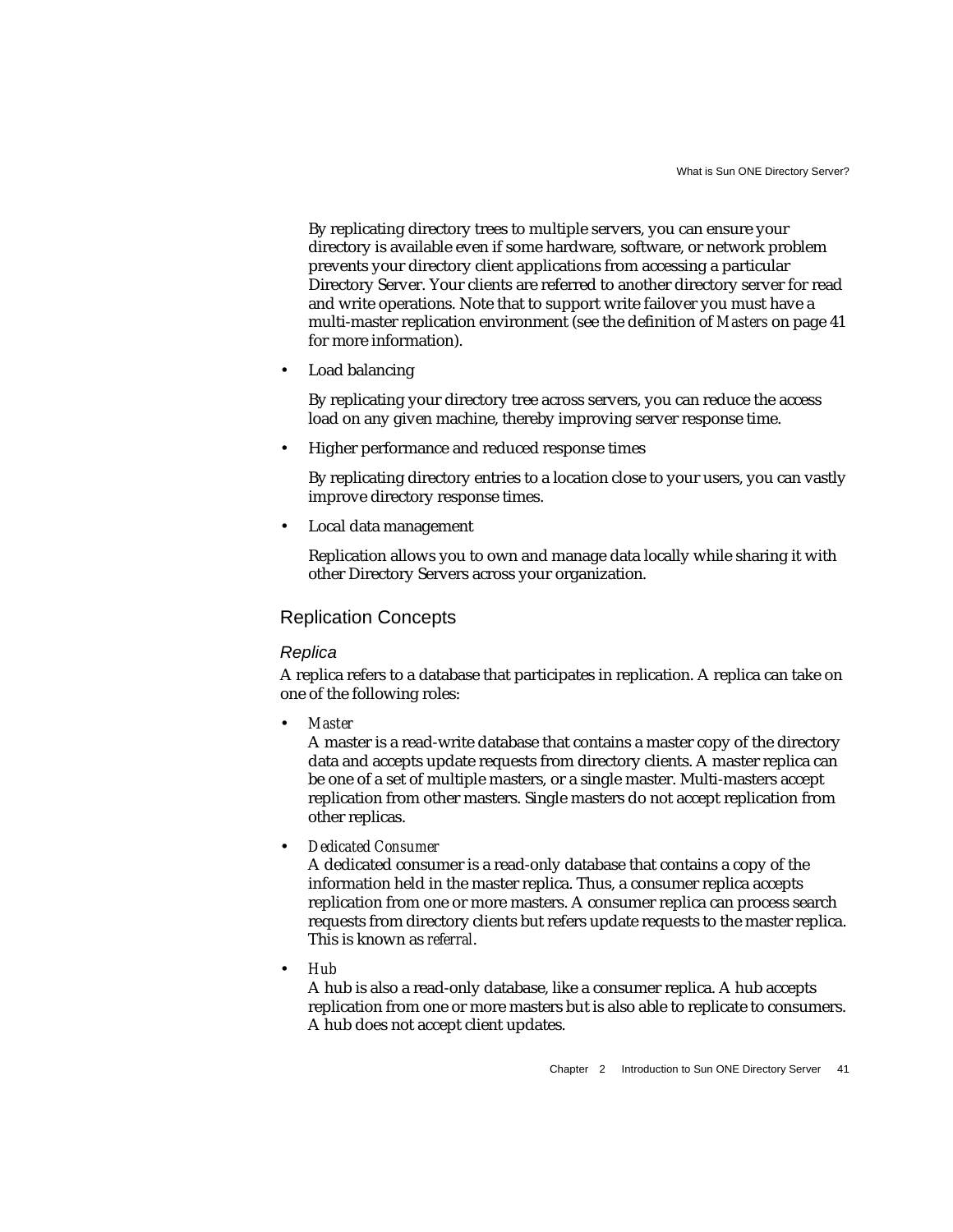The following figure shows a basic multi-master replication scenario, indicating the three different roles that a replica can have and the processes that occur between replicas.

#### **Figure 2-3** Basic Multi-Master Replication Scenario



#### Supplier Servers and Consumer Servers

In any replication scenario, the replica sending updates is called a supplier and the server that receives updates is called a consumer. Therefore, a server that manages a master replica that it replicates to other servers is called a supplier server or master server. A server that manages a consumer replica that is updated by a different server is called a consumer server.

Note that a server can be both a supplier and a consumer. This is true in the following cases: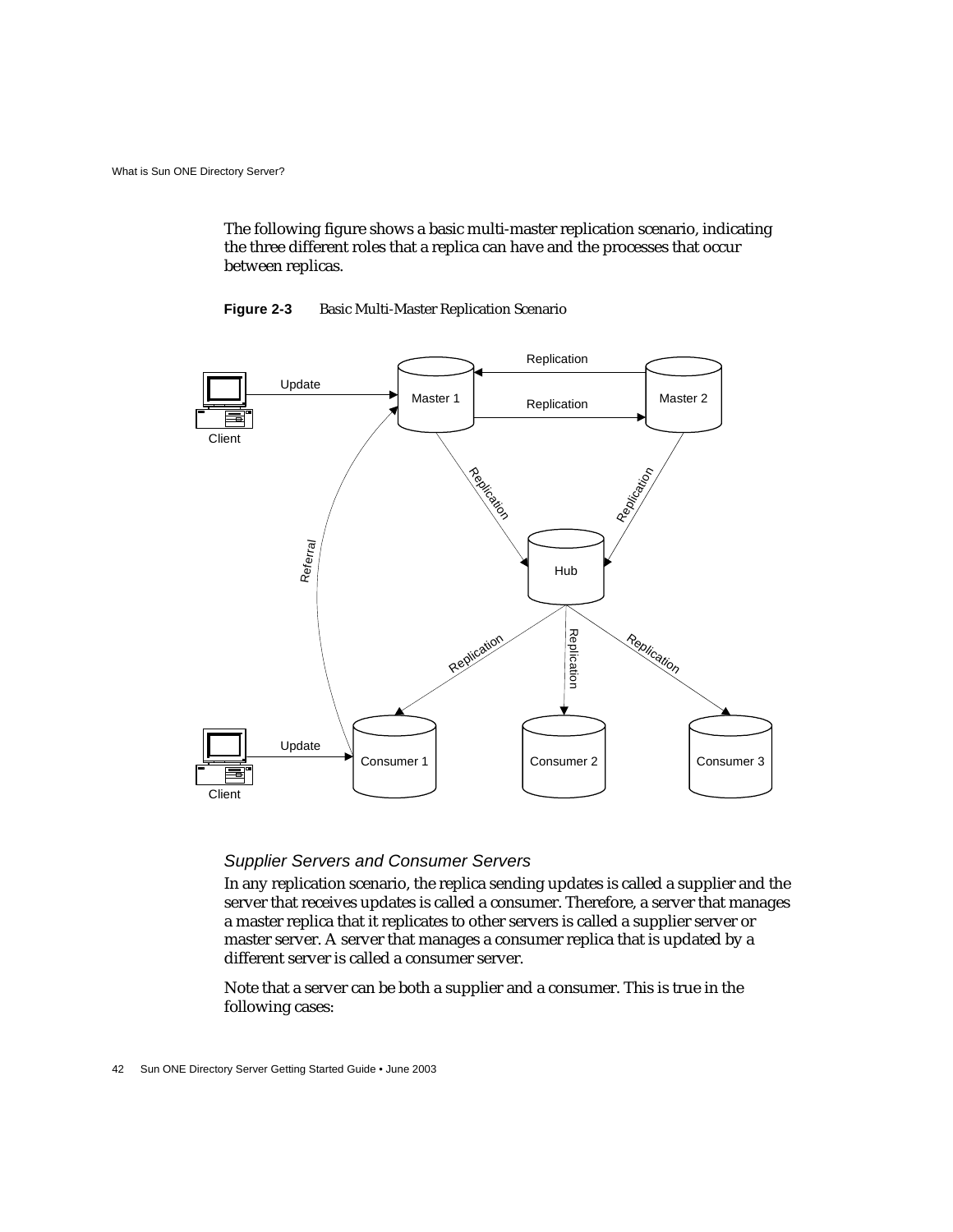- When Directory Server manages a combination of master replicas and consumer replicas.
- When Directory Server acts as a hub supplier, that is, it receives updates from a master server and replicates the changes to consumer servers. This is known as *cascading replication*.
- When a master replica is mastered on two different Directory Servers, each Directory Server acts as a supplier and a consumer of the other Directory Server. This is known as *multi-master replication*.

In Sun ONE Directory Server 5.2, replication is always initiated by the supplier server, never by the consumer server. In other words, replication is *supplier-initiated*. In setting up replication, you configure one or more supplier servers to push data to one or more consumer servers.

For any particular replica, the supplier server must:

- Respond to read, add and modify requests from directory clients.
- Maintain state information and a change log for the replica.
- Initiate replication to consumer servers.

The supplier server is always responsible for recording the changes made to the supplier replicas that it manages. It makes sure that any changes are replicated to consumer servers.

A consumer server must:

- Respond to read requests.
- Refer add and modify requests to the supplier server for the replica.

Any time a request to add, delete, or change an entry is received by a consumer server, the request is referred to the supplier for the replica. The supplier server performs the request, then replicates the change.

In the special case of cascading replication, the hub supplier must:

- Respond to read requests.
- Refer add and modify requests to the supplier server for the replica.
- Initiate replication to consumer servers.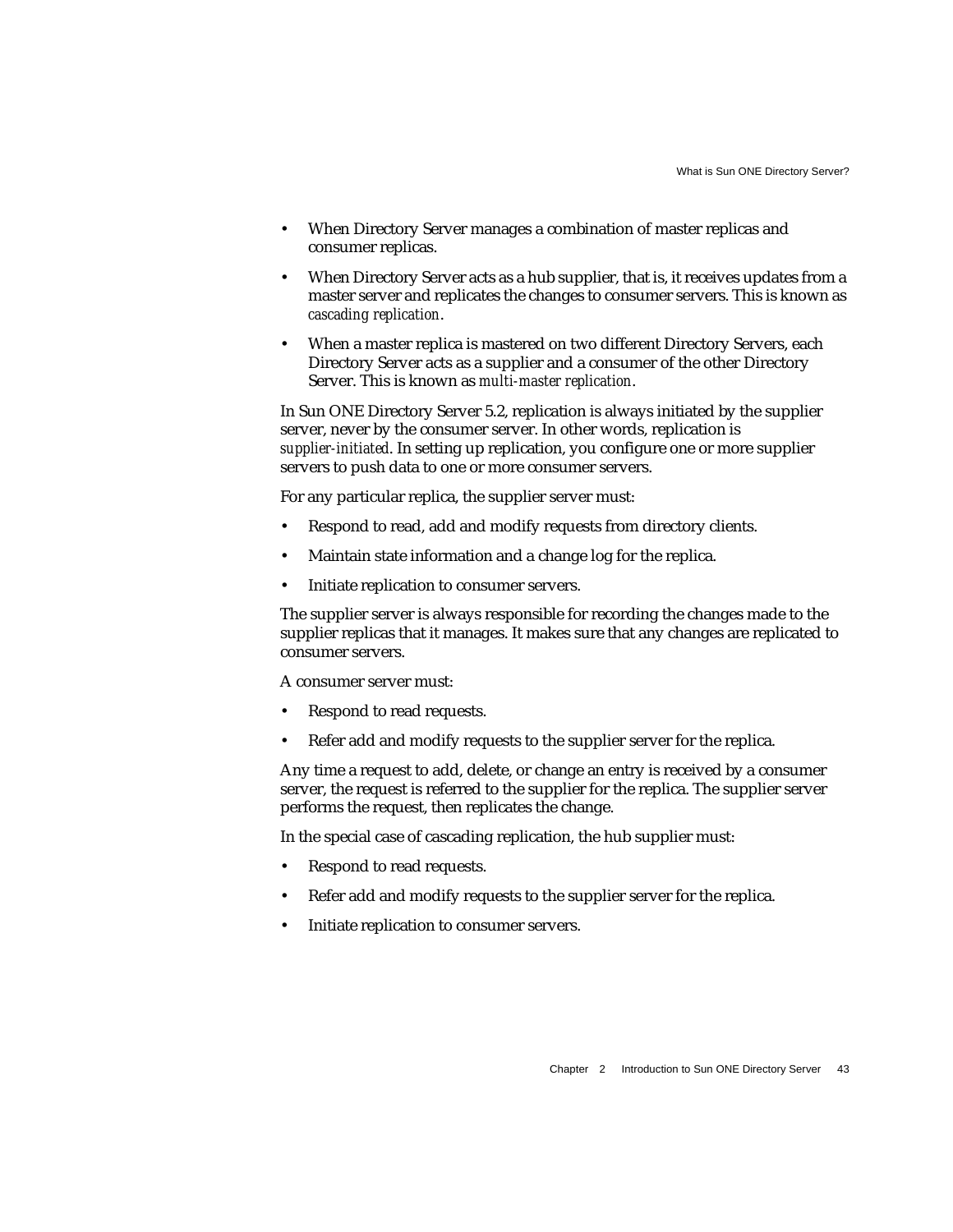#### Change Log

Each supplier server maintains a change log. A change log is a record that describes the modifications that have occurred on a supplier replica. The supplier server replays these modifications to the replicas stored on consumer servers, or to other masters in the case of multi-master replication.

When an entry is modified, added or deleted, a change record describing the LDAP operation that was performed is recorded in the change log.

#### Unit of Replication

In Sun ONE Directory Server 5.2, the smallest unit of replication is a database. The replication mechanism also requires that one database correspond to one suffix. You cannot replicate a suffix that is distributed over two or more databases.

#### Fractional Replication

Fractional replication is a new feature in Sun ONE Directory Server 5.2 and refers to the ability to replicate only certain attributes of an entry. In fractional replication, all entries in a database are replicated, but certain attributes of these entries may be filtered out. For example, a bank may wish to replicate all the details of its customers' accounts, other than their credit card numbers. Using fractional replication, the bank can exclude only the attribute that relates to the credit card number from the data that is replicated.

#### Replication Agreement

Directory Server uses replication agreements to define replication. A replication agreement describes replication between one supplier and one consumer. The agreement is configured on the supplier server and identifies the following:

- The database to replicate.
- The consumer server to which the data is pushed.
- The times during which replication can occur.
- The DN and credentials the supplier server must use to bind to the consumer, called the Replication Manager entry or supplier bind DN.
- How the connection is secured (SSL, client authentication).

#### Replication Identity

When replication occurs between two servers, the consumer server authenticates the supplier when it binds to send replication updates. This authentication process requires that the entry used by the supplier to bind to the consumer is stored on the consumer server. This entry is called the Replication Manager entry, or supplier bind DN.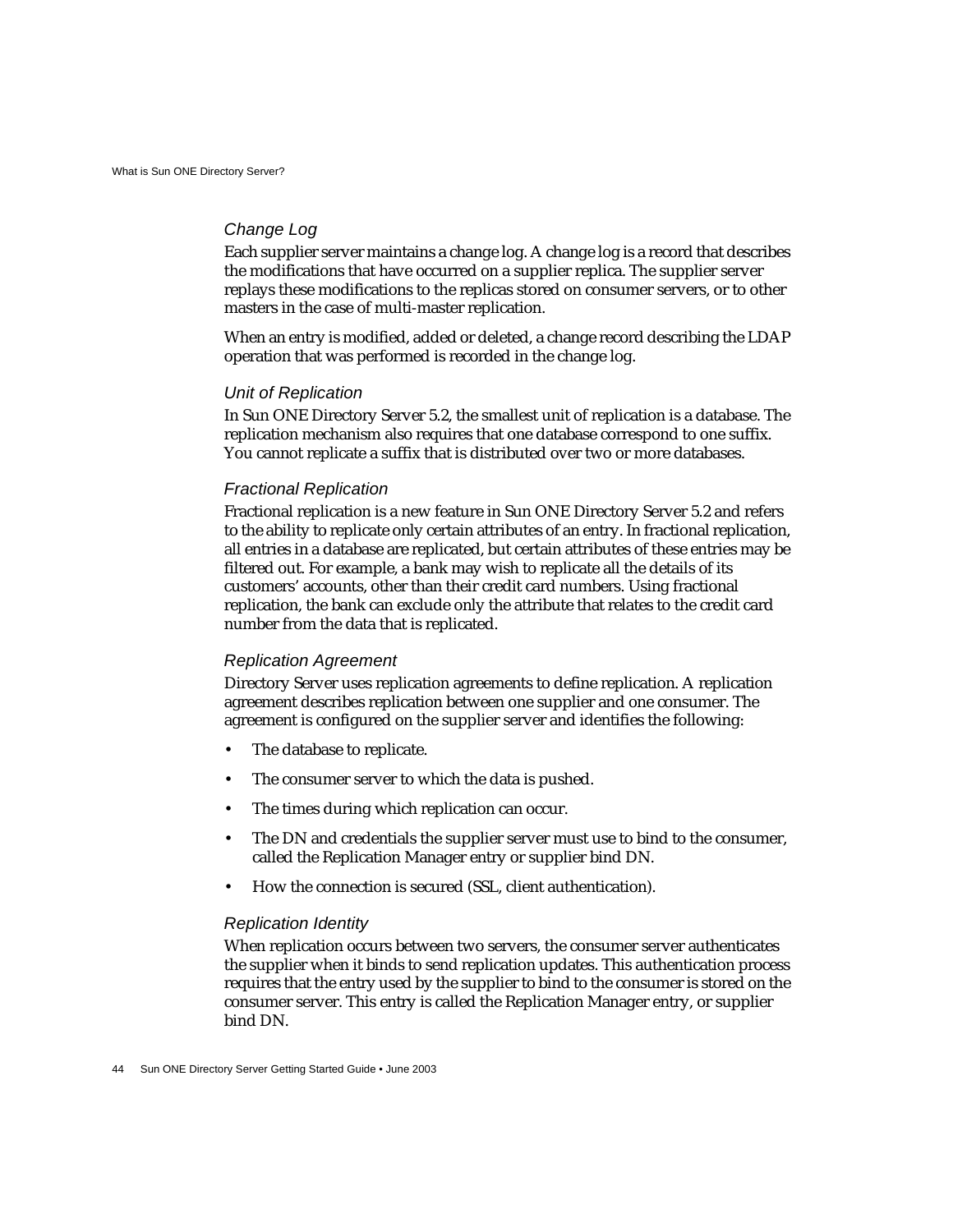The Replication Manager entry, or any entry you create to fulfill that role, must meet the following criteria:

- There must be at least one on every server that manages consumer replicas (or hub replicas).
- This entry must not be part of the replicated data for security reasons.

**NOTE** This entry has a special user profile that bypasses all access control rules defined on the consumer server.

When you configure replication between two servers, you must identify the Replication Manager (supplier bind DN) on both servers:

- On the consumer server or hub supplier, when you configure the consumer replica or hub replica, you must specify this entry as the one authorized to perform replication updates.
- On the supplier server, when you configure the replication agreement, you must specify the DN of this entry in the replication agreement.

**NOTE** In the Directory Server Console, the Replication Manager entry is referred to as the *supplier bind DN*, which may be misleading as the entry does not exist on the supplier server. It is called the supplier bind DN because it is the entry that must be present on the consumer so that it can authenticate the supplier when it binds to provide replication updates to the consumer.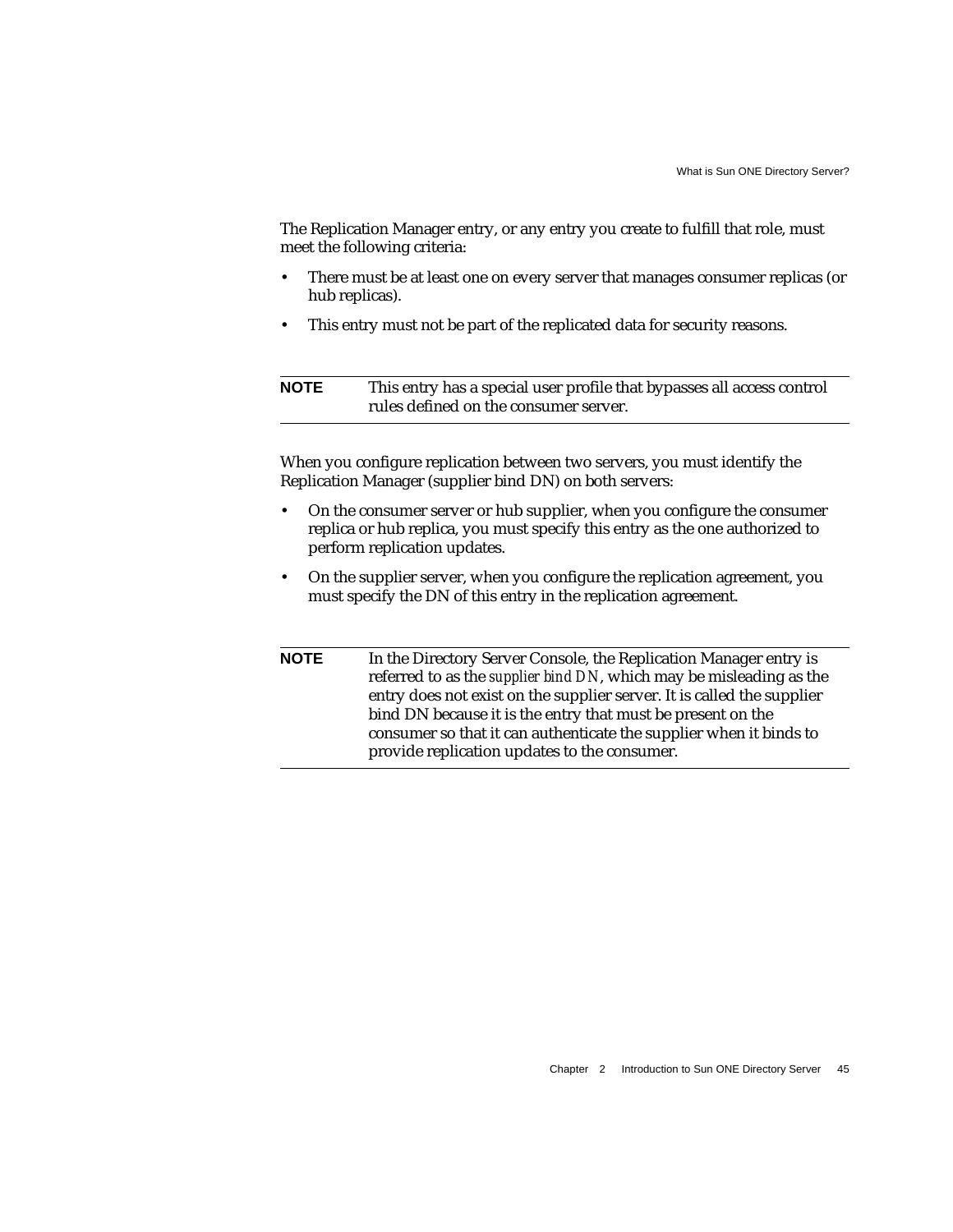# What's New in Sun ONE Directory Server 5.2

Sun ONE Directory Server 5.2 contains the following new features and enhancements:

• Updated and improved server management console

Directory Server Console now offers a simplified interface for configuring replication and provides support for IPv6. For details on the new console, refer to "Using the Directory Server Console" in the *Sun ONE Directory Server Administration Guide*.

• Enhanced replication functionality

New replication features include:

- ❍ Support for 4-way multi-master replication
- ❍ Support for multi-master replication over WAN
- ❍ Online promotion and demotion of servers
- ❍ Fractional replication (the ability to replicate a subset of attributes)
- ❍ The following replication monitoring tools:

insync - indicates the synchronization state between a master replica and one or more consumer replicas.

entrycmp - compares the attributes and values of the same entry on two different servers.

repldisc - enables you to discover a replication topology, constructing a graph of all known servers and displaying a matrix describing the topology.

Note that these tools are also compatible with Directory Server 5.1 Service Packs 1 and 2.

- ❍ Improved replication failover
- ❍ Improved concurrent replication updates

Concurrent changes can be received on a single consumer from multiple suppliers.

Within a replication session, multiple updates can be replayed concurrently.

• Directory access through DSMLv2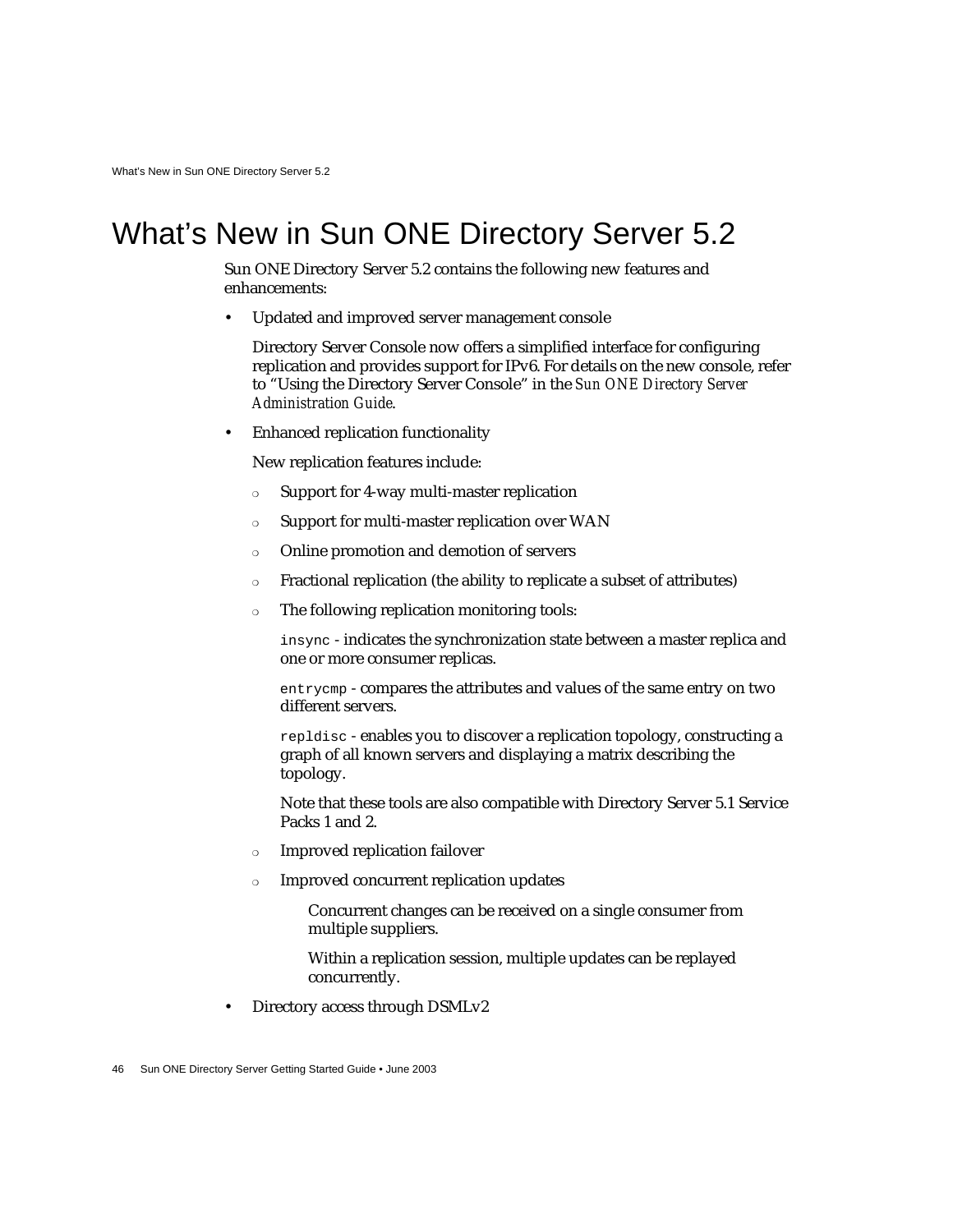- Support for IPv6
- Large cache support (64-bit)
- Ability for LDAP clients to obtain their effective access rights
- A simplified migration process from version 4.x and 5.x to version 5.2
- Multiple password policies
- An interactive GUI installer
- Support for startTLS on Windows
- Improved error logging
- Flexible role scope
- Ability to use virtual attributes in search filters
- The ability to encrypt attributes other than passwords
- Support for Sun Crypto Accelerator 1000 Board
- Performance improvements
- Advanced binary copy

Enables the cloning of master or consumer replicas using the binary backup files from one server to restore the identical directory contents on another server.

These new features are documented in the *Sun ONE Directory Server Administration Guide* and the *Sun ONE Directory Server Deployment Guide*.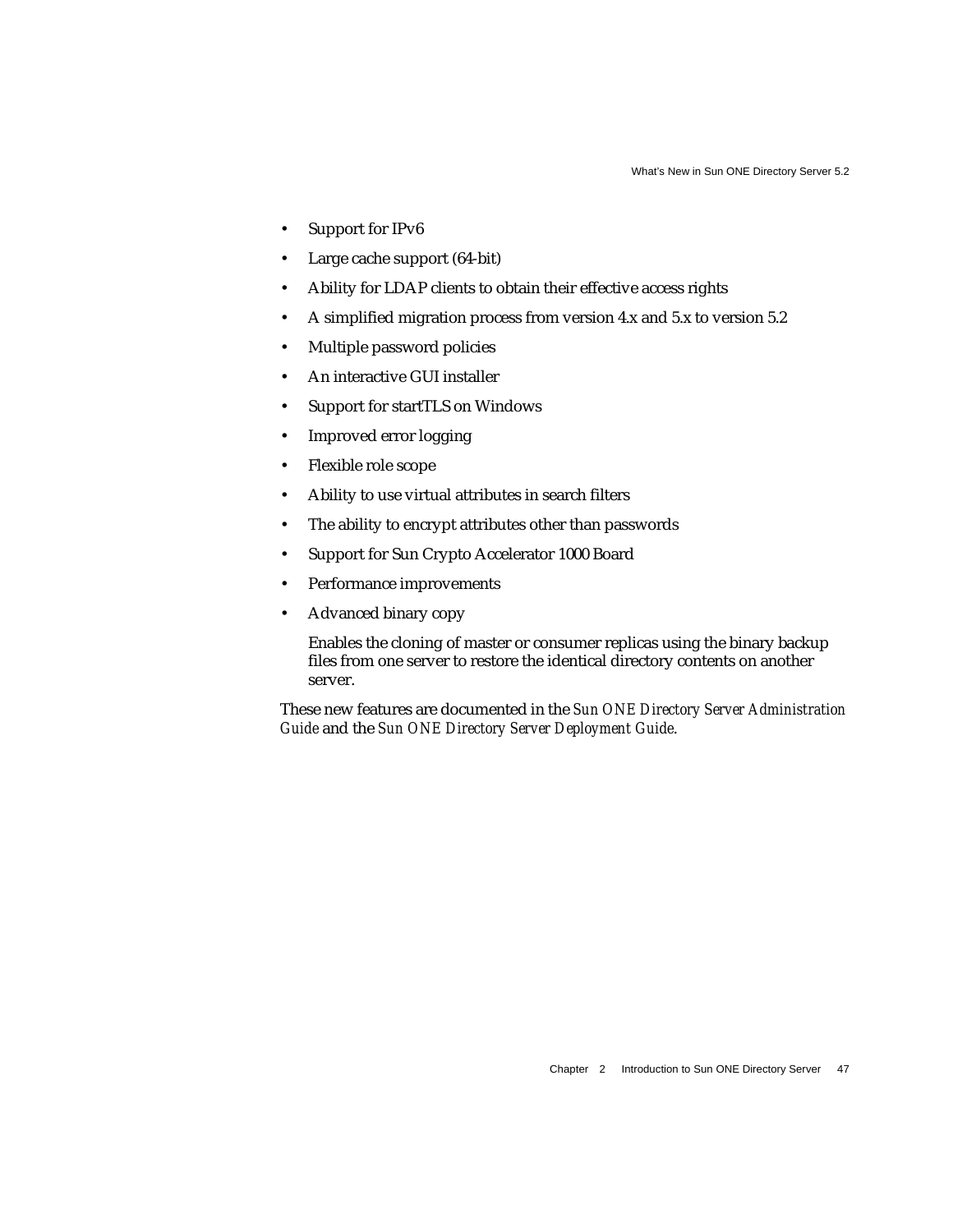What's New in Sun ONE Directory Server 5.2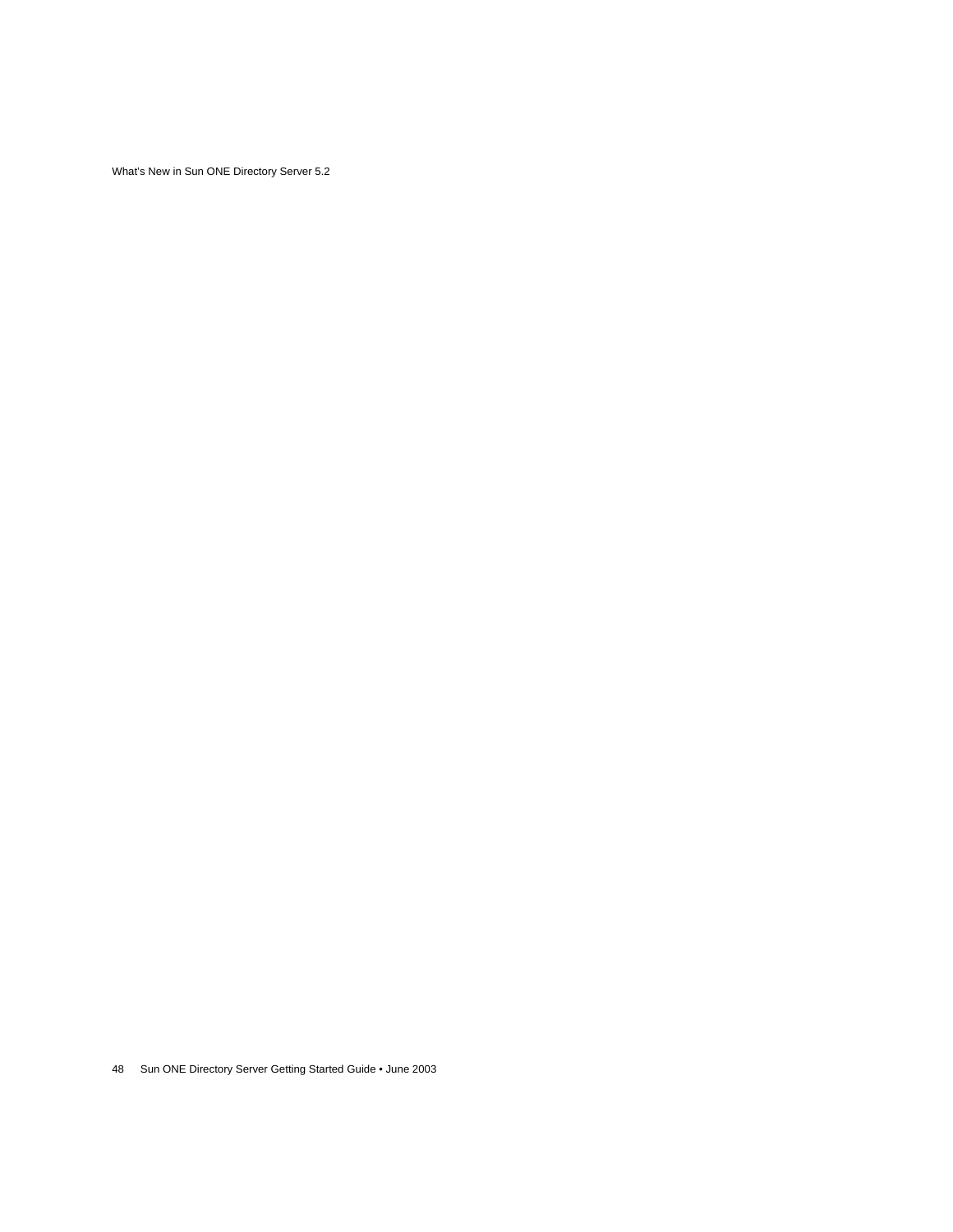# A Quick Look at Directory Server Console

This chapter provides practical examples (using Directory Server Console) of the features described in the previous chapter. It walks you through the essential tasks you need to perform to have an overview of how Directory Server works. Information on how the command-line utilities are used to perform these tasks is provided in the next chapter.

Note that this chapter does not attempt to provide comprehensive installation or administration information. Detailed installation and configuration procedures are described in the *Sun ONE Directory Server Installation and Tuning Guide* and in the *Solaris System Administration Guide: Naming and Directory Services (DNS, NIS, and LDAP)*. Detailed administration procedures are described in the *Sun ONE Directory Server Administration Guide*.

This chapter includes the following sections:

- • [Installing and Configuring Directory Server](#page-49-0)
- • [Using Directory Server Console](#page-50-0)
- • [Managing Entries](#page-53-0)
- • [Understanding the Schema](#page-54-0)
- • [Working with Groups and Roles](#page-55-0)
- • [Working With Class of Service \(CoS\)](#page-57-0)
- • [Working With ACIs](#page-61-0)
- • [Setting Up Replication](#page-62-0)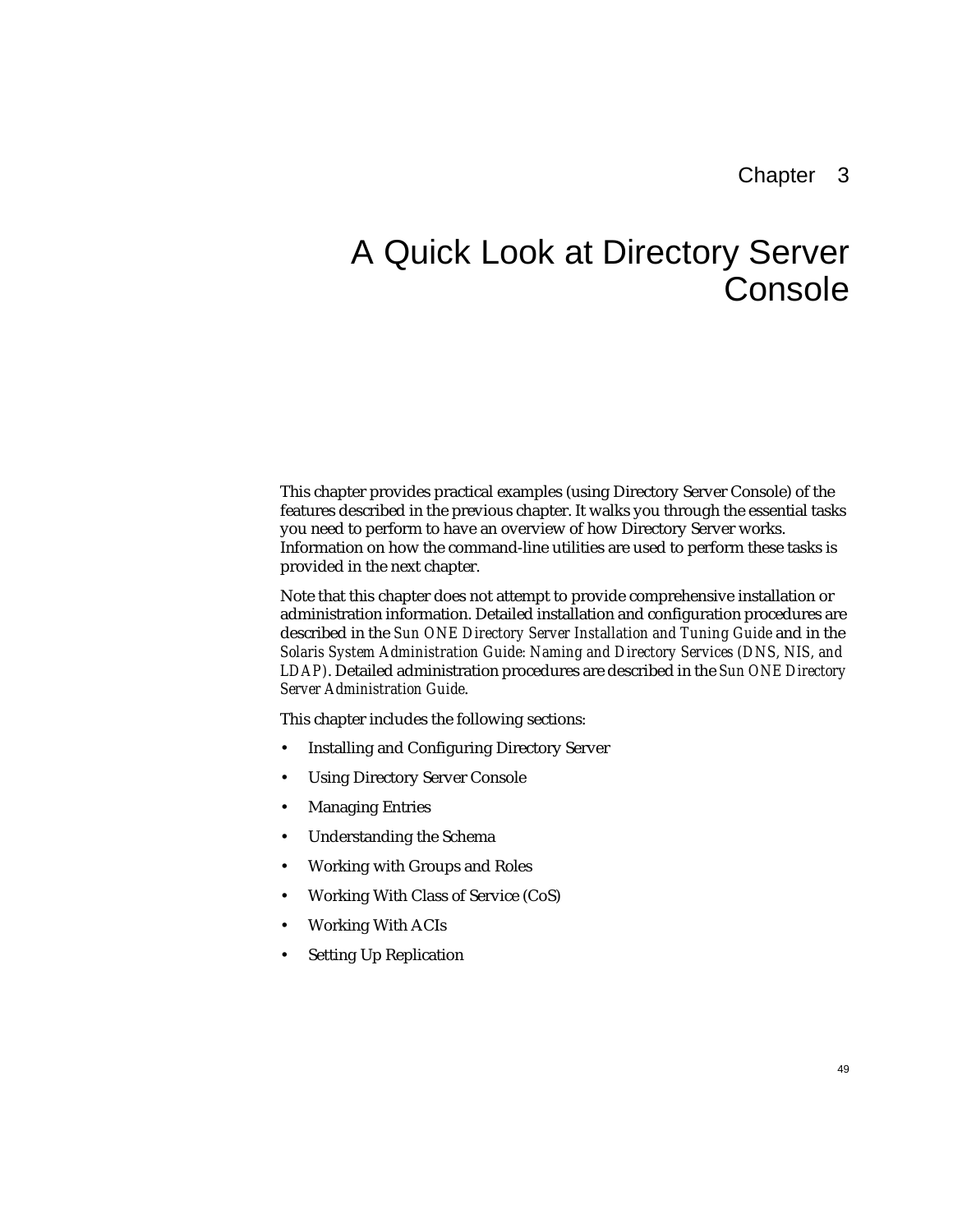# <span id="page-49-1"></span><span id="page-49-0"></span>Installing and Configuring Directory Server

The method used to install and configure Sun ONE Directory Server will differ, depending on whether the software is bundled with your operating system. For detailed instructions on how to install Directory Server unbundled version, refer to the *Sun ONE Directory Server Installation and Tuning Guide.* For instructions on how to configure the bundled version, refer to the *Solaris System Administration Guide: Naming and Directory Services (DNS, NIS, and LDAP)*.

## Before You Start

In configuring Sun ONE Directory Server, you will provide certain information. The examples that follow assume the information as summarized in the following table. If you supply different variables in the installation, make a note of these so that you can use them in the examples.

| <b>Description</b>                                                                                                                        | <b>Examples</b>                                                                                                        |
|-------------------------------------------------------------------------------------------------------------------------------------------|------------------------------------------------------------------------------------------------------------------------|
| Administration domain                                                                                                                     | example.com                                                                                                            |
| <b>Administration Server port number</b>                                                                                                  | 5200                                                                                                                   |
| Directory Administrator ID                                                                                                                | admin                                                                                                                  |
| (The Directory Administrator is a standard<br>user created in the configuration directory,<br>with access to the Sun ONE Server Console.) |                                                                                                                        |
| Directory Administrator password                                                                                                          | admin                                                                                                                  |
| Directory Manager ID                                                                                                                      | cn=Directory Manager                                                                                                   |
| (The Directory Manager is a special user<br>with full access rights to the directory.)                                                    |                                                                                                                        |
| Directory Manager password                                                                                                                | password                                                                                                               |
| Directory Server port number                                                                                                              | 5201                                                                                                                   |
| Server ID                                                                                                                                 | myServer                                                                                                               |
| Server suffix                                                                                                                             | dc=example, dc=com                                                                                                     |
| Server user ID                                                                                                                            | Install Directory Server as yourself, on all<br>platforms except Windows, where you<br>need administrative privileges. |
| ServerRoot (software installation directory)                                                                                              | /var/Sun/mps                                                                                                           |

**Table 3-1** Basic Information Required During Typical Installation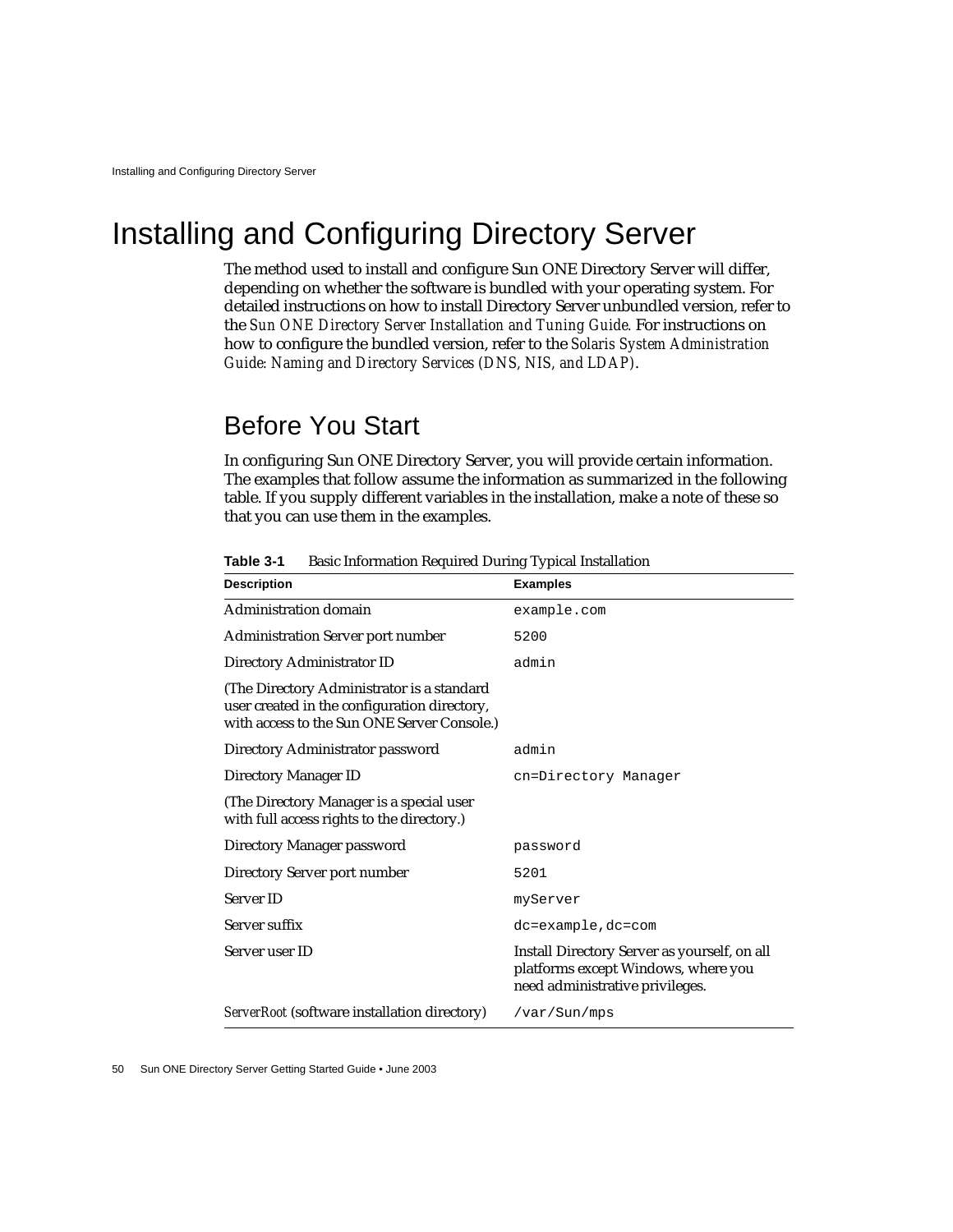When Directory Server is minimally configured and started, you are ready to proceed with the examples in this guide. The installation program indicates the host and port numbers used by the Administration Server.

## <span id="page-50-0"></span>Using Directory Server Console

You perform most Directory Server administrative tasks through the Administration Server, a second server provided to help you manage Directory Server (and all other Sun ONE servers). Sun ONE Server Console is the graphical interface to the Administration Server. Directory Server Console is a part of Sun ONE Server Console, and is designed specifically for use with Sun ONE Directory Server.

You can perform most Directory Server administrative tasks from the Directory Server Console. You can also perform administrative tasks manually by editing the configuration files or by using command-line utilities. The command-line utilities are discussed in the next chapter.

**NOTE** All the commands described in this section can be accessed via the directoryserver command in the Solaris packaged version. For more information, refer to the directoryserver(1) man page.

### Starting Directory Server Console

To start Directory Server Console:

**1.** Check that the directory server daemon, slapd-*serverID* is running (using the ps command, or an equivalent command for your operating system.) If it is not, enter the following command to start it:

% *ServerRoot*/slapd-*serverID*/start-slapd

**2.** Check that the administration server daemon, admin-serv is running (using the ps command, or an equivalent command for your operating system.) If it is not, enter the following command to start it:

% *ServerRoot*/start-admin

**3.** Start Sun ONE Server Console by entering the following command

% *ServerRoot*/startconsole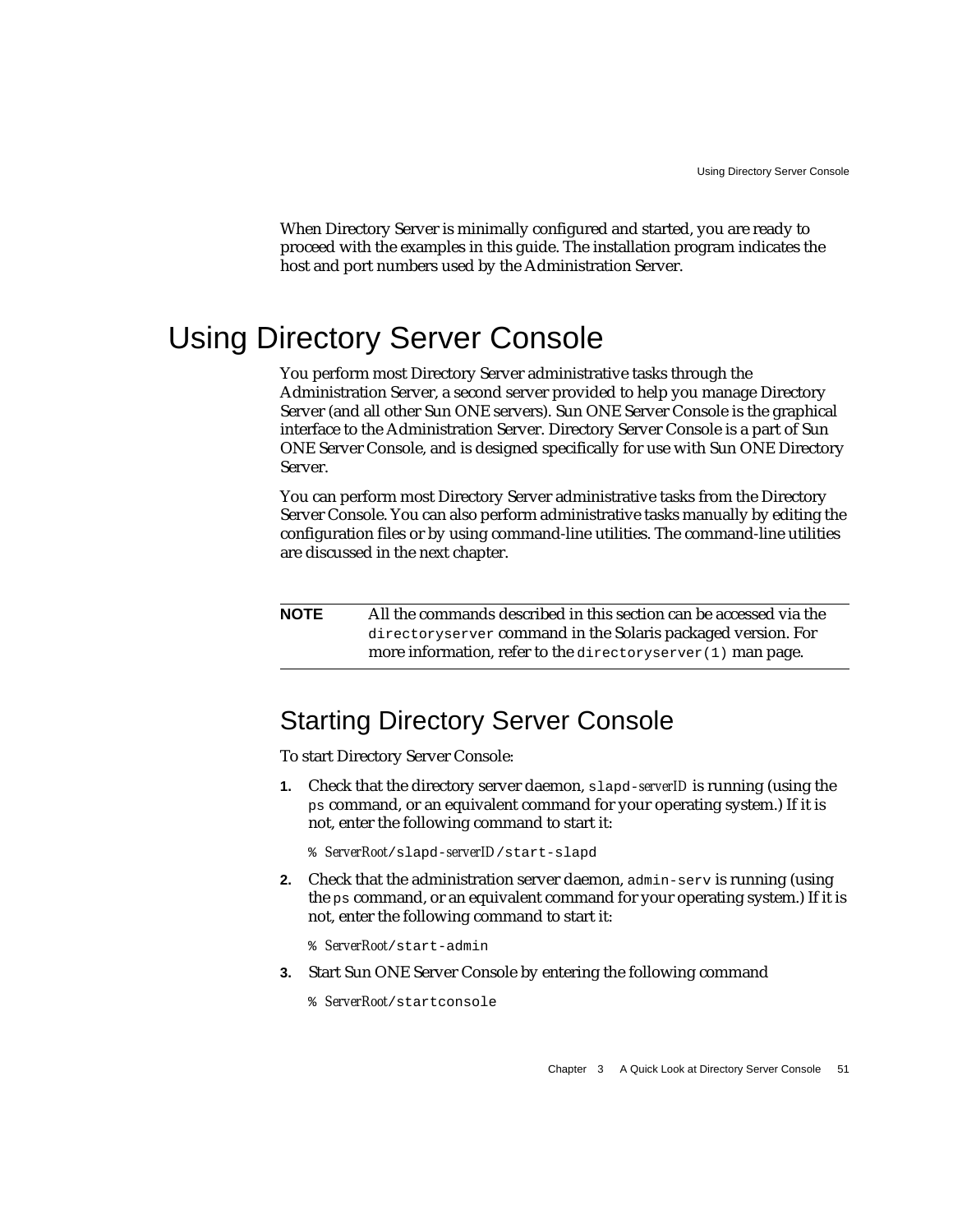The Console login window is displayed. If your configuration directory (the directory that contains the o=NetscapeRoot suffix) is stored in a separate instance of Directory Server, a window is displayed requesting the administrator user DN, password, and the URL of the Admin Server for that directory server.

**4.** Log in using the bind DN and password of a user with sufficient access permissions for the operations you want to perform. For example, use cn=Directory Manager, and the appropriate password.

Sun ONE Server Console is displayed.

- **5.** Navigate through the tree in the left-hand pane to find the machine hosting your Directory Server and click on its name or icon to display its general properties.
- **6.** Double-click the name of your Directory Server in the tree or click the Open button to display Directory Server Console for managing this Directory Server instance.

Directory Server Console for example.com is shown in [Figure 3-1 on page 53.](#page-52-0)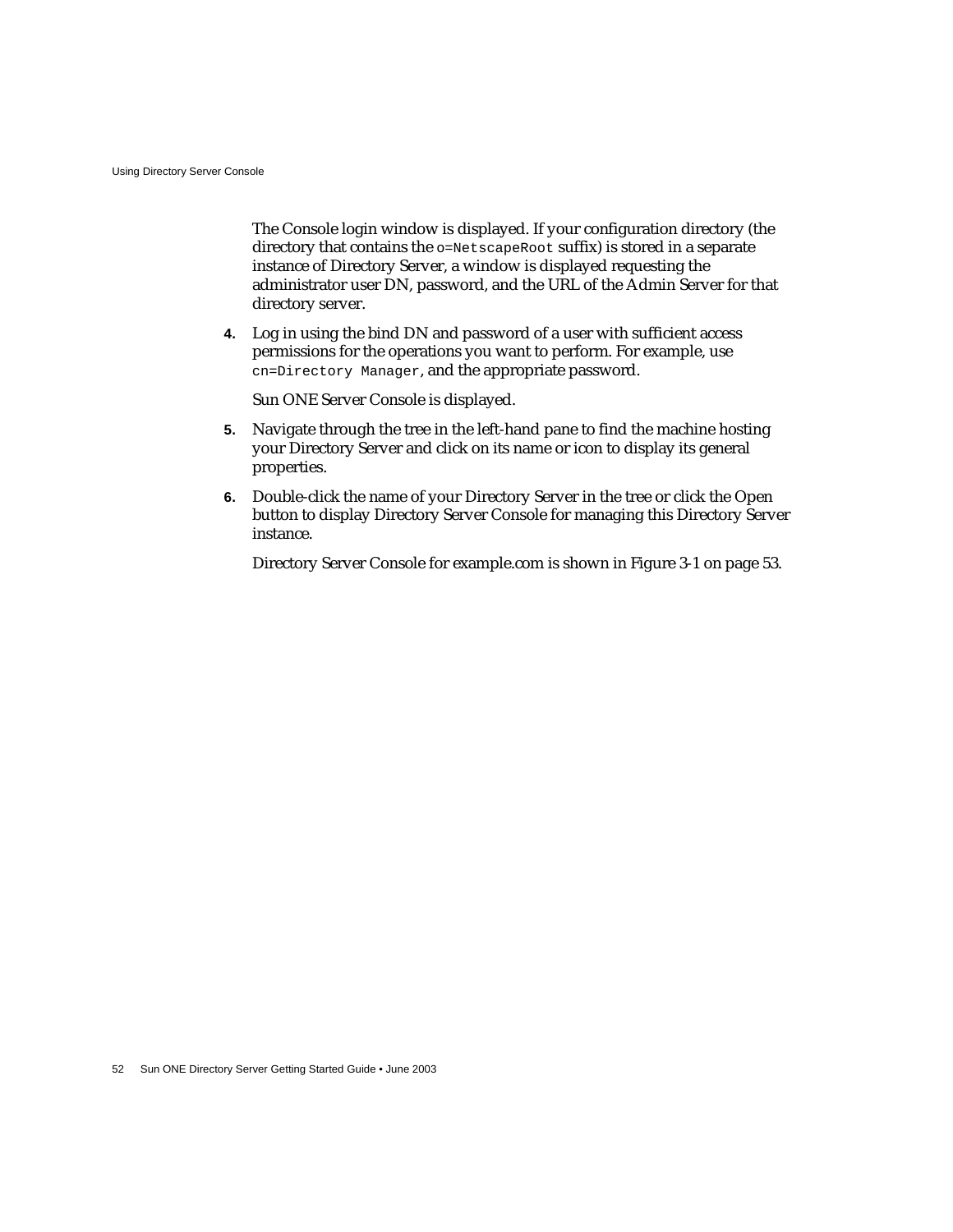<span id="page-52-0"></span>

| myServer.example.com – Sun ONE Directory Server – myServ |  |
|----------------------------------------------------------|--|
| Console<br>Edit<br>View.<br>Help                         |  |
| Sun <sup>™</sup> ONE Directory Server<br>Version 5.2     |  |
| Tasks<br>Configuration<br>Directory<br><b>Status</b>     |  |
| <b>Start Directory Server</b>                            |  |
| <b>Stop Directory Server</b>                             |  |
| <b>Restart Directory Server</b>                          |  |
| <b>Back up Directory Server</b>                          |  |
| <b>Restore Directory Server</b>                          |  |
| <b>Manage Certificates</b>                               |  |
|                                                          |  |

**Figure 3-1** Directory Server Console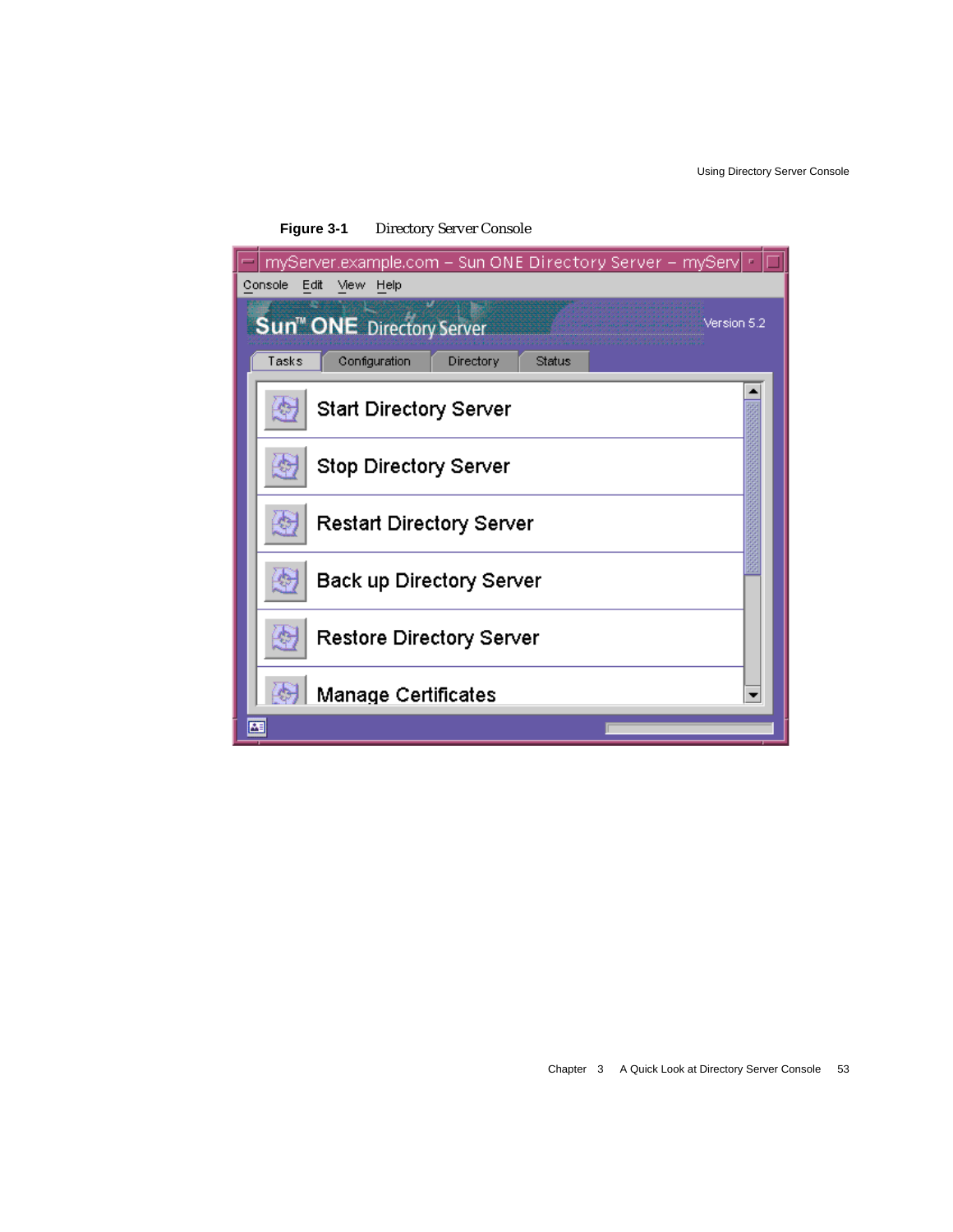# <span id="page-53-0"></span>Managing Entries

It is unlikely that you will use the console to add, delete or modify bulk entries. These processes are generally performed using the command-line utilities. To understand how entries are stored in the directory, however, it is useful to use the console to add a single entry.

## <span id="page-53-1"></span>Adding an Entry

As a simple exercise, add a user to the default database userRoot.

- **1.** In Directory Server Console, select the Directory tab.
- **2.** Expand the example node. This is the default suffix that you created at installation.

The example node contains three subnodes: Groups, People and Special Users. Select the People node.

- **3.** From the Object menu, select New > User. You can also right-click on the People node and select New > User.
- **4.** Enter the First Name and Last Name of the new user. For the purposes of this example, use the name Barbara Jensen.
- **5.** Click OK.
- **6.** Select View > Refresh and click on the People node to check that your new user has been added.

## Finding Entries

Use the Directory tab of Directory Server Console to browse the contents of the directory tree and search for specific entries in the directory.

**1.** On Directory Server Console, select the Directory tab.

Depending on the DN you used to authenticate to the directory, this tab displays the contents of the directory that you have access permissions to view. You can browse through the contents of the tree or right-click an entry and select Search from the pop-up menu.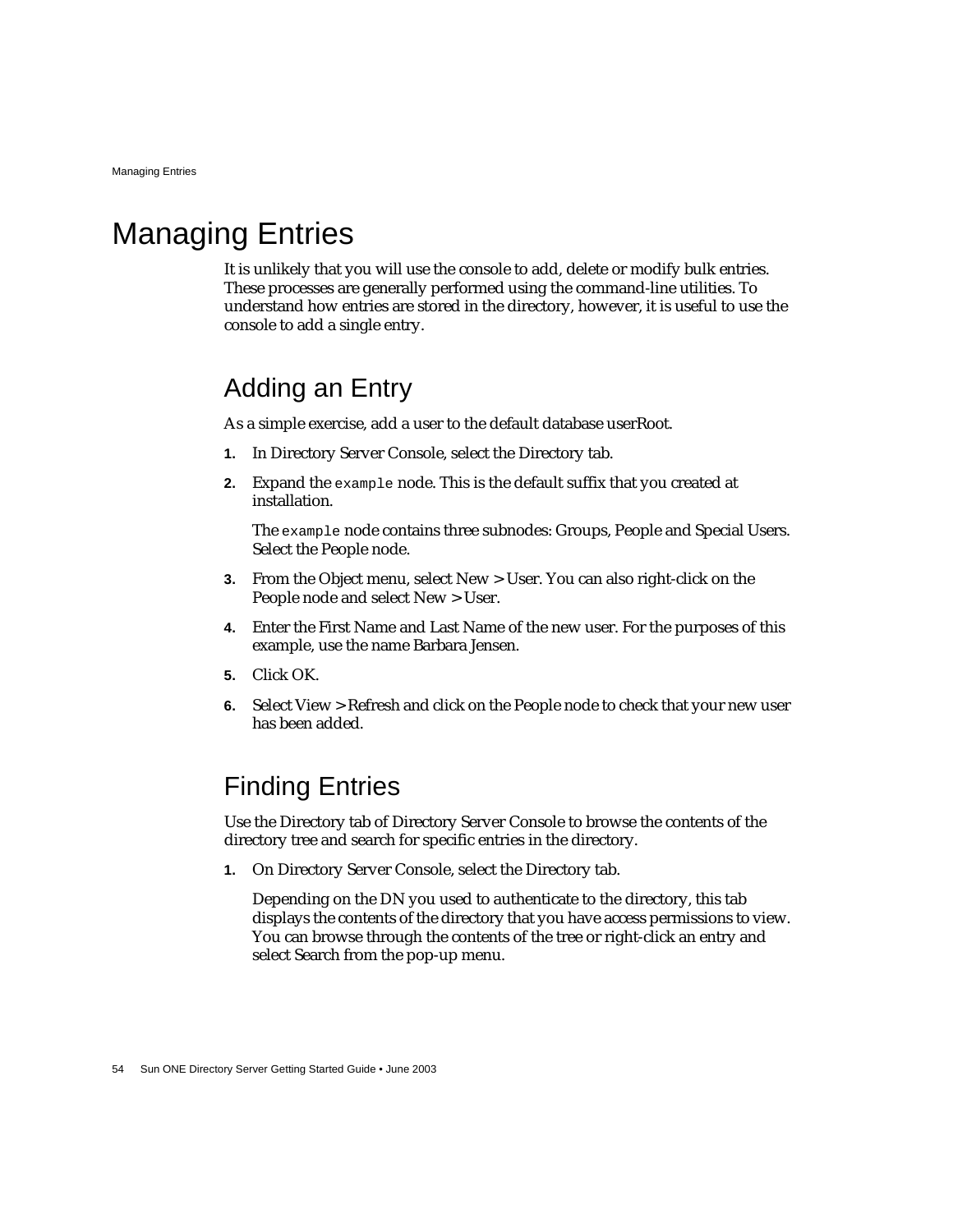**2.** The Search dialog provides a simple interface for finding entries in the directory. This dialog performs a search from the node in the directory that was selected when the dialog was invoked. Search from the highest level of the directory for a wider search, or from a lower subtree for a quicker search.

The Advanced Search allows you to refine your search to certain attributes and their values. The Filtered Search is available if you want to search with your own LDAP filter string.

See the online help for further information on using this feature.

## <span id="page-54-0"></span>Understanding the Schema

The schema defines the size, range and format of entries that are stored in the directory. When you add or change an entry in the directory, the schema determines whether the object class is valid. It also determines the required attributes and the optional attributes for the object class.

### Looking at the Schema in the Console

- **1.** In the Directory Server Console, select the Configuration tab.
- **2.** Click on the Schema node and select the Object Classes tab.
- **3.** In the Standard Object Classes pane, scroll down and select the person Object Class.

Note that the required attributes are  $cn$  (common name), sn (surname) and objectClass. This means that when you add an entry of type person, you must add the cn, sn and objectClass attributes.

#### **NOTE** The console prevents you from adding entries that violate the schema.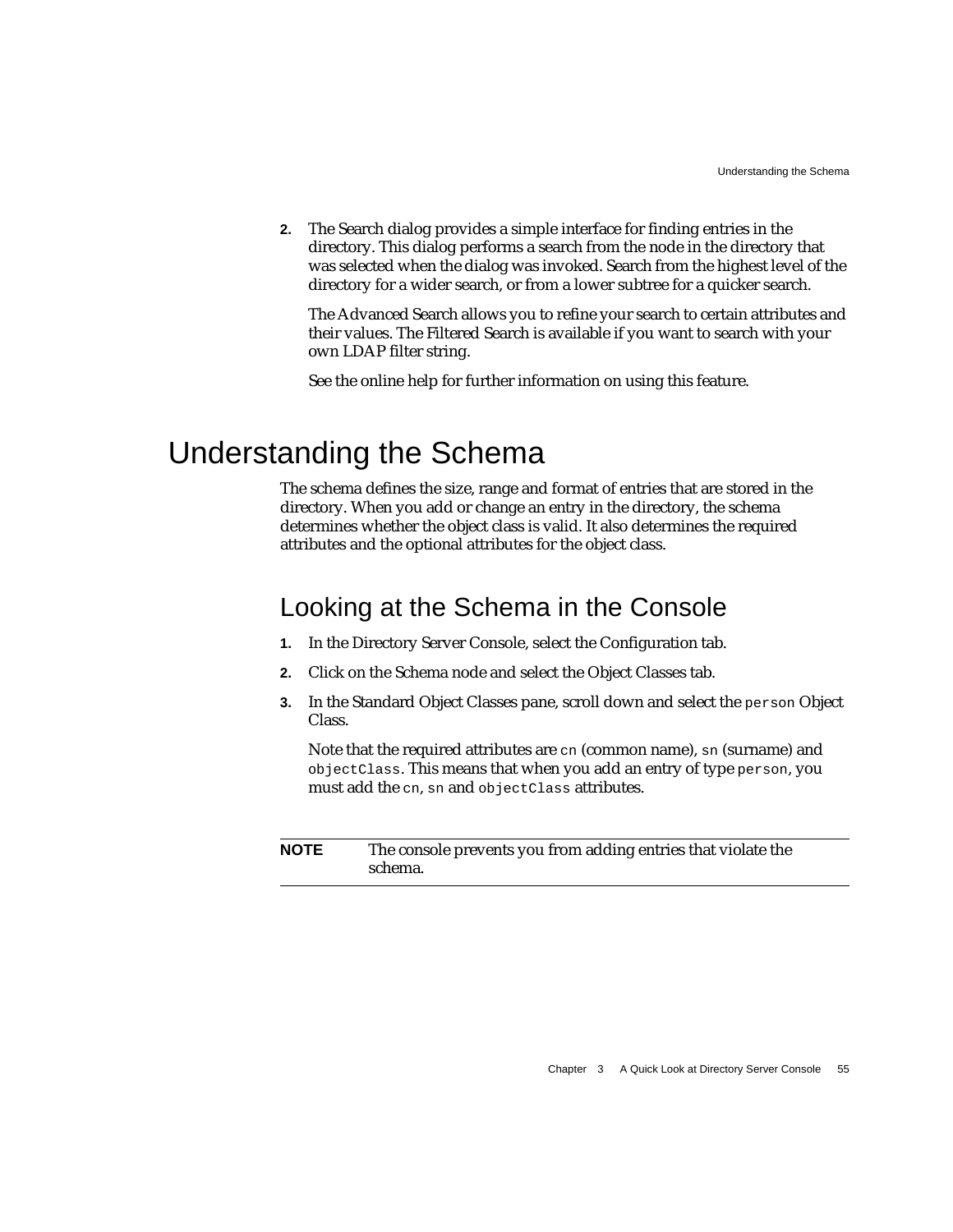# <span id="page-55-0"></span>Working with Groups and Roles

As discussed in the previous chapter, groups provide associations between entries. Static groups explicitly name their member entries. Dynamic groups specify a filter and all entries that match are members of the group.

Roles are designed to be more efficient and easier to use for applications. Roles are defined and administered like groups, but in addition, member entries also have a generated attribute that indicates the roles in which they participate.

In the following exercises, we will add the person created previously to one of the default groups in the example database. We will also create a new managed role.

## Adding a Member to a Static Group

- **1.** In Directory Server Console, select the Directory tab.
- **2.** Expand the example node. This is the default suffix that you created at installation.

The example node contains three subnodes: Groups, People and Special Users.

- **3.** Select the Groups node to display the four default groups that appear in the example database.
- **4.** Double-click the HR Managers group.
- **5.** Click the Members node to display the members of the group. There should be no members defined for the group.
- **6.** On the Static Group tab click Add to add a new member.
- **7.** Select Users from the Search dropdown list and click Search.

The only user entry we have added to the directory (Barbara Jensen) is displayed.

**8.** Click OK.

Barabara Jensen is now added as a member of the static group HR Managers.

**9.** Click OK to return to the Directory tab.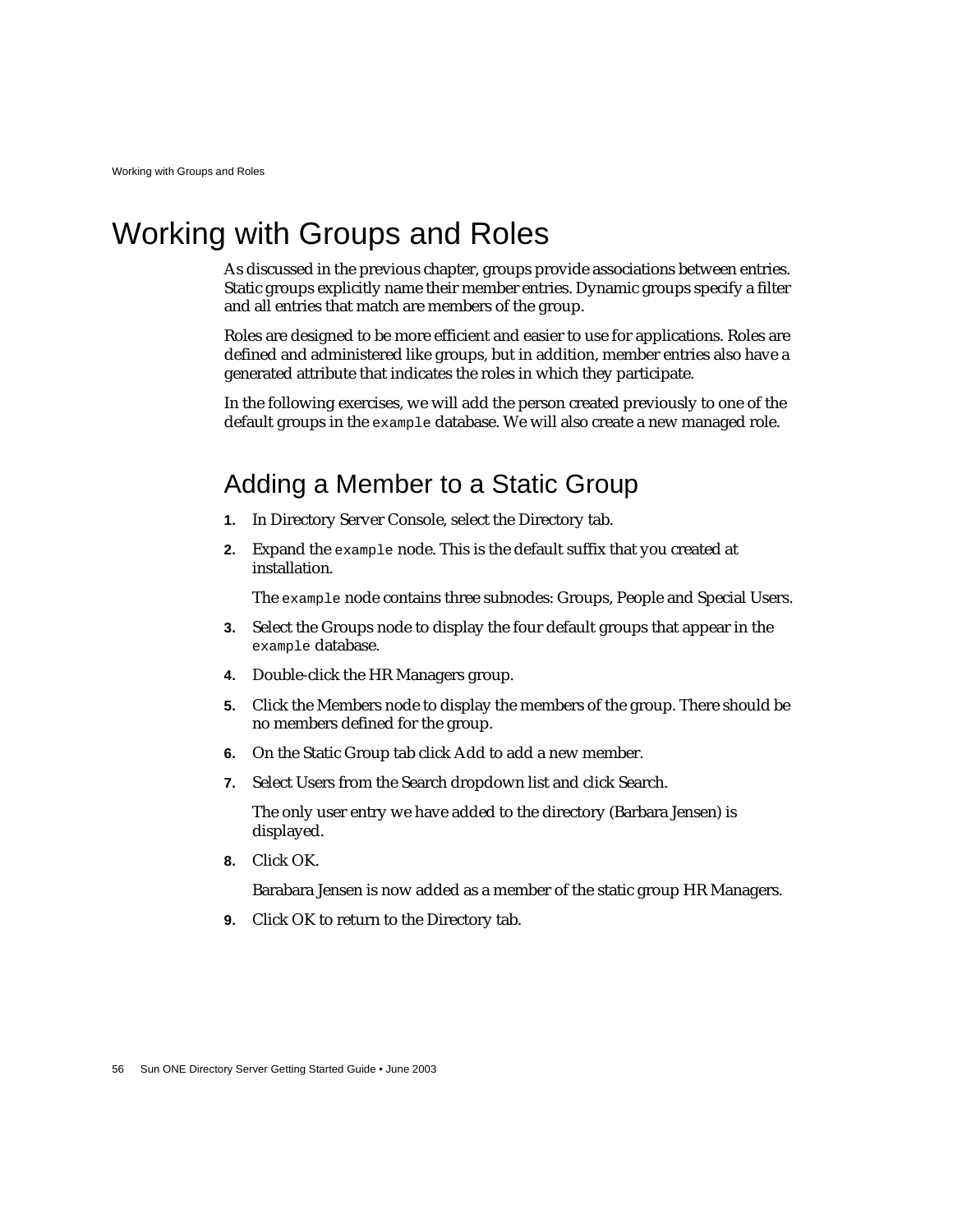### Creating a Managed Role

Managed roles allow you to create an explicit enumerated list of members (much like a static group). Managed roles are added to entries by adding the nsRoleDN attribute to the entry.

To create and add members to a managed role:

- **1.** In Directory Server Console, select the Directory tab.
- **2.** Browse the directory tree and select the parent entry for your new role.

For the purposes of simplicity, we will select the People entry in this exercise, although this may not be realistic in an actual deployment.

**3.** From the Object menu, select New > Role. You can also right click the entry and select New > Role.

The Create New Role dialog box is displayed.

**4.** Click General in the left pane. Type a name for your new role in the "Role Name" field. For the purposes of this exercise, use myCorpAdminRole as the role name.

The role name is required.

- **5.** Enter a description of the new role in the "Description" field. For the purposes of this exercise, enter "corporate administrators" here.
- **6.** Click Members in the left pane.
- **7.** In the right pane, select Managed Role. Click Add to add new entries to the list of members.

The standard "Search users and groups" dialog box is displayed.

- **8.** Select Users from the Search dropdown list, then click Search. Select the only user entry currently in the directory (Barbara Jensen) and click OK.
- **9.** Click OK again to dismiss the Create New Role window.

Barbara Jensen is now a member of the role myCorpAdminRole. The new role appears in the directory with the icon for a managed role.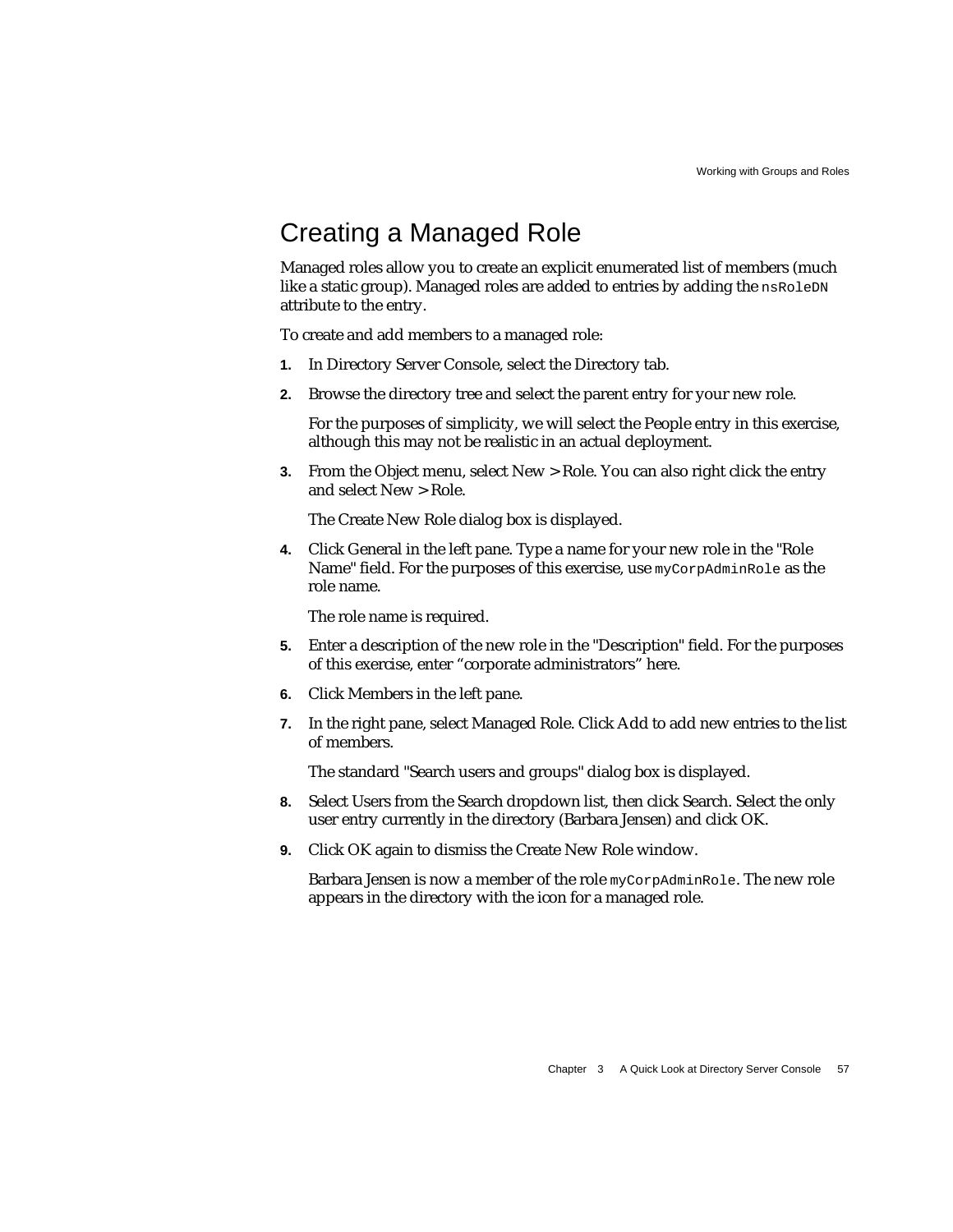## Checking Role Membership

Because managed roles add the nsRoleDN attribute to an entry, it is easy to see the managed roles to which an entry user belongs. To check Barbara Jensen's membership of myCorpAdminRole:

- **1.** In Directory Server Console, select the Directory tab.
- **2.** Expand the example node and click the People node.
- **3.** Select Barabara Jensen's entry in the right pane.
- **4.** Select Edit With Generic Editor from the Object menu.

The Generic Editor window is displayed.

**5.** Note that Barbara Jensen's entry now has an  $nSRO1eDM$  attribute whose value is cn=myCorpAdminRole,ou=People,dc=example,dc=COM.

# <span id="page-57-0"></span>Working With Class of Service (CoS)

The Class of Service (CoS) mechanism allows you to create virtual attributes not stored in the entries. Instead, they are generated by the CoS mechanism as the entry is sent to the client application. CoS simplifies entry management and reduces storage requirements.

**NOTE** CoS functionality is subject to certain restrictions. See the *Sun ONE Directory Server Administration Guide* and the *Sun ONE Directory Server Deployment Guide* for a complete understanding of CoS.

In brief, a CoS defines a virtual attribute and its value for all of its target entries, any entry within the scope of the CoS. Each CoS is comprised of a CoS Definition Entry and a CoS Template Entry. Creating a new CoS implies creating a definition entry and a template entry.

In the following exercise, we will create a CoS that defines a common postal code for all of the entries stored under dc=example,dc=com. The following diagram shows the entries that would be affected by this example.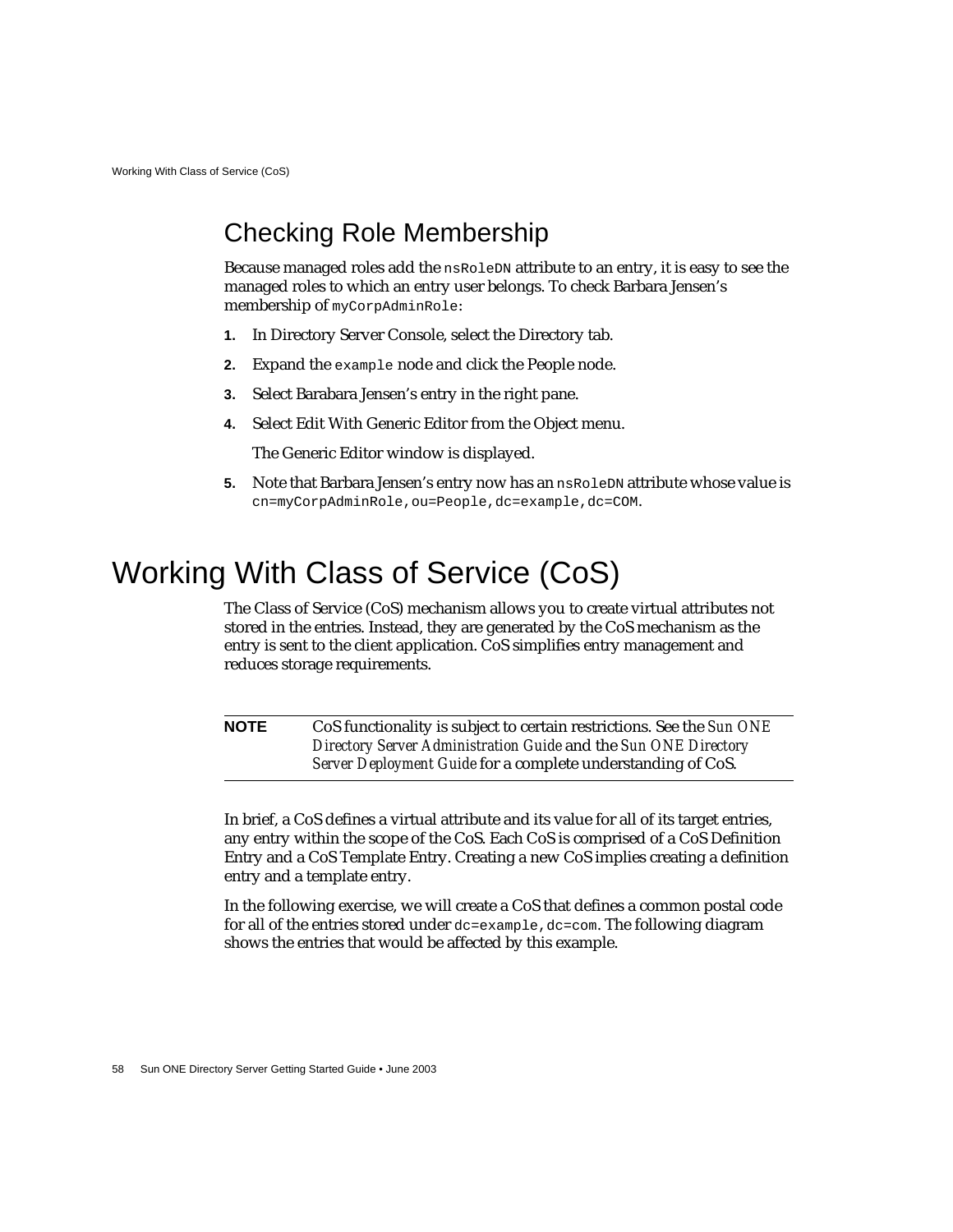



## Creating a CoS Template Entry

- **1.** In the Directory Server Console, select the Directory tab.
- **2.** Browse the directory tree and select the parent entry under which you wish to store the template entry. For the purposes of this exercise, select People.
- **3.** From the Object menu (or the right-click context menu), select New > Other, and then select costemplate from the list in the New Object dialog.
- **4.** Click OK.

The Generic Editor dialog opens with default values for certain attributes in the new template.

- **5.** Edit the new template object as follows:
	- **a.** Click any value next to the Object class attribute and click Add Value to add the ldapsubentry and extensibleobject values to the objectclass attribute.
	- **b.** Click Add Attribute to add the cn attribute (the attribute appears as Full Name in the list of attributes). Click in the text area to the right of the attribute and enter a value that will identify the template. For this example, we will use cosTemplateForPostalCode.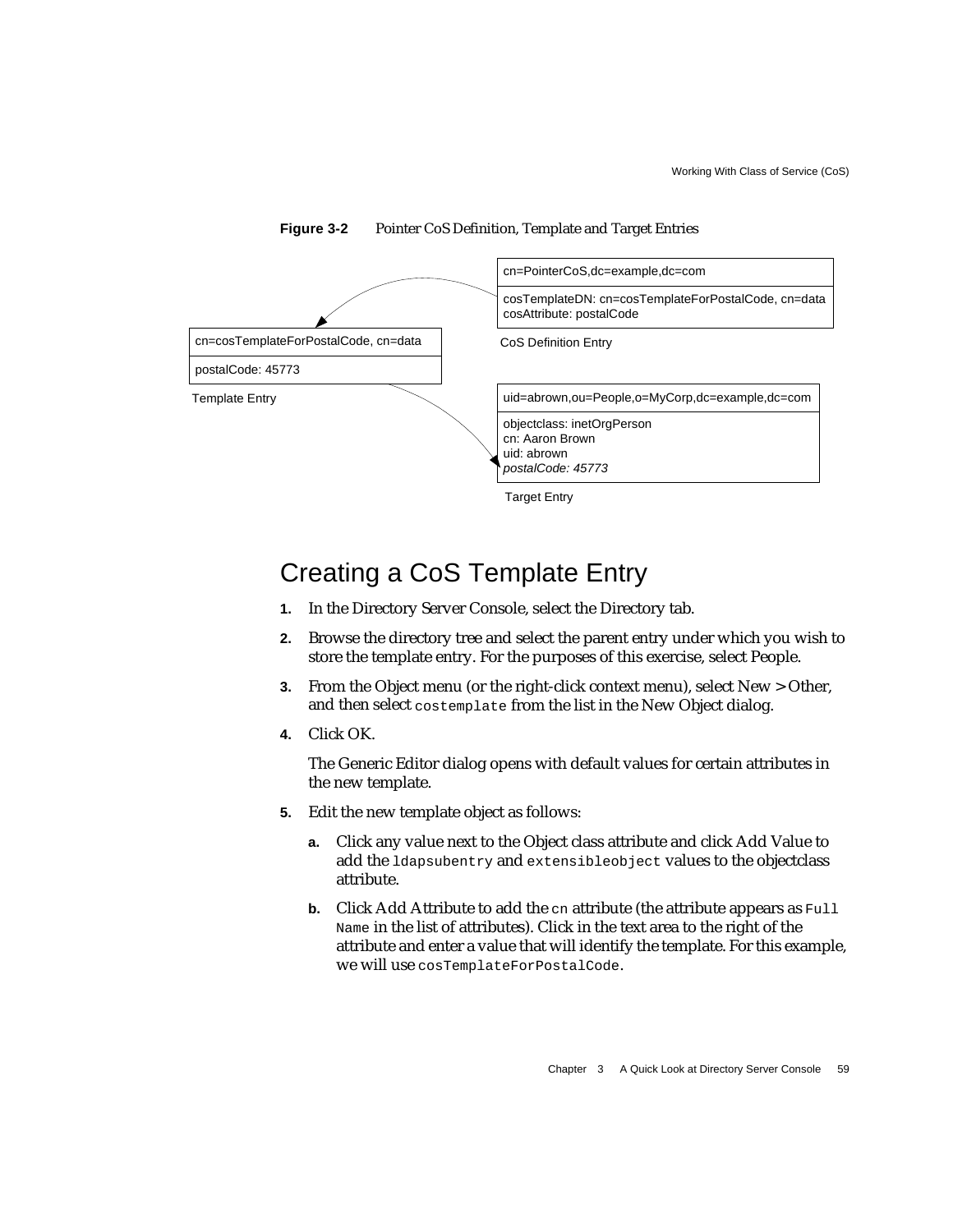- **c.** Change the naming attribute to the new cn attribute. To do this, click the Change button, clear the In Naming Attribute checkbox for the cospriority attribute, and select the In Naming Attribute checkbox for the cn attribute.
- **d.** Click OK.
- **e.** Delete the cospriority attribute. It is not required for the purposes of this example. To do this, select the cosPriority attribute and click Delete Attribute.
- **f.** Add the attribute and its value to generate on target entries by the CoS mechanism. Since we are creating a CoS that will specify the postal code of entries, add the postalcode attribute and enter the value of the postal code. We will use 45773.

The Generic Editor dialog appears, as shown in [Figure 3-3](#page-59-0):

<span id="page-59-0"></span>

**Figure 3-3** Generic Editor Dialog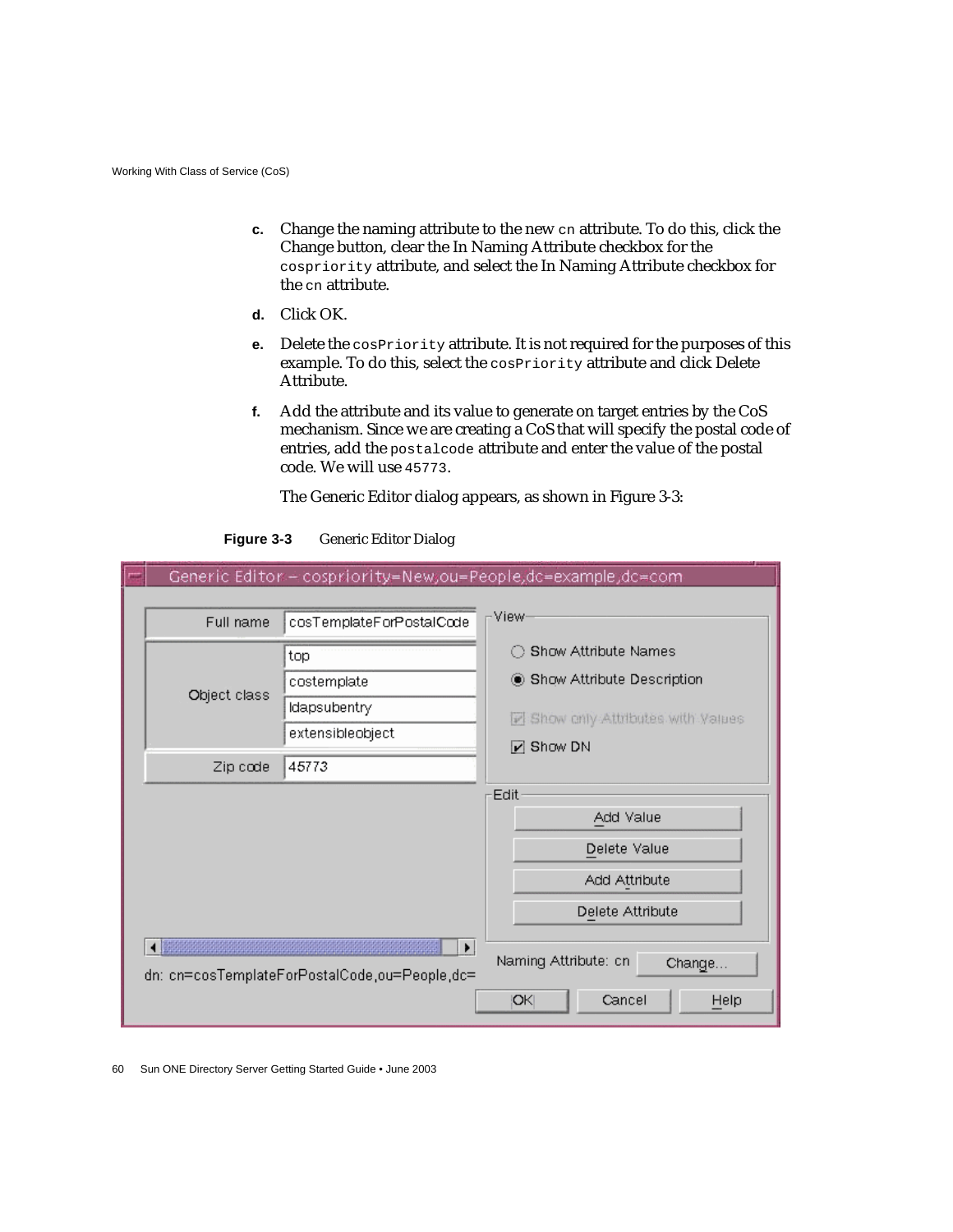**6.** Click OK in the Generic Editor dialog to create the template entry.

The new CoS appears in the right pane.

**7.** To define a pointer CoS for this template, select the new template entry in directory tree and select Copy DN from the Edit menu.

### Creating a CoS Definition Entry

- **1.** Browse the directory tree and select the parent entry under which you wish the new Class of Service to take effect. For the purposes of this exercise, select People.
- **2.** From the Object menu or the right-click context menu, select New > Class of Service.

The Create New Class of Service dialog is displayed.

- **3.** Select General in the left pane. In the right pane, enter the name of your new Class of Service in the "Class Name" field. The name will appear in the cn naming attribute for the CoS definition entry. Since we are creating a CoS that will generate the postal code, we will call this CoS cosGeneratePostalCode. Enter a description in the "Description" field.
- **4.** Click Attributes in the left pane. The right pane displays the list of attributes that will be generated by the CoS mechanism on the target entries.
- **5.** Click Add to locate the postalcode attribute and add it to the list.
- **6.** Once you have added an attribute to the list, the "Class of Service Behavior" column contains a drop-down list. Click in this cell and select "Overrides target entry attribute". The value of the attribute generated by the CoS will now override any value for that attribute in the target entry.
- **7.** Click Template in the left pane. In the right pane, select how the template entry is identified and then fill in the corresponding fields. This will determine the type of CoS you wish to define.

For this exercise, select "By its DN". This will define a pointer CoS. Type Ctrl-V to paste the DN that you copied after creating the template entry.

**8.** Click OK to create the CoS definition entry.

The CoS template and the CoS definition are now displayed in the right pane when you select the People node.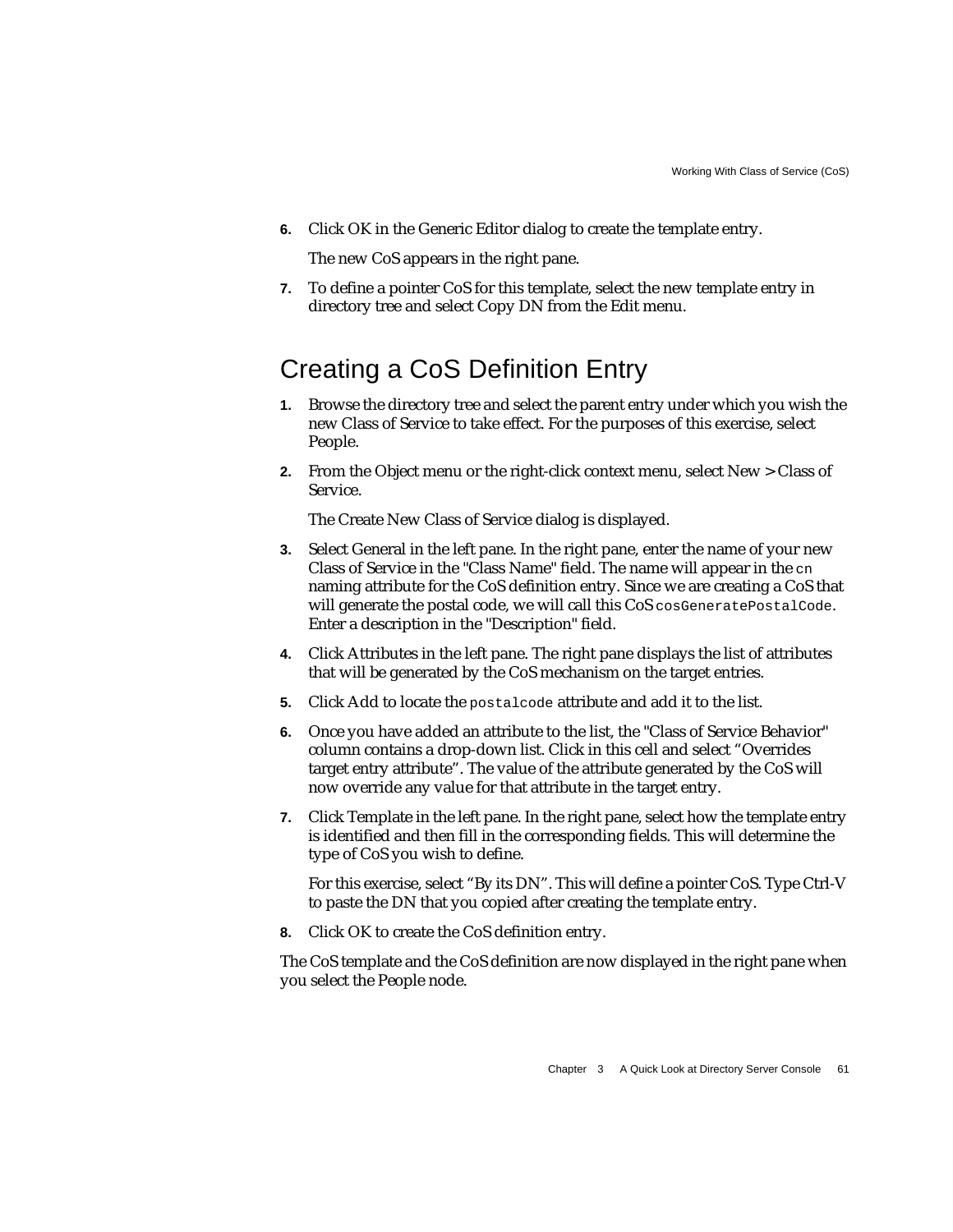# <span id="page-61-0"></span>Working With ACIs

Access Control is one of the primary methods of making a directory secure. Using access control, you can control access to the entire directory, a subtree of the directory, specific entries in the directory (including entries defining configuration tasks), or a specific set of entry attributes. You can set permissions for a specific user, all users belonging to a specific group or role, or all users of the directory. Finally, you can define access for a specific location such as an IP address or a DNS name.

## Creating a New ACI

In this exercise, we will create an ACI that gives full access rights to Barabara Jensen, the user we created previously. Note that this exercise does not explain the steps in detail. Refer to the *Sun ONE Directory Server Administration Guide* for a complete explanation of this process and the theory behind each step.

- **1.** In Directory Server Console, select the Directory tab.
- **2.** Select the People entry and select Set Access Permissions from the Object menu.
- **3.** In the Manage Access Control dialog, select Allow self entry modification in the left pane and click New to create a new ACI.
- **4.** Type a name for the ACI in the ACI name text box.

The name can be any string you want to use to identify the ACI. For this exercise, use the name **Full rights for Barabara**.

- **5.** On the Users/Groups tab, select All users and click Remove. Click the Add button to the one user to whom this ACI will apply.
- **6.** In the Add Users and Groups window:
	- **a.** Select the Users and Groups search area from the drop-down list, enter **BJensen** in the Search field, and click the Search button.
	- **b.** Highlight Barabara Jensen's entry in the search result list, and click the Add button to add it to the list of entries which have access permission.
	- **c.** Click OK to dismiss the Add Users and Groups window.

Barabara Jensen's entry is now listed on the Users/Groups tab in the Edit ACI dialog.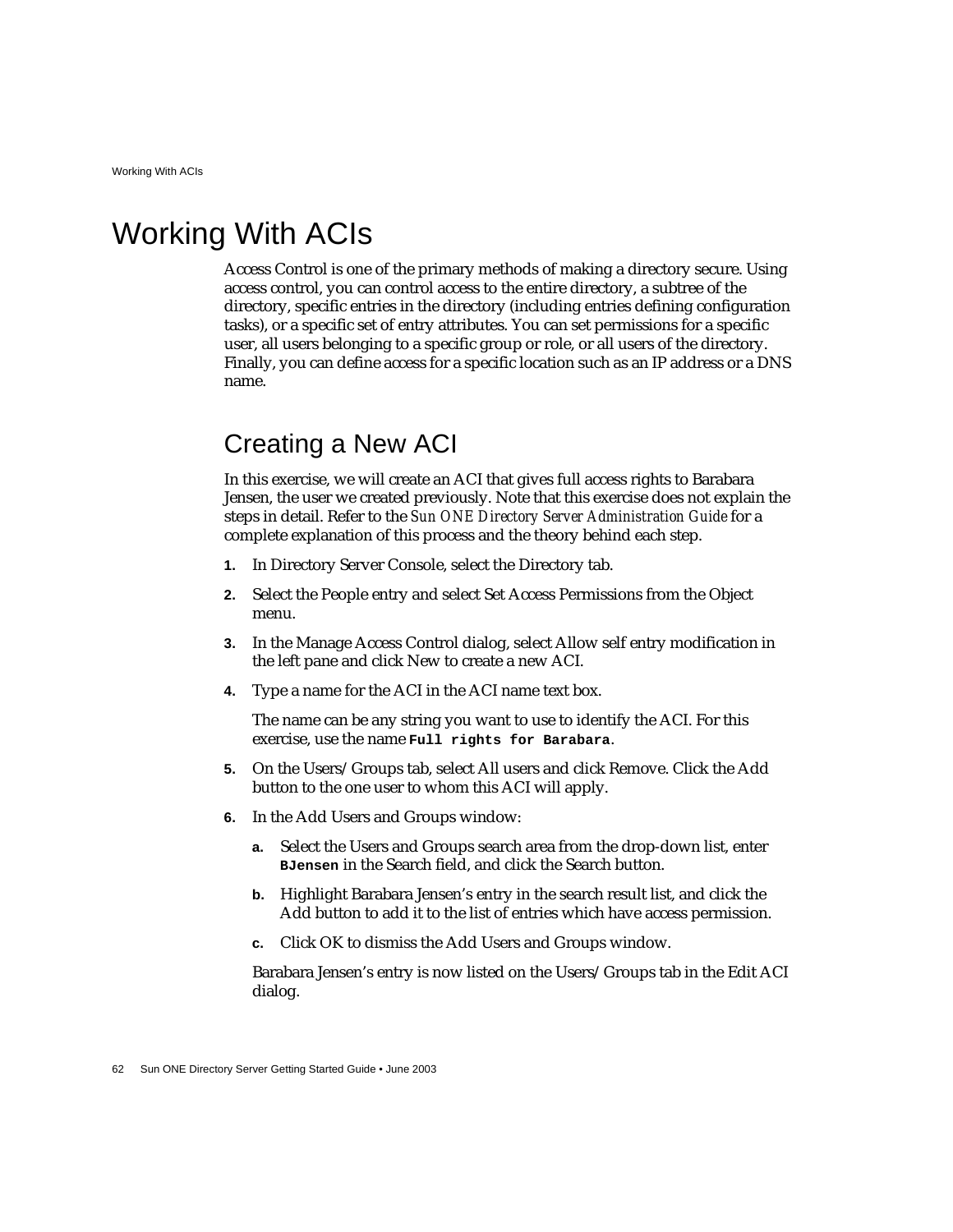- **7.** Select the Rights tab, and click the Check All button to specify that this user should be given full rights. Note that, as a security precaution, the proxy checkbox is not selected when you click Check All. For the purposes of this example, it is not necessary to add proxy authorization to the ACI.
- **8.** Click the Targets tab, then click This Entry to display the node targeted by the ACI.
- **9.** Click OK to save the new ACI.

The new ACI is listed in the ACI Manager window.

## <span id="page-62-0"></span>Setting Up Replication

As described in the previous chapter, replication is the mechanism that automatically copies directory data from one Directory Server instance to another. In this section, we will set up a basic multi-master replication scenario.

To set up replication in our sample installation, we will create a second Directory Server instance on the same host. Note that this setup is for the purposes of demonstrating the replication functionality. In a standard deployment scenario it is unlikely that you would set up replication between two Directory Server instances on the same server.

### Creating a New Server Instance

- **1.** In the Sun ONE Server Console, select the Server Group node.
- **2.** Select Create Instance Of > Sun ONE Directory Server from the Object menu.
- **3.** In the Create New Instance window, enter the Server Identifier and Network Port for the new server instance. For this example, use  $m$ **Server2** for the Server Identifier and **5202** for the Network Port.
- **4.** For the remaining fields, use the same information that you used when installing Sun ONE Directory Server.
- **5.** Click OK to continue.

The Status window indicates that the new server instance has been created and that the server has been started.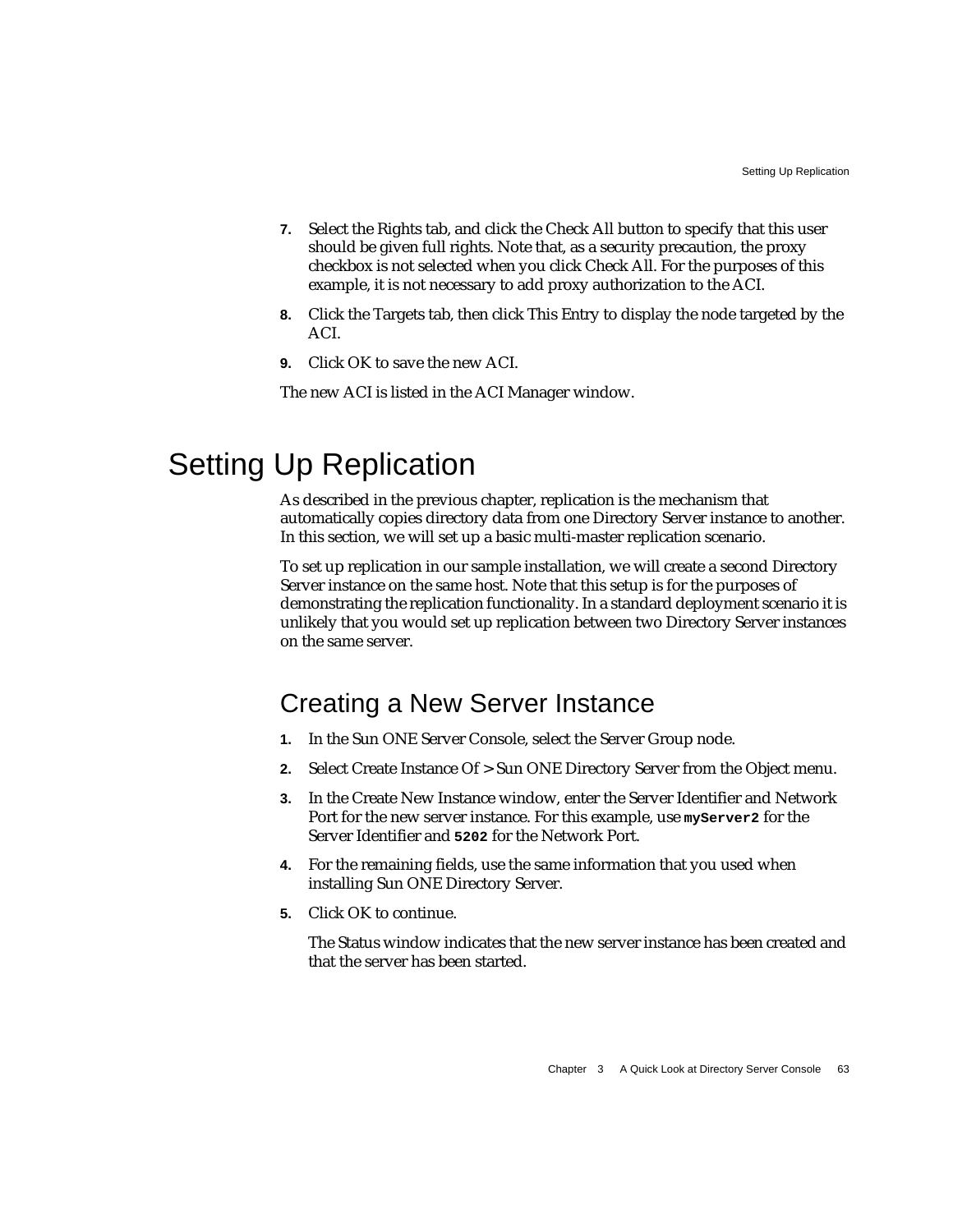**6.** Click OK to close the status window.

The two Directory Server instances should now be visible under the Server Group node. For the purposes of this example, we will refer to the first server instance as *myServer* and the second as *myServer2*.

### Creating a New Suffix

To demonstrate the replication functionality, create a new suffix on each server instance.

- **1.** In the Directory Server Console of *myServer*, select the Configuration tab.
- **2.** Select the Data node and select New Suffix from the Object menu.
- **3.** In the New Suffix window, enter the following as the suffix DN: **dc=repl,dc=example,dc=com**.
- **4.** Click OK.

A status window is displayed, indicating the progress of the suffix creation.

- **5.** Expand the Data node and check that the new suffix has been created.
- **6.** Repeat this process for the *myServer2* server instance (using the same suffix DN).

### Creating the Data Object

The new suffix on each server instance does not yet exist as an *object* in the directory. To create a new object in the directory, you must log in as the Directory Manager:

- **1.** In the Directory Server Console of *myServer*, select Log in as New User from the Console menu.
- **2.** Enter the Distinguished Name (**cn=directory manager**) and the password (**password**) that you set up when you installed Directory Server.

To set the suffix up as a data object:

- **1.** Select the Directory tab.
- **2.** Select the server instance node (myServer.example.com).
- **3.** Select New Root Object from the Object menu and select the suffix you created in the previous procedure (dc=repl,dc=example,dc=com).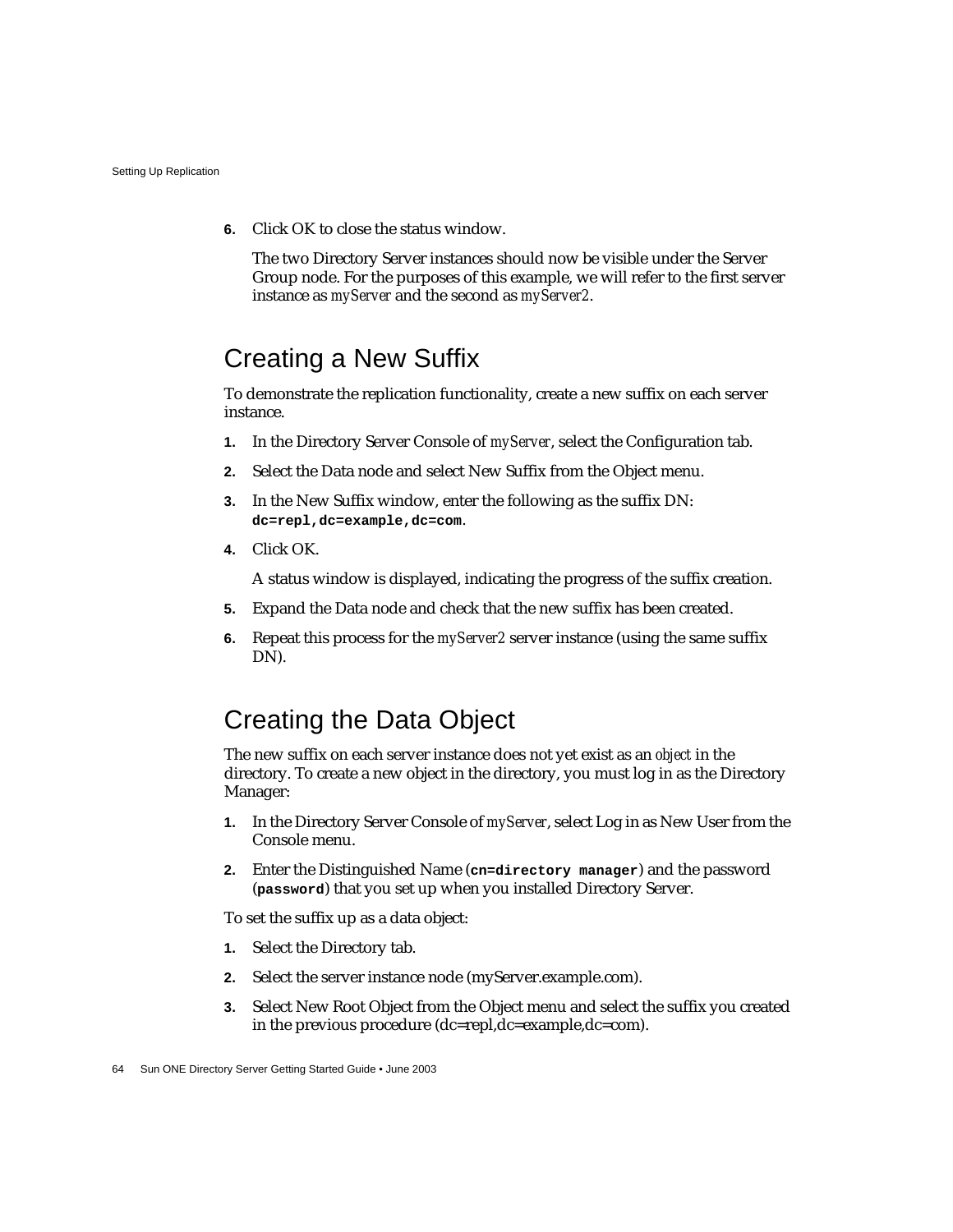**4.** In the New Object window, select domain and click OK.

The new object is displayed in the Generic Editor.

**5.** Click OK to continue.

Note that the object (repl) appears as a new node in the left pane. Repeat this process for the *myServer2* server instance.

### Enabling Replication

When you first create a new suffix, replication is disabled by default. In the Directory Server console of *myServer*, expand the new suffix node (under the Data node). You will notice that the Replication node is marked Disabled. To enable replication:

- **1.** Select the Replication node below the suffix name.
- **2.** Click Enable Replication in the right-hand pane.
- **3.** As we are setting up a multi-master replication scenario (both the server instances will be masters), select Master Replica and click Next.
- **4.** Enter an ID for the replica. The replica ID is a 16 bit integer between 1 and 65534 and must be unique for all master replicas. Consumer replicas always have the same replica ID (65535.) For this example, enter **1** and click Next.
- **5.** Specify the location of the change log database. For this example, accept the default (/*ServerRoot*/slapd-myServer/changelogdb) and click Next.
- **6.** Enter a password for the replication manager. The replication manager is the bind DN that will be used to bind to the other server instance during replication. For this example, enter the password **replpword**.
- **7.** Enter the password again to confirm it and click Next.

A status box is displayed, indicating that replication is being enabled.

**8.** Click Close.

Note that the Replication node no longer states that replication is disabled.

**9.** Repeat this process for the *myServer2* server instance, using a replica ID of **2**.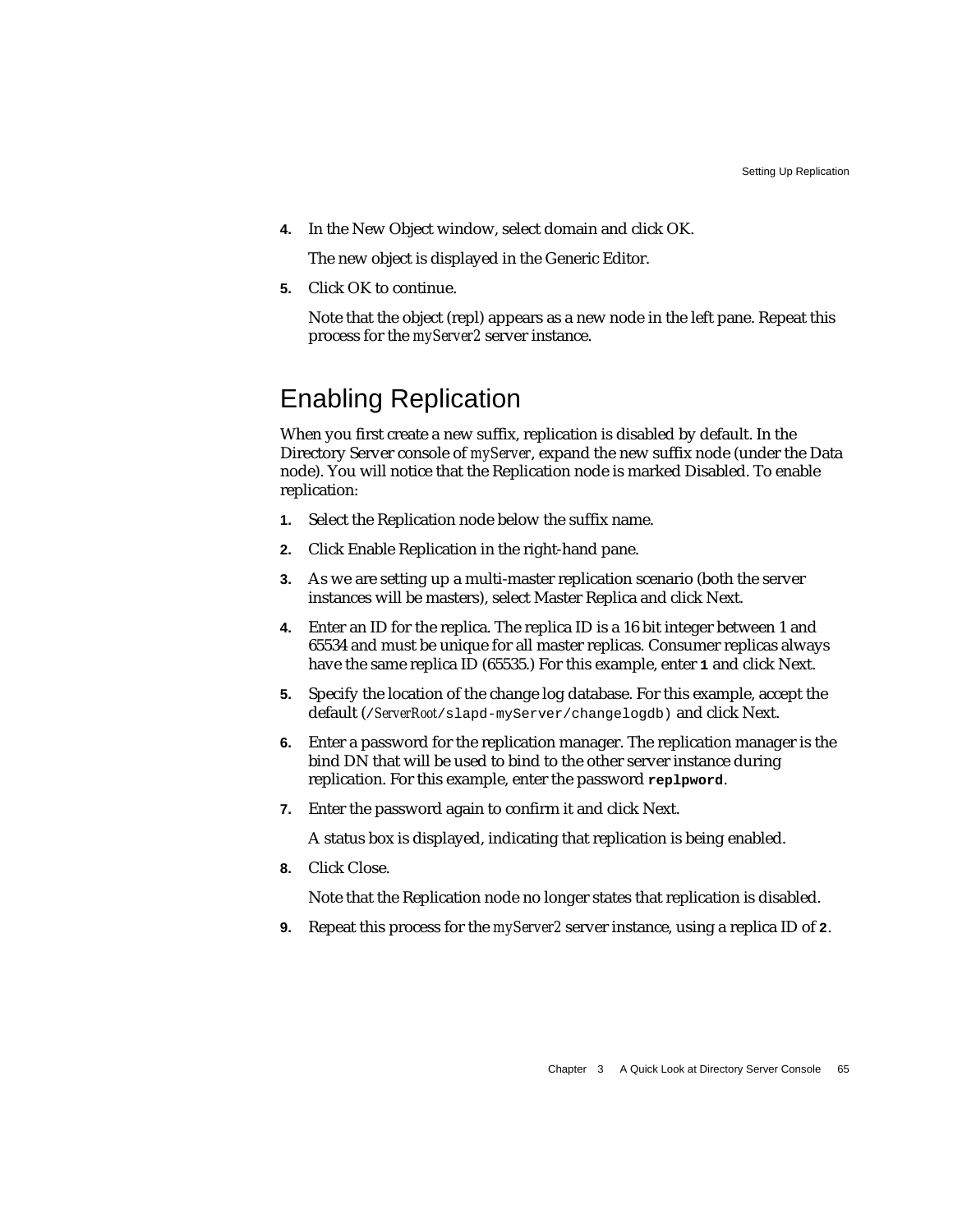### Setting up the Replication Agreement

Once you have set up the master replica, you must specify the replicas to which that master will send updates. This specification is called the Replication Agreement.

- **1.** On the Configuration tab of *myServer*, expand the new suffix node (under the Data node) and select the Replication node.
- **2.** Click New on the right-hand pane.
- **3.** In the Replication Agreement window, select myServer2.example.com:5202 as the consumer replica to which updates will be sent.
- **4.** In the Authentication frame, accept the default DN (cn=replication manager,cn=replication,cn=config) and enter the replication password you chose previously (replpword).
- **5.** Click OK.

A confirmation message is displayed, asking whether you want to check the authentication details you have entered.

**6.** Click Yes to check that the master server can indeed contact the consumer.

An informational message is displayed, indicating that the master server can contact the consumer server.

**7.** Click OK.

The consumer replica has now been set up.

**8.** Repeat this process for the *myServer2* server instance, selecting myServer.example.com:5201 as the consumer replica.

### Initializing the Consumer

Once the Replication Agreement has been set up, you can initialize the consumer replica. Initializing the consumer copies the data that is on the master replica to the consumer replica. Once this has been done, only changes made to the master replica will be copied to the consumer replica.

To initialize the consumer:

**1.** On the Configuration tab of *myServer*, expand the new suffix node (under the Data node) and select the Replication node.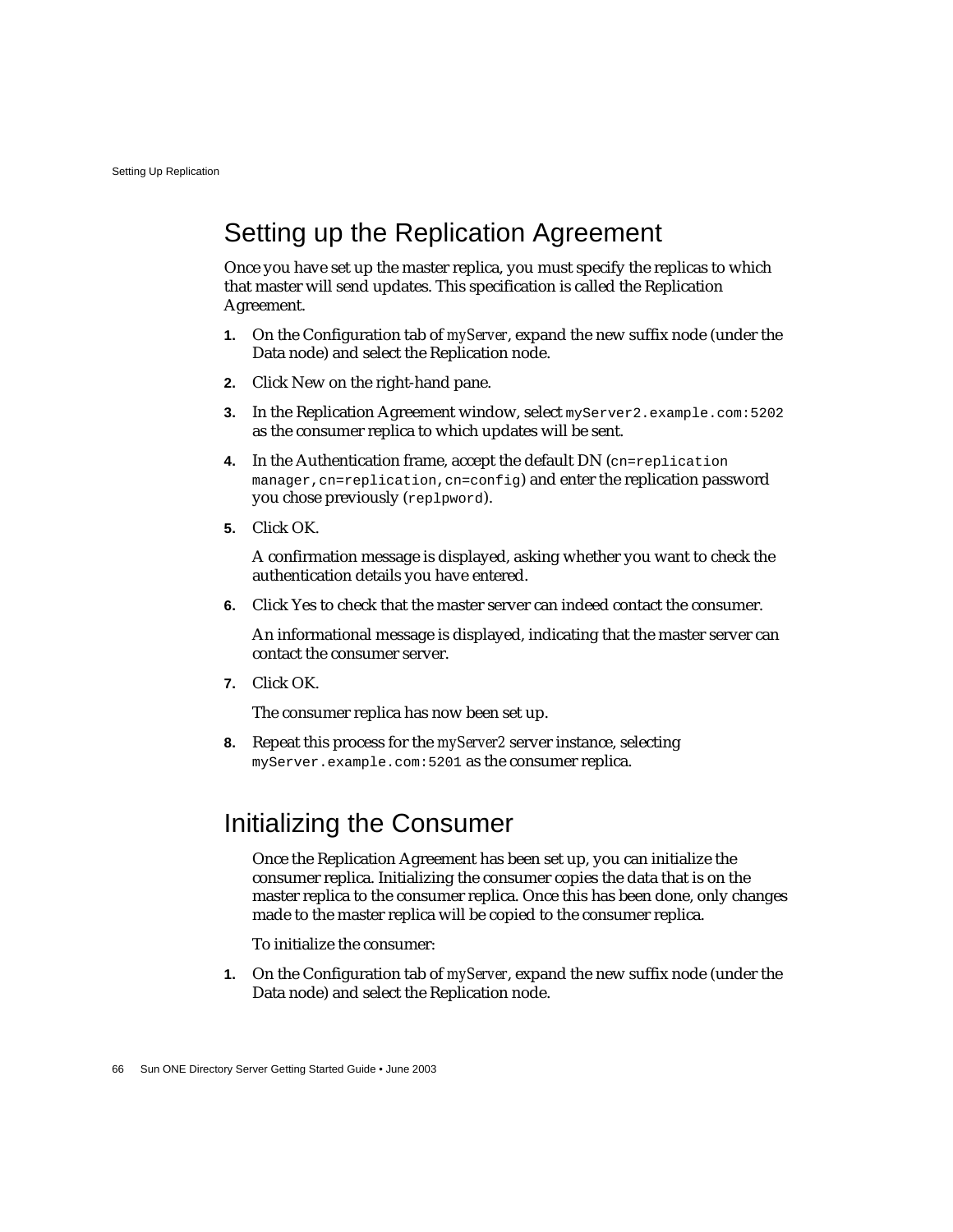- **2.** Select the consumer in the right hand pane (myServer2.example.com:5202) and click Action.
- **3.** Select Initialize remote replica.
- **4.** Click Yes to confirm that you want the existing content on the remote replica to be cleared.

The consumer replica has now been initialized.

### Testing the Replication

To test whether the replication setup has been successful:

- **1.** Add an entry to the *repl* database on *myServer*. For information on how to do this, see ["Adding an Entry," on page 54.](#page-53-1)
- **2.** Check the same database on *myServer2* and notice that the change you made has been replicated to the second server instance.

Now add an entry to the database on *myServer2*. Because this is a multi-master replication scenario, changes are accepted on both servers and are replicated to both consumers.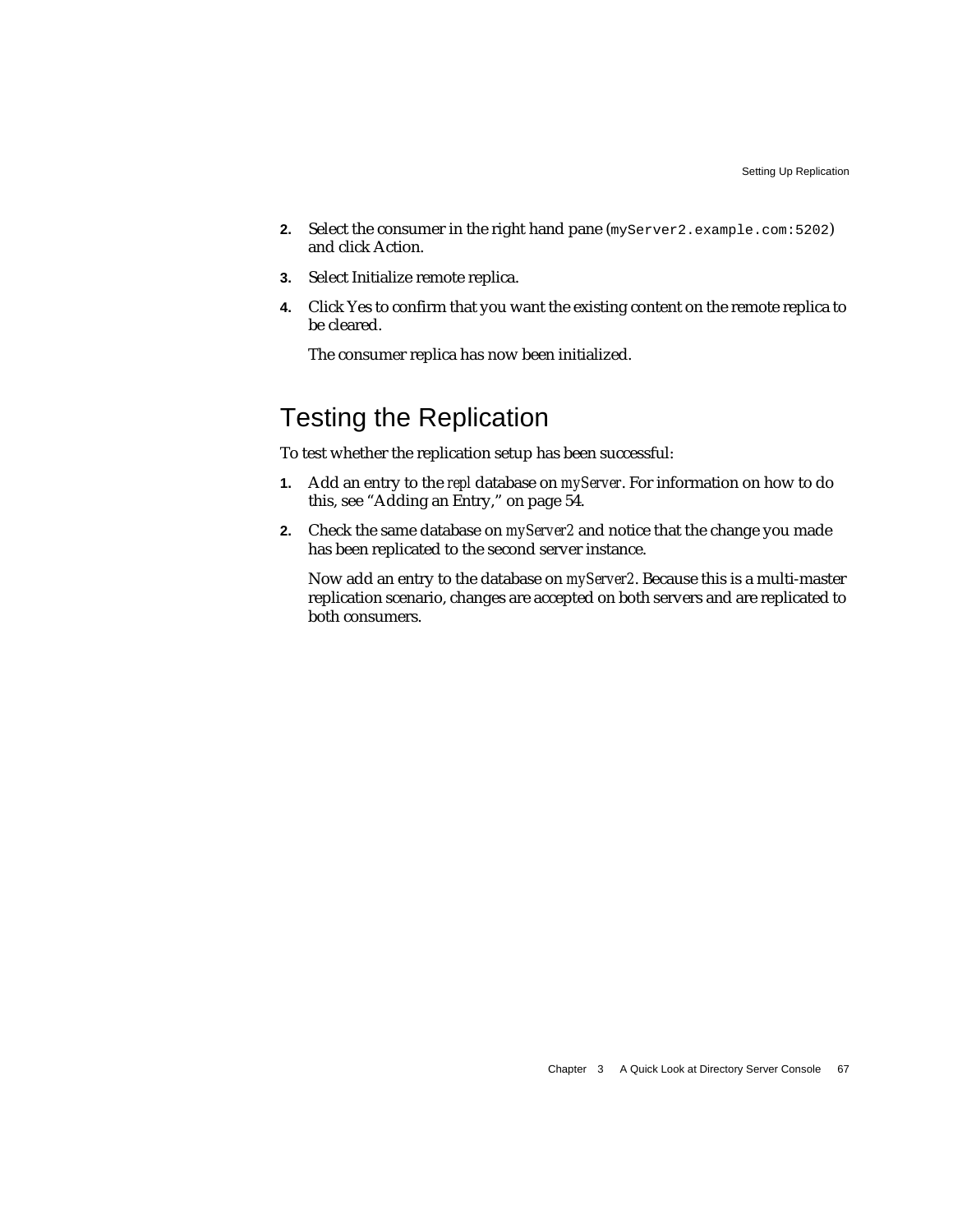Setting Up Replication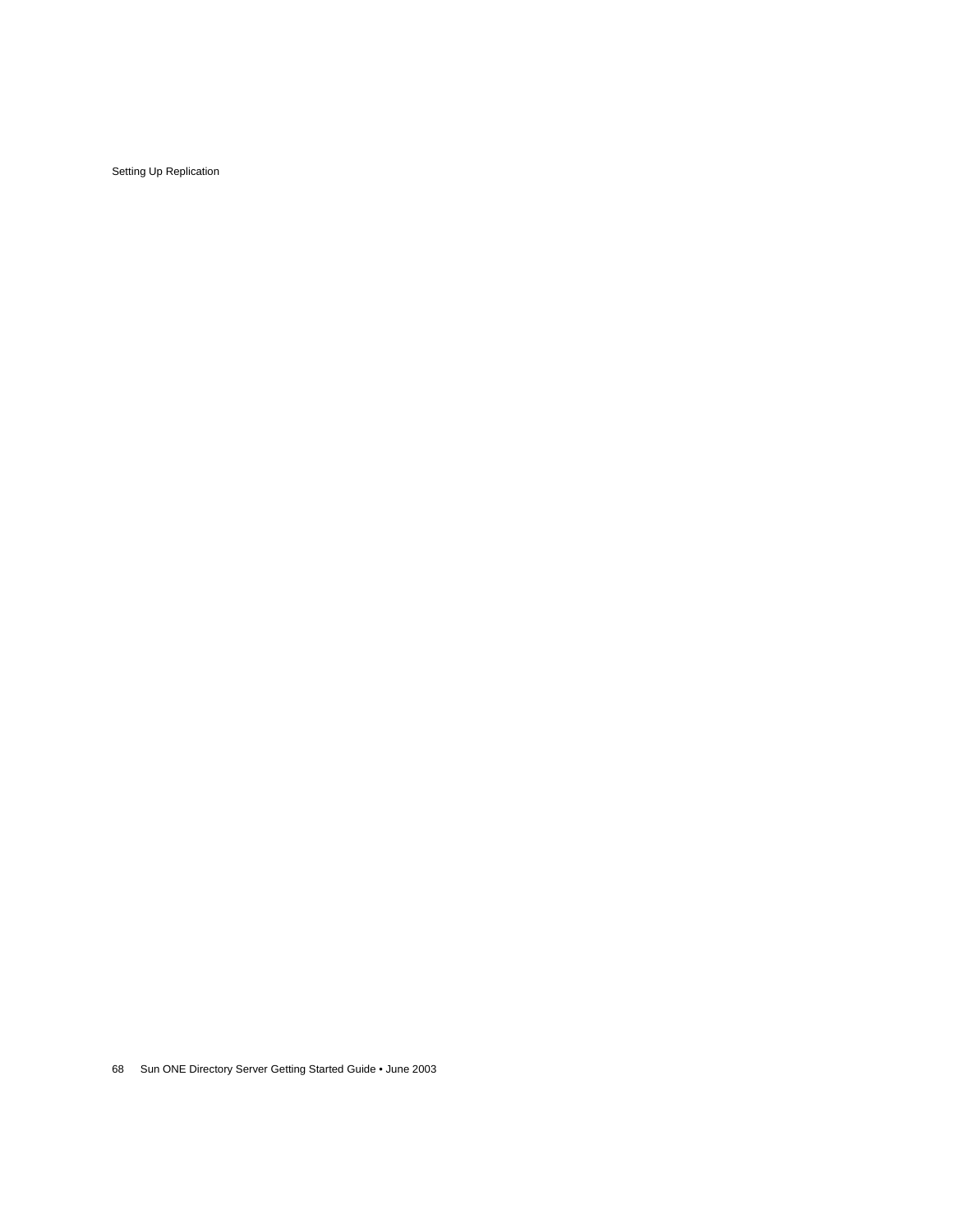# A Quick Look at Directory Server Command-Line Utilities

This chapter provides practical examples of the features described in [Chapter 2,](#page-22-0)  ["Introduction to Sun ONE Directory Server"](#page-22-0), using the command-line utilities. It also contains basic information on some of the files installed with Sun ONE Directory Server that will help you understand where default directory data is located and how it can be accessed and modified.

This chapter covers the following topics:

- **Examining the Configuration**
- • [Examining the Data](#page-70-0)
- • [Adding, Changing and Deleting Entries](#page-86-0)
- • [Working With the Schema](#page-89-0)
- • [Working With Groups and Roles](#page-90-0)
- • [Working With Class of Service \(CoS\)](#page-93-0)
- • [Working With ACIs](#page-94-0)
- • [Examining the Log Information](#page-95-0)
- • [Searching an Internationalized Directory](#page-97-0)

**NOTE** This chapter assumes that you have successfully installed Sun ONE Directory Server. For more information on how to do this, see ["Installing and Configuring Directory Server," on page 50.](#page-49-1)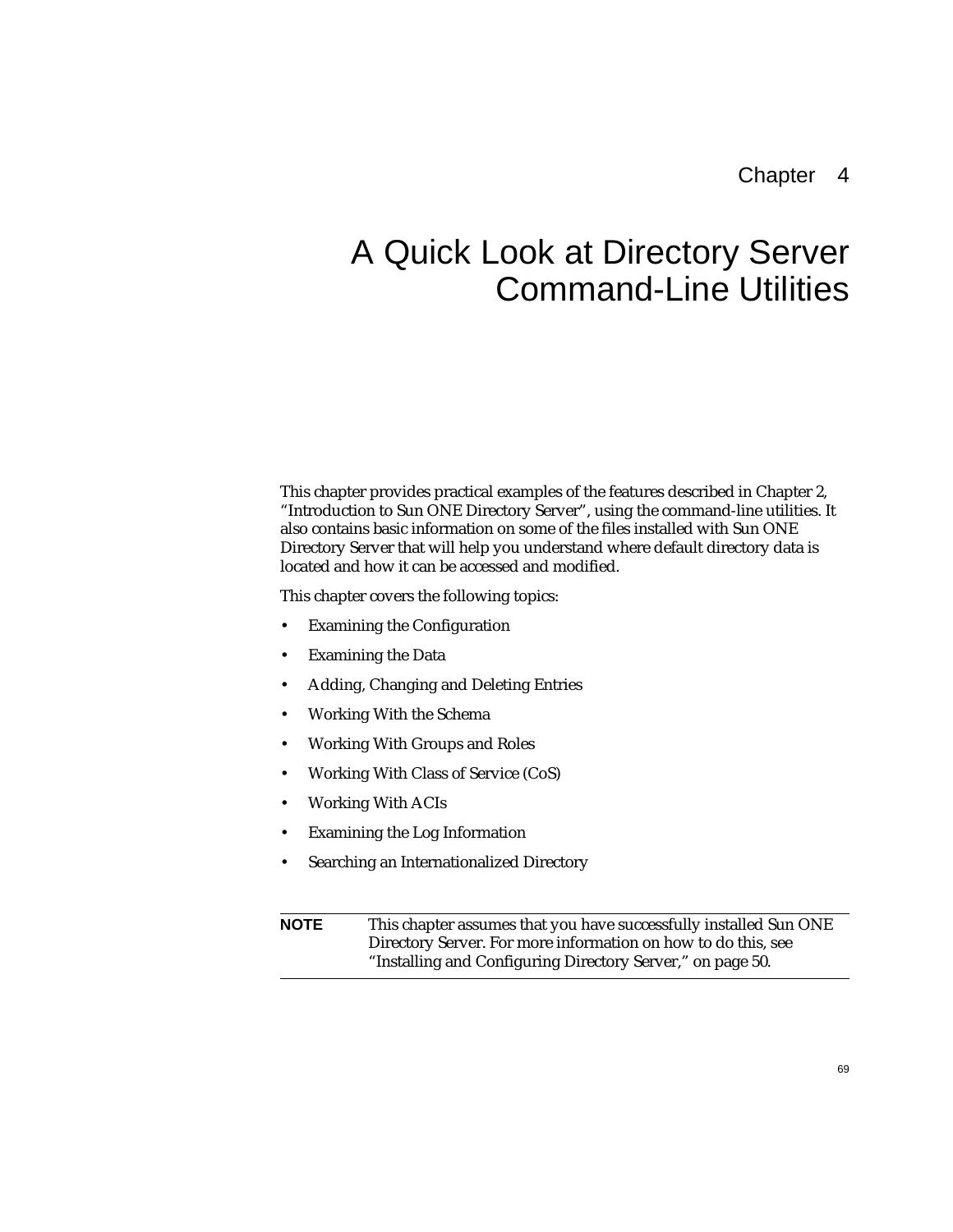# <span id="page-69-0"></span>Examining the Configuration

Directory Server configuration information is held in the file dse. Ldif, located in the *ServerRoot*/slapd-*serverID*/config directory. In our sample installation performed in the previous chapter, the configuration file is slapd-myServer/config/dse.ldif. Directory Server requires this file at startup.

Locate the configuration file in your installation and open the file in a text editor. (On Windows systems, use an editor other than Notepad.)

The following is an extract of the  $dse.1di\text{f}$  file from the sample installation performed in the previous chapter.

**Code Example 4-1** Extract From Sample dse. Ldif File

```
dn:
objectClass: top
aci: (targetattr != "aci")(version 3.0; aci "rootdse anon read 
access"; allow(read,search,compare) userdn="ldap:///anyone";)
creatorsName: cn=server,cn=plugins,cn=config
modifiersName: cn=server,cn=plugins,cn=config
createTimestamp: 20020428110553Z
modifyTimestamp: 20020428110553Z
dn: cn=config
cn: config
objectClass: top
objectClass: extensibleObject
objectClass: nsslapdConfig
nsslapd-accesslog-logging-enabled: on
nsslapd-accesslog: ServerRoot/slapd-myServer/logs/access
nsslapd-accesslog-maxlogsperdir: 10
nsslapd-accesslog-maxlogsize: 100
nsslapd-accesslog-logrotationtime: 1
nsslapd-accesslog-logrotationtimeunit: day
nsslapd-enquote-sup-oc: off
nsslapd-localhost: myServer.example.COM
```
Examine the dse.ldif file from your own installation. Note the default configuration attributes and their values.

**NOTE** To change attribute values, do not modify the dse. Ldif file directly. Instead, use the  $l$ dapmodify client utility, described in this section, then restart Directory Server to force it to reread the dse.ldif file.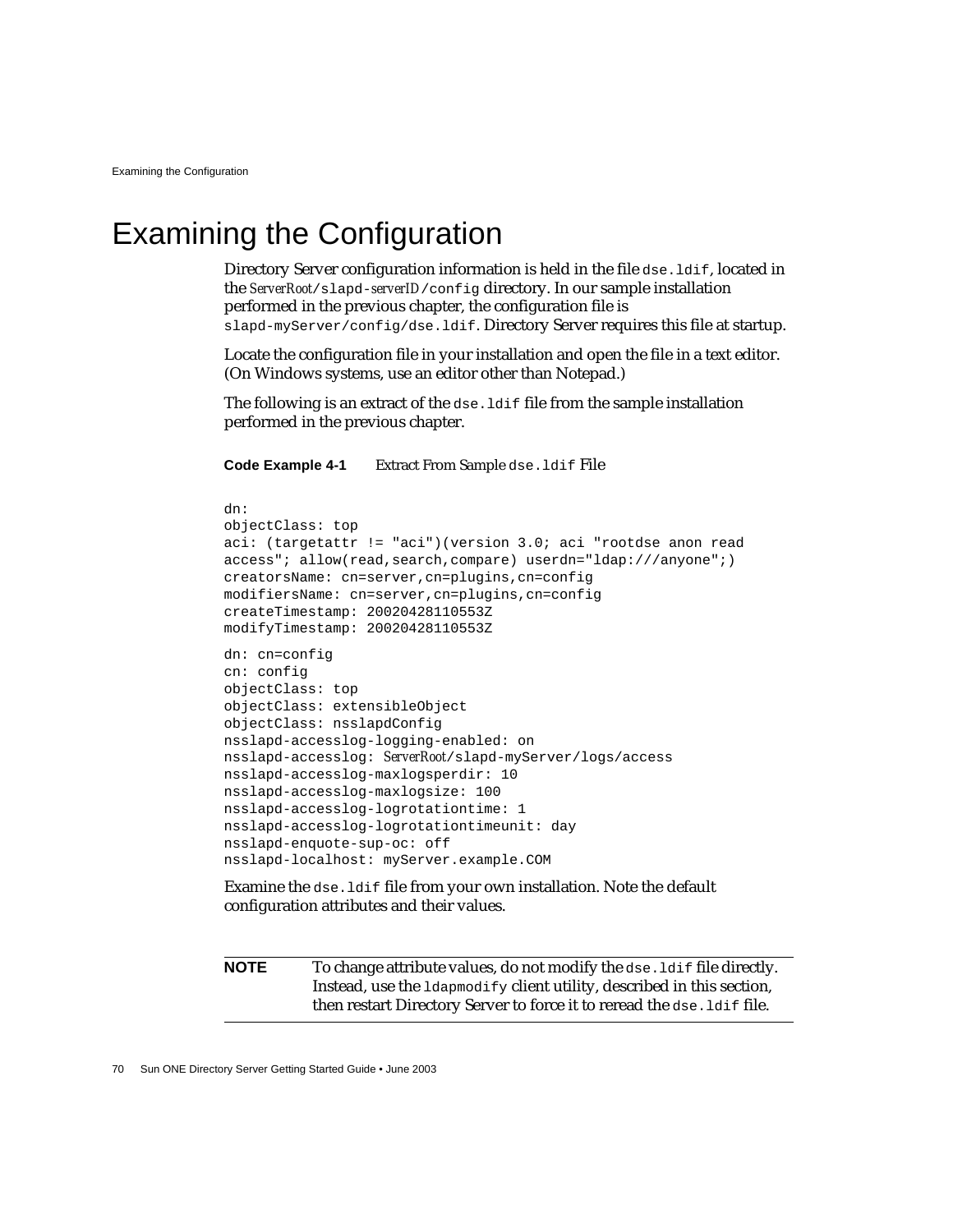## <span id="page-70-0"></span>Examining the Data

As described in [Chapter 2](#page-22-1), Sun ONE Directory Server is installed with two default databases:

- *userRoot*, the default database you selected at installation.
- *NetscapeRoot*, a database that contains the configuration information of other Sun ONE servers, such as Sun ONE Administration Server.

Both databases are located in the slapd-*serverID*/db directory. In our installation, these files are located in slapd-myServer/db. Locate the database directory in your installation and check that the two default databases are there.

### LDIF File Format

Directory Server uses the LDAP Data Interchange Format (LDIF) to describe a directory and directory entries in text format. LDIF is commonly used to build the initial directory database or to add large numbers of entries to the directory all at once. In addition, LDIF is also used to describe changes to directory entries. For this reason, most of Directory Server's command-line utilities rely on LDIF for either input or output. For more information on the LDIF file format, see LDIF File Format in the *Sun ONE Directory Server Reference Manual*.

LDIF consists of one or more directory entries separated by a blank line. Each LDIF entry consists of an optional entry ID, a required distinguished name, one or more object classes, and multiple attribute definitions.

The basic form of a directory entry represented in LDIF is as follows:

```
dn: distinguished_name
objectClass: object_class
objectClass: object_class
...
attribute_type[;subtype]:attribute_value
attribute_type[;subtype]:attribute_value
...
```
**NOTE** Do not leave white space unintentionally at the end of an LDIF attribute value string. When Directory Server reads an attribute value ending in white space, it base 64 encodes the value.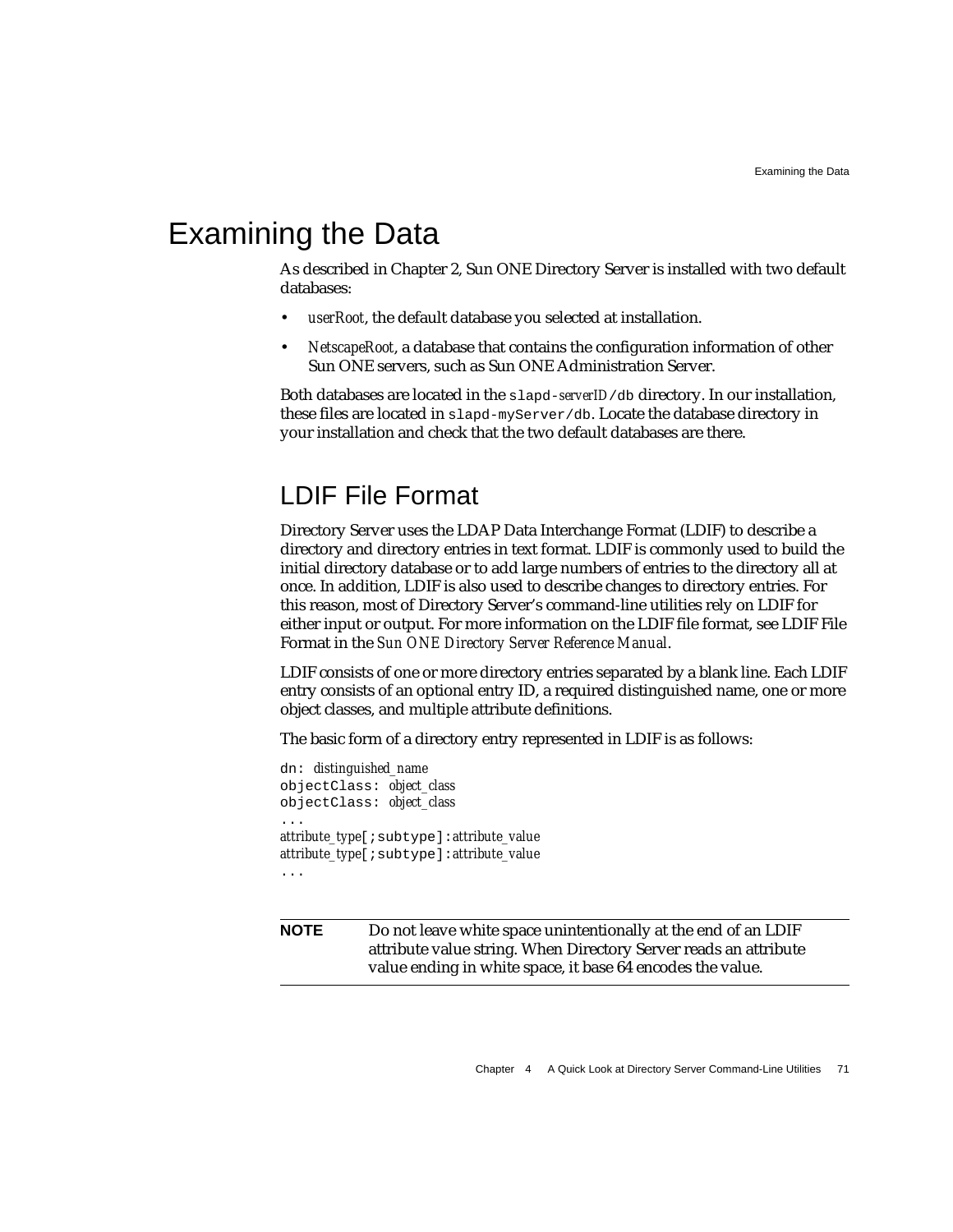#### Sample ldif File

The following is a small sample ldif file, data. Ldif. This file will be used to create a database in the next section. Note that this sample file contains the following:

- One organization (MyCorp)
- One group (Administrators)
- Three people (Aaron Brown, Brian Crane and Charlene Daniels)

```
dn: dc=example,dc=com
objectclass: top
objectclass: domain
dc: example
dn: o=MyCorp,dc=example,dc=com
objectclass: top
objectclass: organization
o: MyCorp
dn: ou=Groups,o=MyCorp,dc=example,dc=com
objectclass: top
objectclass: organizationalUnit
ou: Groups
dn: cn=Administrators,ou=Groups,o=MyCorp,dc=example,dc=com
objectclass: top
objectclass: groupOfUniqueNames
cn: Administrators
uniqueMember: uid=abrown,ou=People,o=MyCorp,dc=example,dc=com
uniqueMember: uid=bcrane,ou=People,o=MyCorp,dc=example,dc=com
dn: ou=People,o=MyCorp,dc=example,dc=com
objectclass: top
objectclass: organizationalUnit
ou: People
dn: uid=abrown,ou=People,o=MyCorp,dc=example,dc=com
objectclass: top
objectclass: person
objectclass: organizationalPerson
objectclass: inetOrgPerson
uid: abrown
givenName: Aaron
sn: Brown
cn: Aaron Brown
mail: abrown@mycorp.com
userPassword: abrown
```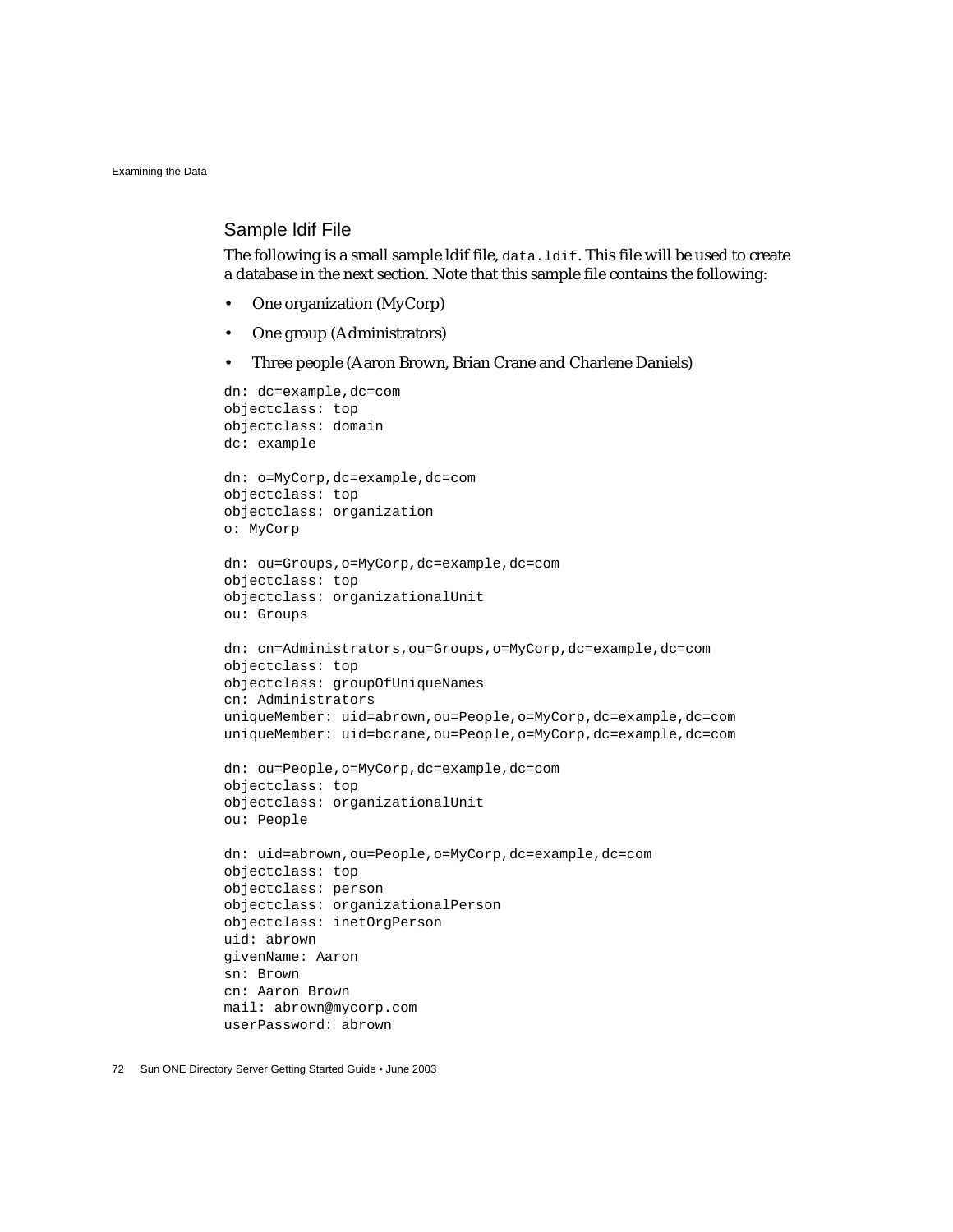```
facsimiletelephonenumber: 666
dn: uid=bcrane,ou=People,o=MyCorp,dc=example,dc=com
objectclass: top
objectclass: person
objectclass: organizationalPerson
objectclass: inetOrgPerson
uid: bcrane
givenName: Brian
sn: Crane
cn: Brian Crane
mail: bcrane@mycorp.com
userPassword: bcrane
secretary: uid=abrown,ou=People,o=MyCorp,dc=example,dc=com
dn: uid=cdaniels,ou=People,o=MyCorp,dc=example,dc=com
objectclass: top
objectclass: person
objectclass: organizationalPerson
objectclass: inetOrgPerson
uid: cdaniels
givenName: Charlene
sn: Daniels
cn: Charlene Daniels
mail: cdaniels@mycorp.com
userPassword: cdaniels
secretary: uid=abrown,ou=People,o=MyCorp,dc=example,dc=com
```
### Creating a New Suffix

Before you can import data into a new database, you must set up the database configuration by creating a new suffix. In the following example, we will create a new suffix called *example*. Creating a new suffix at the command-line involves using the ldapmodify command to add an LDIF entry to the directory.

To create a new backend and suffix for the sample database:

**1.** At the command-line type:

```
ldapmodify -a -p 5201 -D "cn=directory manager" -w password
dn: cn="dc=example,dc-com",cn=mapping tree,cn=config
objectClass: top
objectClass: extensibleObject
objectClass: nsMappingTree
```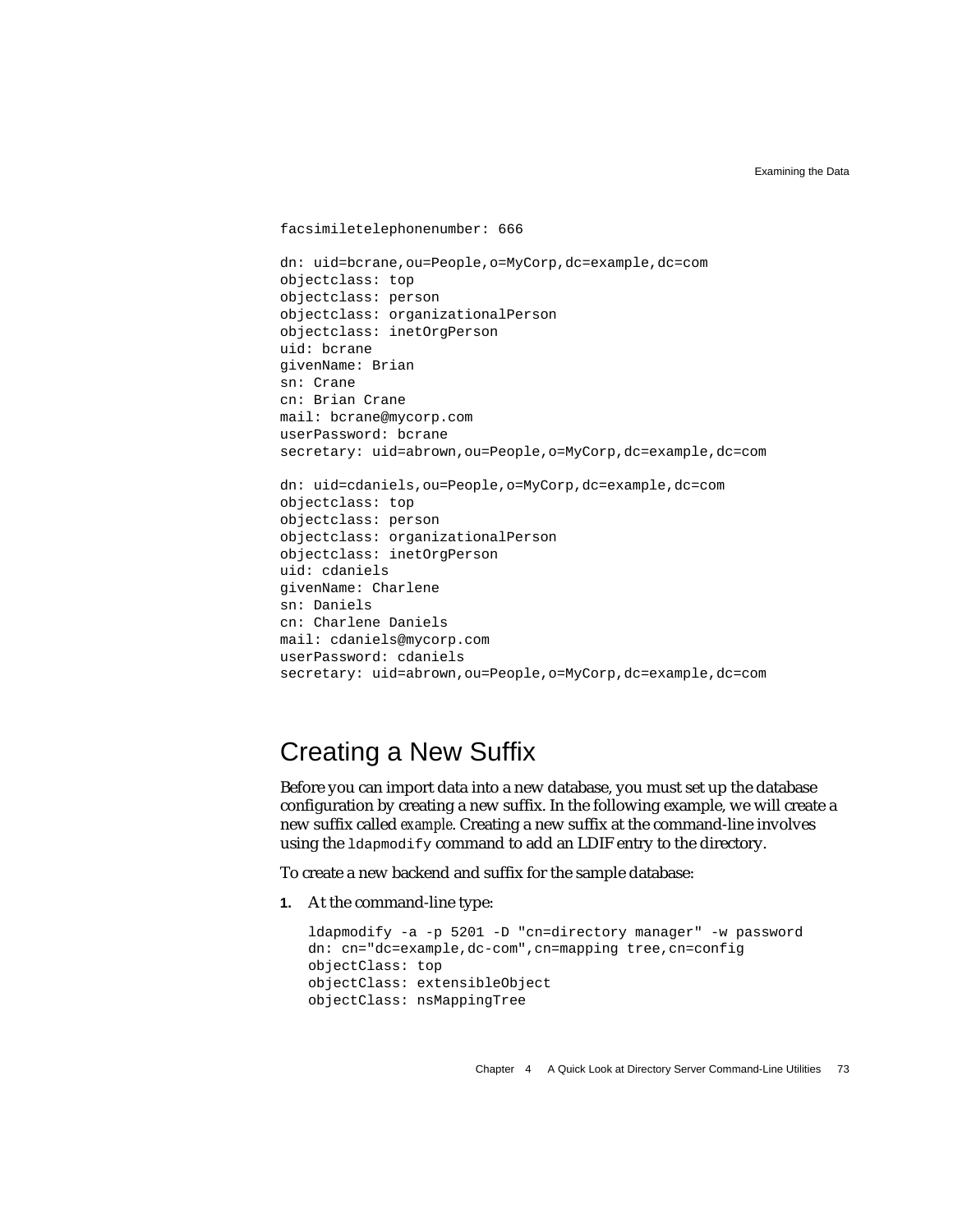```
cn: example
nsslapd-state: backend
nsslapd-backend: example
```
Remember that 5201 was the port specified at installation and password was the password specified for the directory manager. If you used alternative values at installation, replace these with the values you used.

After the last line, hit Return and Ctrl-D (on UNIX platforms) or Ctrl-Z (on Windows platforms) to indicate the end the file.

**2.** At the command-line type:

```
ldapmodify -a -p 5201 -D "cn=directory manager" -w password
dn: cn=example,cn=ldbm database,cn=plugins,cn=config
objectClass: top
objectClass: extensibleObject
objectClass: nsBackendInstance
cn: example
nsslapd-suffix: dc=example,dc=com
```
After the last line, hit Return and Ctrl-D (on UNIX platforms) or Ctrl-Z (on Windows platforms) to indicate the end the file.

```
NOTE The ldapmodify command is explained in detail later in this chapter. For 
             now, it is sufficient to understand that the above command adds a suffix 
             entry to the directory.
```
### <span id="page-73-0"></span>Populating a New Database Using ldif2db

Data that is contained in an LDIF file can be imported into the directory as a new database. In this exercise, we will use the  $ldiff2db$  utility to load a sample database. For a complete description of  $\text{Idif2db}$ , refer to Chapter 4, "Populating Directory Databases" in the *Sun ONE Directory Server Administration Guide*.

The ldif2db utility is located in the slapd-*serverID*/ directory. In our installation it is located in slapd-myServer/.

- **1.** Create the data. Ldif file from the sample file above. (In a text editor other than Notepad, copy the sample file and save it as /*path*/data.ldif, where *path* can be any location to which you have read and write access).
- **2.** Change to *ServerRoot*/slapd-myServer/.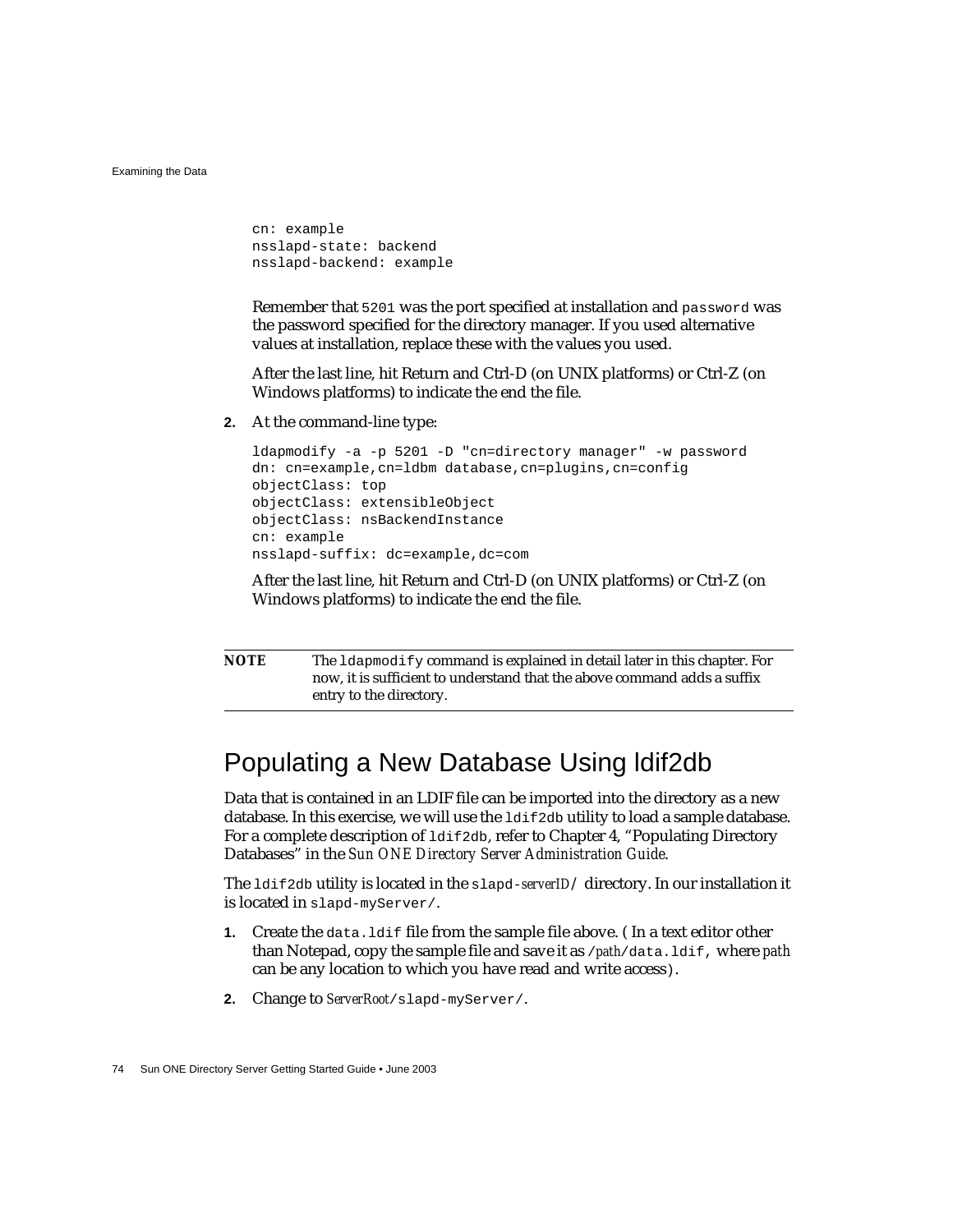**3.** Before running the ldif2db conversion, you must stop the server, as follows:

% stop-slapd

**4.** When the server is stopped, type the following to import the new data:

% ldif2db -s dc=example,dc=com -i /*path*/data.ldif

- **5.** The progress of the import is displayed. The message "Import complete" is displayed when the conversion is complete. For the sample database above, you should see a message indicating that 8 entries were processed.
- **6.** Restart the server as follows:

% start-slapd

# Searching the Directory

You can locate entries in a directory using any LDAP client. Most clients provide some form of search interface that enables you to search the directory and retrieve entry information.

**NOTE** The access control that has been set in your directory determines the results of your searches. Common users typically do not "see" much of the directory, and directory administrators have full access to all data, including configuration.

### Searching the Directory With ldapsearch

You can use the ldapsearch command-line utility to locate and retrieve directory entries. Note that the ldapsearch utility described in this section is not the utility provided with the Solaris platform, but is part of the Sun ONE Directory Server Resource Kit. For more information on this utility, refer to the *Sun ONE Directory Server Resource Kit Tools Reference*.

This utility opens a connection to the server using the specified distinguished name and password, and locates entries based on a specified search filter. Search scopes can include a single entry, an entry's immediate subentries, or an entire tree or subtree.

Search results are returned in LDIF format.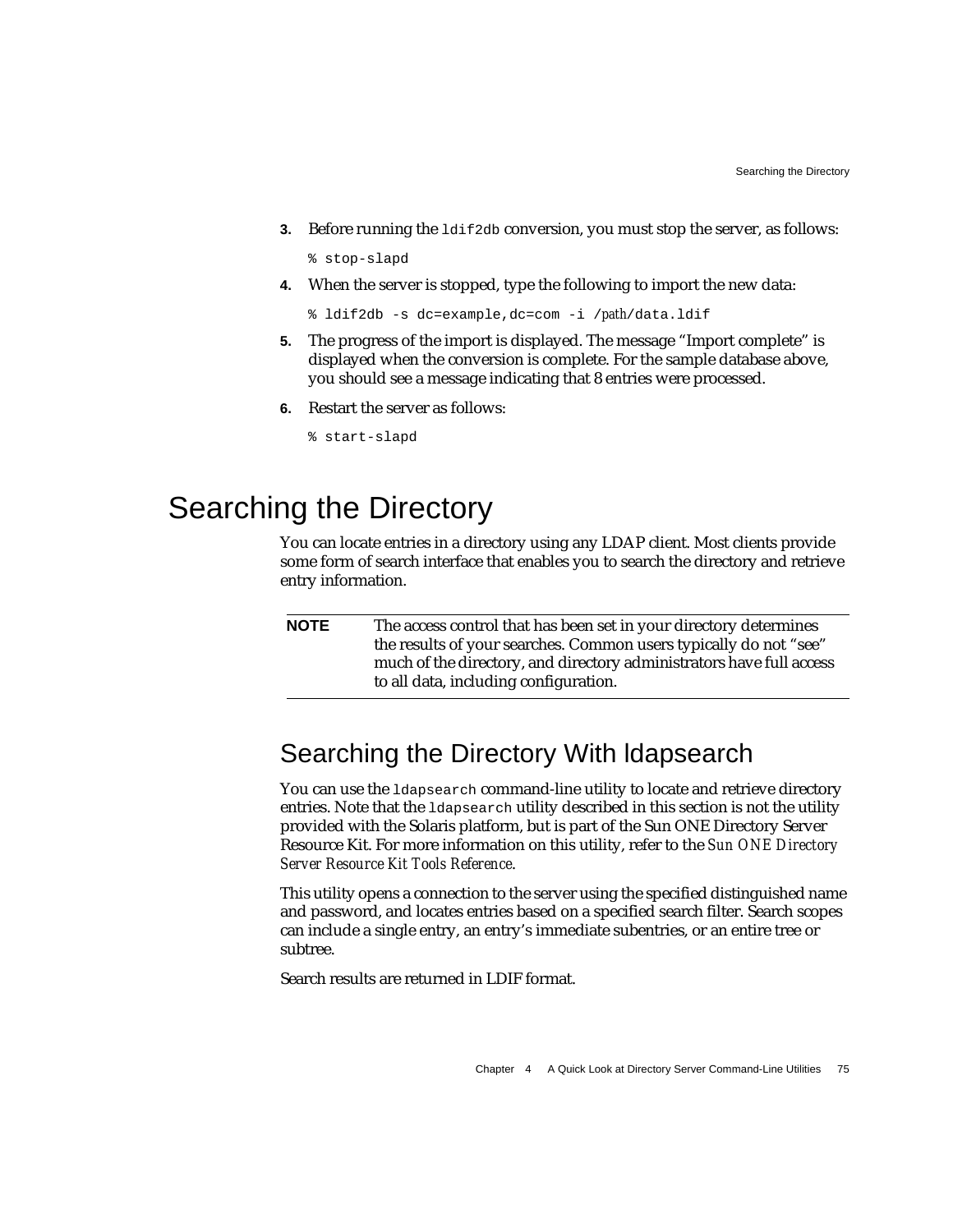### ldapsearch Command-Line Format

When you use ldapsearch, you must enter the command using the following format:

ldapsearch [*optional\_options*] [*optional\_search\_filter*] [*optional\_list\_of\_attributes*]

where

- *optional\_options* represents a series of command-line options. These must be specified before the search filter, if any.
- *optional\_search\_filter* represents an LDAP search filter as described in ["LDAP](#page-80-0)  [Search Filters," on page 81](#page-80-0). Do not specify a search filter if you are supplying search filters in a file using the -f option.
- *optional\_list\_of\_attributes* represents a list of attributes separated by a space. Specifying a list of attributes reduces the number of attributes returned in the search results. This list of attributes must appear after the search filter. For an example, see ["Displaying Subsets of Attributes," on page 80.](#page-79-0) If you do not specify a list of attributes, the search returns values for all attributes permitted by the access control set in the directory (with the exception of operational attributes).
- **NOTE** If you want operational attributes returned as a result of a search operation, you must explicitly specify them in the search command. To retrieve regular attributes in addition to explicitly specified operational attributes, use an asterisk (\*) in the list of attributes in the ldapsearch command.

### Using Special Characters

When using the ldapsearch command-line utility, you may need to specify values that contain characters that have special meaning to the command-line interpreter (such as space  $[]$ , asterisk  $[*/]$ , backslash  $[\n\setminus]$ , and so forth). When you specify special characters, enclose the value in quotation marks (""). For example:

-D "cn=Charlene Daniels,ou=People,dc=example,dc=com"

Depending on your command-line interpreter, use either single or double quotation marks for this purpose. Refer to your shell documentation for more information.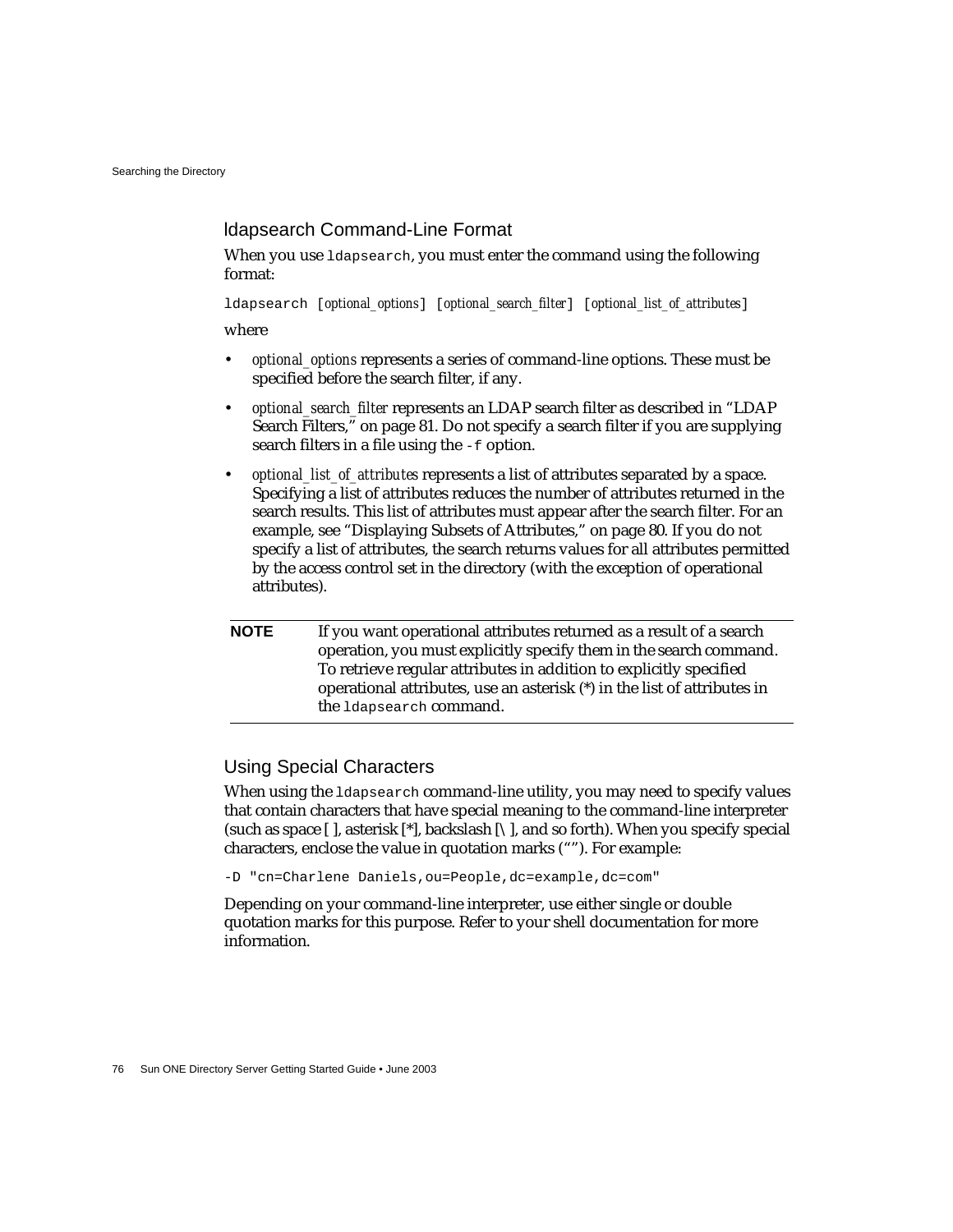### Commonly Used ldapsearch options

The following lists the most commonly used ldapsearch command-line options. If you specify a value that contains a space [ ], the value should be surrounded by double quotation marks, for example, -b "ou=groups, dc=example,dc=com".

-b Specifies the starting point for the search. The value specified here must be a distinguished name that currently exists in the database. This option is optional if the LDAP\_BASEDN environment variable has been set to a base DN.

> The value specified in this option should be provided in double quotation marks. For example:

-b "cn=Charlene Daniels, ou=People, dc=example,dc=com"

-D Specifies the distinguished name with which to authenticate to the server. This option is optional if anonymous access is supported by your server. If specified, this value must be a DN recognized by the Directory Server, and it must also have the authority to search for the entries. For example:

-D "uid=cdaniels, dc=example,dc=com"

- -h Specifies the hostname or IP address of the machine on which the Directory Server is installed. If you do not specify a host, ldapsearch uses the localhost. For example, -h myServer.
- -l Specifies the maximum number of seconds to wait for a search request to complete. Regardless of the value specified here, ldapsearch will never wait longer than is allowed by the server's nsslapd-timelimit attribute (except in the case of a persistent search.) For more information on persistent searches, see Chapter 3 "ldapsearch" in the *Sun ONE Directory Server Resource Kit Tools Reference*.

For example, -l 300. The default value for the nsslapd-timelimit attribute is 3,600 seconds (1 hour.)

-p Specifies the TCP port number that the Directory Server uses. For example,  $-p$  5201. The default is 389. If  $-z$  is used, the default is 636.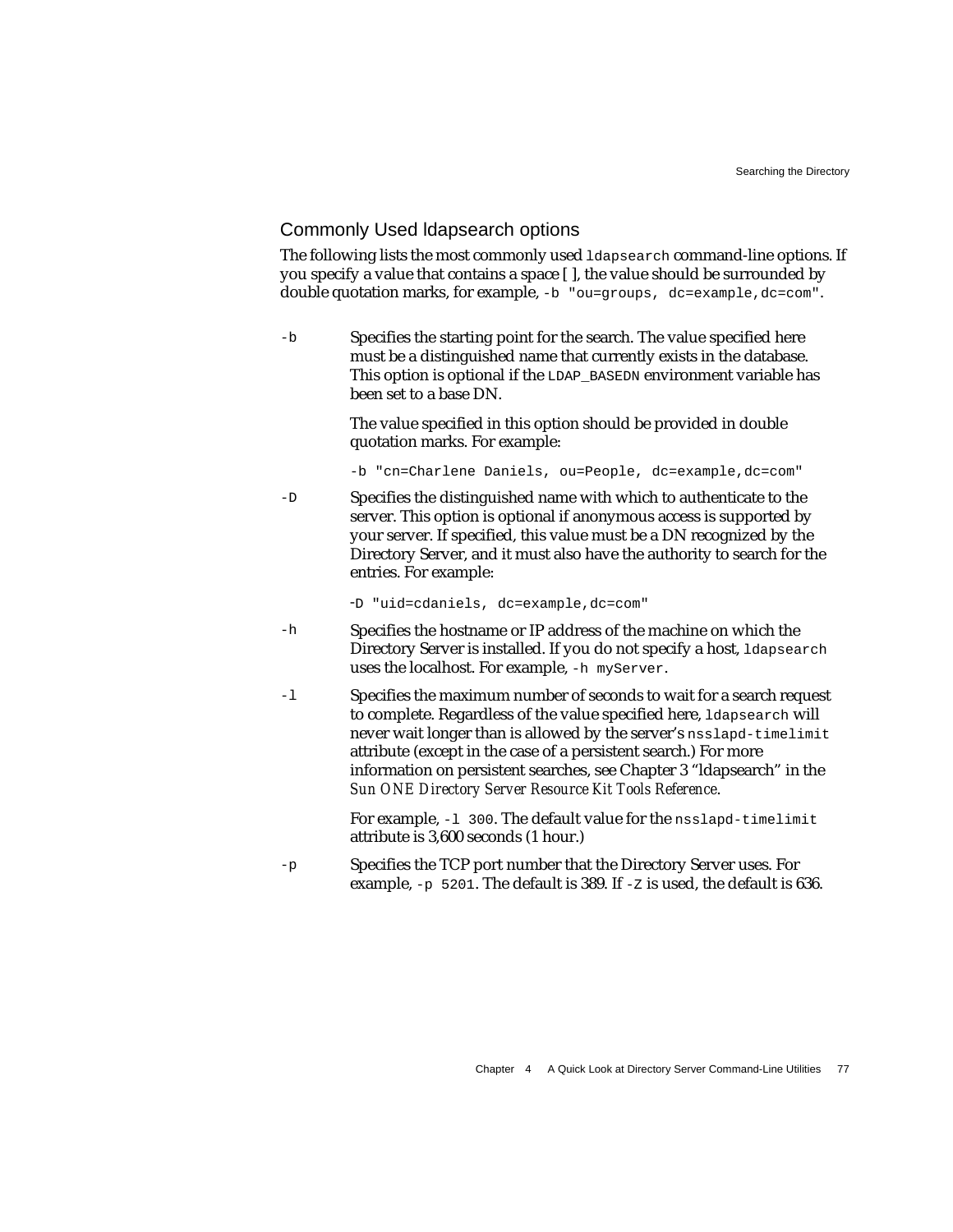- -s Specifies the scope of the search. The scope can be one of the following:
	- base—Search only the entry specified in the -b option or defined by the LDAP\_BASEDN environment variable.
	- one—Search only the immediate children of the entry specified in the -b option. Only the children are searched; the actual entry specified in the -b option is not searched.
	- sub—Search the entry specified in the -b option and all of its descendants. That is, perform a subtree search starting at the point identified in the -b option. This is the default.
- -w Specifies the password associated with the distinguished name that is specified in the -D option. If you do not specify this option, anonymous access is used. For example, -w diner892.
- -x Specifies that the search results are sorted on the server rather than on the client. This is useful if you want to sort according to a matching rule, as with an international search. In general, it is faster to sort on the server rather than on the client, although server-side sorting uses server resources.
- -z Specifies the maximum number of entries to return in response to a search request. For example,  $-z$  1000.

Normally, regardless of the value specified here, ldapsearch never returns more entries than the number allowed by the server's nsslapd-sizelimit attribute. However, you can override this limitation by binding as the root DN when using this command-line argument. When you bind as the root DN, this option defaults to zero (0). The default value for the nsslapd-sizelimit attribute is 2,000 entries.

For detailed information on all ldapsearch utility options, refer to the *Sun ONE Directory Server Resource Kit Tools Reference*.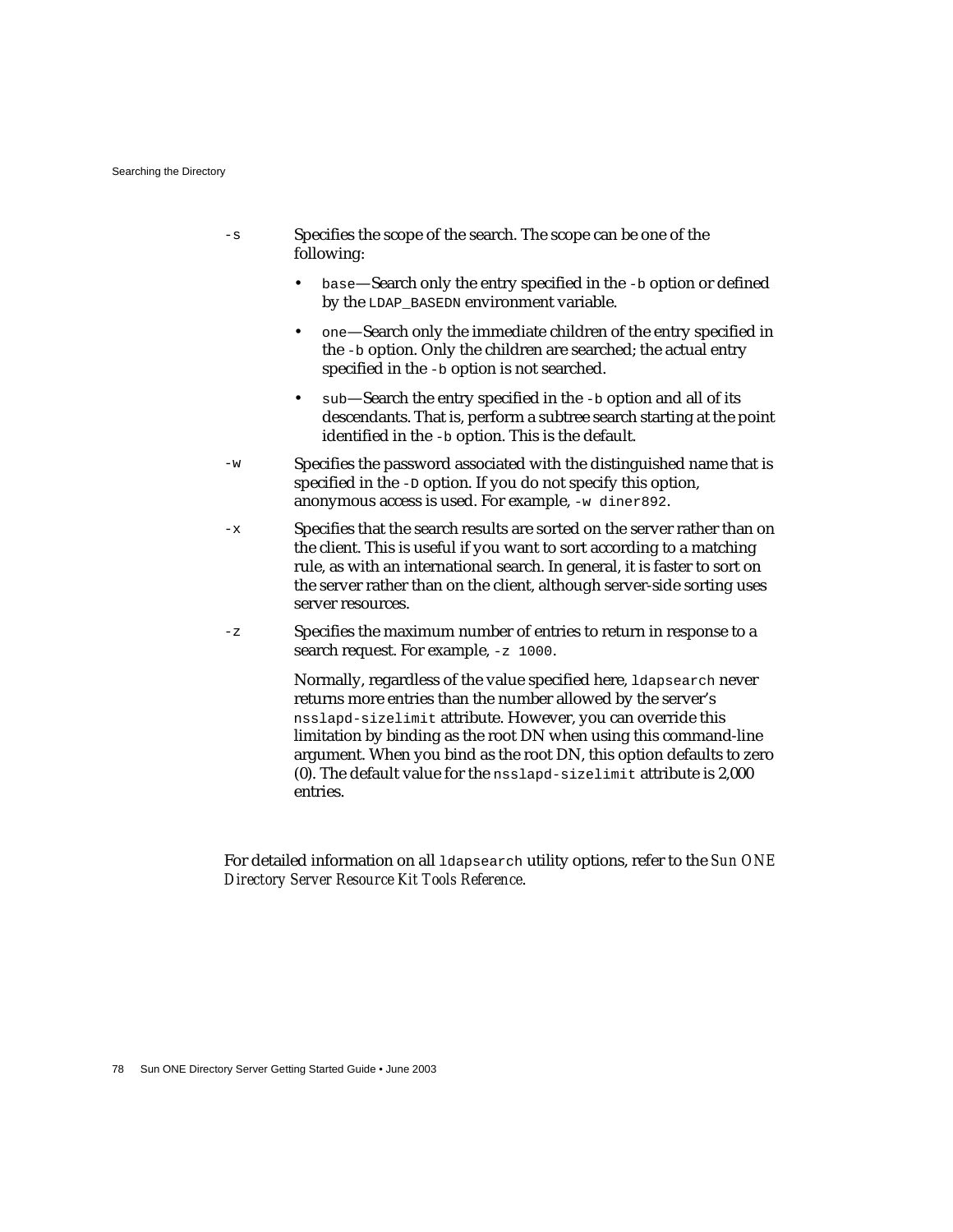### ldapsearch Examples

In the next set of examples, the following assumptions are made:

- You want to perform a search of all entries in the directory.
- The server is located on hostname **myServer**.
- The server uses port number **5201**.
- You are binding to the directory as Directory Manager, with a password of **password**.
- SSL is enabled for the server on port **636** (the default SSL port number).
- The suffix under which all data is stored is **dc=example,dc=com**.

#### Returning All Entries

Given the previous information, the following call will return all entries in the directory:

```
ldapsearch -h myServer -p 5201 -D "cn=directory manager" -w password -b 
"dc=example,dc=com" -s sub "objectclass=*"
```
"objectclass=\*" is a search filter that matches any entry in the directory.

#### Specifying Search Filters on the Command Line

You can specify a search filter directly on the command line. If you do this, be sure to enclose your filter in quotation marks ("filter"). Also, do not specify the  $-f$ option. For example:

```
ldapsearch -h myServer -p 5201 -D "cn=directory manager" -w password -b 
"dc=example,dc=com" "cn=Charlene Daniels"
```
#### Searching the Root DSE Entry

The root DSE, is a special entry that contains a list of all the suffixes supported by the local directory server. You can search this entry by supplying a search base of "". You must also specify a search scope of base and a filter of "objectclass=\*". For example:

```
ldapsearch -h myServer -p 5201 -D "cn=directory manager" -w password -b "" -s base 
"objectclass=*"
```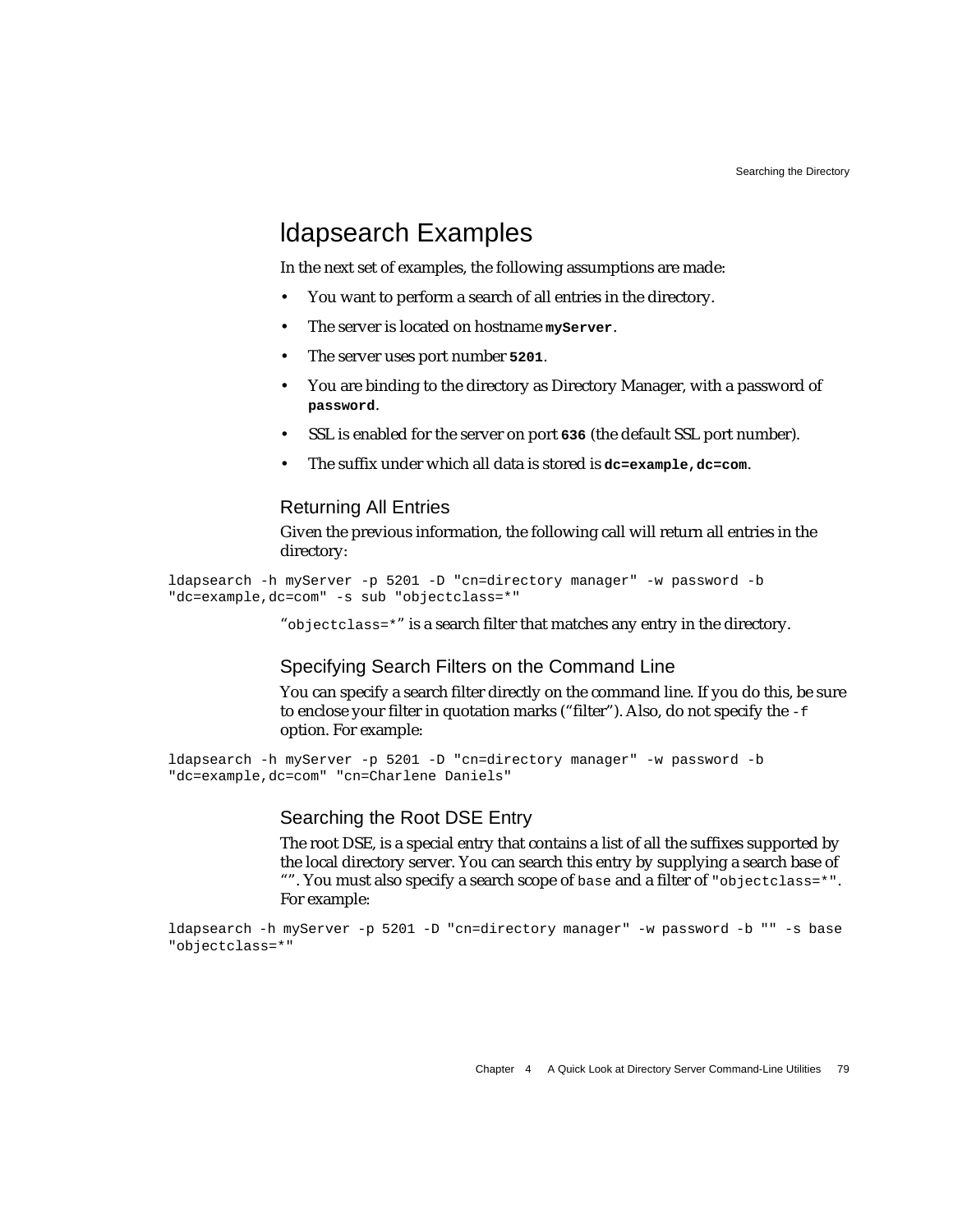### Searching the Schema Entry

Sun ONE Directory Server stores all directory server schema in the special cn=schema entry. This entry contains information on every object class and attribute defined for your directory server.

You can examine the contents of this entry as follows:

```
ldapsearch -h myServer -p 5201 -D "cn=directory manager" -w password -b 
"cn=schema" -s base "objectclass=*"
```
### Using LDAP\_BASEDN

To make searching easier, you can set your search base using the LDAP\_BASEDN environment variable. Doing this allows you to skip specifying the search base with the -b option (for information on how to set environment variables, see the documentation for your operating system).

Typically, you set LDAP\_BASEDN to your directory's suffix value. Since your directory suffix is equal to the root, or topmost, entry in your directory, this causes all searches to begin from your directory's root entry.

For example, if you have set LDAP\_BASEDN to  $dc=example$ ,  $dc=com$ , you can search for cn=Charlene Daniels in your directory using the following command-line call:

<span id="page-79-0"></span>ldapsearch -h myServer -p 5201 -D "cn=directory manager" -w password "cn=Charlene Daniels"

> In this example, the default scope of sub is used because the  $-$ s option was not used to specify the scope.

### Displaying Subsets of Attributes

The ldapsearch command returns all search results in LDIF format. By default, ldapsearch returns the entry's distinguished name and all of the attributes that you are allowed to read. You can set up the directory access control such that you are allowed to read only a subset of the attributes on any given directory entry.) Only operational attributes are not returned. If you want operational attributes returned as a result of a search operation, you must explicitly specify them in the search command. For more information on operational attributes, refer to Chapter 12, "Operational Attributes" in the *Sun ONE Directory Server Reference Manual*.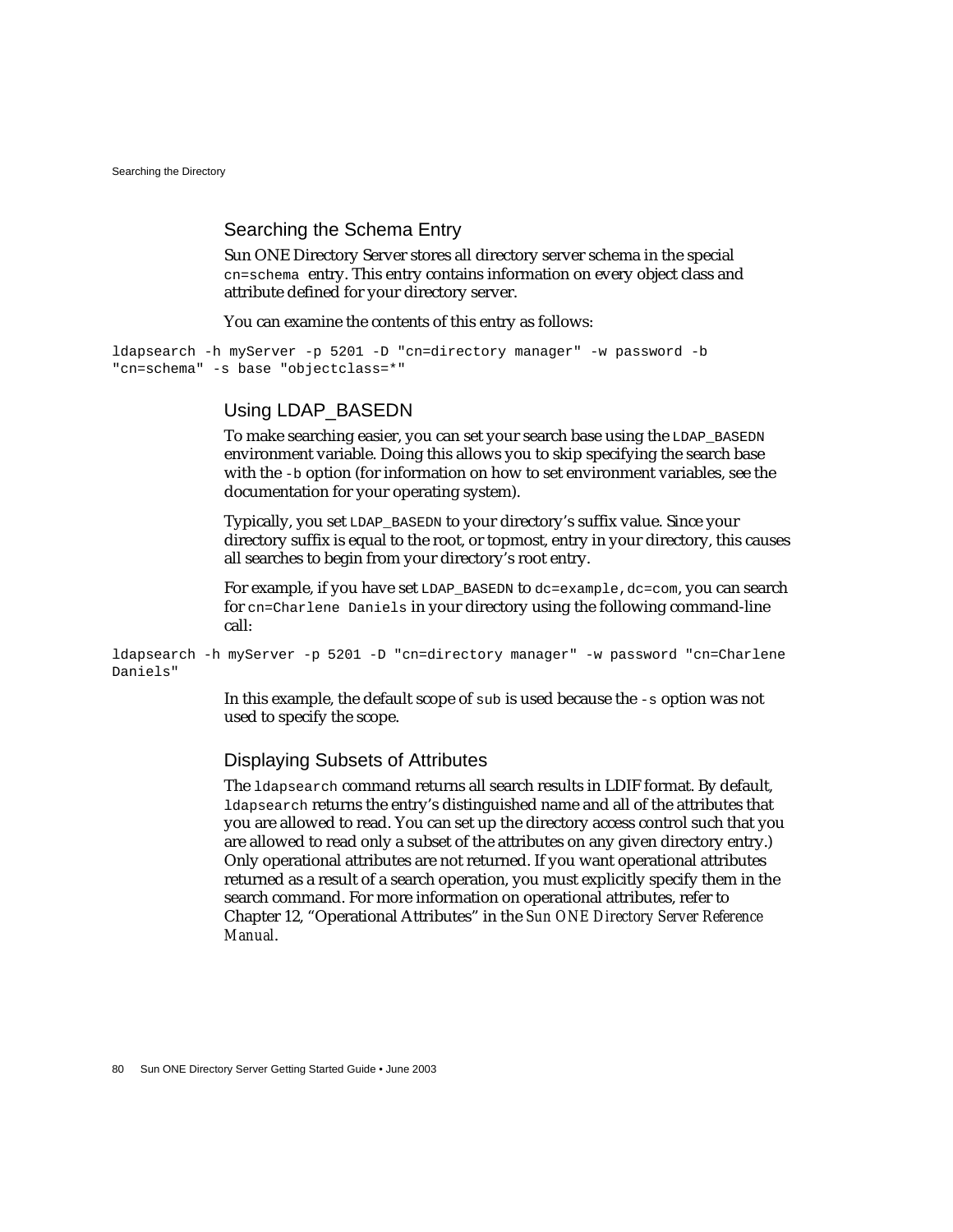Suppose you do not want to see all of the attributes returned in the search results. You can limit the returned attributes to just a few specific attributes by specifying the ones you want on the command line immediately after the search filter. For example, to show the cn and sn attributes for every entry in the directory, use the following command:

```
ldapsearch -h myServer -p 5201 -D "cn=directory manager" -w password 
"objectclass=*" sn cn
```
This example assumes you set your search base with LDAP\_BASEDN.

### LDAP Search Filters

Search filters select the entries to be returned for a search operation. They are most commonly used with the ldapsearch command-line utility. When you use ldapsearch, you can place multiple search filters in a file, with each filter on a separate line in the file, or you can specify a search filter directly on the command line.

For example, the following filter specifies a search for the common name Charlene Daniels:

```
cn=Charlene Daniels
```
This search filter returns all entries that contain the common name Charlene Daniels. Searches for common name values are not case sensitive.

When the common name attribute has values associated with a language tag, all of the values are returned. Thus, the following two attribute values both match this filter:

```
cn: Monique Le Chat
cn;lang-fr: Monique Le Chat
```
#### Search Filter Syntax

The basic syntax of a search filter is:

*attribute operator value*

For example:

```
buildingname>=alpha
```
In this example, buildingname is the attribute, >= is the operator, and **alpha** is the value. You can also define filters that use different attributes combined together with Boolean operators.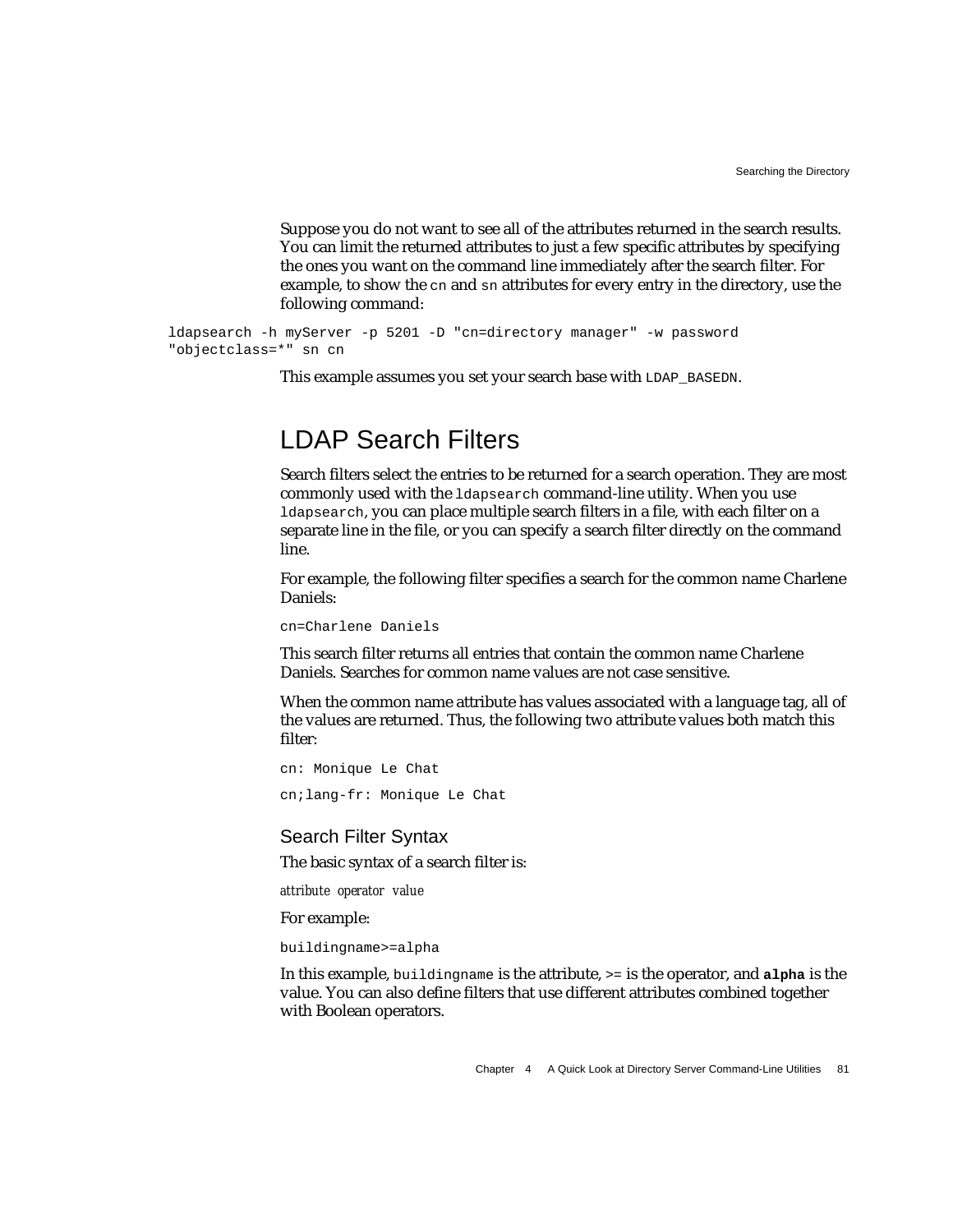Search filters are described in detail in the following sections:

- • [Using Attributes in Search Filters](#page-81-0)
- • [Using Operators in Search Filters](#page-81-1)
- • [Using Compound Search Filters](#page-83-0)
- • [Search Filter Examples](#page-85-0)

### <span id="page-81-0"></span>Using Attributes in Search Filters

When searching for an entry, you can specify attributes associated with that type of entry. For example, when you search for people entries, you can use the cn attribute to search for people with a specific common name.

Examples of attributes that people entries might include:

- cn (the person's common name)
- sn (the person's surname, or last name, or family name)
- telephoneNumber (the person's telephone number)
- building Name (the name of the building in which the person resides)
- $\perp$  (the locality in which you can find the person)

For a listing of the attributes associated with types of entries, see the *Sun ONE Directory Server Reference Manual*.

### <span id="page-81-1"></span>Using Operators in Search Filters

The operators that you can use in search filters are listed in [Table 4-1:](#page-81-2)

<span id="page-81-2"></span>

| Table 4-T   | Search Filter Operators |                                                                                                                    |  |
|-------------|-------------------------|--------------------------------------------------------------------------------------------------------------------|--|
| Search type | Operator                | <b>Description</b>                                                                                                 |  |
| Equality    | $=$                     | Returns entries containing attribute values that exactly match<br>the specified value. For example, cn=Bob Johnson |  |

 $Table 4.4$  Search Filter Operators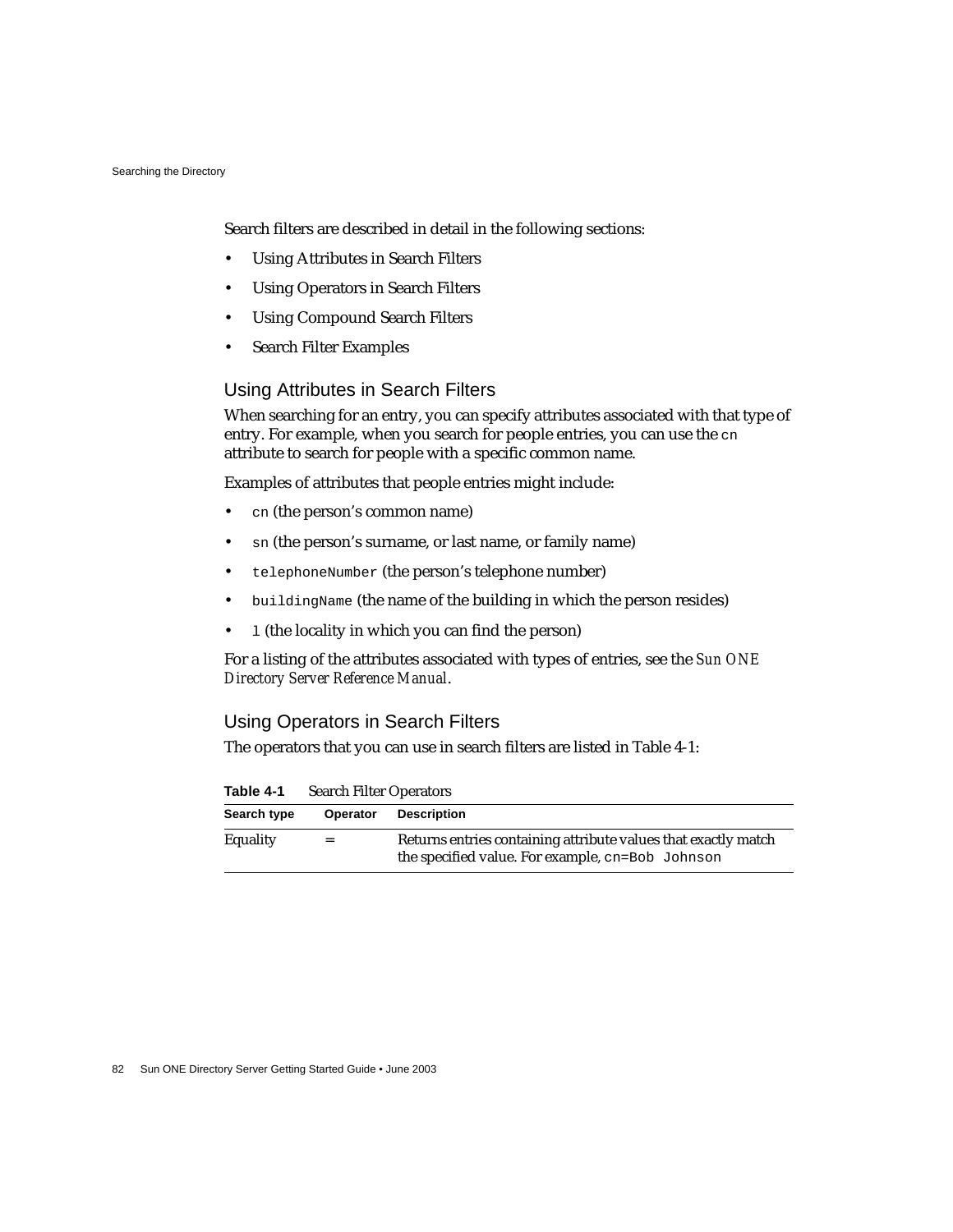| Search type                 | Operator                 | <b>Description</b>                                                                                                                                          |
|-----------------------------|--------------------------|-------------------------------------------------------------------------------------------------------------------------------------------------------------|
| Substring                   | $=$ string $*$<br>string | Returns entries containing attributes containing the specified<br>substring. For example,                                                                   |
|                             |                          | cn=Bob*                                                                                                                                                     |
|                             |                          | cn=*Johnson                                                                                                                                                 |
|                             |                          | cn=*John*                                                                                                                                                   |
|                             |                          | cn=B*John                                                                                                                                                   |
|                             |                          | (The asterisk (*) indicates zero (0) or more characters.)                                                                                                   |
| Greater than<br>or equal to | $>=$                     | Returns entries containing attributes that are greater than or<br>equal to the specified value. For example,                                                |
|                             |                          | buildingname >= alpha                                                                                                                                       |
| Less than or<br>equal to    | $\leq$                   | Returns entries containing attributes that are less than or<br>equal to the specified value. For example,                                                   |
|                             |                          | buildingname <= alpha                                                                                                                                       |
| Presence                    | $=^*$                    | Returns entries containing one or more values for the<br>specified attribute. For example,                                                                  |
|                             |                          | $cn = *$                                                                                                                                                    |
|                             |                          | telephonenumber=*                                                                                                                                           |
|                             |                          | $m$ anaqer= $*$                                                                                                                                             |
| Approximate                 | $\sim =$                 | Returns entries containing the specified attribute with a value<br>that is approximately equal to the value specified in the<br>search filter. For example, |
|                             |                          | cn~=suret                                                                                                                                                   |
|                             |                          | l~=san fransico                                                                                                                                             |
|                             |                          | could return                                                                                                                                                |
|                             |                          | cn=sarette                                                                                                                                                  |
|                             |                          | l=san francisco                                                                                                                                             |

**Table 4-1** Search Filter Operators *(Continued)*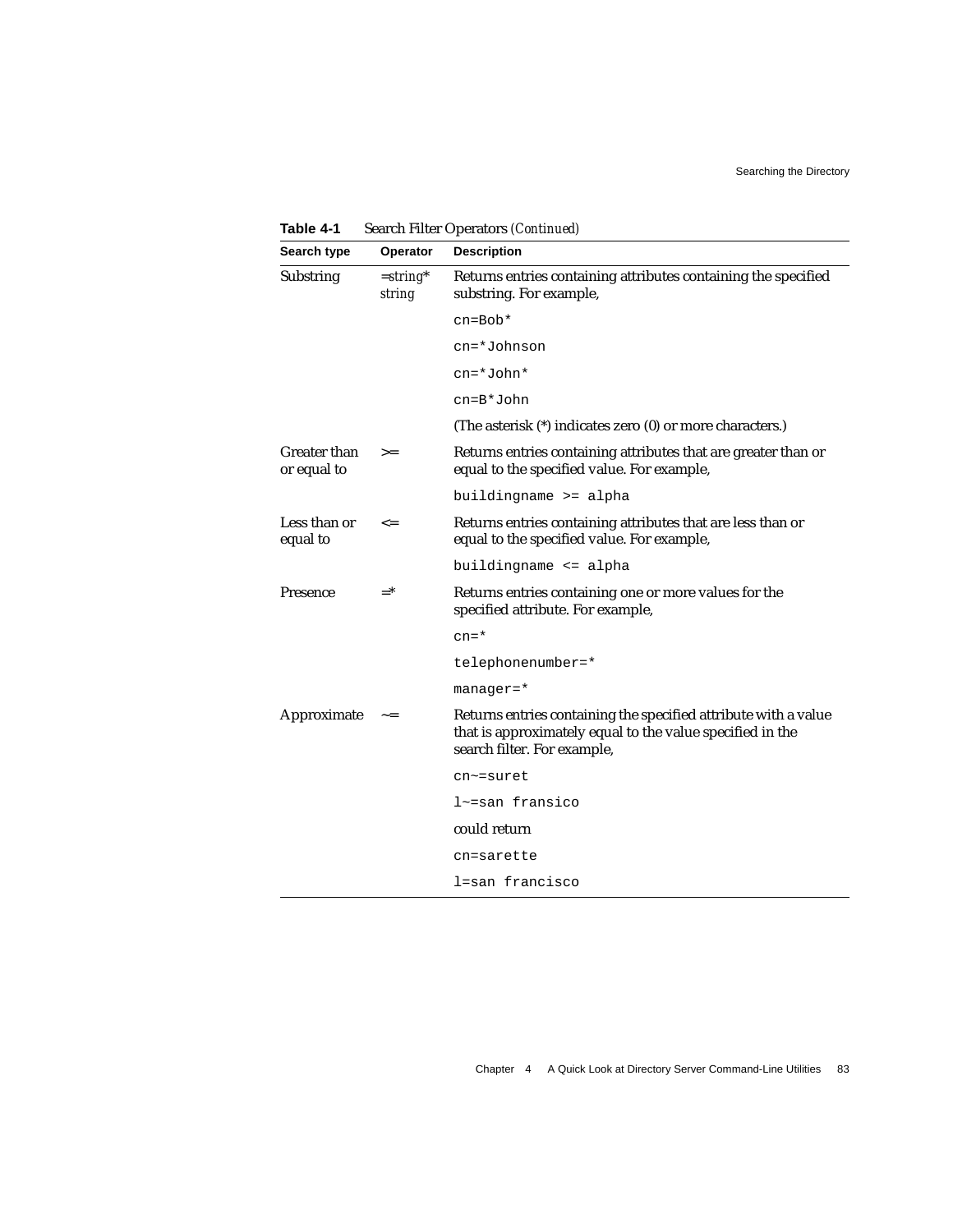**NOTE** In addition to these search filters, you can specify special filters to work with a preferred language collation order. For information on how to search a directory with international character sets, see ["Searching an Internationalized Directory," on page 98.](#page-97-0)

#### <span id="page-83-0"></span>Using Compound Search Filters

Multiple search filter components can be combined using Boolean operators expressed in prefix notation as follows:

(*Boolean-operator*(*filter*)(*filter*)(*filter*)...)

where *Boolean-operator* is any one of the Boolean operators listed in [Table 4-2](#page-83-1).

Boolean operators can be combined and nested together to form complex expressions, such as:

(*Boolean-operator*(*filter*)(*Boolean-operator*(*filter*)(*filter*)))

The Boolean operators available for use with search filters include the following:

<span id="page-83-1"></span>

| Operator   | Symbol | <b>Description</b>                                                                                                                      |
|------------|--------|-----------------------------------------------------------------------------------------------------------------------------------------|
| <b>AND</b> | &      | All specified filters must be true for the statement to be true.<br>For example,                                                        |
|            |        | $(\&(filter)(filter)(filter), \ldots)$                                                                                                  |
| <b>OR</b>  |        | At least one specified filter must be true for the statement to be true.<br>For example,                                                |
|            |        | ( (filter)(filter)(filter))                                                                                                             |
| <b>NOT</b> |        | The specified statement must not be true for the statement to be true.<br>Only one filter is affected by the NOT operator. For example, |
|            |        | (!(filter))                                                                                                                             |

**Table 4-2** Search Filter Boolean Operators

Boolean expressions are evaluated in the following order:

- Innermost to outermost parenthetical expressions first
- All expressions from left to right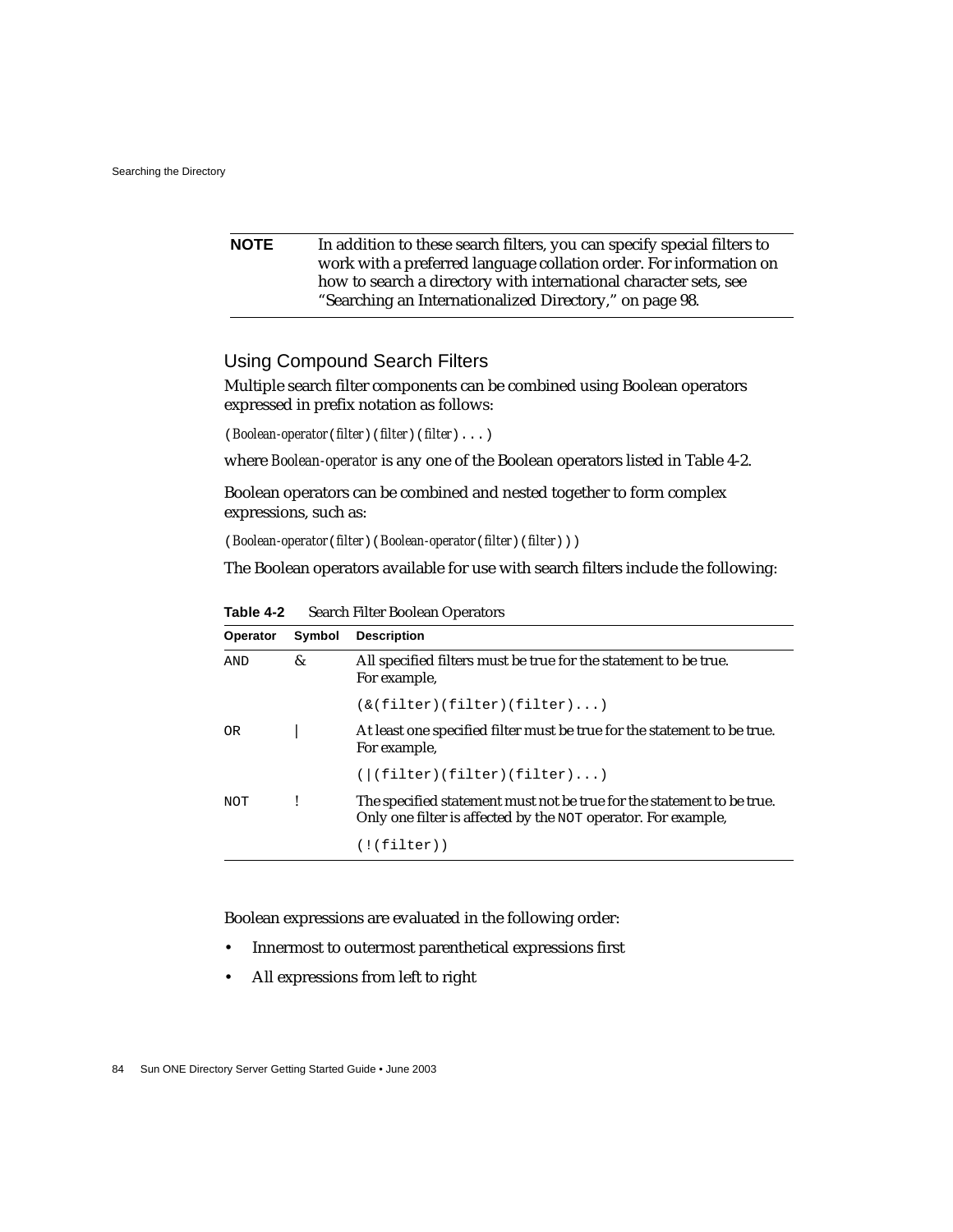### Specifying Search Filters Using a File

You can enter search filters into a file instead of entering them on the command line. When you do this, specify each search filter on a separate line in the file. The ldapsearch command runs each search in the order in which it appears in the file.

For example, if the file contains:

```
sn=Daniels
givenname=Charlene
```
then ldapsearch first finds all the entries with the surname Daniels, and then all the entries with the givenname Charlene. If an entry is found that matches both search criteria, the entry is returned twice.

For example, suppose you specified the previous search filters in a file named searchdb, and you set your search base using LDAP\_BASEDN. The following returns all the entries that match either search filter:

```
ldapsearch -h myServer -p 5201 -D "cn=directory manager" -w password -f searchdb
```
You can limit the set of attributes returned here by specifying the attribute names that you want at the end of the search line. For example, the following ldapsearch command performs both searches, but returns only the DN and the givenname and sn attributes of each entry:

ldapsearch -h myServer -p 5201 -D "cn=directory manager" -w password -f searchdb sn givenname

#### Specifying DNs that Contain Commas in Search Filters

When a DN within a search filter contains a comma as part of its value, you must escape the comma with a backslash  $(\cdot)$ . For example, to find everyone in the example.com Bolivia, S.A. subtree, use the following command:

```
ldapsearch -h myServer -p 5201 -D "cn=directory manager" -w password -s base -b 
"o=example.com Bolivia\, S.A.,dc=example,dc=com" "objectclass=*"
```
#### Using Client Authentication When Searching

This example shows user cdaniels searching the directory using client authentication:

ldapsearch -h myServer -p 636 -b "dc=example,dc=com" -N "cdanielsscertname" -Z -W *certdbpassword* -P /home/cdaniels/certdb/cert.db "givenname=Richard"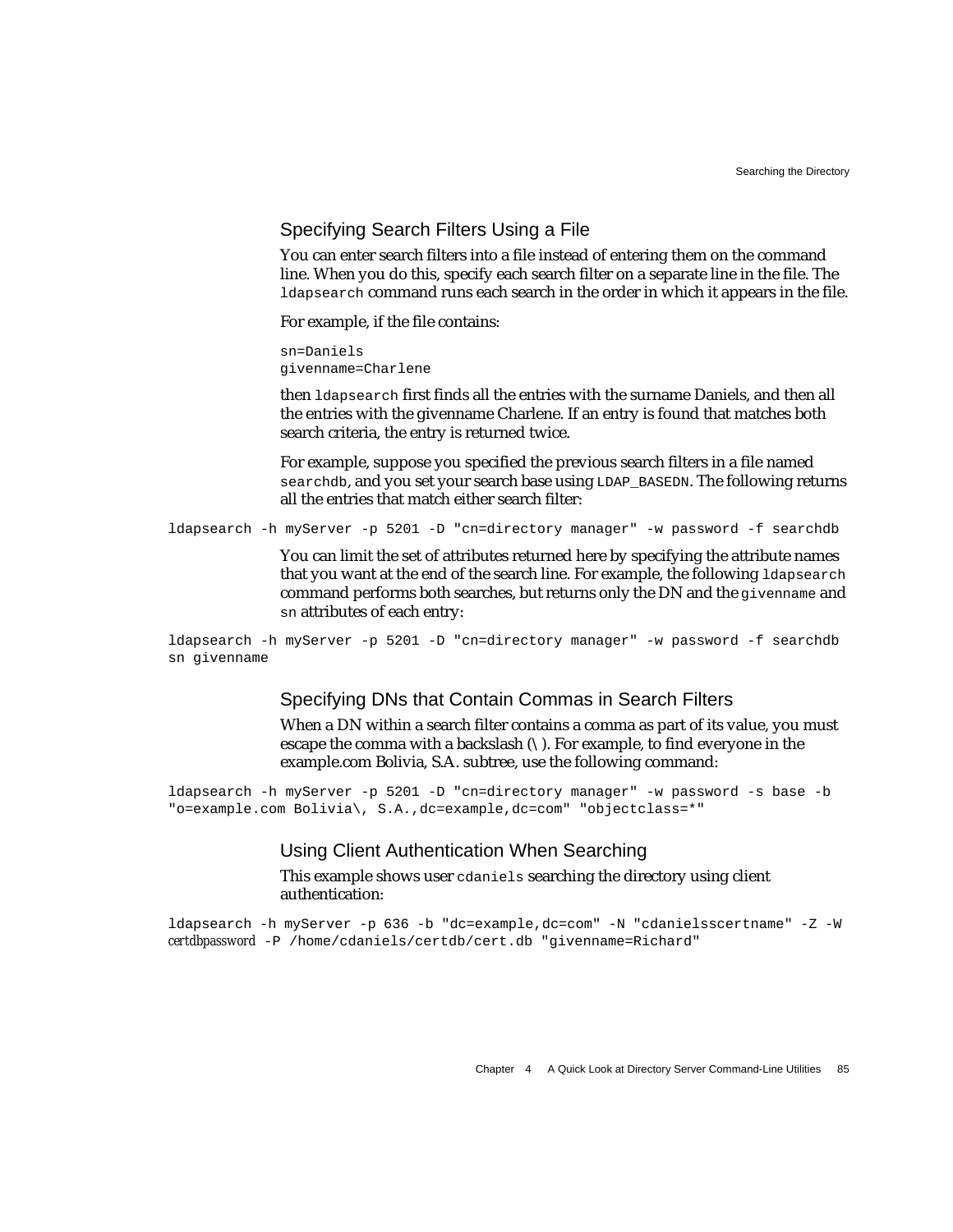**NOTE** The ldapsearch utility described in this section is not the utility provided with the Solaris platform, but is part of the Sun ONE Directory Server Resource Kit. For more information on this utility, refer to the *Sun ONE Directory Server Resource Kit Tools Reference*.

### <span id="page-85-0"></span>Search Filter Examples

The following filter searches for entries containing one or more values for the manager attribute. This is also known as a presence search:

```
manager=*
```
The following filter searches for entries containing the common name Ray Kultgen. This is also known as an equality search:

cn=Ray Kultgen

The following filter returns all entries that do not contain the common name Ray Kultgen:

```
(!(cn=Ray Kultgen))
```
The following filter returns all entries that contain a description attribute that contains the substring X.500:

```
description=*X.500*
```
The following filter returns all entries whose organizational unit is Marketing and whose description field does not contain the substring  $x.500$ :

```
(&(ou=Marketing)(!(description=*X.500*)))
```
The following filter returns all entries whose organizational unit is Marketing and that have Julie Fulmer or Cindy Zwaska as a manager:

```
(&(ou=Marketing)(|(manager=cn=Julie Fulmer,ou=Marketing,dc=example,
dc=com)(manager=cn=Cindy Zwaska,ou=Marketing,dc=example,dc=com)))
```
The following filter returns all entries that do not represent a person:

```
(!(objectClass=person))
```
The following filter returns all entries that do not represent a person and whose common name is similar to printer3b:

```
(&(!(objectClass=person))(cn~=printer3b))
```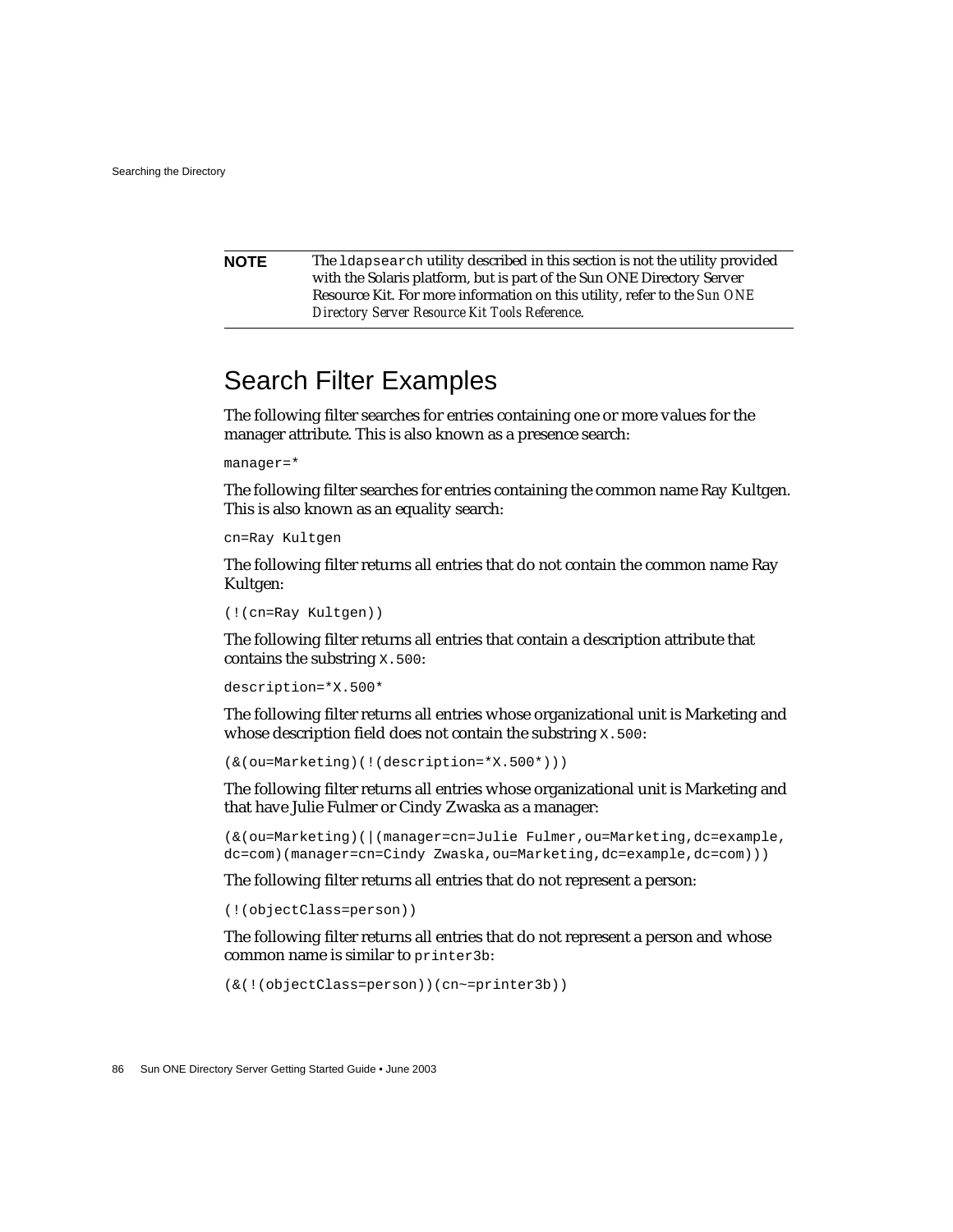#### Searching for Operational Attributes

If you want operational attributes returned as a result of a search operation, you must explicitly specify them in the search command.

```
ldapsearch -h myServer -p 5201 -D "cn=directory manager" -w password aci=accounts
```
To retrieve regular attributes in addition to explicitly specified operational attributes, specify "\*" in addition to the operational attributes. For example:

```
ldapsearch -h myServer -p 5201 -D "cn=directory manager" -w password 
"objectclass=*" aci=accounts
```
# Adding, Changing and Deleting Entries

The ldapmodify and ldapdelete utilities enable you to provide LDIF input to the directory to add, change and delete entries. These utilities read any number of update statements from the standard input or from a file, and modify the corresponding entries according to the LDIF instructions.

An update statement contains the DN of the target entry for the update, the operation to perform, and any data for the entry's attributes. The kind of operation that will be performed is specified by the changetype keyword.

ldapmodify and ldapdelete read the statements that you enter in exactly the same way as if they were read from a file. When you finish providing input, enter the character that your shell recognizes as the end of file (EOF) escape sequence. The utility then begins operations based on the input you supplied.

Typically, the EOF escape sequence is one of the following, depending upon the underlying operating system:

- UNIX—Almost always Ctrl-D (^D)
- Windows—Usually Ctrl-Z followed by a carriage return ( $\textdegree$ Z<return>)

## Adding and Changing Entries Using ldapmodify

The  $l$ dapmodify command-line utility enables you to add and change directory entries. ldapmodify opens a connection to the specified server using the distinguished name and password you supply, and modifies the entries based on LDIF update statements contained in a specified file, or in standard input.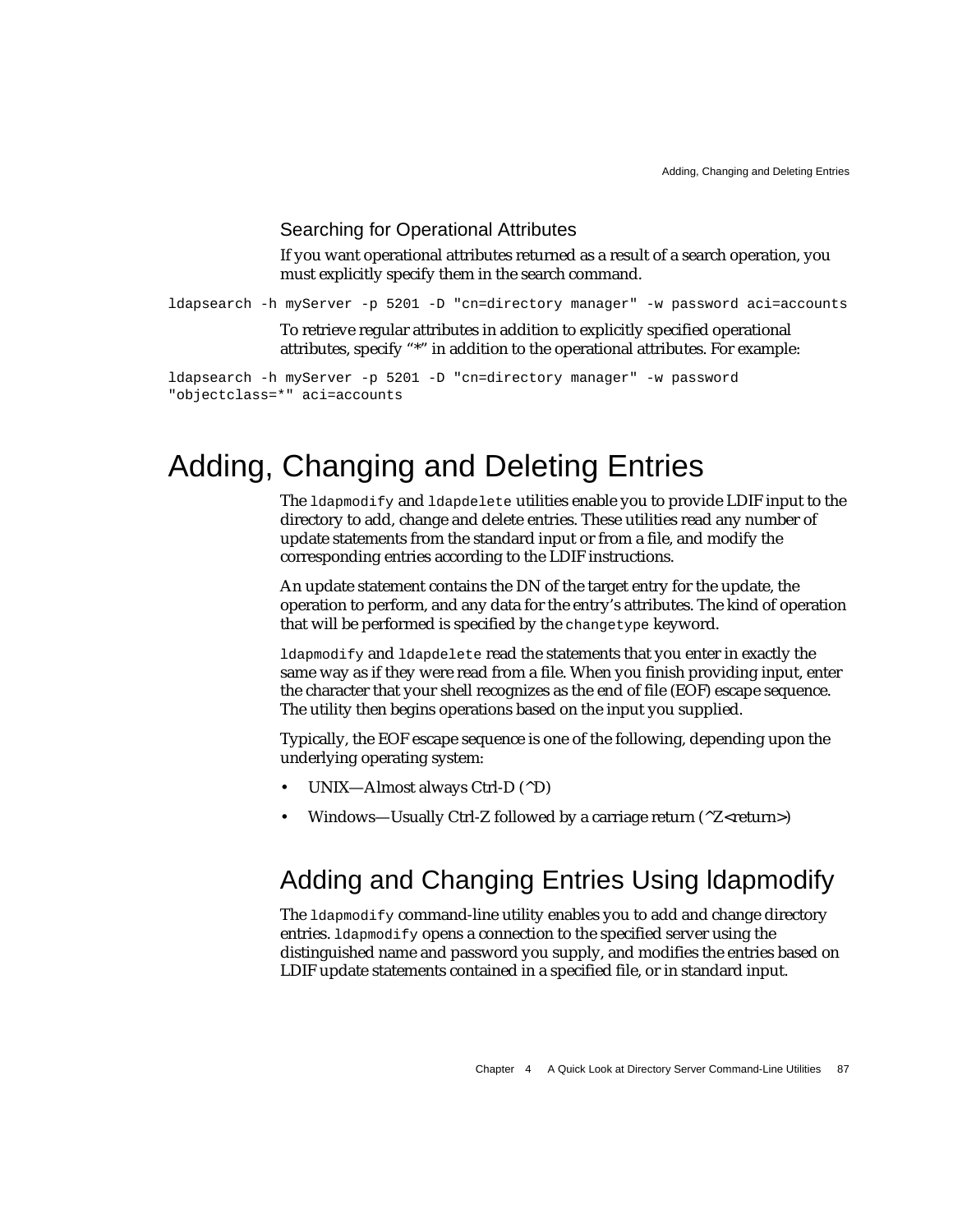### Adding an Entry

The following ldapmodify command and LDIF update statement add a user called Sylvia Garcia to the example.com database:

```
ldapmodify -h myServer -p 5201 -D "cn=directory manager" -w password
             dn: cn=Sylvia Garcia,ou=People,o=MyCorp,dc=example,dc=com
             changetype: add
             objectclass: top
             objectclass: person
             objectclass: organizationalPerson
             objectclass: inetOrgPerson
             cn: Sylvia Garcia
             givenName: Sylvia
             sn: Garcia
             ou: People
             o: MyCorp
             uid: sgarcia
```
Once you have added the entry, use the ldapsearch command to check that the entry exists.

### Adding an Attribute to an Entry

The following ldapmodify command and LDIF update statement change Sylvia Garcia's entry to include a new attribute, telephonenumber.

```
ldapmodify -h myServer -p 5201 -D "cn=directory manager" -w password
```
dn: cn=Sylvia Garcia,ou=People,o=MyCorp,dc=example,dc=com changetype: modify add: telephonenumber telephonenumber: 5552714

Once you have changed the entry, use the ldapsearch command to check that the new attribute has been added.

Changing the Value of an Attribute

The following ldapmodify command and LDIF update statement change Sylvia Garcia's telephone number by changing the value of the telephonenumber attribute.

```
ldapmodify -h myServer -p 5201 -D "cn=directory manager" -w password
```
dn: cn=Sylvia Garcia,ou=People,o=MyCorp,dc=example,dc=com changetype: modify replace: telephonenumber telephonenumber: 555-1214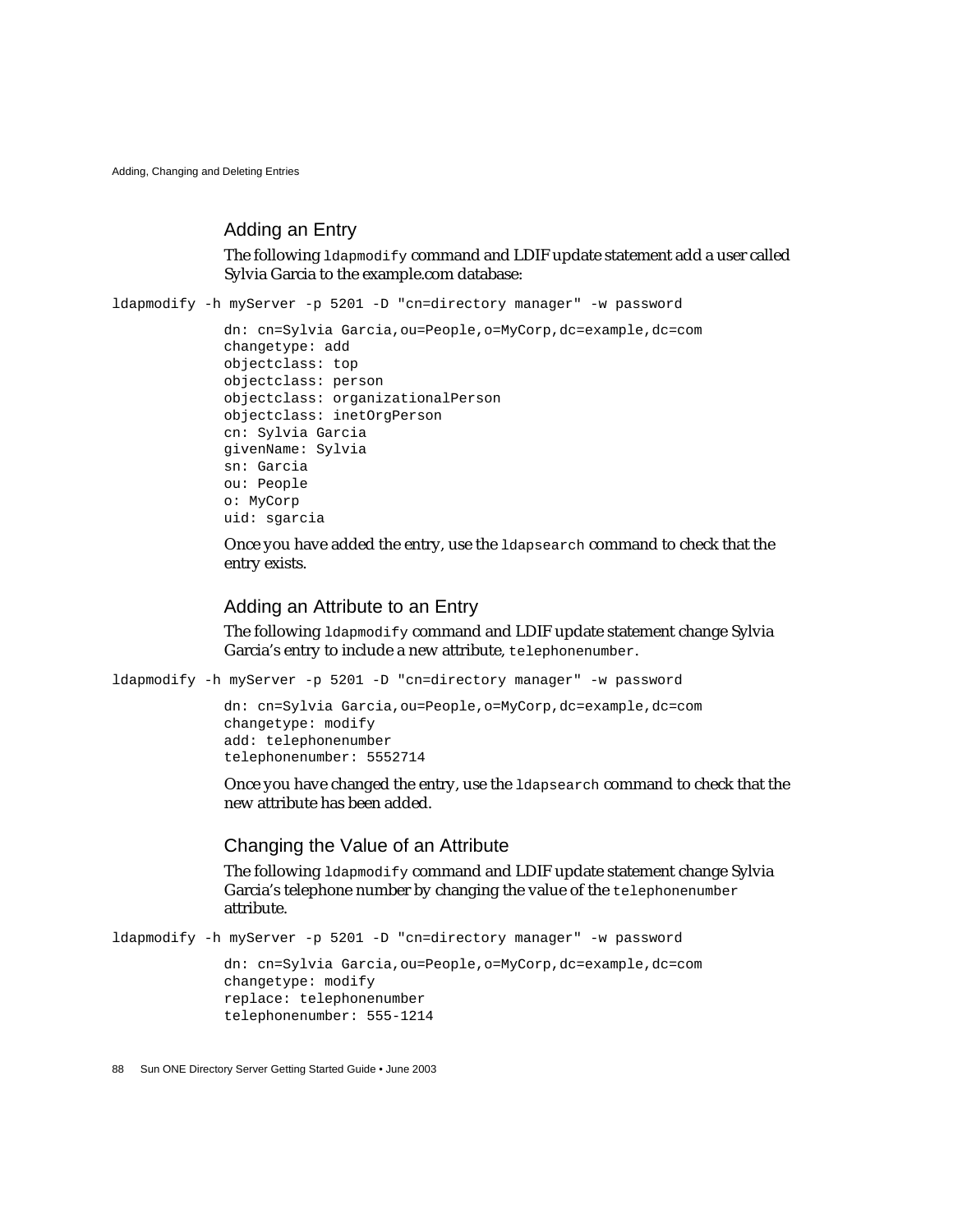Once you have changed the entry, use the ldapsearch command to check that the attribute value has been changed.

**NOTE** If you add a value that has a *trailing space*, ldapsearch base-64 encodes the value, in order to represent the value including the space. This is particularly problematic with configuration entries.

In the preceding example, change the value of the telephonenumber attribute to 555-1215[] (where [ ] represents a blank space):

ldapmodify -h myServer -p 5201 -D "cn=directory manager" -w password

dn: cn=Sylvia Garcia,ou=People,o=MyCorp,dc=example,dc=com changetype: modify replace: telephonenumber telephonenumber: 555-1215[]

Now, use the ldapsearch command to check the value of the attribute:

ldapsearch -h myServer -p 5201 -D "cn=directory manager" -w password -b "dc=example,dc=com" "givenname=Sylvia"

> dn: cn=Sylvia Garcia,ou=People,o=MyCorp,dc=example,dc=com uid: SGarcia givenName: Sylvia objectClass: top objectClass: person objectClass: organizationalPerson objectClass: inetorgperson sn: Garcia cn: Sylvia Garcia userPassword: {SSHA}2YpgER/oquWQfyd/vsEnxYmK0BVBO+Bx8U12QA== telephoneNumber:: NTU1LTQxMjcg

Note that the value of the telephoneNumber attribute has been base-64 encoded.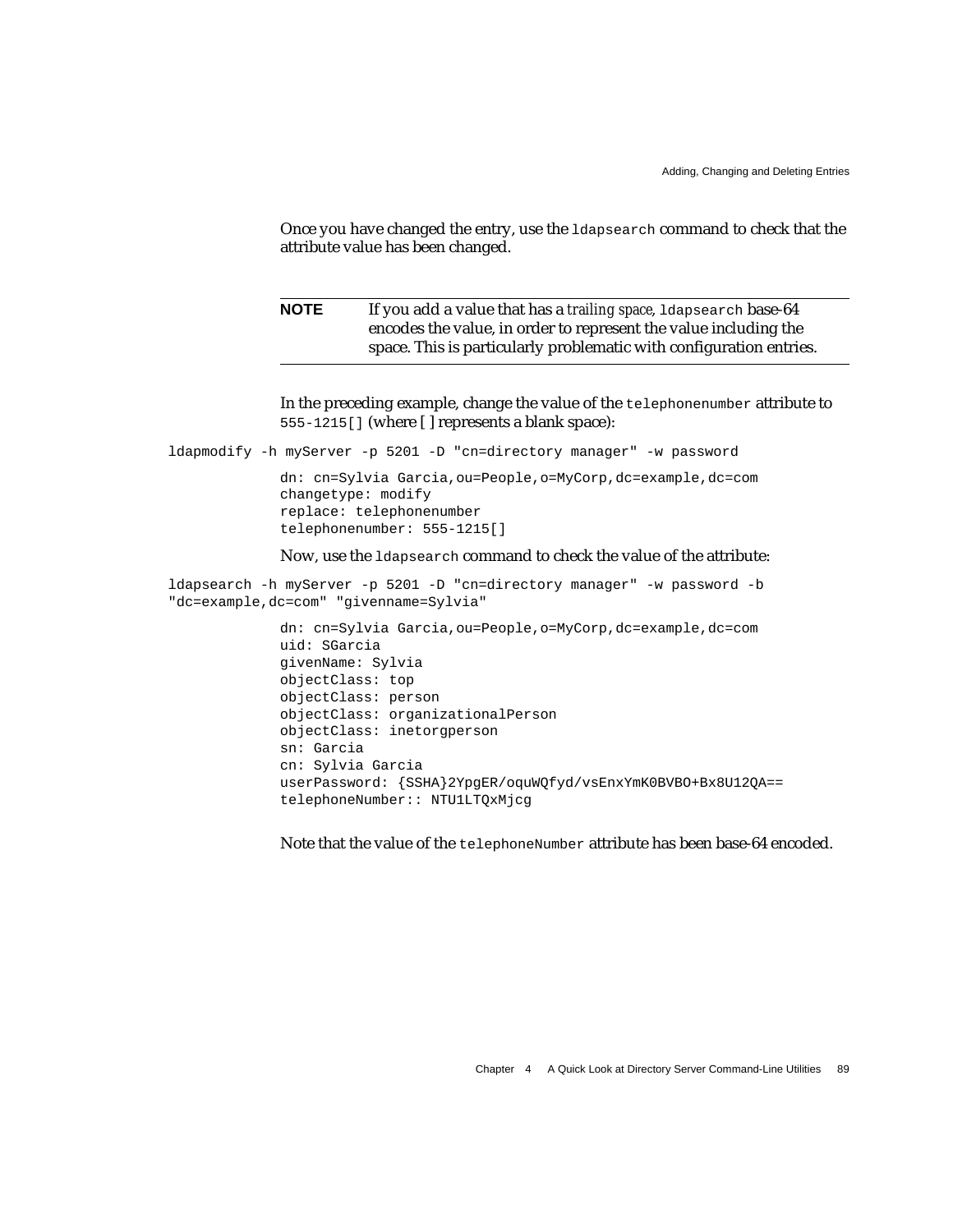## Deleting Entries Using ldapdelete

Use the ldapdelete command-line utility to delete entries from the directory. This utility opens a connection to the specified server using the distinguished name and password you provide, and deletes the entry or entries.

### Deleting a User Entry

The following ldapdelete command deletes the user, Sylvia Garcia from the example.com database:

```
ldapdelete -h myServer -p 5201 -D "cn=directory manager" -w password "cn=Sylvia 
Garcia,ou=People,o=MyCorp,dc=example,dc=com"
```
# Working With the Schema

As stated previously, the schema defines the size, range and format of entries that are stored in the directory. The schema is stored as a number of LDIF files in the slapd-machine name/config/schema/ directory. In our sample installation, the schema is located in slapd-myServer/config/schema. Have a look at this directory and note the various LDIF files that define the schema.

## Looking at the Schema Entry

Use the following ldapsearch command to look at the entry cn=schema.

```
ldapsearch -h myServer -p 5201 -D "cn=directory manager" -w password -b cn=schema 
"objectclass=*"
```
This entry determines the valid object classes, the required attributes for these object classes, and the optional attributes, of every entry in the directory.

## Schema Violation

If you attempt to add an entry that does not conform to the schema, the directory issues an Object Class Violation error.

Try to execute the following ldapmodify command to add an entry for a new user, Frank:

ldapmodify -h myServer -p 5201 -D "cn=directory manager" -w password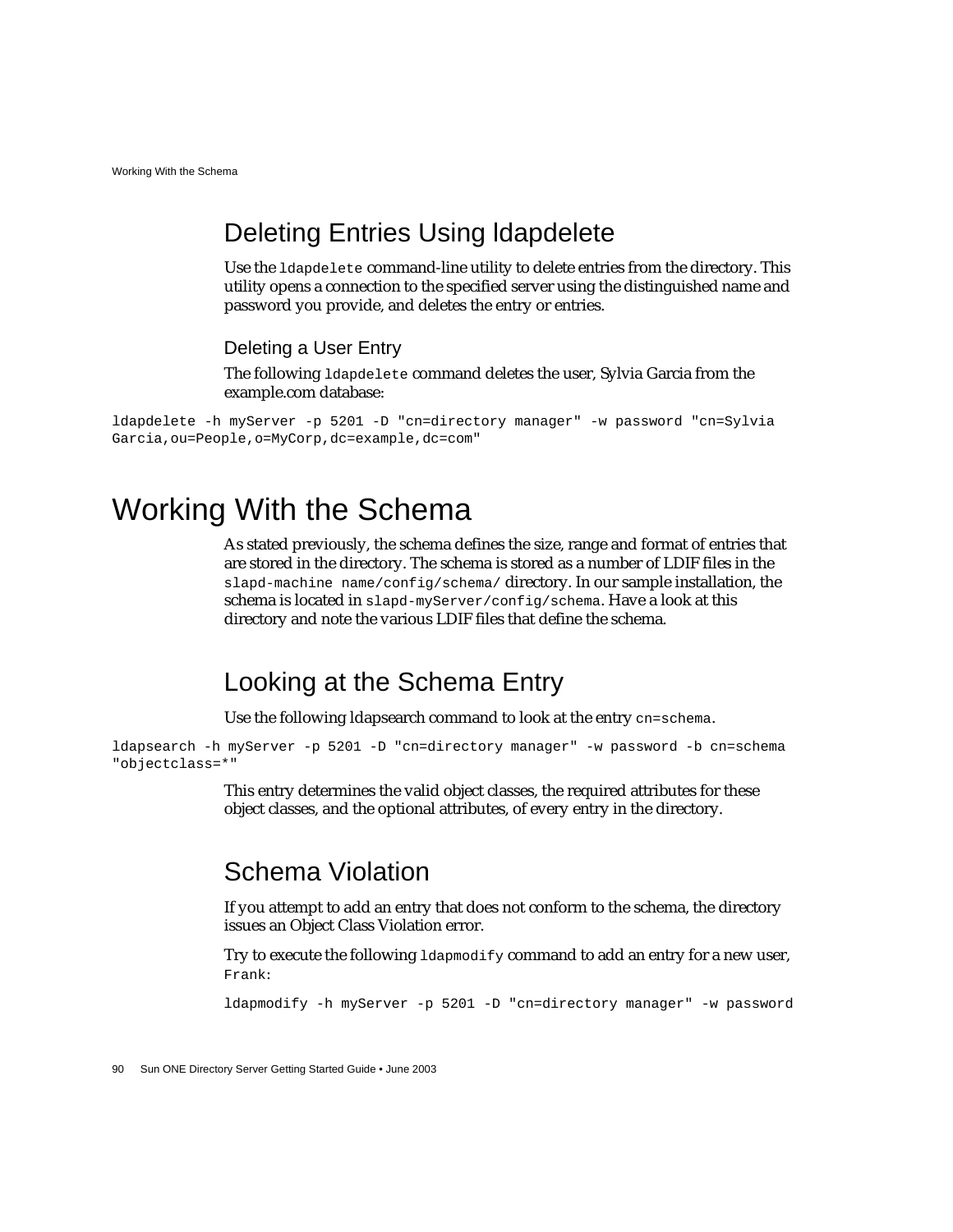```
dn: cn=Frank,ou=People,o=MyCorp,dc=example,dc=com
changetype: add
objectclass: top
objectclass: person
givenName: Frank
cn: Frank
mail: frank@mycorp.com
userPassword: myPassword
```
Note that the directory responds with an Object Class Violation error. Can you see why this entry violates the schema?

The reason for the violation can be found in the errors log, described later in this chapter. For now it is sufficient to know that the person objectclass requires the surname (sn) attribute.

Use the same  $\text{Idapmodify}$  command to add the entry again, with an sn attribute. Once you have added the entry, use the ldapsearch command to check that it has been added.

# Working With Groups and Roles

Group definitions are special entries that either name their members in a static list (static groups) or provide a filter which defines a dynamic set of entries (dynamic groups). The scope of possible members of a group is the entire directory, regardless of where the group definition entries are located.

Roles are defined and administered like groups, but in addition, member entries also have a generated attribute that indicates the roles in which they participate. This means that you can search a member entry to obtain a list of the roles in which it participates. As described in the previous chapter, roles can be *managed*, *filtered* or *nested*.

### Adding a Static Group

The entry that defines a static group inherits from the groupOfUniqueNames object class. The group members are listed by their DN as multiple values of the uniqueMember attribute.

In ["Populating a New Database Using ldif2db," on page 74](#page-73-0), we created a database for example.com. This database had one group called Administrators, with two members. Use the following ldapmodify command to add a second static group called HR Managers, with one member, Charlene Daniels: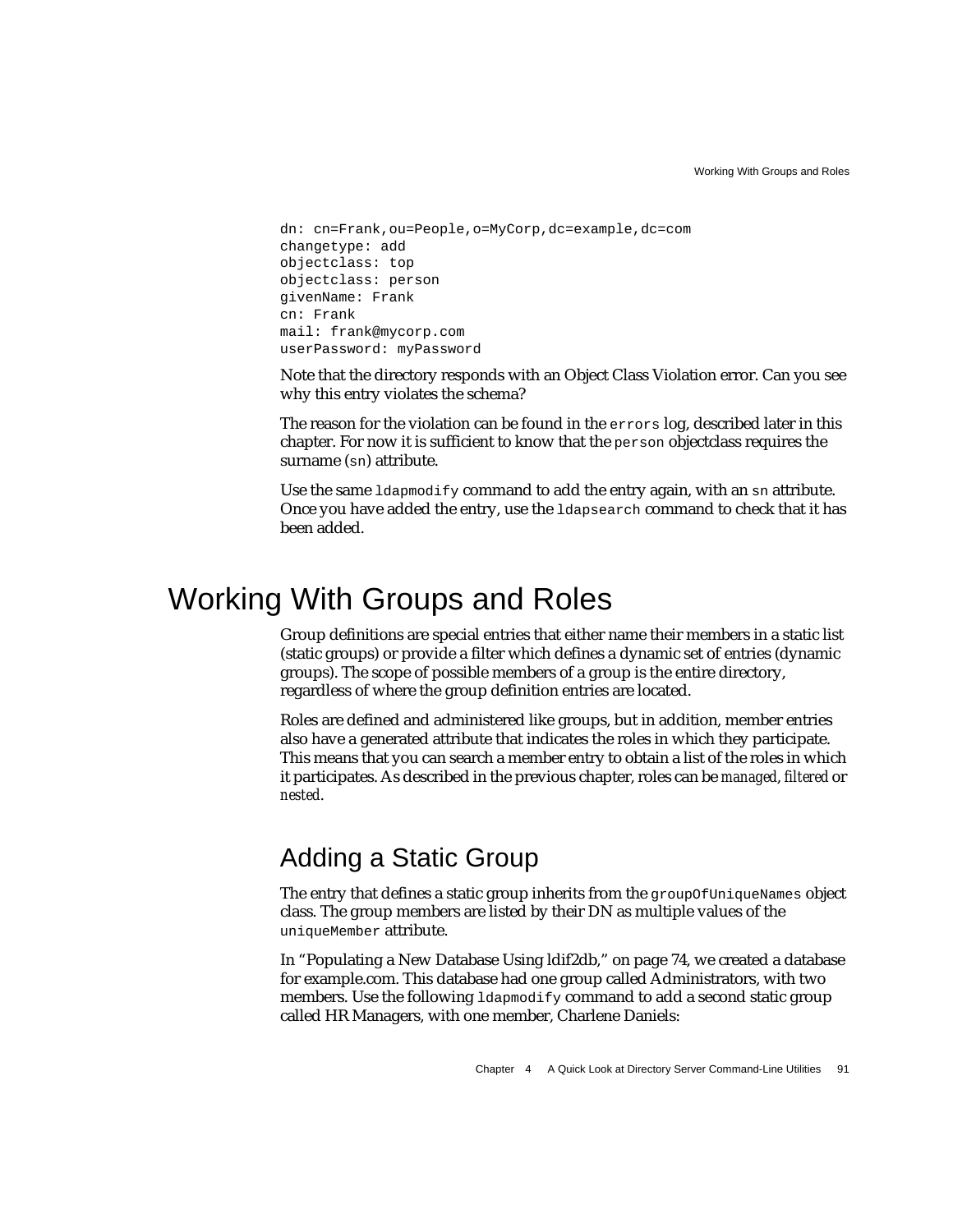```
ldapmodify -h myServer -p 5201 -D "cn=directory manager" -w password
dn: cn=HR Managers,ou=Groups,o=MyCorp,dc=example,dc=com
changetype: add
objectclass: top
objectclass: groupOfUniqueNames
cn: HR Managers
uniqueMember: uid=cdaniels,ou=People,o=MyCorp,dc=example,dc=com
```
Once you have added the group, use the ldapsearch command to check that it has been added.

## Adding a Dynamic Group

The entry that defines a dynamic group inherits from the  $graph$  oupOfUniqueNames and groupOfURLs object classes. Group membership is defined by the filter given in the memberURL attribute. The members in a dynamic group are the entries that match the filter whenever it is evaluated.

The following example adds a dynamic group called "Smith Team". The members of this group include all include all employees whose manager is ASmith.

```
ldapmodify -h myServer -p 5201 -D "cn=directory manager" -w password
dn: cn=Smith Team,ou=Groups, dc=example,dc=com
changetype: add
objectClass: top
objectClass: groupOfUniquenames
objectClass: groupOfUrls
cn: Smith Team
memberURL: ldap:///dc=example,dc=com??sub?(&(|(objectclass=person)
(objectclass=groupofuniquenames))(manager=ASmith))
```
### Adding a Managed Role Definition

All role definitions inherit from the 1dapsubentry and nsRoleDefinition object classes. In addition, managed roles inherit from the nsSimpleRoleDefinition and nsManagedRoleDefinition object classes. Managed roles have a role definition entry and members are designated adding the nsRoleDN attribute to each member entry.

The following example adds a managed role called "myCorpAdminRole".

```
ldapmodify -h myServer -p 5201 -D "cn=directory manager" -w password
```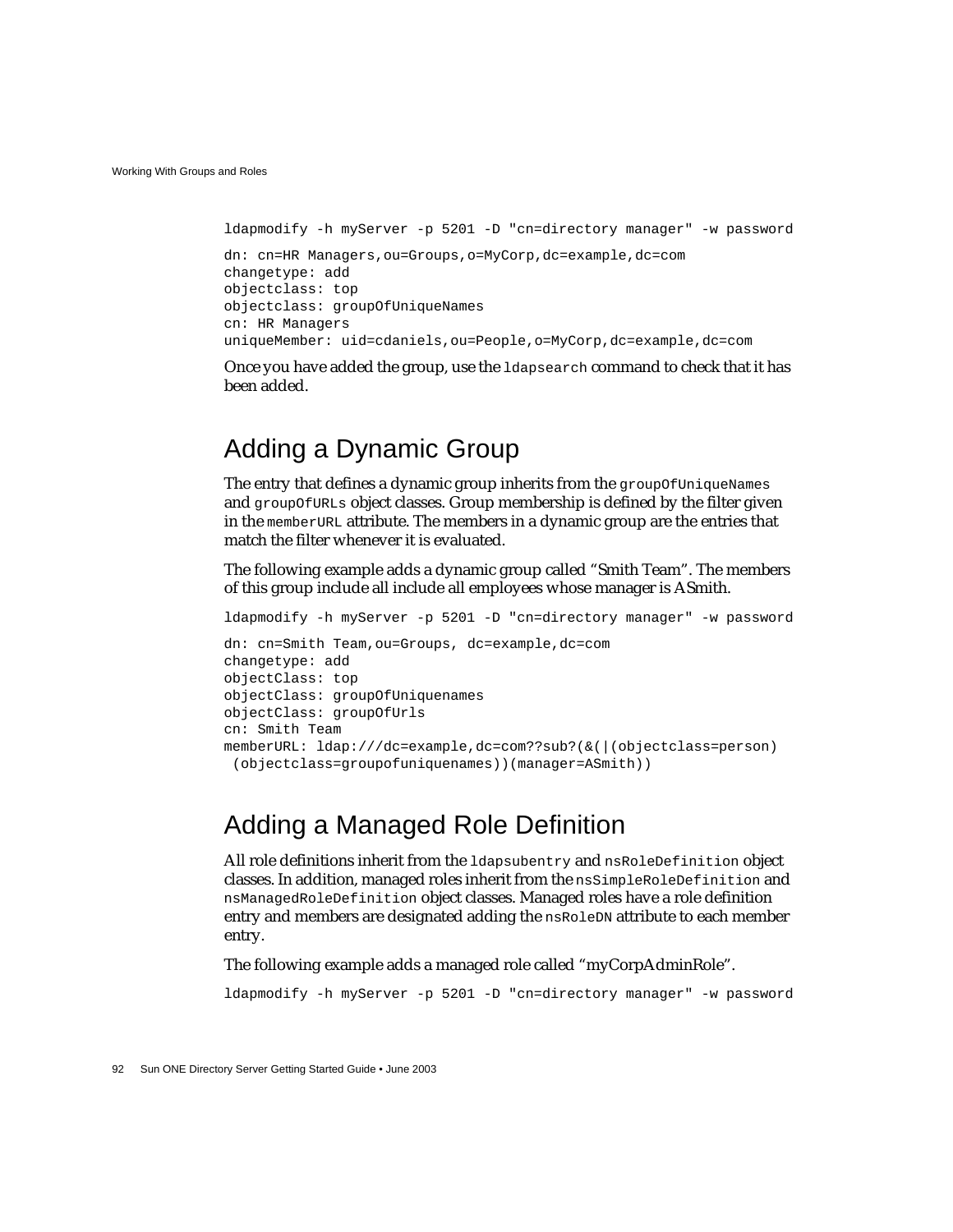```
dn: cn=myCorpAdminRole,o=myCorp,dc=example,dc=com
changetype: add
objectclass: top
objectclass: LDAPsubentry
objectclass: nsRoleDefinition
objectclass: nsSimpleRoleDefinition
objectclass: nsManagedRoleDefinition
cn: myCorpAdminRole
description: managed role for administrators
```
Members of a managed role have the nsRoleDN attribute in their entry. Assign the role created above to the user Aaron Brown by updating his entry with the following ldapmodify command:

```
ldapmodify -h myServer -p 5201 -D "cn=directory manager" -w password
dn: uid=abrown,ou=People,o=MyCorp,dc=example,dc=com
changetype: modify
add: nsRoleDN
nsRoleDN: cn=myCorpAdminRole,o=myCorp,dc=example,dc=com
```
### Searching for Role Definitions

Roles are ldapSubEntry objects. Entries of the ldapsubentry object class are not returned in response to normal search requests. You must specify that you are searching for a subentry in the search filter.

Use the following ldapsearch command to locate the managed role definition created previously:

```
ldapsearch -h myServer -p 5201 -D "cn=directory manager" -w password -b 
"dc=example,dc=com" 
"(&(objectclass=nsManagedRoleDefinition)(objectclass=ldapSubEntry))"
```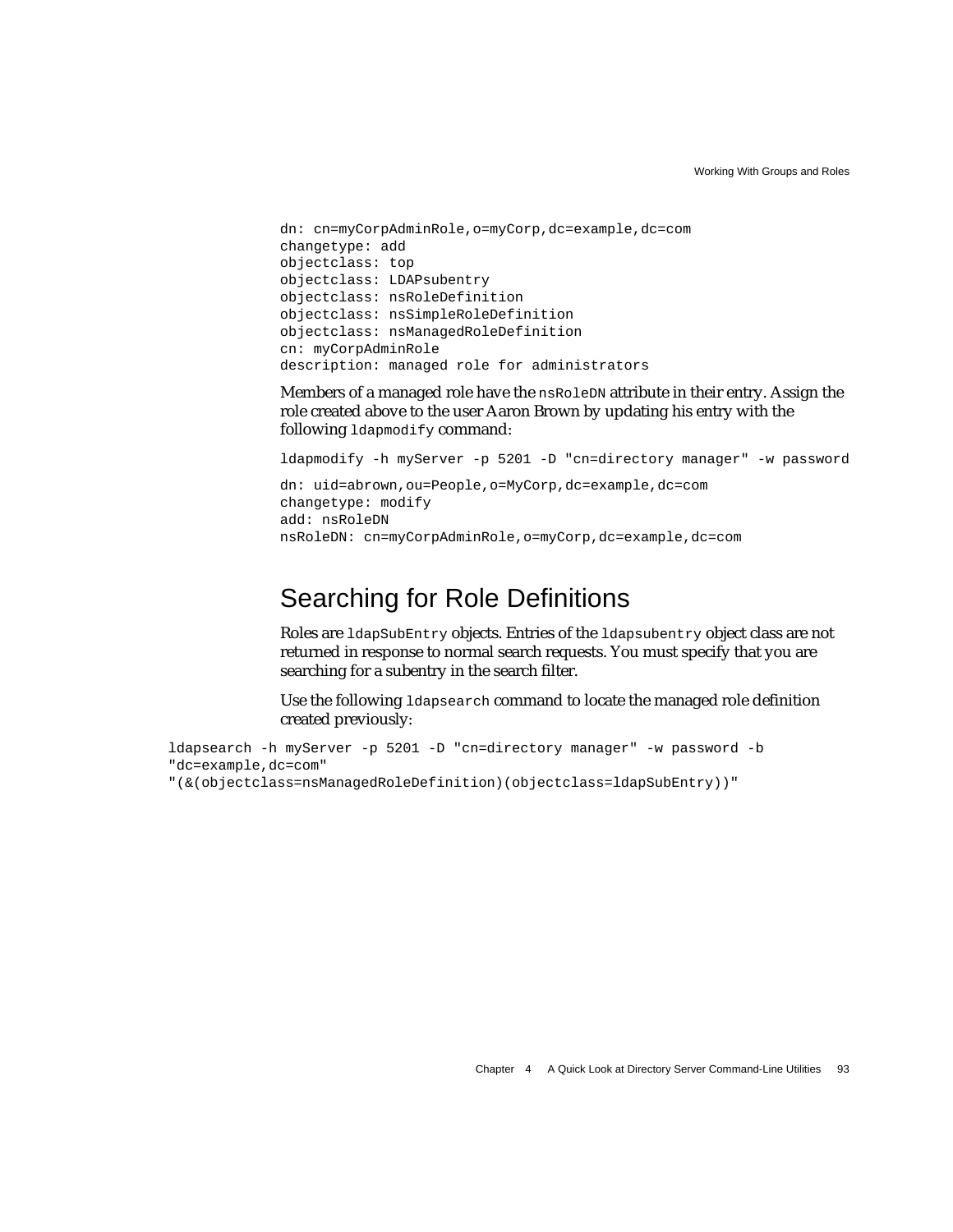# Working With Class of Service (CoS)

Revise the instructions for using the Console in ["Working With Class of Service](#page-57-0)  [\(CoS\)," on page 58.](#page-57-0) The following example sets up the same CoS entries, using the command line.

### Adding a Pointer CoS Entry

All CoS definition entries inherit from the ldapsubentry object class and the cosSuperDefinition object class. In addition, pointer CoS entries require the following object classes and attributes:

```
objectclass: cosPointerDefinition
cosTemplateDN: DN_string
cosAttribute: list_of_attributes qualifier
```
When using pointer CoS, the template entry inherits from the Ldapsubentry object class and is also an instance of the cosTemplate object class. This entry must be created specifically for the CoS definition.

The following  $l$  dapmodify command creates a pointer CoS that shares a common postal code with all entries in the dc=example,dc=com tree:

```
ldapmodify -h myServer -p 5201 -a -D "cn=directory manager" /
-w password
dn: cn=pointerCoS,dc=example,dc=com
objectclass: top
objectclass: LDAPsubentry
objectclass: cosSuperDefinition
objectclass: cosPointerDefinition
cosTemplateDn: 
cn=cosTemplateForPostalCode,cn=data,dc=example,dc=com
cosAttribute: postalCode 
dn: cn=cosTemplateForPostalCode,cn=data,dc=example,dc=com
objectclass: top
objectclass: LDAPsubentry
objectclass: extensibleobject
objectclass: cosTemplate
postalCode: 44438
```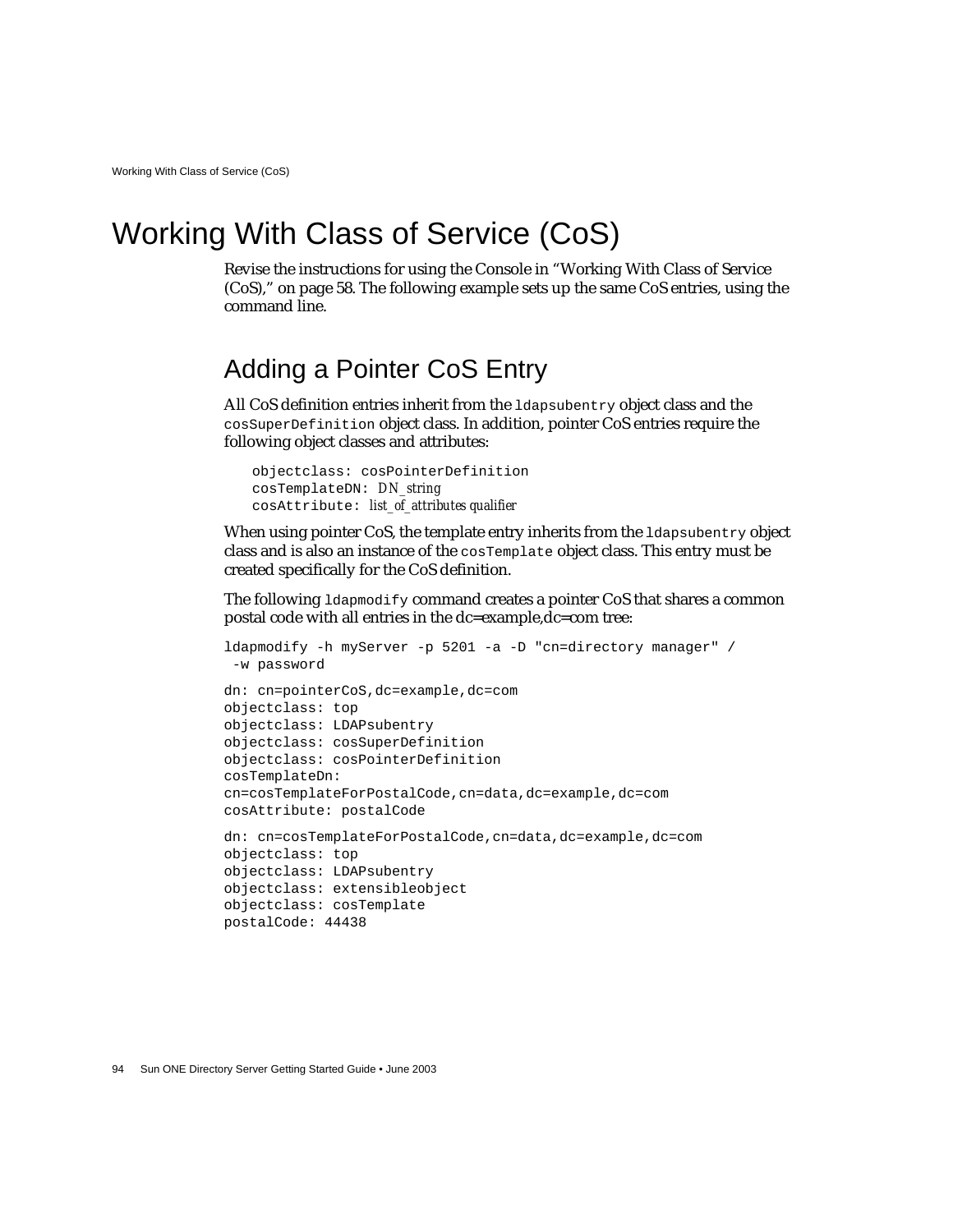# Working With ACIs

ACIs enable you to control access to the entire directory, a subtree of the directory, specific entries in the directory (including entries defining configuration tasks), or a specific set of entry attributes. You can create ACIs manually using LDIF statements, and add them to the directory tree using ldapmodify.

The aci attribute uses the following syntax:

aci: (*target*)(version 3.0;acl "*name*";*permission bind\_rules*;)

where:

- *target* specifies the entry, attributes, or set of entries and attributes for which you want to control access. The target can be a distinguished name, one or more attributes, or a single LDAP filter. The target is an optional part of the ACI.
- version 3.0 is a required string that identifies the ACI version.
- "*name*" is a name for the ACI. The name can be any string that identifies the ACI. The ACI name is required.
- *permission* specifically outlines what rights you are either allowing or denying (for example, read or search rights).
- *bind\_rules* specify the credentials and bind parameters that a user has to provide to be granted access. Bind rules can also specifically deny access to certain users or groups of users.

### Looking at Access Restrictions

Use the following ldapsearch command to search the directory as user Charlene Daniels:

```
ldapsearch -h myServer -p 5201 -D 
"uid=cdaniels,ou=People,o=MyCorp,dc=example,dc=com" -w cdaniels -b 
"dc=example,dc=com" "objectclass=*"
```
Note that no entries are returned. This is because user Charlene Daniels does not have the appropriate access rights to search the directory.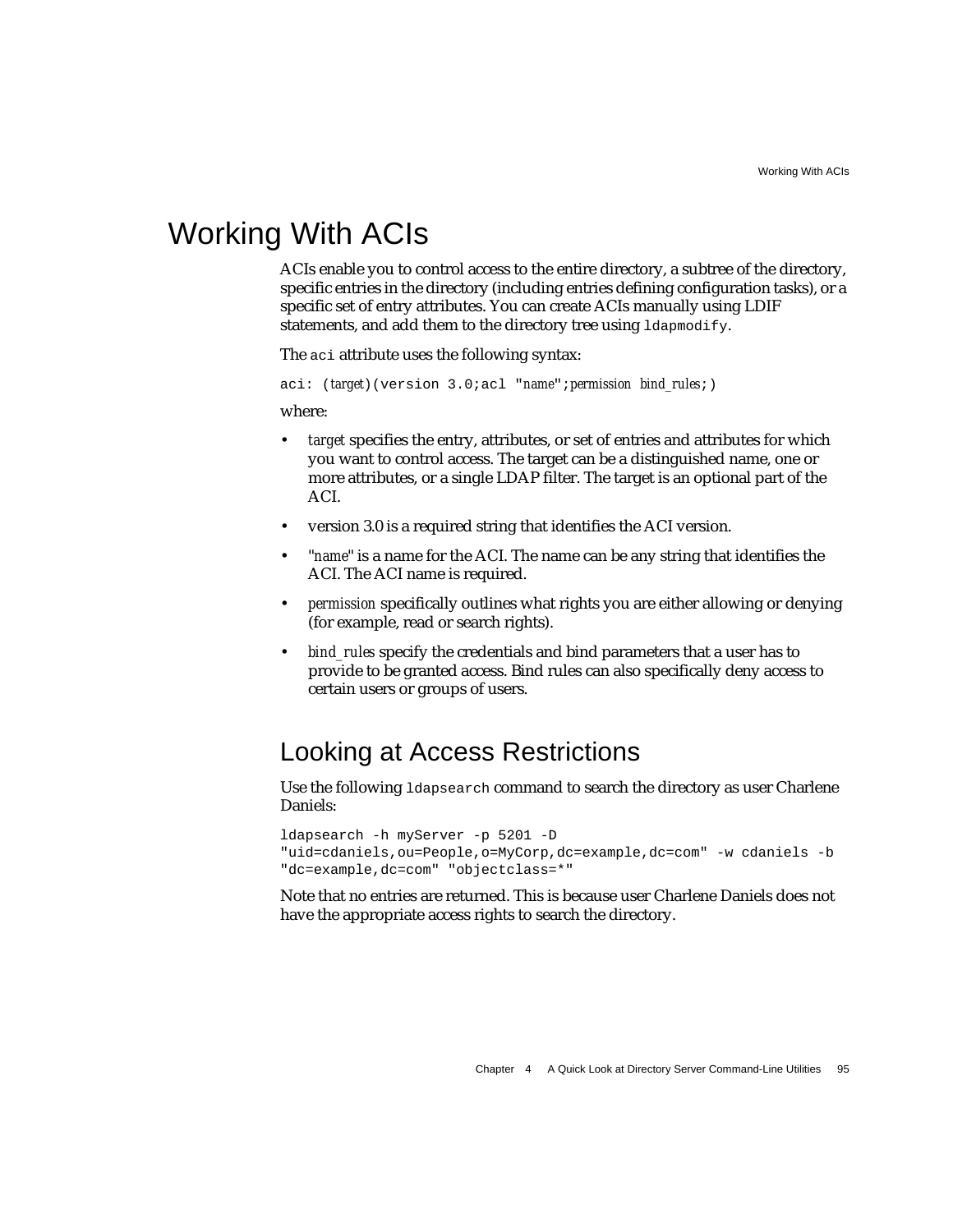## Adding an ACI at the Command-Line

Use the following  $ld$ apmodify command to give Charlene Daniels full rights to the directory:

```
ldapmodify -h myServer -p 5201 -D "cn=directory manager" -w password
dn: o=MyCorp,dc=example,dc=com
changetype: modify
add: aci
aci: (targetattr=*)(version 3.0; aci "give charlene full rights"; 
allow(all) userdn = 
 "ldap:///uid=cdaniels,ou=People,o=MyCorp,dc=example,dc=com";)
```
Once you have added the ACI, attempt the previous ldapsearch again. Note that all entries in the example.com database are now returned.

# Examining the Log Information

Sun ONE Directory Server has several log files that contain detailed log information. The log files are stored in the the slapd-*serverID*/logs directory. In our installation it is located in slapd-myServer/logs.

### Looking at the Access Log

The access log contains detailed information about client connections to the directory. To view the access log:

- **1.** Change to *ServerRoot*/slapd-myServer/logs.
- **2.** On UNIX systems, you can view the latest changes to the access log using the following command:

tail -f access

**3.** Perform the following simple search and note the entry in the access log.

```
ldapsearch -p 5201 -h myserver -D "cn=directory manager" 
-w password -b "dc=example,dc=com" "objectclass=*"
```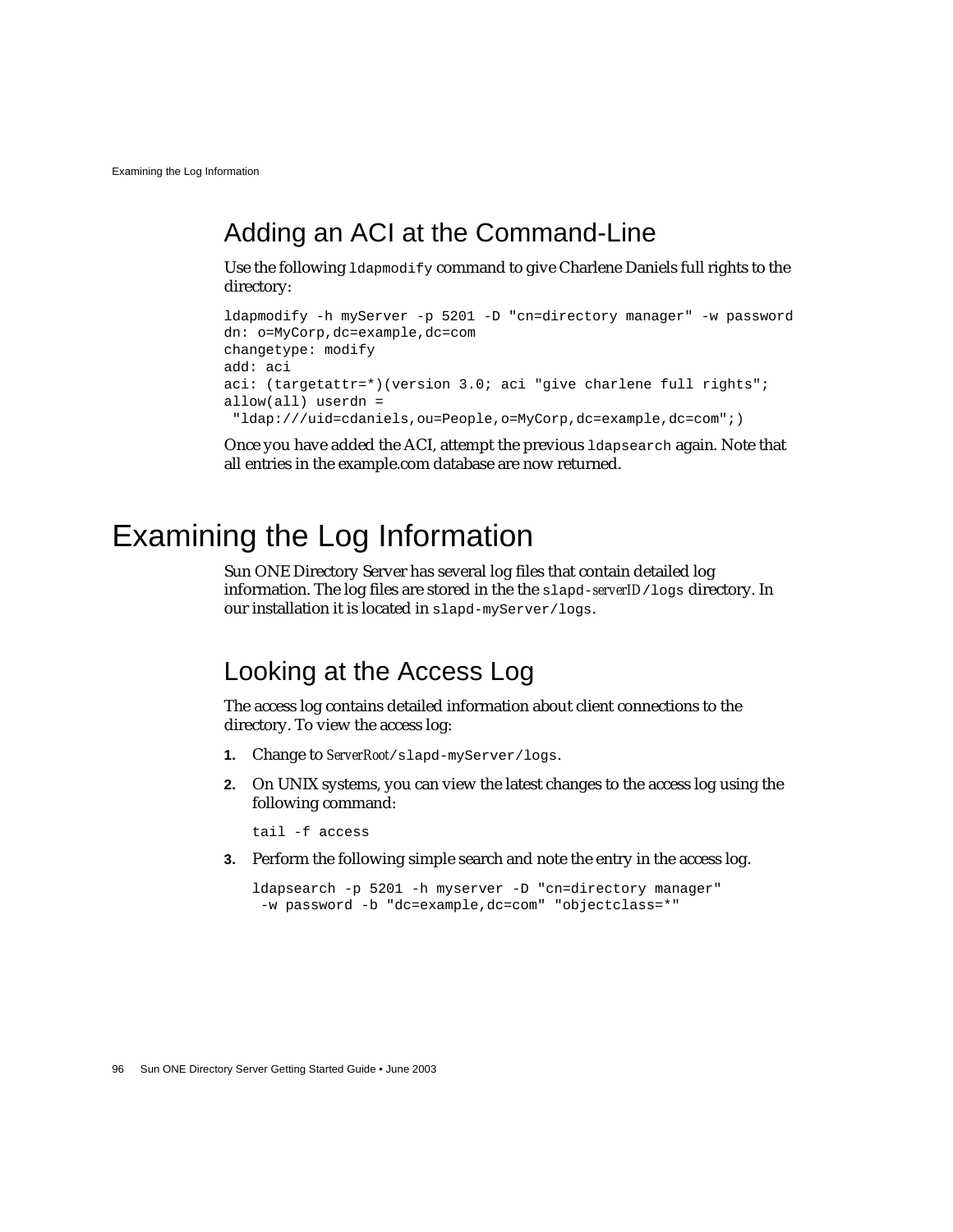### Enhancing the Error Log Information

You can specify the amount of log information that you want to display in the log files.

- **1.** Change to *ServerRoot*/slapd-myServer/logs.
- **2.** On UNIX systems, you can view the latest changes to the error log using the following command:

tail -f errors

**3.** Use the following command to increase the error log level:

```
ldapmodify -h myserver -p 5201 -D "cn=directory manager" -w 
password
dn: cn=config
changetype: modify
replace: nsslapd-errorlog-level
nsslapd-errorlog-level: 65573
```
**4.** On UNIX sytems, you can use the following command to view the level of information now being generated in the error log:

tail -f errors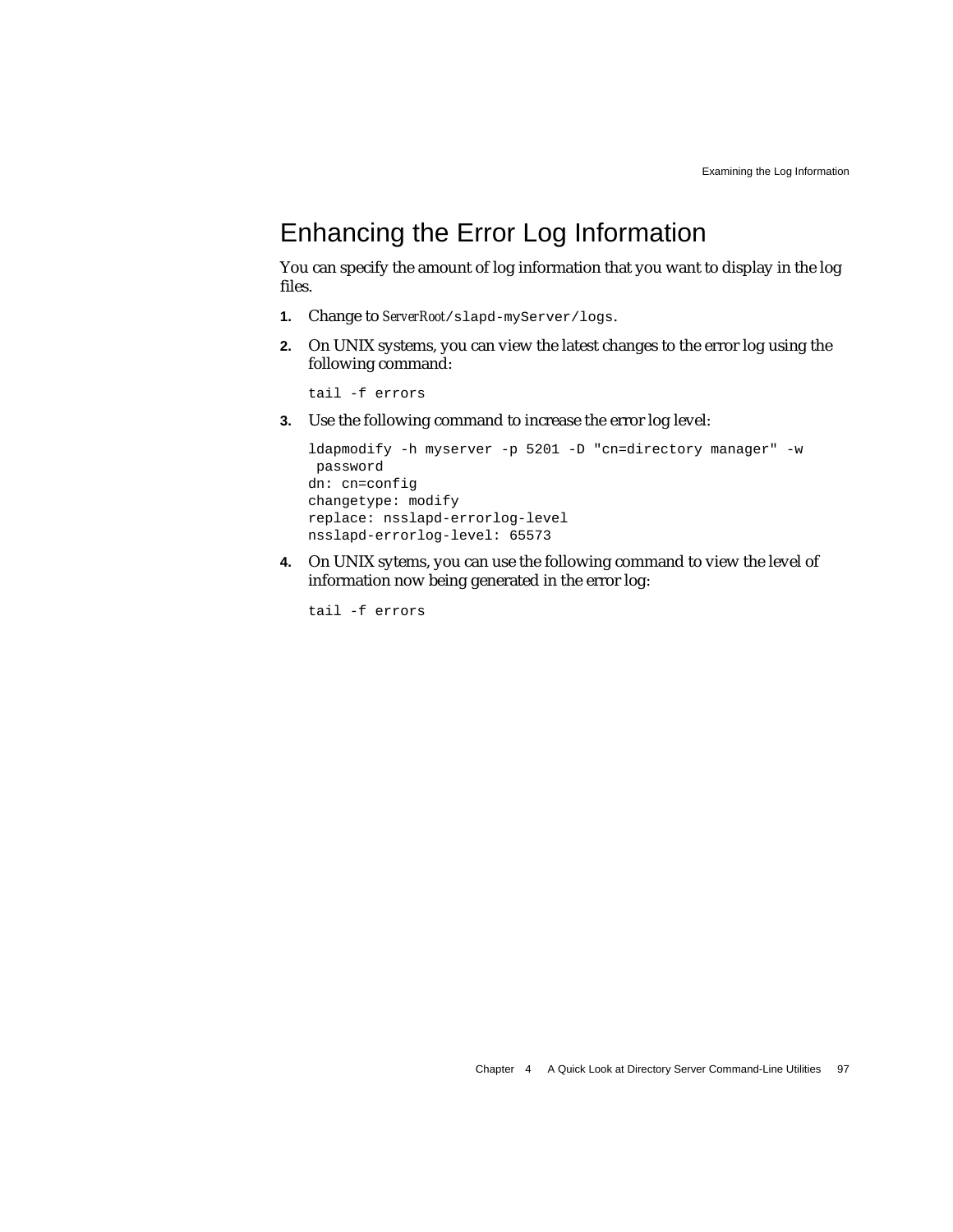# <span id="page-97-0"></span>Searching an Internationalized Directory

When you perform search operations, you can request that the directory sort the results based on any language for which the server has a supporting *collation order*. For a list of the collation orders supported by the directory, see "Identifying Supported Locales" in the *Sun ONE Directory Server Reference Manual*.

This section focuses on the matching rule filter portion of the ldapsearch syntax. For more information on general ldapsearch syntax, see ["LDAP Search Filters,"](#page-80-0)  [on page 81.](#page-80-0) For information on searching internationalized directories using the Users and Groups portion of the Sun ONE Server Console, refer to the online help or *Sun ONE Server Console Server Management Guide*.

This section covers the following topics:

- • [Matching Rule Filter Syntax](#page-97-1)
- • [Supported Search Types](#page-100-0)
- • [International Search Examples](#page-101-0)

# <span id="page-97-1"></span>Matching Rule Filter Syntax

A matching rule provides special guidelines for how the directory compares strings during a search operation. In an international search, the matching rule tells the system what collation order and operator to use when performing the search operation. The syntax of the matching rule filter is as follows:

*attr*:*matchingRule*:=*value*

where:

- attr is an attribute belonging to entries you're searching for, such as cn or mail
- *matchingRule* is a string that identifies either the collation order or the collation order and a relational operator, depending on the format you prefer. For a discussion of matching rule formats, see ["Matching Rule Formats," on page 99](#page-98-0).
- *value* is either the attribute value for which you want to search or a relational operator plus the attribute value for which you want to search. The syntax of the value portion of the filter depends on the matching rule format you use.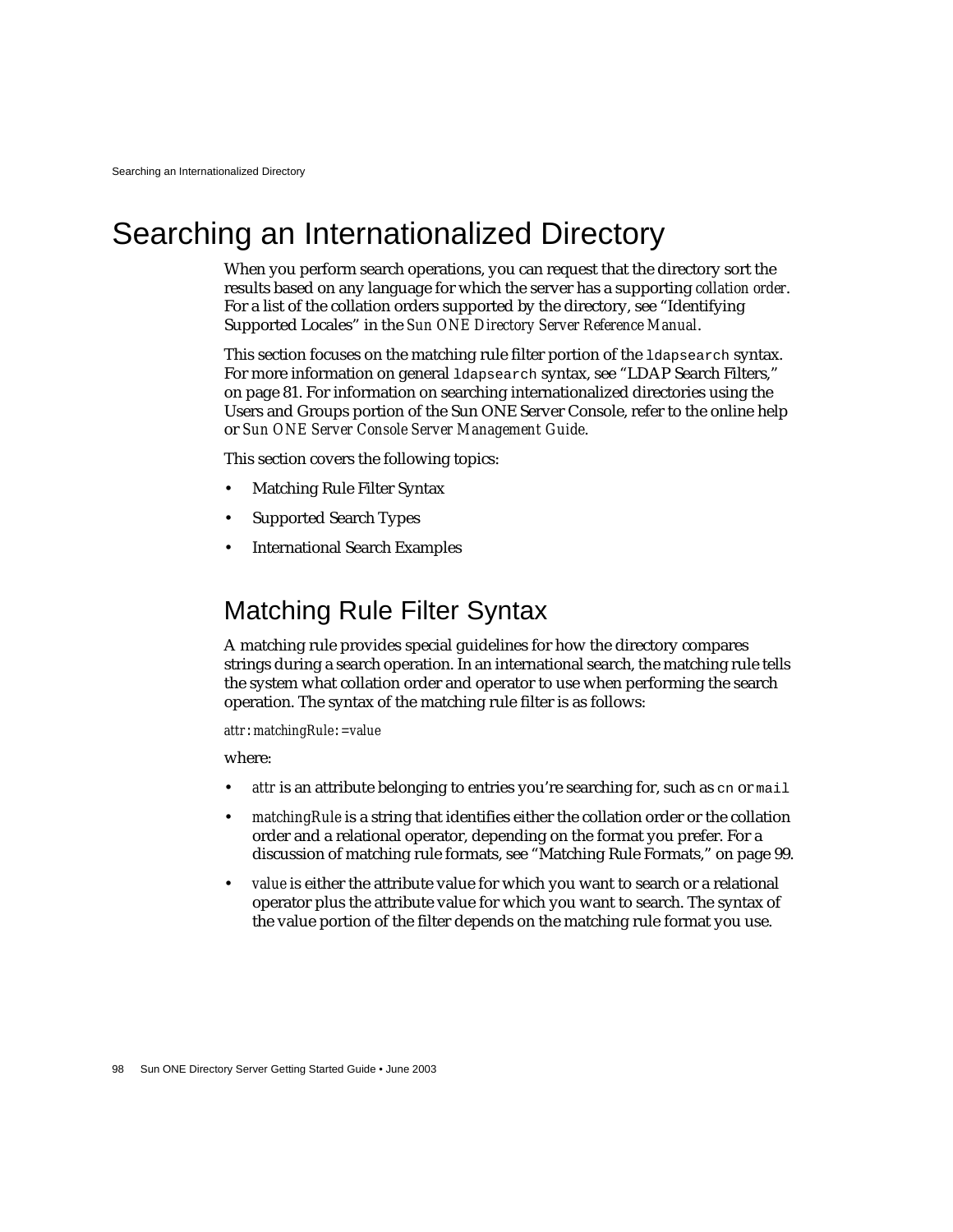#### <span id="page-98-0"></span>Matching Rule Formats

The matching rule portion of a search filter can be represented in the following ways:

- As the OID of the collation order for the locale on which you want to base your search.
- As the language tag associated with the collation order on which you want to base your search.
- As the OID of the collation order and a suffix that represents a relational operator.
- As the language tag associated with the collation order and a suffix that represents a relational operator.

The syntax for each of these options is discussed in the following sections:

- • [Using an OID for the Matching Rule](#page-98-1)
- • [Using a Language Tag for the Matching Rule](#page-99-0)
- • [Using an OID and Suffix for the Matching Rule](#page-99-1)
- • [Using a Language Tag and Suffix for the Matching Rule](#page-99-2)

#### <span id="page-98-1"></span>Using an OID for the Matching Rule

Each locale supported by Directory Server has an associated collation order OID. For a list of supported locales and their associated OIDs, see "Identifying Supported Locales" in the *Sun ONE Directory Server Reference Manual*.

You can use the collation order OID in the matching rule portion of the matching rule filter as follows:

#### *attr*:*OID*:=(*relational\_operator value*)

The relational operator is included in the value portion of the string, separated from the value by a single space. For example, to search for all departmentNumber attributes that are at or after N4709 in the Swedish collation order, use the following filter:

departmentNumber:2.16.840.1.113730.3.3.2.46.1:=>= N4709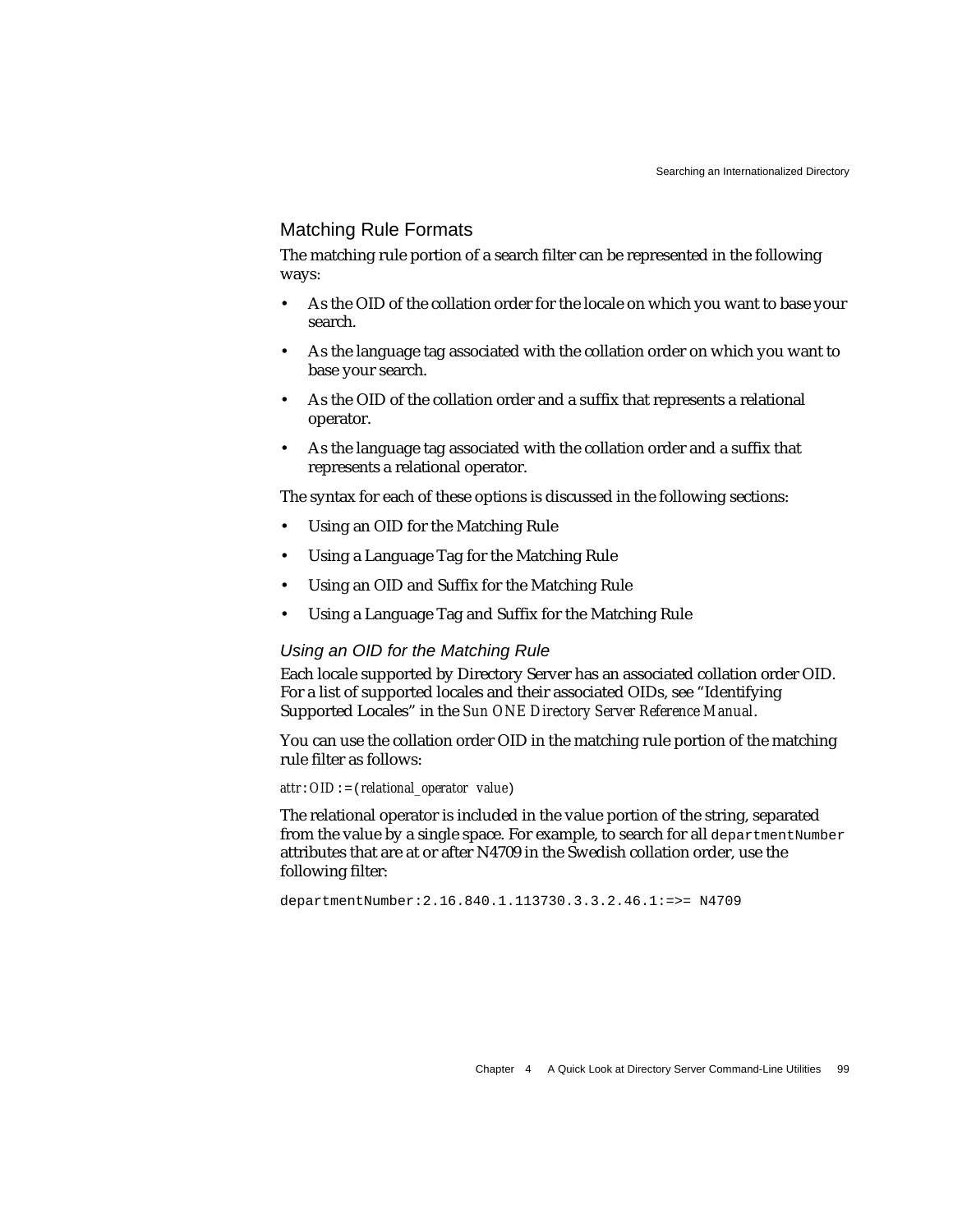#### <span id="page-99-0"></span>Using a Language Tag for the Matching Rule

Each locale supported by Directory Server has an associated language tag. For a list supported locales and their associated language tags, see "Identifying Supported Locales" in the *Sun ONE Directory Server Reference Manual*.

You can use the language tag in the matching rule portion of the matching rule filter as follows:

*attr*:*language-tag*:=(*relational\_operator value*)

The relational operator is included in the value portion of the string, separated from the value by a single space. For example, to search the directory for all description attributes with a value of estudiante using the Spanish collation order, use the following filter:

```
cn:es:== estudiante
```
#### <span id="page-99-1"></span>Using an OID and Suffix for the Matching Rule

As an alternative to using a relational operator-value pair, you can append a suffix that represents a specific operator to the OID in the matching rule portion of the filter. Combine the OID and suffix as follows:

*attr*:*OID+suffix*:=*value*

For example, to search for businessCategory attributes with the value Softwareprodukte in the German collation order, use the following filter:

businessCategory:2.16.840.1.113730.3.3.2.7.1**.3**:=Softwareprodukte

The **.3** in the previous example is the equality suffix.

#### <span id="page-99-2"></span>Using a Language Tag and Suffix for the Matching Rule

As an alternative to using a relational operator-value pair, you can append a suffix that represents a specific operator to the language tag in the matching rule portion of the filter. Combine the language tag and suffix as follows:

```
attr:language-tag+suffix:=value
```
For example, to search for all surnames that come at or after La Salle in the French collation order, use the following filter:

sn:fr.4:=La Salle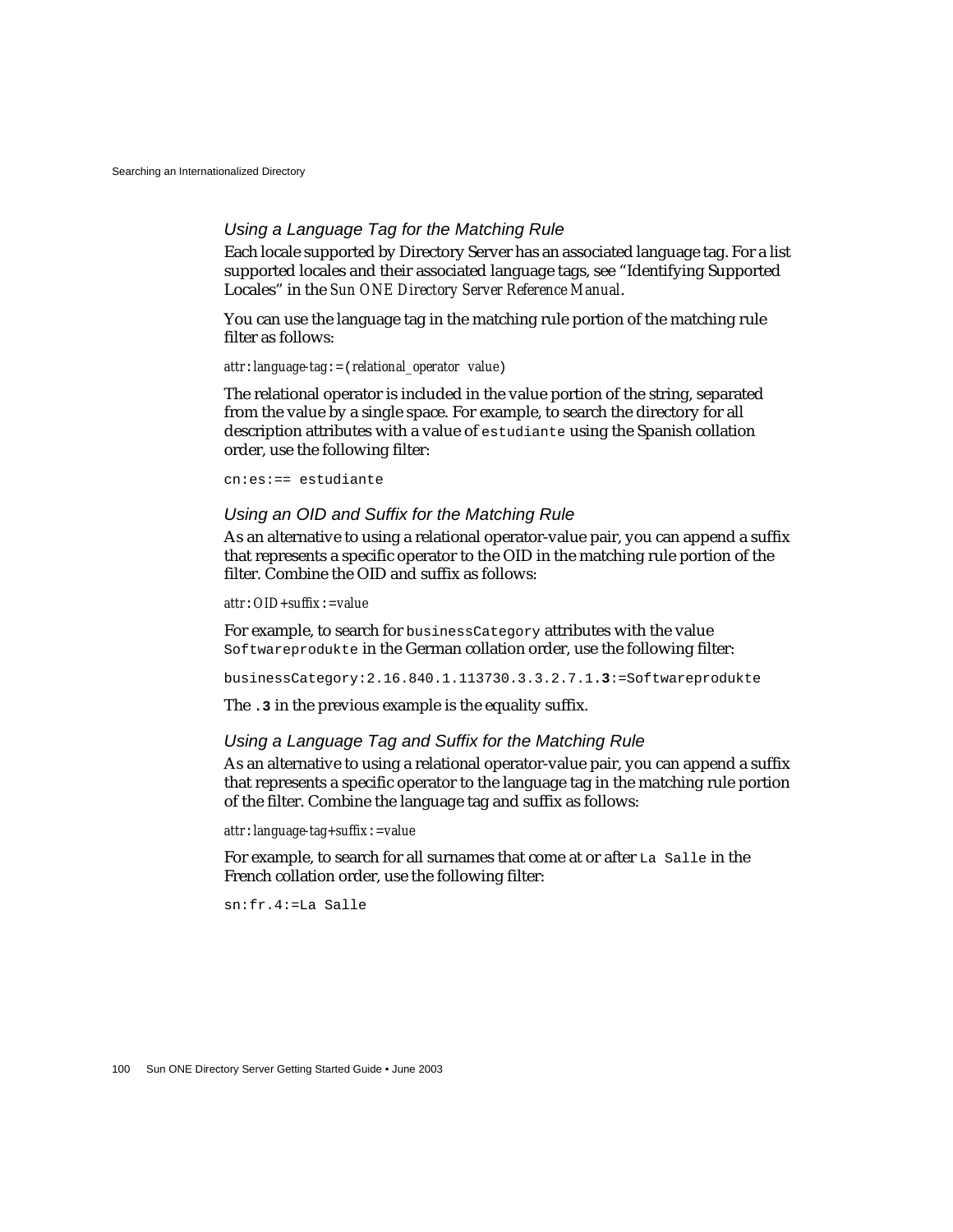### Using Wildcards in Matching Rule Filters

When performing a substring search using a matching rule filter, you can use the asterisk (\*) character as a wildcard to represent zero or more characters.

For example, to search for an attribute value that starts with the letter  $k$  and ends with the letter n, you would enter a  $k * n$  in the value portion of the search filter. Similarly, to search for all attribute values beginning with the letter u, you would enter a value of  $u^*$  in the value portion of the search filter.

To search for a value that contains the asterisk (\*) character, you must escape the \* with the designated escape sequence, \5c2a. For example, to search for all employees with businessCategory attribute values of Example\*Net product line, enter the following value in the search filter:

```
Example \2a*Net product line
```
### <span id="page-100-0"></span>Supported Search Types

The directory server supports the following types of international searches:

- equality  $(=)$
- substring  $(*)$
- greater than  $(>)$
- greater than or equal to  $(>=)$
- less than  $(\le)$
- less than or equal to  $(\leq)$

Approximate, or phonetic, and presence searches are supported only in English.

As with a regular ldapsearch search operation, an international search uses operators to define the type of search. However, when invoking an international search, you can either use the standard operators  $(=, >=, >, <, ==)$  in the value portion of the search string, or you can use a special type of operator, called a suffix (not to be confused with the directory suffix), in the matching rule portion of the filter. [Table 4-3 on page 102](#page-101-1) summarizes each type of search, the operator, and the equivalent suffix.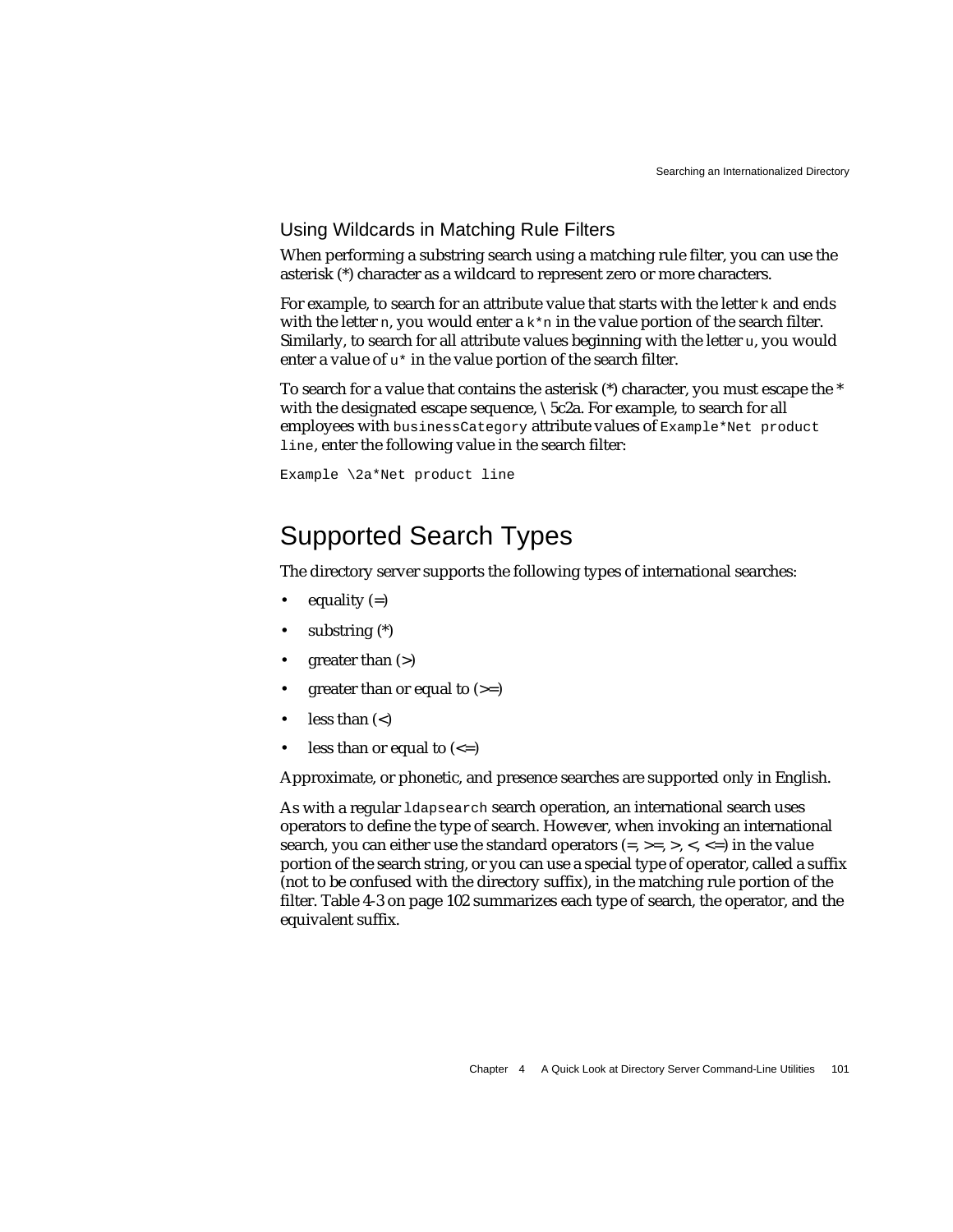| $\sim$ 1 $\sim$ 1 $\sim$ 1 $\sim$ 1 $\sim$ 1 $\sim$ 1 $\sim$ 1 $\sim$ 1 $\sim$ 1 $\sim$ 1 $\sim$ 1 $\sim$ 1 $\sim$ 1 $\sim$ 1 $\sim$ |            |               |  |  |  |  |
|--------------------------------------------------------------------------------------------------------------------------------------|------------|---------------|--|--|--|--|
| Search Type                                                                                                                          | Operator   | <b>Suffix</b> |  |  |  |  |
| Less than                                                                                                                            | $\,<\,$    | .1            |  |  |  |  |
| Less than or equal to                                                                                                                | $\leq$ $=$ | $\cdot$ 2     |  |  |  |  |
| Equality                                                                                                                             | $=$        | . 3           |  |  |  |  |
| Greater than or equal to                                                                                                             | $>=$       | .4            |  |  |  |  |
| Greater than                                                                                                                         | $\geq$     | . 5           |  |  |  |  |
| Substring                                                                                                                            | *          | . 6           |  |  |  |  |
|                                                                                                                                      |            |               |  |  |  |  |

<span id="page-101-1"></span>**Table 4-3** Search Types, Operators, and Suffixes

### <span id="page-101-0"></span>International Search Examples

The following sections show examples of how to perform international searches on directory data. Each example gives all the possible matching rule filter formats so that you can become familiar with the formats and select the one that works best for you.

### Less Than Example

When you perform a locale-specific search using the less than operator (<) or suffix (.1), you search for all attribute values that come before the given attribute in a specific collation order.

For example, to search for all surnames that come before the surname *Marquez* in the Spanish collation order, you could use any of the following matching rule filters:

```
sn:2.16.840.1.113730.3.3.2.15.1:=< Marquez
sn:es:=< Marquez
sn:2.16.840.1.113730.3.3.2.15.1.1:=Marquez
sn:es.1:=Marquez
```
### Less Than or Equal to Example

When you perform a locale-specific search using the less than or equal to operator  $(\leq)$  or suffix (.2), you search for all attribute values that come at or before the given attribute in a specific collation order.

For example, to search for all room numbers that come at or before room number *CZ422* in the Hungarian collation order, you could use any of the following matching rule filters: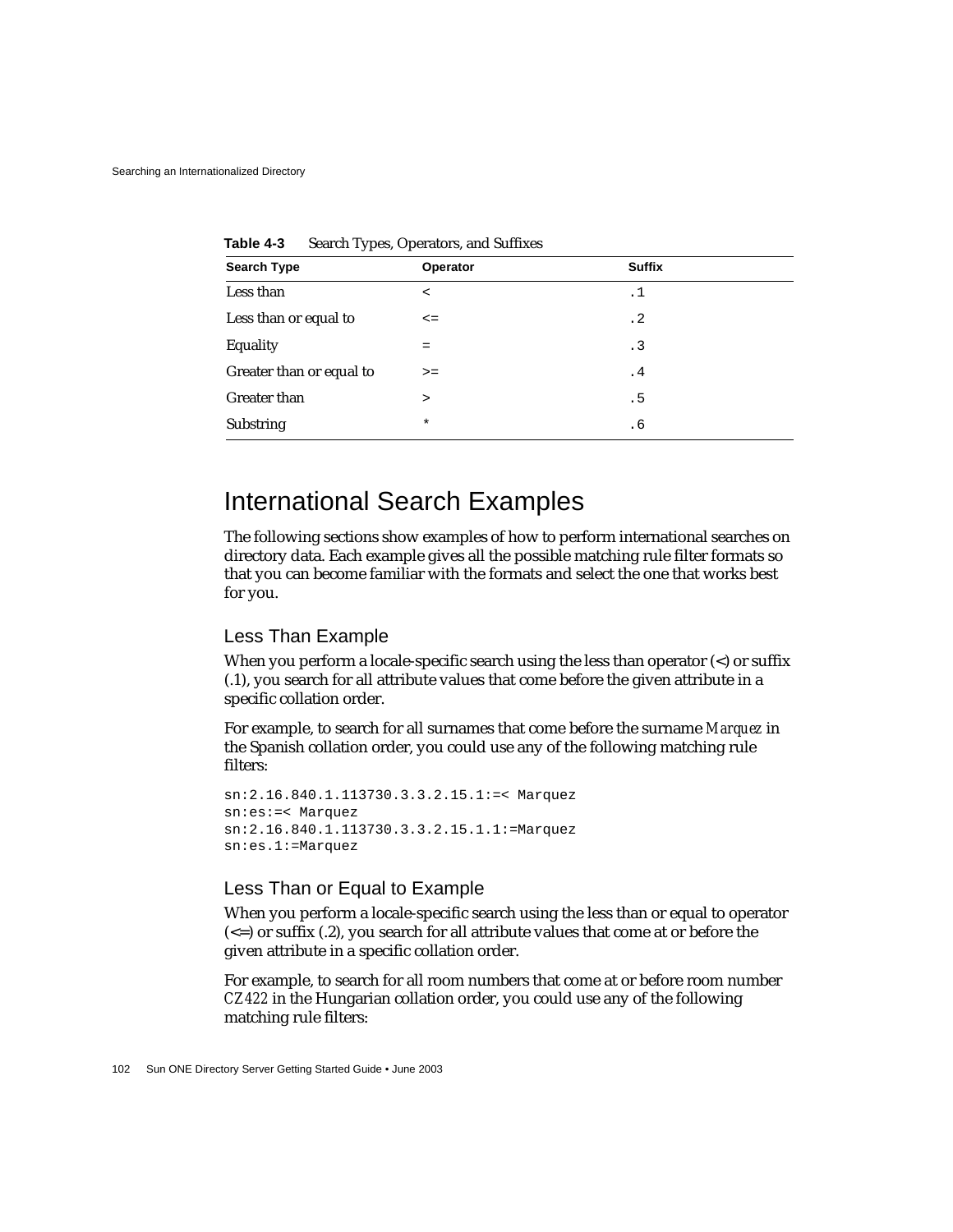```
roomNumber:2.16.840.1.113730.3.3.2.23.1:=<= CZ422
roomNumber:hu:=<= CZ422
roomNumber:2.16.840.1.113730.3.3.2.23.1.2:=CZ422
roomNumber:hu.2:=CZ422
```
### Equality Example

When you perform a locale-specific search using the equal to operator (=) or suffix (.3), you search for all attribute values that match the given attribute in a specific collation order.

For example, to search for all businessCategory attributes with the value Softwareprodukte in the German collation order, you could use any of the following matching rule filters:

```
businessCategory: 2.16.840.1.113730.3.3.2.7.1:=5 Softwareprodukte
businessCategory:de:== Softwareprodukte
businessCategory:2.16.840.1.113730.3.3.2.7.1.3:=Softwareprodukte
businessCategory:de.3:=Softwareprodukte
```
### Greater Than or Equal to Example

When you perform a locale-specific search using the greater than or equal to operator  $(>=)$  or suffix  $(0.4)$ , you search for all attribute values that come at or after the given attribute in a specific collation order.

For example, to search for all localities that come at or after *Québec* in the French collation order, you could use any of the following matching rule filters:

```
locality:2.16.840.1.113730.3.3.2.18.1:=>= Québec
locality:fr:=>= Québec
locality:2.16.840.1.113730.3.3.2.18.1.4:=Québec
locality:fr.4:=Québec
```
### Greater Than Example

When you perform a locale-specific search using the greater than operator (>) or suffix (.5), you search for all attribute values that come at or before the given attribute in a specific collation order.

For example, to search for all mail hosts that come after host *schranka4* in the Czech collation order, you could use any of the following matching rule filters:

```
mailHost:2.16.840.1.113730.3.3.2.5.1:=> schranka4
mailHost:cs:=> schranka4
mailHost:2.16.840.1.113730.3.3.2.5.1.5:=schranka4
mailHost:cs.5:=schranka4
```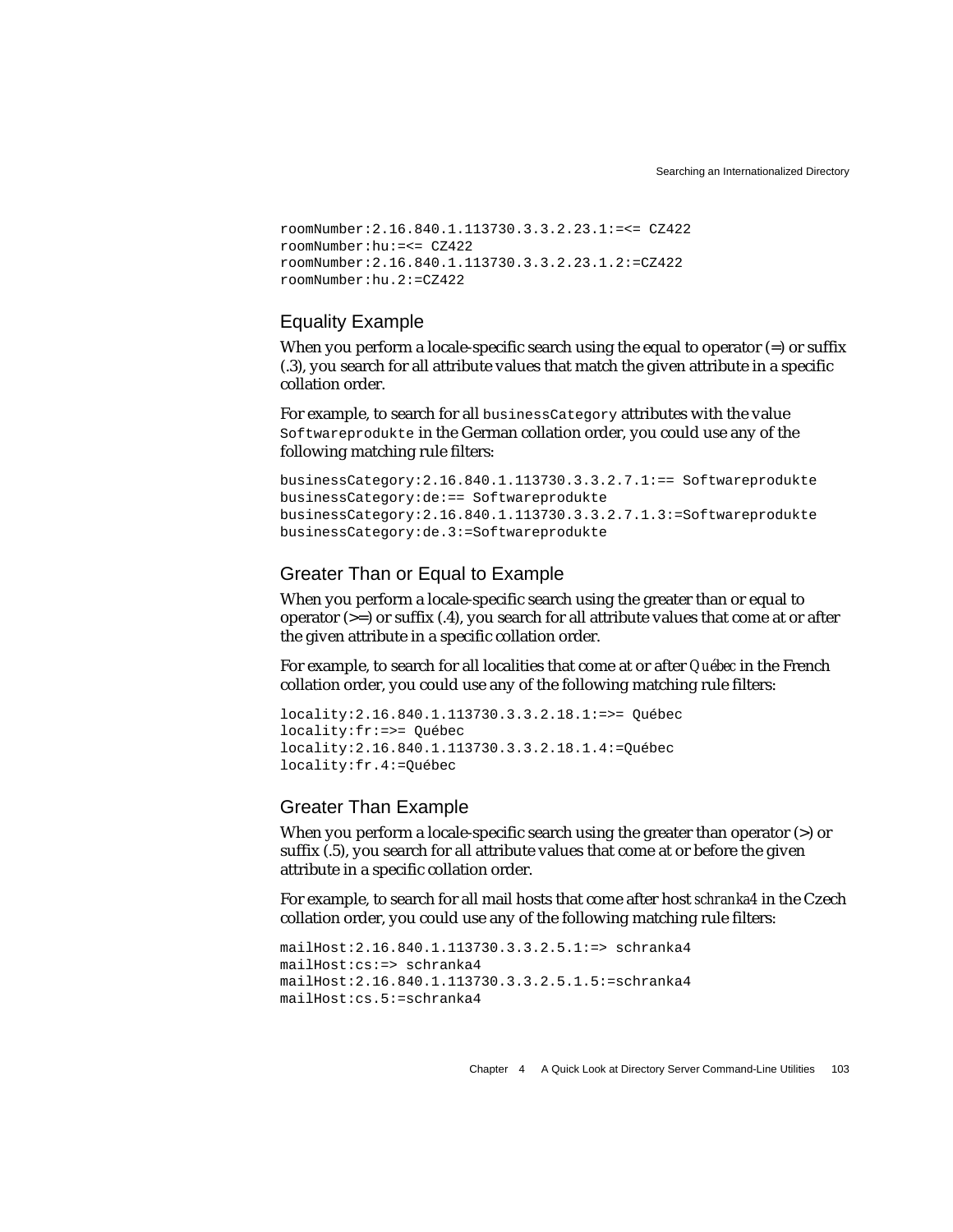### Substring Example

When you perform an international substring search, you search for all values that match the given pattern in the specified collation order.

For example, to search for all user IDs that end in *ming* in the Chinese collation order, you could use any of the following matching rule filters:

```
uid:2.16.840.1.113730.3.3.2.49.1:=* *ming
uid:zh:=* *ming
uid:2.16.840.1.113730.3.3.2.49.1.6:=* *ming
uid:zh.6:=* *minq
```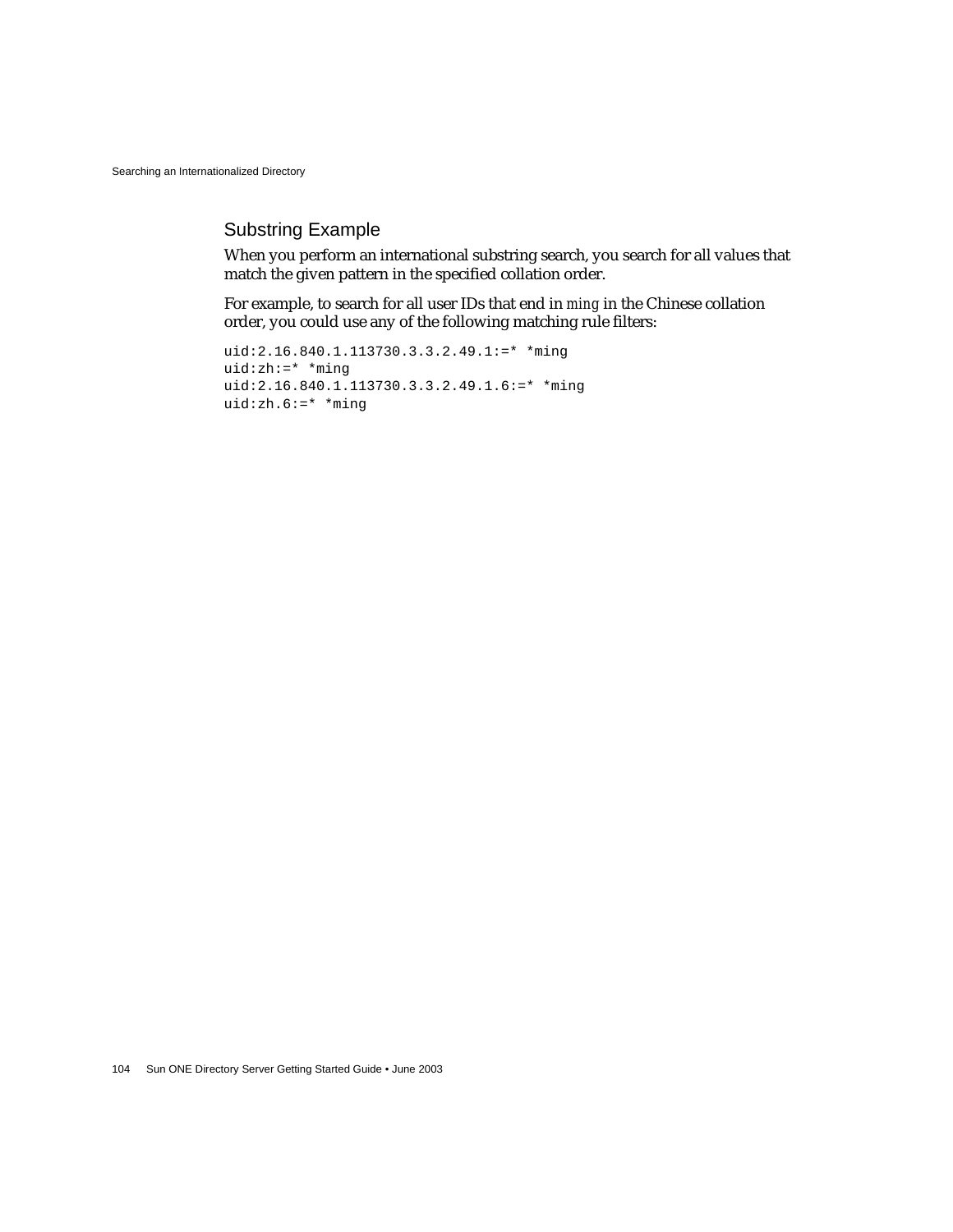# Accessibility Features

Based on the Java<sup>TM</sup> Foundation Classes (JFC), the Sun ONE Directory Server console provides support for the assistive software and technologies that make software accessible to users with disabilities. This appendix describes the accessibility features of Sun ONE Directory Server Console, and the improvements that have been made to the document set to make it more accessible.

# Console Accessibility Features

Most of the accessibility features described in the following section are provided automatically through the use of JFC/Swing components. For information on how to customize user settings, refer to the *Sun ONE Directory Server Administration Guide*.

#### Accessible Names and Descriptions

All objects have accessible names (succinct explanations of the object's purpose). These names can be used by assistive technologies to present the objects to the user. Accessible descriptions are more verbose explanations that provide additional information on objects, where this is necessary.

#### Customizable Fonts

The style and size of fonts in text panes, menus, labels, and information messages, can be customized.

Although color coding is used to convey information, it is not the only means of doing so.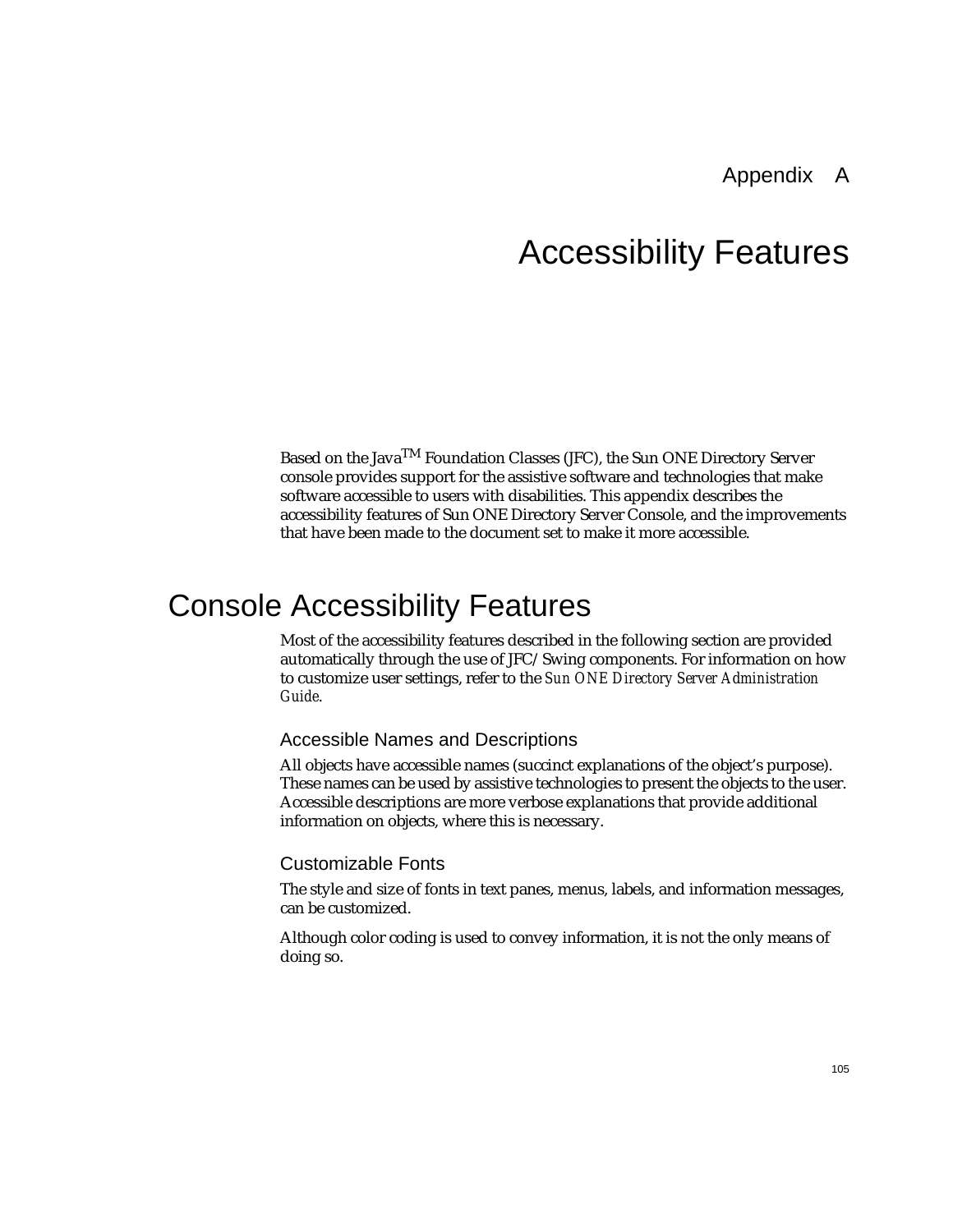### Dynamic GUI Layout

The dynamic layout allows users to specify the size and position of Directory Server windows, or for this to be determined by the user's settings.

### Keyboard Traversable Components

This accessibility feature caters for users who have difficulty using a mouse. Pressing the tab key moves the input focus from component to component and shift-tab moves the focus in the opposite direction. The arrow keys allow users to navigate trees without using the mouse.

The focus is programmatically exposed so that assistive software can track focus and focus changes.

### Text Equivalents For Non-Text Elements

When an image represents a program element, the information conveyed by the image is also available in the text.

### Equivalent Command-Line Interface

Most of the functionality of the console can be achieved at the command-line. This command-line interface is comprehensively documented in the *Sun ONE Directory Server Reference Manual*.

# Documentation Accessibility Features

The Sun ONE Directory Server 5.2 document set is delivered in both PDF and HTML format. This section describes accessibility features in the HTML version of the documentation.

### Text Equivalents For Non-Text Elements

Alternative text labels are assigned to links or graphics. Where graphics provide detailed descriptions, text versions of these descriptions are provided either within the surrounding text, or in a separate file.

### Tables That Can be Interpreted by Assistive Technology

All tables now include descriptive headers. A brief description of the table contents is also provided in the surrounding text.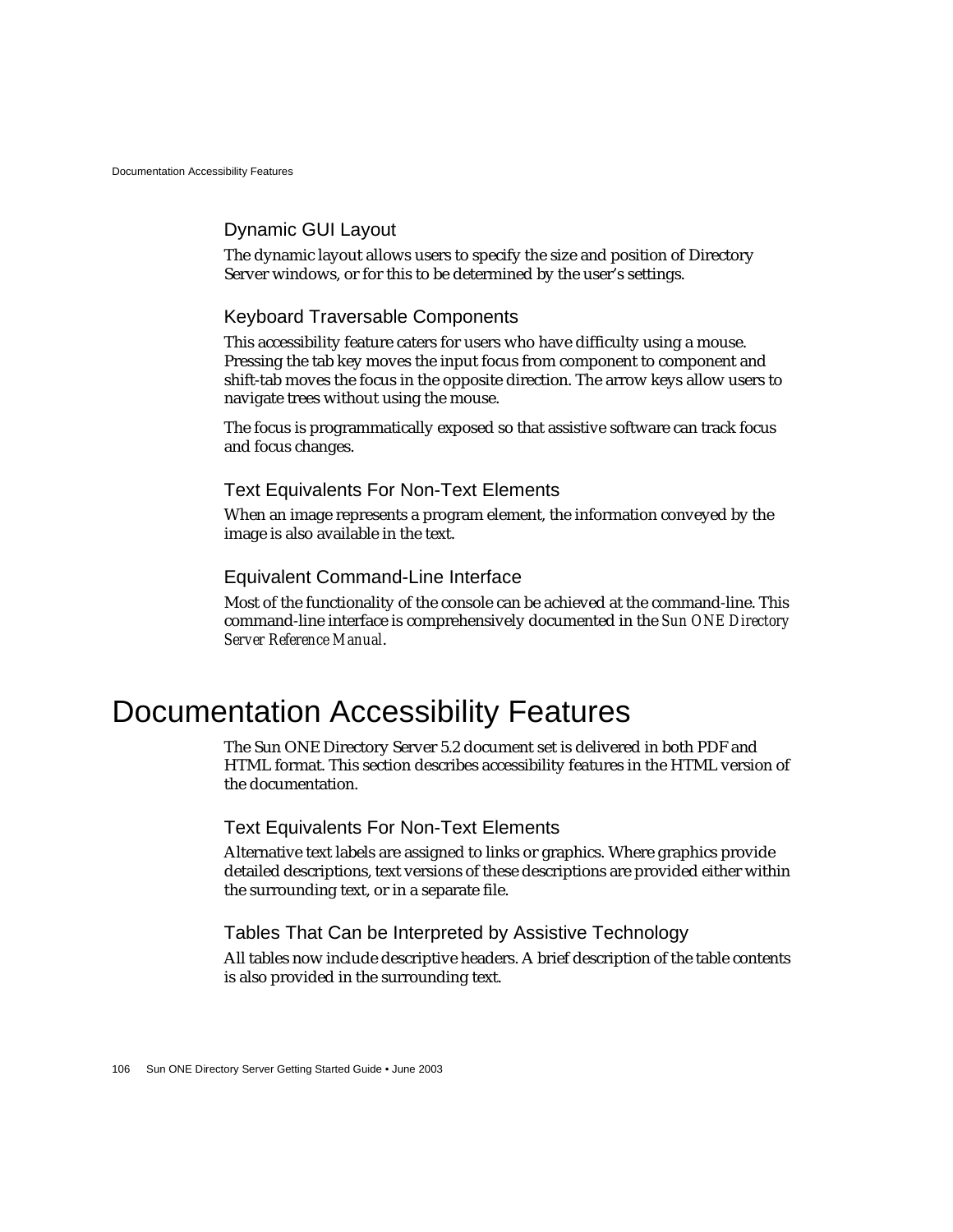# **Glossary**

**access control instruction (ACI)** An instruction that grants or denies permissions to entries in the directory.

**access control list (ACL)** The mechanism for controlling access to your directory. In Sun ONE Directory Server, an ACL is an aci attribute in a directory entry.

**access rights** In the context of access control, specify the level of access granted or denied. Access rights are related to the type of operation that can be performed on the directory. The following rights can be granted or denied: read, write, add, delete, search, compare, selfwrite, proxy and all. For more information on these rights, see Chapter 6, "Managing Access Control", in the *Sun ONE Directory Server Administration Guide*.

**account inactivation** Disables a single user account, or set of accounts, so that all authentication attempts are automatically rejected.

**All IDs Threshold** A size limit which is globally applied to every index managed by the server. When the size of an *[entry ID list](#page-112-0)* reaches this limit, the server replaces that entry ID list with an All IDs token.

**All IDs token** A mechanism which causes the server to assume that all directory entries match the index key. In effect, the All IDs token causes the server to perform an unindexed search to match the index key.

**anonymous access** When granted, allows anyone to access directory information without providing credentials, and regardless of the conditions of the bind.

**approximate index** Allows for efficient approximate or "sounds-like" searches.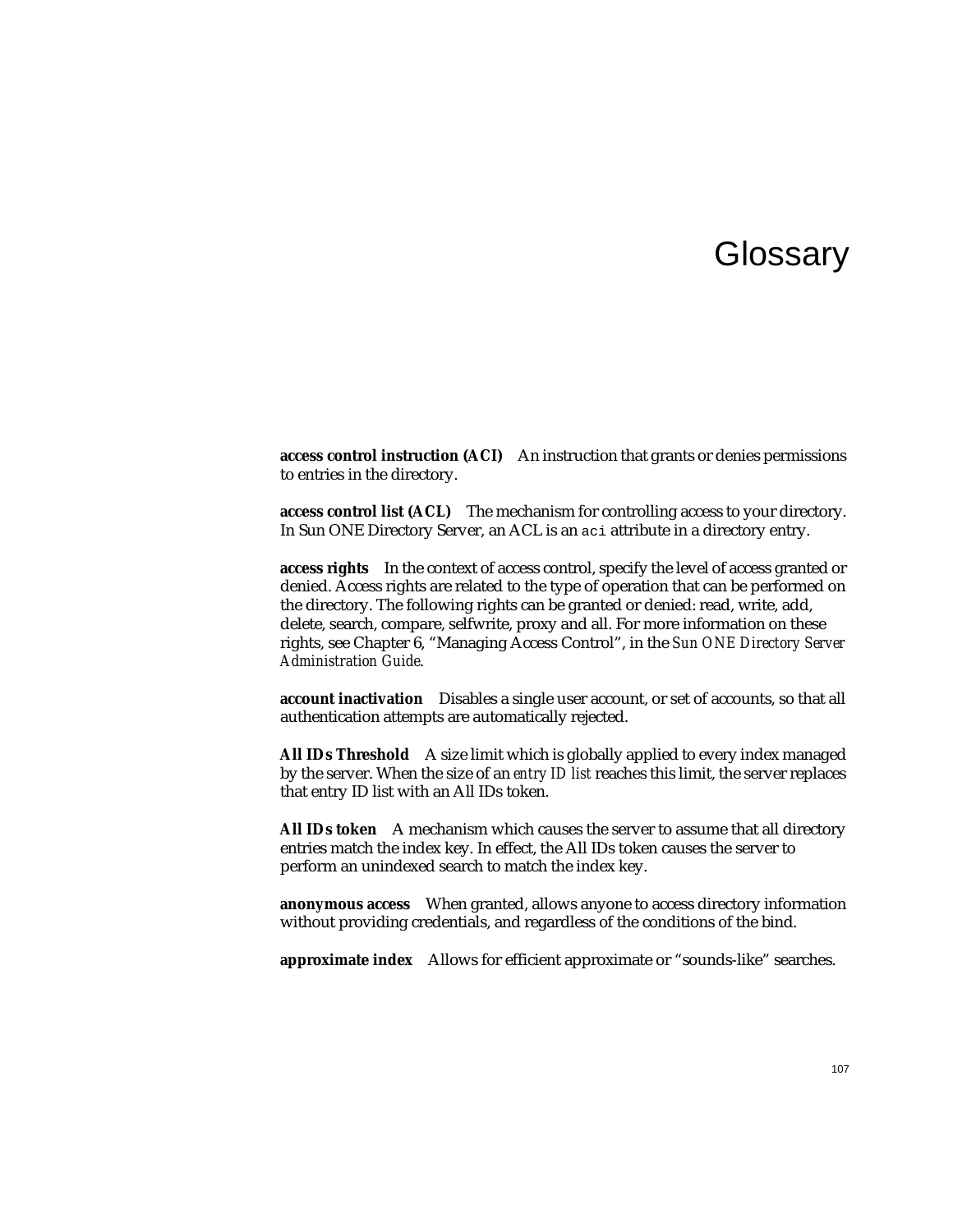**attribute** Holds descriptive information about an entry. Attributes have a type (name) and a set of values. An attribute type also specifies the syntax for the kind of information that can be stored as values of attributes of that type.

**attribute list** See *[optional attribute list](#page-115-0)* and *[required attribute list](#page-117-0)*.

**authenticating Directory Server** In pass-through authentication (PTA), the authenticating Directory Server contains the authentication credentials of the requesting client. A PTA-enabled user directory passes through bind requests to the authenticating directory, which verifies the bind credentials of the requesting client.

**authentication** The process of proving the identity of the client user to the Directory Server. Users must provide a bind DN and either the corresponding password or certificate in order to be granted access to the directory. Directory Server allows the user to perform functions or access files and directories based on the permissions granted to that user by the directory administrator. See also *[server](#page-119-0)  [authentication](#page-119-0)*.

**authentication certificate** An X.509 digital certificate, issued by a Certification Authority, that is marked as suitable for use in authentication during an *[SSL](#page-119-1)* connection setup.

**base distinguished name (base DN)** Base distinguished name. A search operation may be performed on just the entry identified by the base DN, the entries which are immediately subordinate to it, or to the entry and all entries below it in the *[directory information tree](#page-110-0)*.

**bind distinguished name (bind DN)** Distinguished name used to authenticate to a Directory Server in the bind request.

**bind rule** In the context of access control, the bind rule specifies the credentials and conditions that a particular user or client must satisfy in order to get access to directory information.

**browsing index** Also known as a virtual list view (VLV) index. Speeds up the display of entries in the Directory Server Console (or other graphical user interface) if the client with the user interface uses the virtual list view extension. Virtual list view indexes can be created on any branch in the directory tree to improve display performance for specific searches.

**CA** *See [Certificate Authority.](#page-108-0)*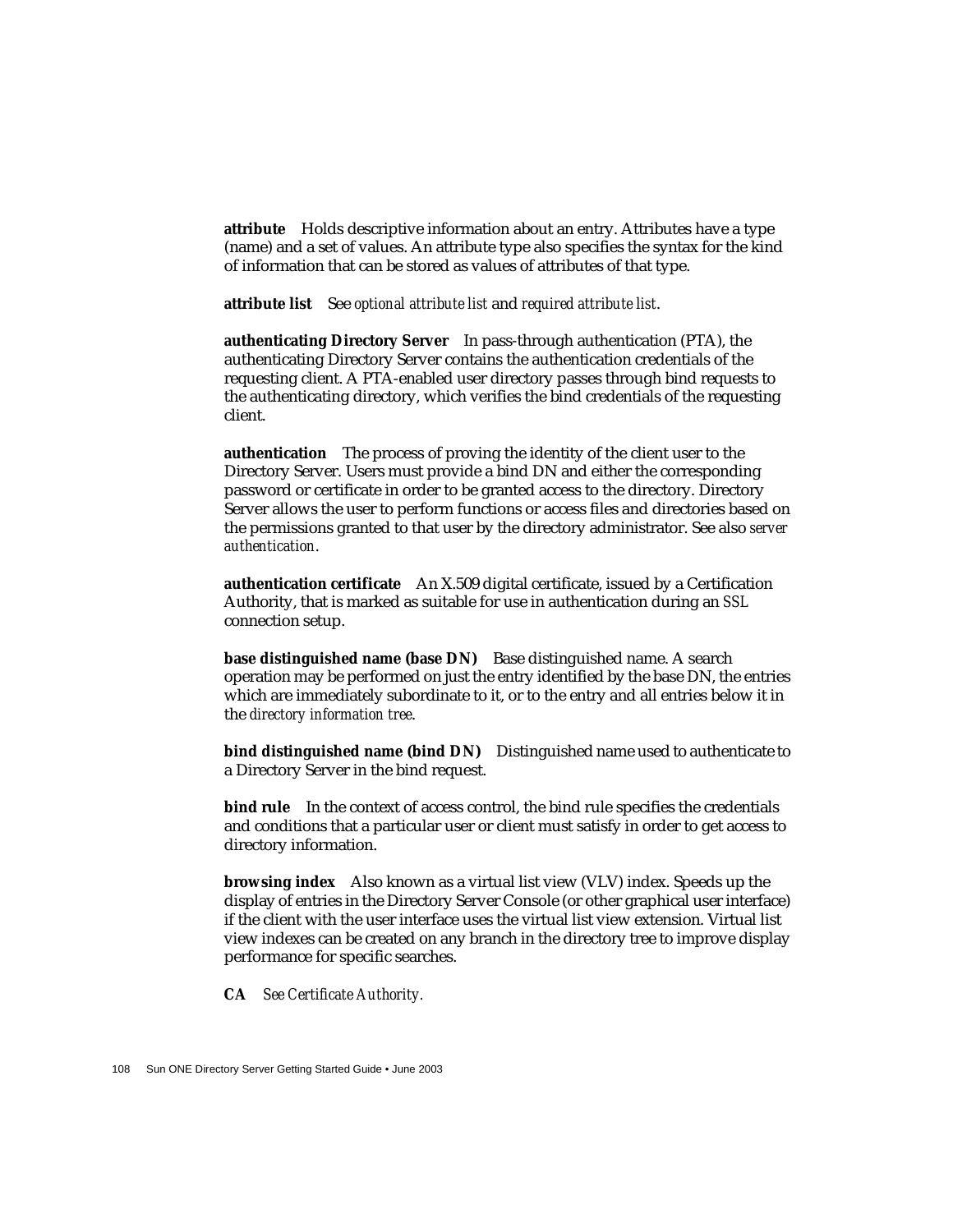<span id="page-108-0"></span>**cascading replication** In a cascading replication scenario, one server, often called the hub supplier acts both as a consumer and a supplier for a particular replica. It holds a read-only replica and maintains a change log. It receives updates from the supplier server that holds the master copy of the data, and in turn supplies those updates to the consumer, as shown in the following diagram.



**certificate** A certificate strongly associates the public key of a user or *[CA](#page-107-0)* with the identity, typically a *[distinguished name](#page-111-0)*, of that user or CA. The certificate is digitally signed by a Certificate Authority, and can be validated during an *[SSL](#page-119-0)* connection setup to obtain the public key of the other end of the connection. X.509 certificates are stored within the directory in the caCertificate;binary or userCertificate;binary attributes.

**Certificate Authority** Company or organization that sells and issues authentication certificates. You may purchase an authentication certificate from a Certification Authority that you trust. Also known as a CA.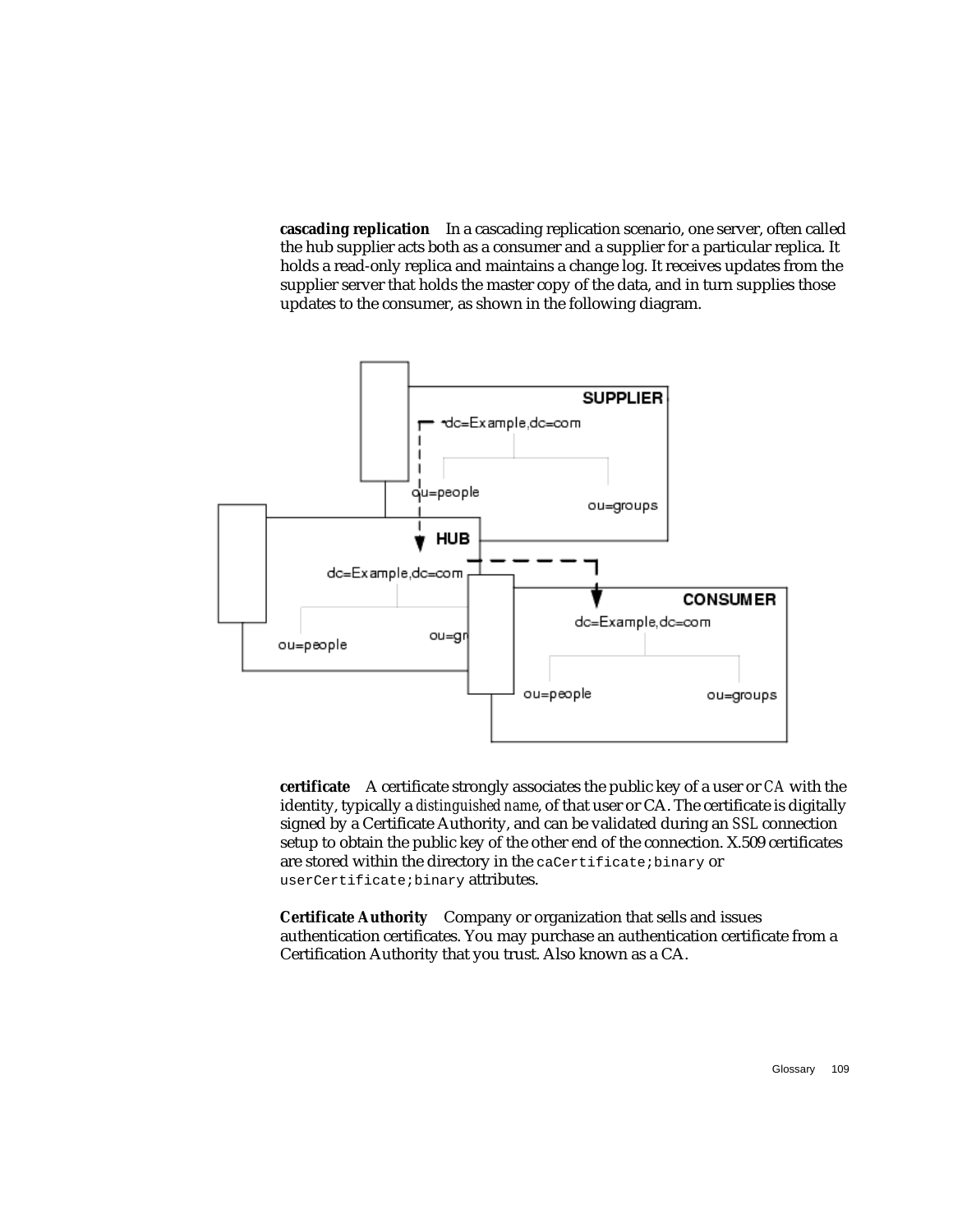**chained suffix** An implementation of chaining. A chained suffix behaves like a normal suffix but has no persistent storage. Instead, it points to data stored remotely.

**chaining** A method for relaying requests to another server. Results for the request are collected, compiled and then returned to the client. In the context of replication, chaining occurs when a consumer replica receives an update request, and forwards it to the server that holds the corresponding master replica. Note that this is not the same as a *[referral](#page-117-0)*.

<span id="page-109-1"></span>**change log** A change log is a record of the modifications that have occurred on a replica. The supplier server then replays these modifications on the replicas stored on consumer servers, or on other masters, in the case of multi-master replication. Note that this is not the same as the *[retro changelog](#page-118-0)*, which is not used for replication.

**character type** Distinguishes alphabetic characters from numeric or other characters and the mapping of upper-case to lower-case letters.

**ciphertext** Encrypted information that cannot be read by anyone without the proper key to decrypt the information.

**class definition** Specifies the information needed to create an instance of a particular object.

<span id="page-109-0"></span>**class of service** (CoS) A method for sharing attributes between entries.

**classic CoS** A classic CoS identifies the template entry by both its DN and the value of one of the target entry's attributes.

<span id="page-109-2"></span>**client** A software entity that requests services or information from a server.

**collation order** Provides language and cultural-specific information about how the characters of a given language are to be sorted. This information might include the sequence of letters in the alphabet or how to compare letters with accents to letters without accents.

**computed attributes** Attributes that are not stored with the entry itself but are returned to the client application along with normal attributes in operation results.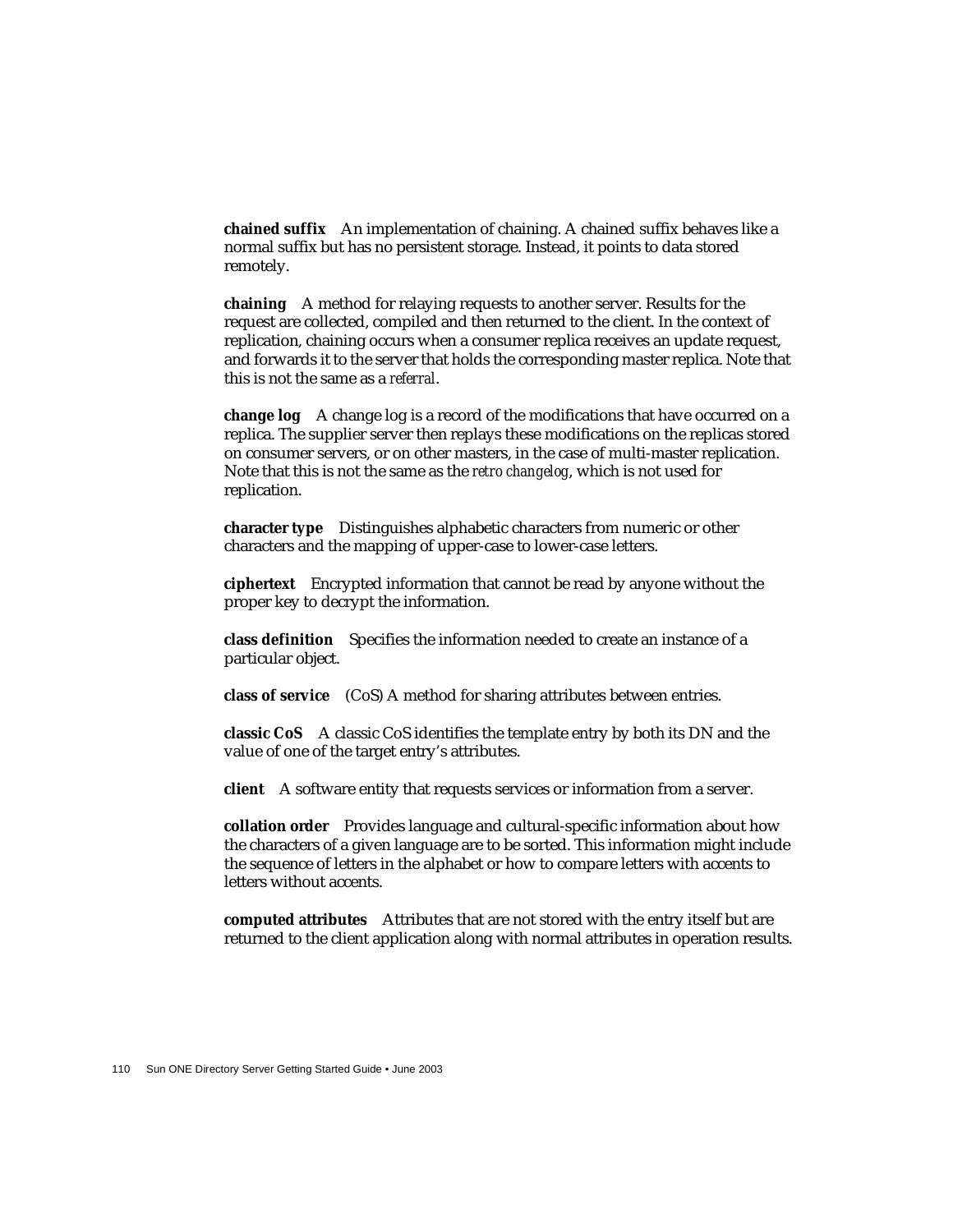<span id="page-110-3"></span>**conflict** A situation that arises when changes are made to the same directory data on different directory servers before replication can synchronize the data between the servers. When the servers do synchronize, they detect that their copies are inconsistent, and may resolve the conflict or log an error.

**conflict resolution** Deterministic procedures used to resolve change information. For more information, see "Solving Common Replication Conflicts" in the *Sun ONE Directory Server Administration Guide*.

<span id="page-110-4"></span>**consumer** Server containing replicated directory trees or subtrees from a supplier server.

<span id="page-110-5"></span>**consumer replica** A replica that refers all add, modify, and delete operations to master replicas. A server can hold any number of consumer replicas of different naming contexts.

**container entry** An entry that represents the top of a subtree in the directory.

**CoS** *See [class of service](#page-109-0)*.

<span id="page-110-0"></span>**CoS definition entry** Identifies the type of CoS you are using. It is stored as an LDAP subentry below the branch it affects.

<span id="page-110-6"></span>**CoS template entry** Contains a list of the shared attribute values.

<span id="page-110-1"></span>**DAP** Directory Access Protocol. The ISO/ITU-T X.500 protocol that was the basis for *[LDAP](#page-113-0)*.

**default index** When Directory Server is installed, a set of default indexes is created for each database instance. For more information, see "Default Indexes" in the *Sun ONE Directory Server Administration Guide*.

**definition entry** See *[CoS definition entry](#page-110-0)*.

**Directory Access Protocol** See *[DAP](#page-110-1)*.

<span id="page-110-2"></span>**directory information tree** The logical representation of the information stored in the directory. It mirrors the tree model used by most file systems, with the tree's root point appearing at the top of the hierarchy. Also known as [DIT.](#page-111-1)

**Directory Manager** The privileged database administrator, comparable to the root user in UNIX systems. Access control does not apply to the directory manager.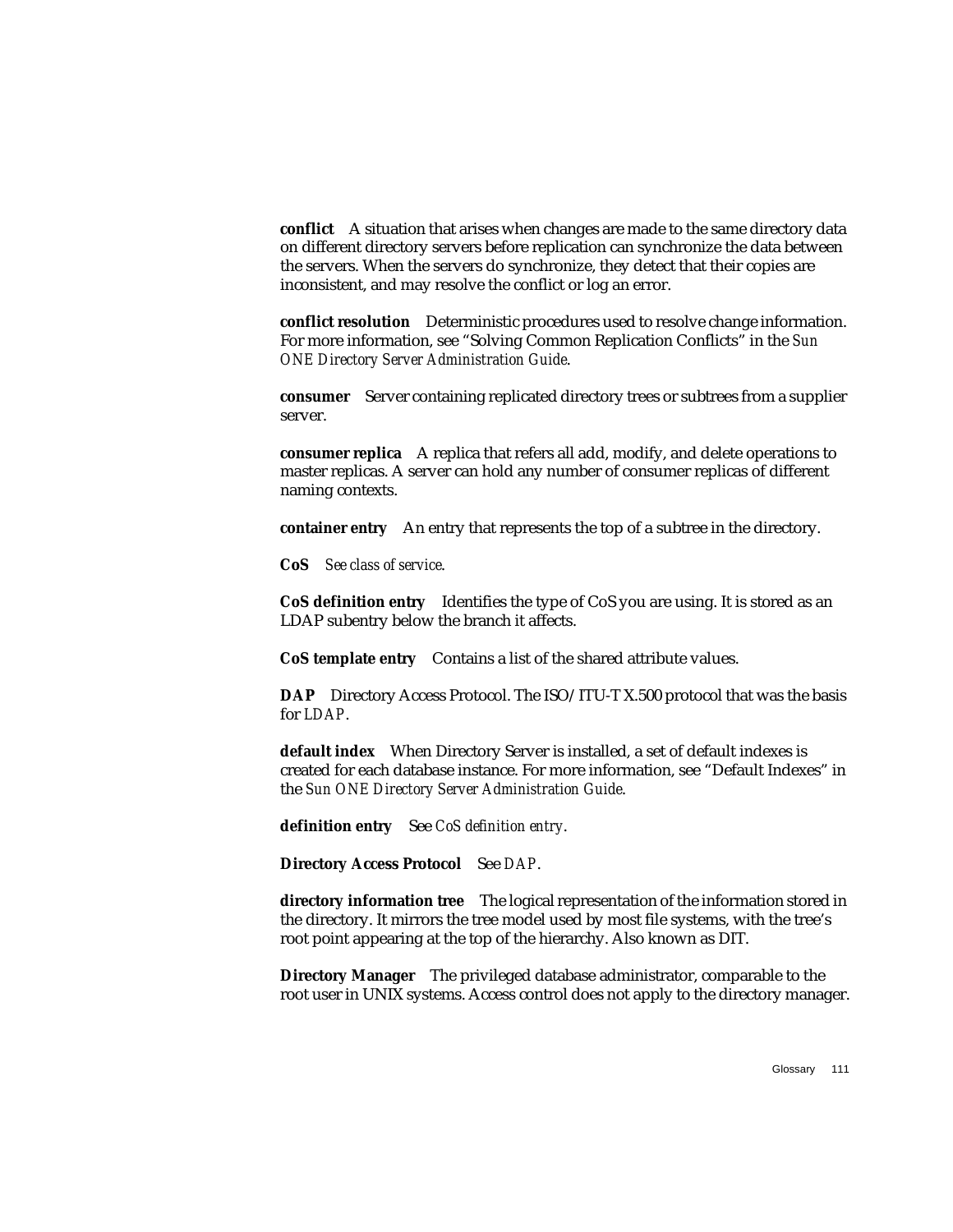**Directory Server Console** An LDAP client application that provides a graphical user interface to browse, configure, and manage the contents of your directory. The Directory Server Console is a component of the Sun ONE Directory Server product.

**directory service** A database application designed to manage descriptive, attribute-based information about people and resources within an organization.

<span id="page-111-0"></span>**distinguished name** String representation of an entry's name and location in the directory.

<span id="page-111-1"></span>**DIT** See *[directory information tree](#page-110-2).*

**DN** See *[distinguished name](#page-111-0)*.

<span id="page-111-3"></span>**DNS** Domain Name System. The system used by machines on a network to associate IP addresses (such as 64.124.140.181) with hostnames (such as www.sun.com). Clients usually use DNS to find the IP addresses of servers they wish to contact. The data in DNS is often augmented in local tables, such as from NIS or the /etc/hosts file on UNIX systems.

**DNS alias** A DNS alias is a hostname that the *[DNS](#page-111-3)* server knows points to a different host. The DNS alias is implemented as a DNS CNAME record. Machines always have one real name, but they can have one or more aliases. For example, an alias such as www.[yourdomain].[domain] might point to a real machine called realthing.[yourdomain].[domain] where the server currently exists.

<span id="page-111-2"></span>**DSA** Directory System Agent (an X.500 term for a Directory Server).

<span id="page-111-5"></span>**DSE** A DSE, or *[DSA](#page-111-2)*-specific entry, has additional server-specific information associated with it. Some DSE's such as the *[Root DSE](#page-118-1)* or schema DSE, have different attributes on each server.

**DSML** (Directory Services Markup Language). A family of document formats for representing XML markup language that enables you to represent directory services in XML. Sun ONE Directory Server 5.2 conforms to version 2 of the DSML standard (DSMLv2).

<span id="page-111-4"></span>**entry** A group of attributes and a unique distinguished name.

**entry distribution** Method of distributing directory entries across more than one server in order to scale to support large numbers of entries.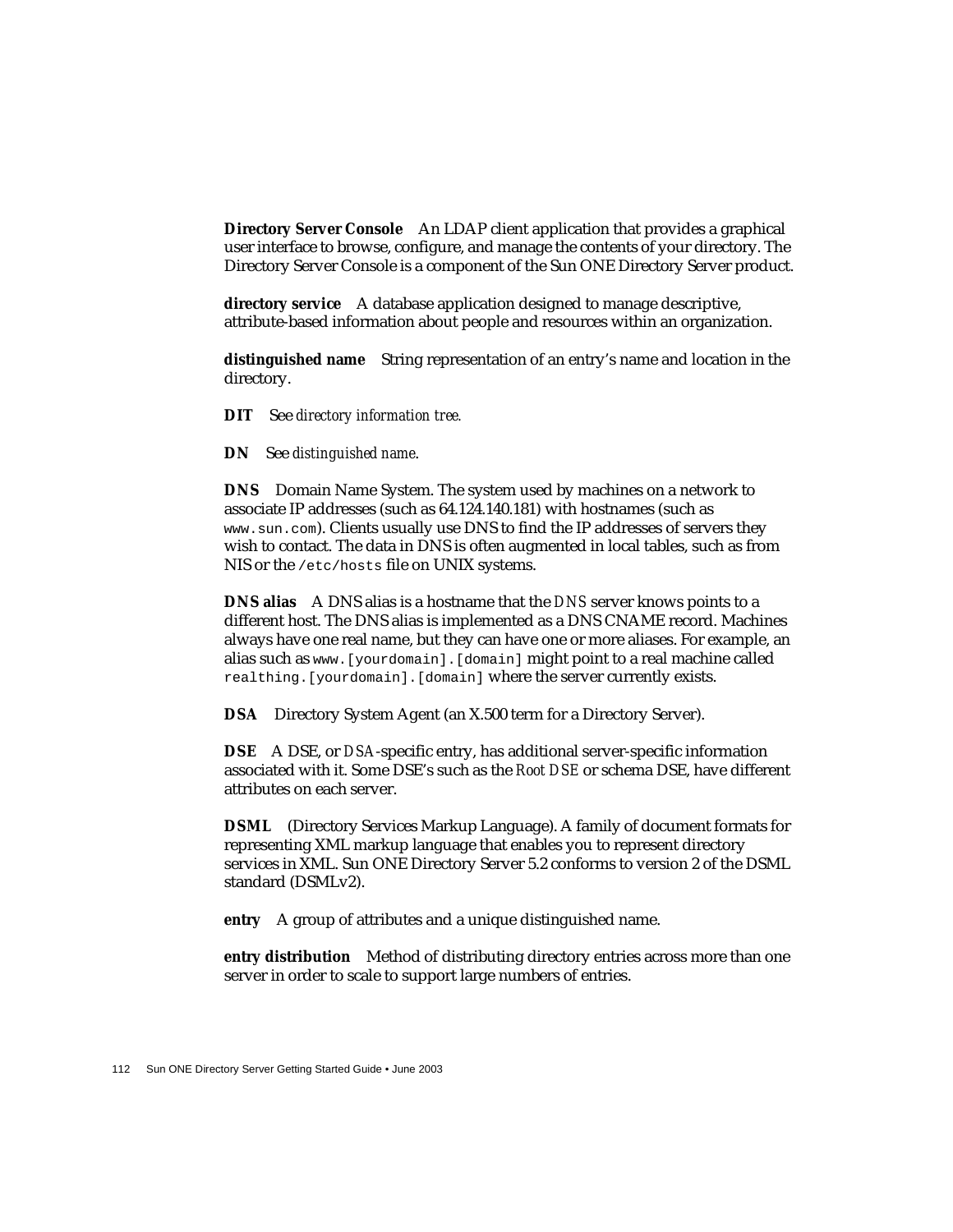**entry ID list** Each index that the directory uses is composed of a table of index keys and matching entry ID lists. The entry ID list is used by the directory to build a list of candidate entries that may match the client application's search request.

**equality index** Allows you to search efficiently for entries containing a specific attribute value.

**filter** The filter in a search request specifies a pattern which an entry in the scope of the search must match for that entry to be returned in the search response. Filters are also used in constructing role and access control definitions.

**filtered role** Allows you to assign entries to the role depending upon the attribute contained by each entry. You do this by specifying an LDAP filter. Entries that match the filter are said to possess the role.

**fractional replication** Replication of a filtered subset of attributes.

**general access** When granted, indicates that all authenticated users can access directory information.

<span id="page-112-0"></span>**HTTP** Hypertext Transfer Protocol

The method for exchanging information between HTTP servers and clients.

**HTTPD** An abbreviation for the *[HTTP](#page-112-0)* daemon or service, a program that serves information using the HTTP protocol.

<span id="page-112-1"></span>**HTTPS** Used in URLs to indicate that *[HTTP](#page-112-0)* is layered on the Secure Sockets Layer, *[SSL](#page-119-0)*, and so is protected against eavesdropping while in transit.

**hub supplier** In the context of replication, a server that holds a replica that is copied from a different server, and in turn replicates it to a third server. See also *[cascading replication](#page-108-0)*.

**immediate subordinate** In the *[DIT](#page-111-1)*, an *[entry](#page-111-4)* is an immediate subordinate of another if its *[distinguished name](#page-111-0)* is formed by appending its *[RDN](#page-116-0)* to the distinguished name of the parent entry.

**immediate superior** In the *[DIT](#page-111-1)*, an *[entry](#page-111-4)* is the immediate superior of another if its *[distinguished name](#page-111-0)*, followed by the *[RDN](#page-116-0)* of the other entry, forms the distinguished name of the child entry.

<span id="page-112-2"></span>**index key** Each index that the directory uses is composed of a table of index keys and matching entry ID lists.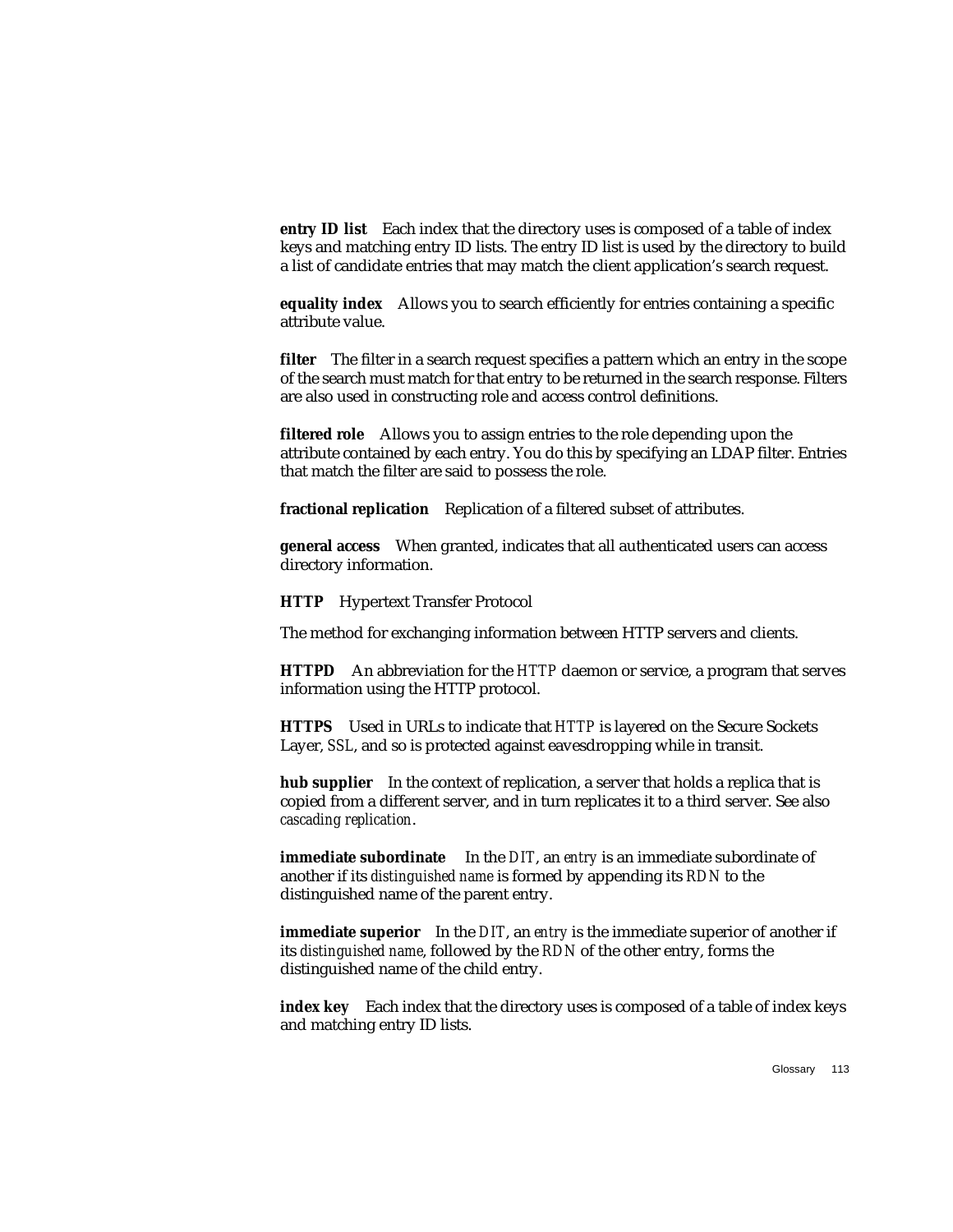**indirect CoS** An indirect CoS identifies the template entry using the value of one of the target entry's attributes.

**international index** Speeds up searches for information in a *[directory information](#page-110-2)  [tree](#page-110-2)* in which the attributes have language tags.

<span id="page-113-0"></span>**LDAP** Lightweight Directory Access Protocol. Directory service protocol designed to run over TCP/IP and across multiple platforms.

**LDAPv3** Version 3 of the LDAP protocol.

**LDAP URL** Provides the means of locating directory servers using DNS and then completing the query via LDAP. A sample LDAP URL is  $l \cdot \text{dap}: l / \text{dap}.$  sun.com

**LDBM database** A high-performance, disk-based database consisting of a set of large files that contain all of the data in Directory Server.

**LDIF** LDAP Data Interchange Format. Format used to represent Directory Server entries a text form using "type: value" pairs.

**leaf entry** An entry under which there are no other entries. A leaf entry cannot be a branch point in a directory tree.

#### **Lightweight Directory Access Protocol** *See [LDAP.](#page-113-0)*

**locale** Identifies the collation order, character type, monetary format and date/time format used to present data for users of a specific region, culture, or custom. This includes information on how data of a given language is interpreted, stored, or collated. The locale also indicates which code page should be used to represent a given language. Note that in LDAP all attributes are in UTF-8.

**managed object** An SNMP data element that forms part of an *[MIB](#page-114-0)*. In Sun ONE Directory Server, the managed objects are held in cn=monitor, and the SNMP agent provides to the *[network management station](#page-114-1)*. As with LDAP attributes, each managed object has a name and object identifier expressed in dot-notation.

**managed role** Allow you to create an explicit enumerated list of members.

#### **management information base** *See [MIB](#page-114-0).*

**mapping tree** A data structure that associates the names of suffixes (subtrees) with databases.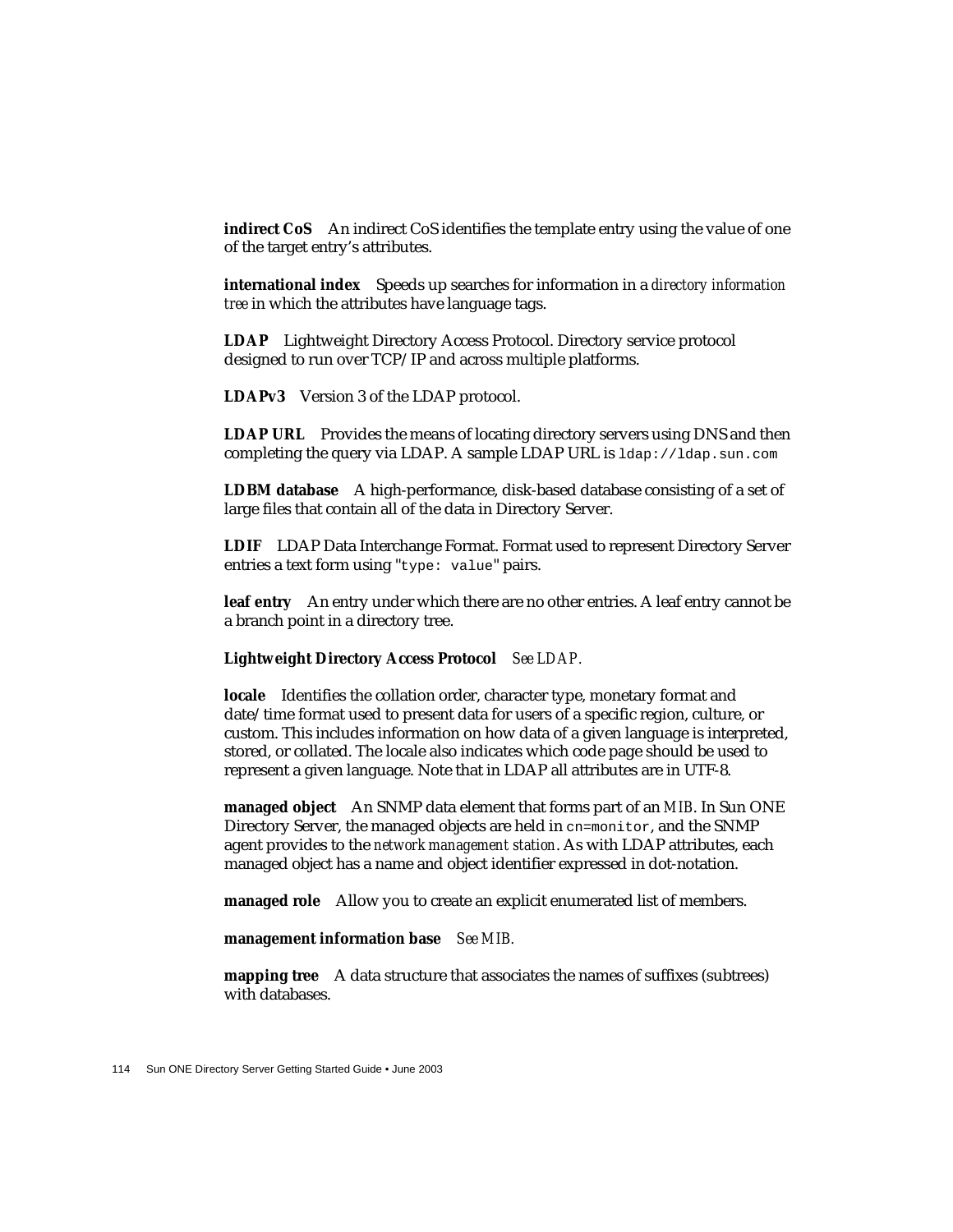**master agent** *See [SNMP master agent](#page-119-1).*

**matching rule** Provides guidelines for how the server compares strings during a search operation. In an international search, the matching rule tells the server what collation order and operator to use.

**MD5** A message digest algorithm by RSA Data Security, Inc., which can be used to produce a short digest of data, that is unique with high probability, and is mathematically extremely hard to produce a piece of data that will produce the same message digest.

**MD5 signature** A message digest produced by the MD5 algorithm.

<span id="page-114-0"></span>**MIB** Management Information Base. The collection of managed objects held by an SNMP agent.

**multi-master replication** A replication model in which entries can be written and updated on any of several master replica copies without requiring communication with other master replicas before the write or update is performed. Each server maintains a *[change log](#page-109-1)* for the replica. Modifications made on one server are automatically replicated to the other servers. In case of *[conflict](#page-110-3)*, a time stamp is used to determine which server holds the most recent version.

**multiplexor** The server containing the database link that communicates with the remote server.

**n + 1 directory problem** The problem of managing multiple instances of the same information in directories and databases of different types, resulting in increased hardware and personnel costs.

**name collision** A conflict that occurs during replication if multiple entries have been added or renamed, and attempt to use the same distinguished name. The conflicting entries are renamed automatically by the directory servers to ensure DN uniqueness.

**nested role** A role that names other role definitions. The set of members of a nested role is the union of all members of the roles it contains. Nested roles may also define extended scope to include the members of roles in other subtrees

<span id="page-114-1"></span>**network management station** Powerful workstation with one or more network management applications installed.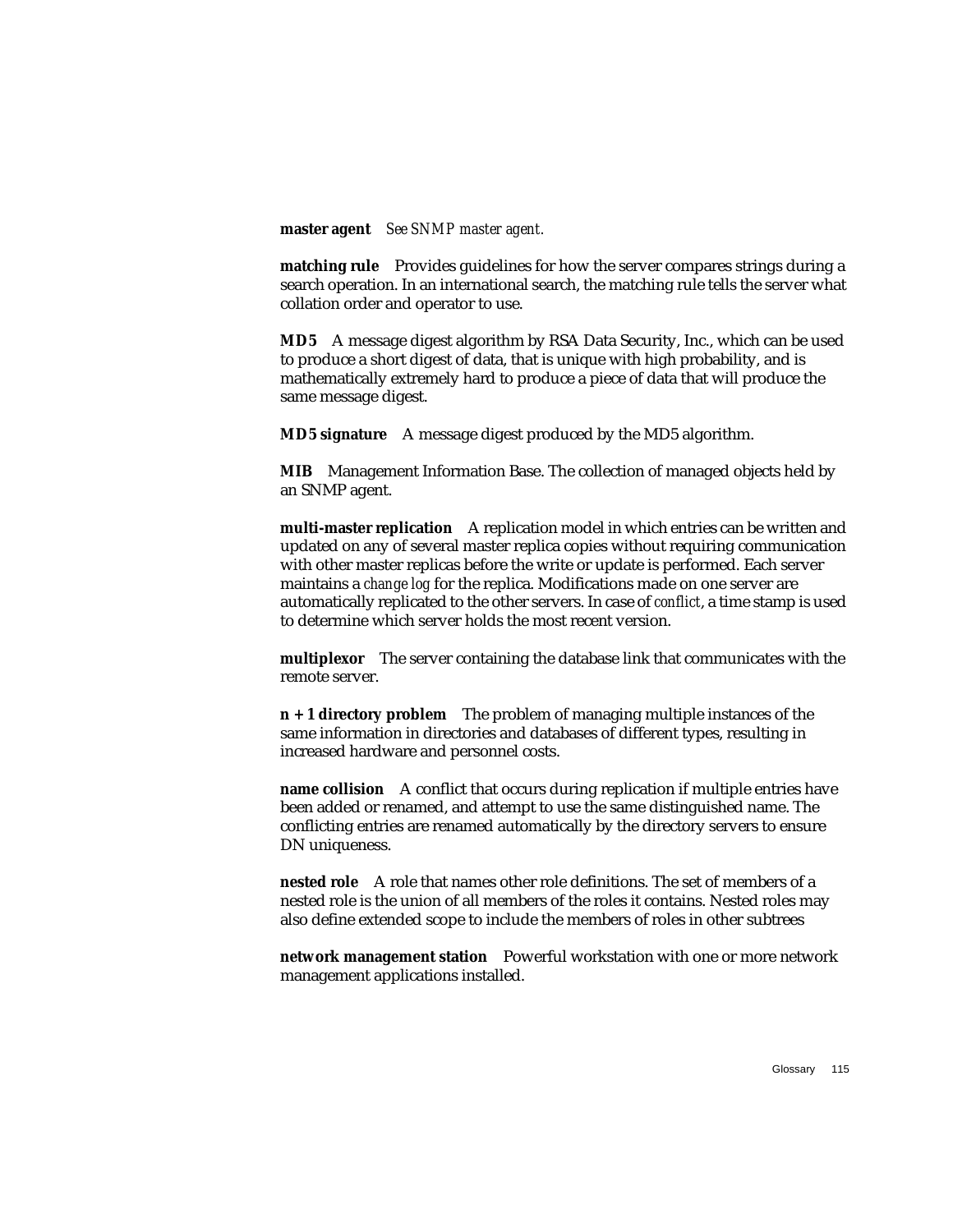**NIS** Network Information Service. A system of programs and data files that UNIX systems use to collect, collate, and share specific information about machines, users, file systems, and network parameters throughout a network of computers.

<span id="page-115-1"></span>**ns-slapd** On UNIX systems, this is the process or service responsible for all actions of the Directory Server. On Windows systems, the equivalent is *[slapd.exe](#page-119-2)*.

**ns-slapd.exe** The slapd process watchdog on Windows systems.

**object class** Defines an entry type in the directory by defining which attributes are contained in the entry.

**object identifier** (OID) A string representation of an object identifier consists of a list of decimal numbers separated by periods, e.g. "1.3.6.1.4.1". In LDAP, object identifiers are used to uniquely identify schema elements, including object classes and attribute types. The top levels of an object identifier hierarchy are managed by standards bodies and are delegated to organizations who wish to construct their own schema definitions.

**operational attribute** An operational attribute contains information used internally by the directory to keep track of modifications and subtree properties. Operational attributes are not returned in response to a search unless explicitly requested.

**optional attribute list** A list of optional attributes for a specified object class. Optional attributes are preceeded by the keyword MAY.

**parent access** When granted, indicates that users have access to entries below their own in the directory tree, that is, if the bind DN is the parent of the targeted entry.

**pass-through authentication** *See [PTA.](#page-116-1)*

<span id="page-115-0"></span>**pass-through subtree** In pass-through authentication, the *[PTA Directory Server](#page-116-2)* will pass through bind requests to the *[authenticating Directory Server](#page-107-1)* from all clients whose DN is contained in this subtree.

**password policy** A set of rules that govern how passwords are used in a given directory.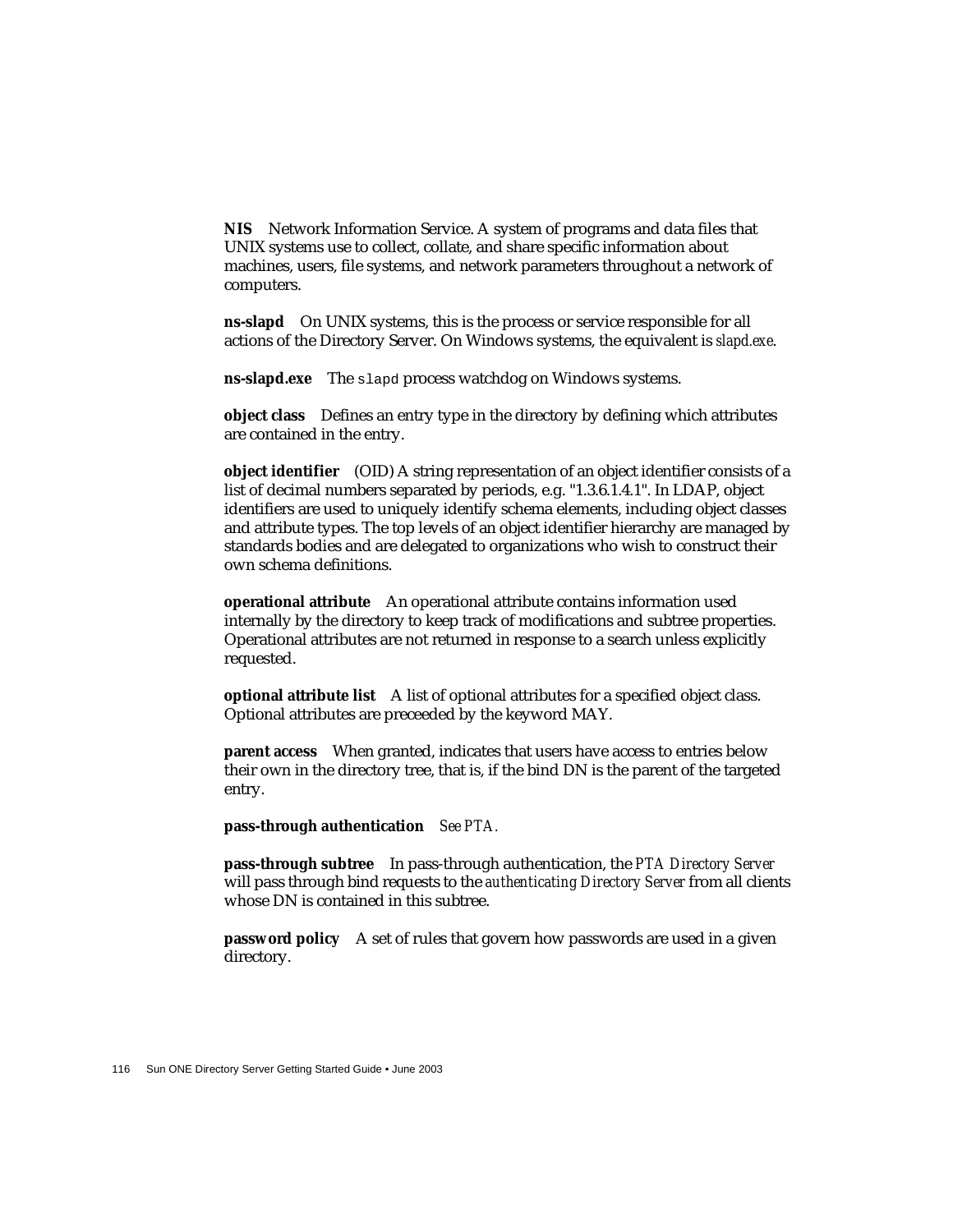**permission** In the context of access control, the permission states whether access to the directory information is granted or denied, and the level of access that is granted or denied. See also *[access rights](#page-106-0)*.

**pointer CoS** A pointer CoS identifies the template entry using the template DN only.

**presence index** Enables efficient searching for entries that contain an attribute of a specified type, regardless of the value of the attribute in the entry.

**propagation behaviour** The synchronization process between a *[consumer](#page-110-4)* and a *[supplier](#page-120-0)*.

**protocol** A set of rules that describes how devices on a network exchange information.

**proxy authorization** A special form of authentication where a user binds to the directory with its own identity but is granted the access rights of another user on a per operation basis. This other user is referred to as the proxy user, and its DN the proxy DN.

**proxy DN** Used with proxied authentication. The proxy DN is the DN of an entry that has access permissions to the target on which the client application is attempting to perform an operation.

<span id="page-116-1"></span>**PTA** Pass-through authentication. Mechanism by which one Directory Server consults another to check bind credentials.

<span id="page-116-2"></span>**PTA Directory Server** In pass-through authentication ([PTA\)](#page-116-1), the PTA Directory Server sends (passes through) bind requests it receives to the [authenticating](#page-107-1)  [Directory Server.](#page-107-1)

**PTA LDAP URL** In pass-through authentication, the URL that defines the *[authenticating Directory Server](#page-107-1)*, *[pass-through subtree](#page-115-0)*(s) and optional parameters.

<span id="page-116-0"></span>**RDN** Relative distinguished name. The name of the actual entry itself, before the entry's ancestors have been appended to the string to form the full distinguished name. Most RDNs consist of a single attribute type and value from the entry.

**referential integrity** Mechanism that ensures that relationships between entries expressed by DN-valued attributes are maintained within the directory.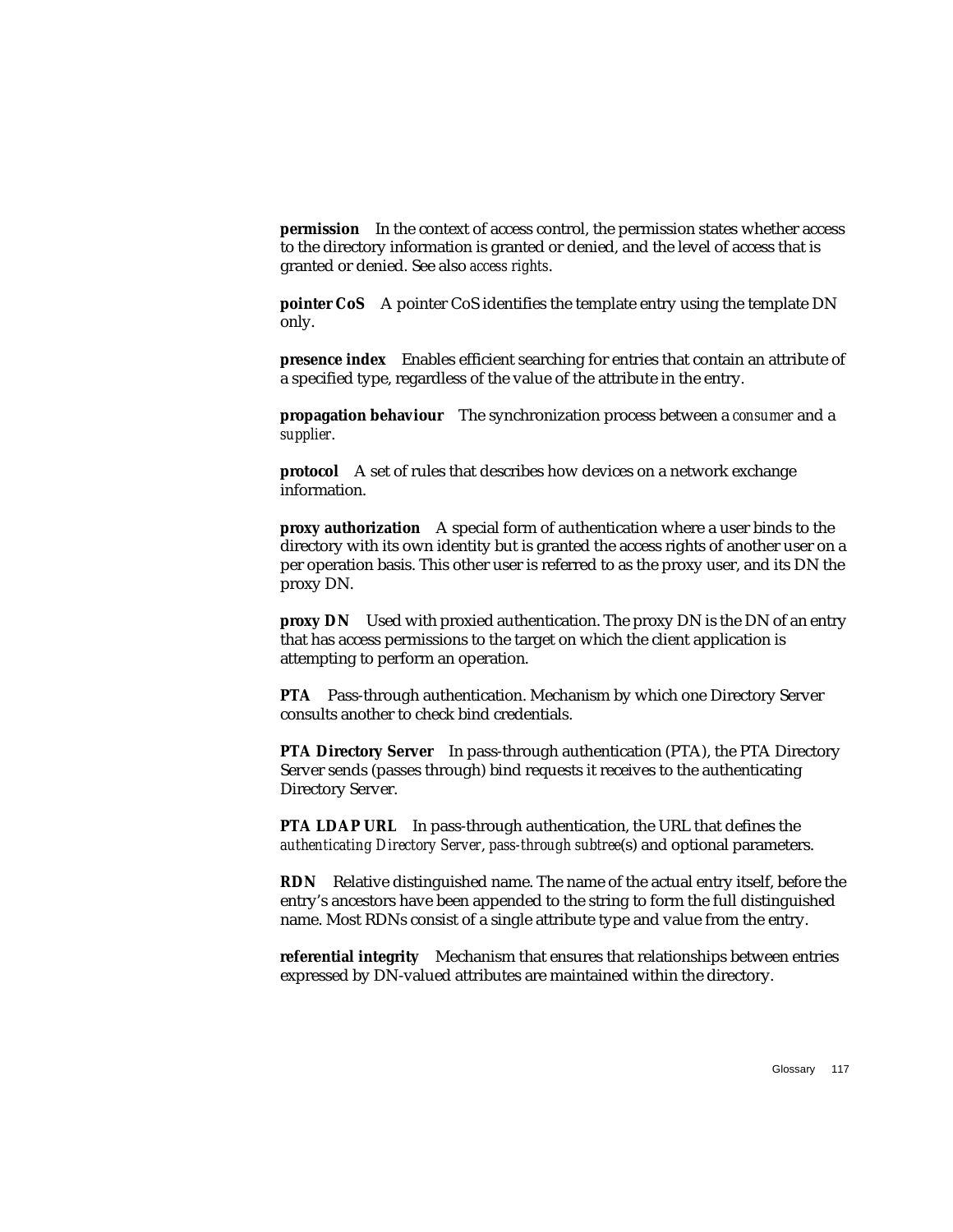<span id="page-117-0"></span>**referral** When a server receives a search or update request from a client that it cannot process, it sends back to the client a pointer to the Directory Server that can process the request.

**referral hop limit** The maximum number of *[referral](#page-117-0)*s that a client should follow in a row.

**relative distinguished name** *See [RDN.](#page-116-0)*

**replica** An instance of an area of *[replication](#page-117-2)* on a server. See also *[consumer replica](#page-110-5)* and *[supplier replica](#page-120-1)*.

**replica cycle** See *[replication cycle](#page-117-1)*.

**replica group** The servers that hold instances of a particular area of *[replication](#page-117-2)*. A server may be part of several replica groups.

<span id="page-117-2"></span>**replication** The process of synchronizing data distributed across Directory Servers and rectifying update *[conflict](#page-110-3)*s.

**replication agreement** Set of configuration parameters that are stored on the supplier server and identify the suffixes to replicate, the consumer servers to which the data is pushed, the times during which replication can occur, the DN and credentials used by the supplier to bind to the consumer, and how the connection is secured.

**replication base entry** The DN of the root of a replicated area.

<span id="page-117-1"></span>**replication cycle** The interval during which update information is exchanged between two or more replicas. The replication cycle begins during an attempt to push data to, or pull data from, another replica or set of replicas, and ends when the data has successfully been exchanged or when an error is encountered.

**replication session** A session set up between two servers in a replica group to pass update information as part of a replica cycle.

**required attribute list** A list of required attributes for a specified object class. Required attributes are preceeded by the keyword MUST.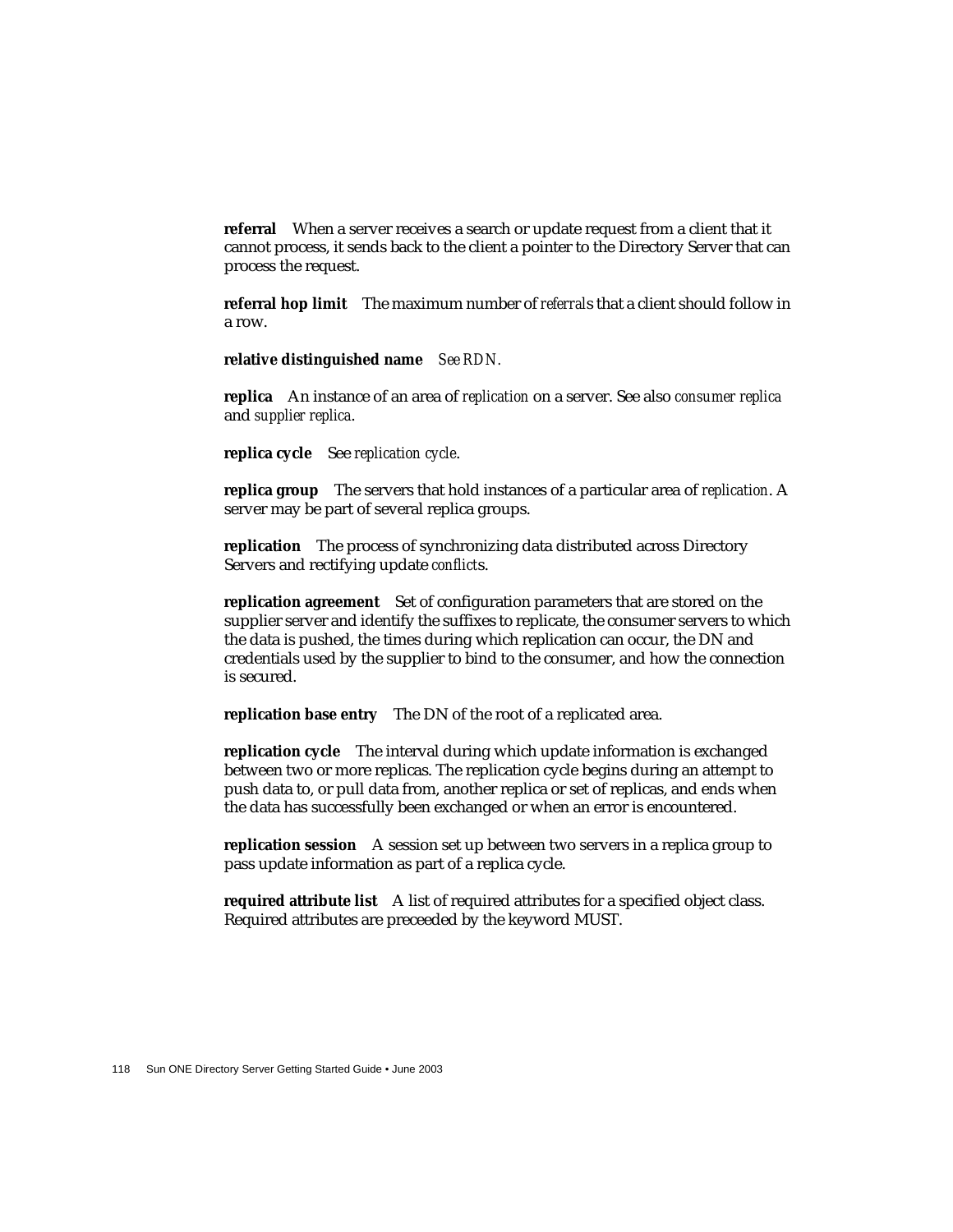<span id="page-118-0"></span>**retro changelog** Provides backward compatibility with 4.x releases of Directory Server. The retro changelog stores changes in the order of arrival on the local server and not in the order in which these changes were applied to the system. The retro changelog was not designed to function in a multi-master replication environment. Note that this is not the same as the *[change log](#page-109-1)*, as the retro changelog is not used in replication.

**role** An entry grouping mechanism. Each role has *members*, which are the entries that possess the role.

**role-based attributes** Attributes that appear on an entry because it possesses a particular role within an associated CoS template.

**root DN** The distinguished name of the Directory Manager (the superuser for the Directory Server).

<span id="page-118-1"></span>**Root DSE** An entry that is automatically generated by the Directory Server and is returned from a baseObject search with a DN that is empty (zero bytes long). The Root DSE provides information to clients about the server's configuration, such as a pointer to the subschema entry, a list of the DNs of the naming contexts held by the server, and a list of the LDAPv3 controls and extensions which the server supports. See also *[DSE](#page-111-5)*.

**root suffix** The parent of one or more sub suffixes. A directory tree can contain more than one root suffix.

**RTT** Round Trip Time (also called the round-trip delay time). The elapsed time for transit of a signal over a closed circuit (from the server to the client and back). This delay is important in systems that require two-way interactive communication where the RTT directly affects the throughput rate. In the context of Sun ONE Directory Server, the RTT and the TCP window can have a significant impact on *[replication](#page-117-2)* performance over WAN.

**schema** Definitions describing what types of information can be stored as entries in the directory. When information that does not match the schema is stored in the directory, clients attempting to access the directory may be unable to display the proper results.

**schema checking** Ensures that entries added or modified in the directory conform to the defined schema. Schema checking is on by default and users will receive an error if they try to save an entry that does not conform to the schema.

**Secure Sockets Layer** *See [SSL.](#page-119-0)*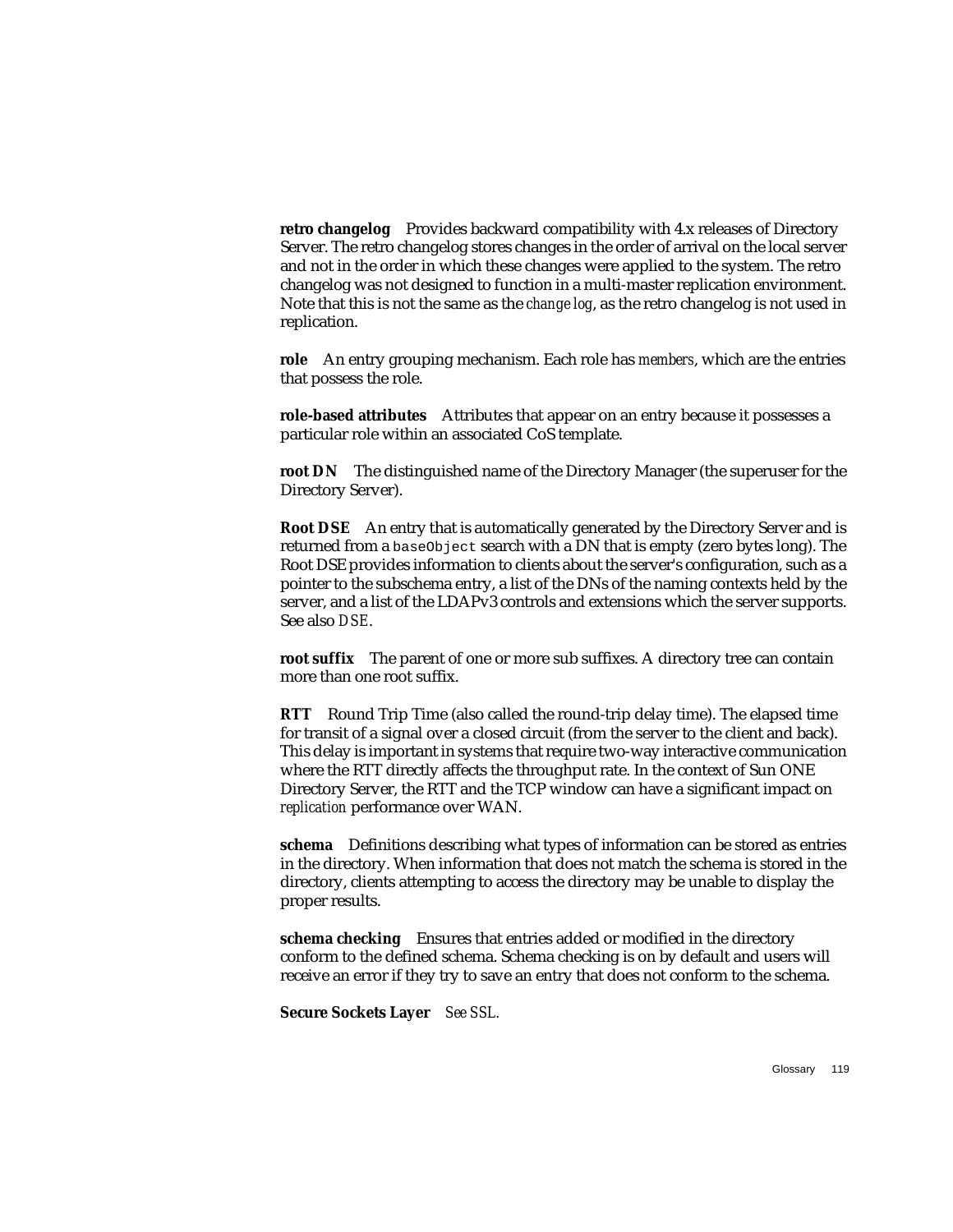**self access** When granted, indicates that users have access to their own entries, that is, if the bind DN matches the targeted entry.

**server authentication** Allows a [client](#page-109-2) to make sure that it is connected to a secure server, preventing another computer from impersonating the server or attempting to appear secure when it is not.

**server root** Also known as *ServerRoot*. A directory on the server machine dedicated to holding the server program and configuration, maintenance, and information files.

**Simple Network Management Protocol** *See [SNMP](#page-119-3).*

**single-master replication** A *[replication](#page-117-2)* model in which only one server, the master, allows LDAP write access to the replicated data. In a single-master replication model, the supplier or master server maintains a *[change log](#page-109-1)*.

<span id="page-119-2"></span>**slapd.exe** On Windows systems, this is the process or service responsible for all actions of the Directory Server. On UNIX systems, the equivalent is *[ns-slapd](#page-115-1)*.

<span id="page-119-3"></span>**SNMP** Simple Network Management Protocol. Used to monitor and manage application processes running on the servers, by exchanging data about network activity.

<span id="page-119-1"></span>**SNMP master agent** Software that exchanges information between the various subagents and the NMS.

<span id="page-119-4"></span>**SNMP subagent** Software that gathers information about the managed device and passes the information to the master agent.

**SOAP** Simple Object Access Protocol. A lightweight, *[XML](#page-121-0)*-based protocol for the exchange of information in a decentralized, distributed environment. In the context of Sun ONE Directory Server, SOAP is used with HTTP to provide a framework for describing the contents of messages and how to process them.

<span id="page-119-0"></span>**SSL** Secure Sockets Layer. A software library establishing a secure connection between two parties (client and server) used to implement *[HTTPS](#page-112-1)*, the secure version of *[HTTP](#page-112-0)*.

**standard index** Indexes that are maintained by default.

**subagent** *See [SNMP subagent](#page-119-4)*.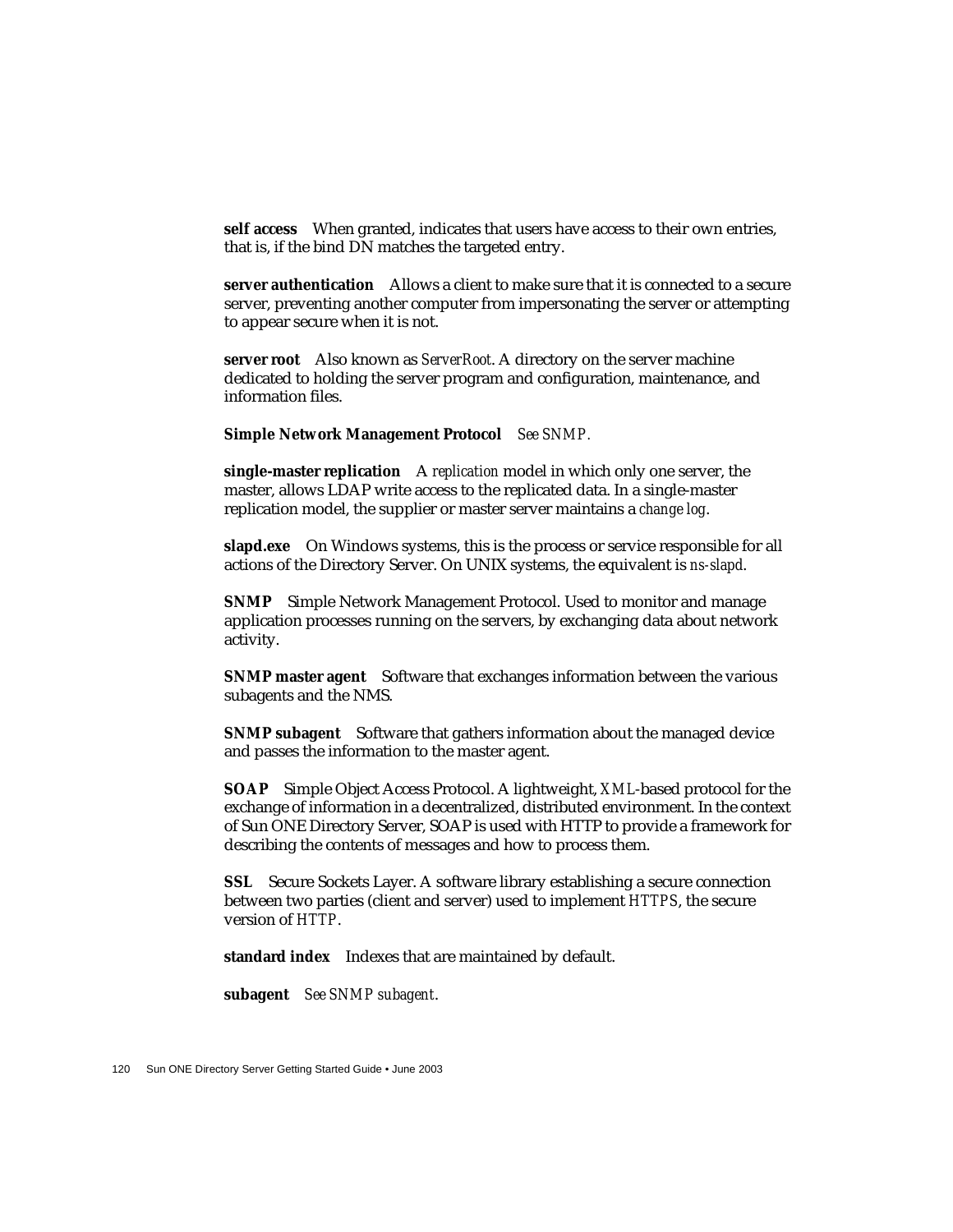**subschema entry** An entry containing all the schema definitions (definitions of object classes, attributes, matching rules, and so on) used by entries in part of a directory tree.

**substring index** Allows for efficient searching against substrings within entries. Substring indexes are limited to a maximum of three characters per *[index key](#page-112-2)*.

**sub suffix** A branch underneath a root suffix.

**suffix** The name of the entry in the directory tree, below which data is stored. Multiple suffixes are possible within the same directory. Each database only has one suffix.

<span id="page-120-0"></span>**supplier** Server containing the master copy of directory trees or subtrees that are replicated to consumer servers.

<span id="page-120-1"></span>**supplier replica** A replica that contains a master copy of directory information and can be updated. A server can hold any number of master replicas.

**supplier server** In the context of replication, a server that holds a replica that is copied to a different server is called a supplier for that replica.

**symmetric encryption** Encryption that uses the same key for both encrypting and decrypting. The Data Encryption Standard (DES) is an example of a symmetric encryption algorithm.

**system index** An index that cannot be deleted or modified as it is essential to Directory Server operations.

**target** In the context of access control, the target identifies the directory information to which a particular ACI applies.

**target entries** The entries within the scope of a CoS.

**TCP/IP** Transmission Control Protocol/Internet Protocol. The main network protocols for the Internet and for enterprise networks.

**template entry** *See [CoS template entry.](#page-110-6)*

<span id="page-120-2"></span>**TLS** Transport Layer Security. The standard for Secure Socket Layers (SSL), a public key based protocol.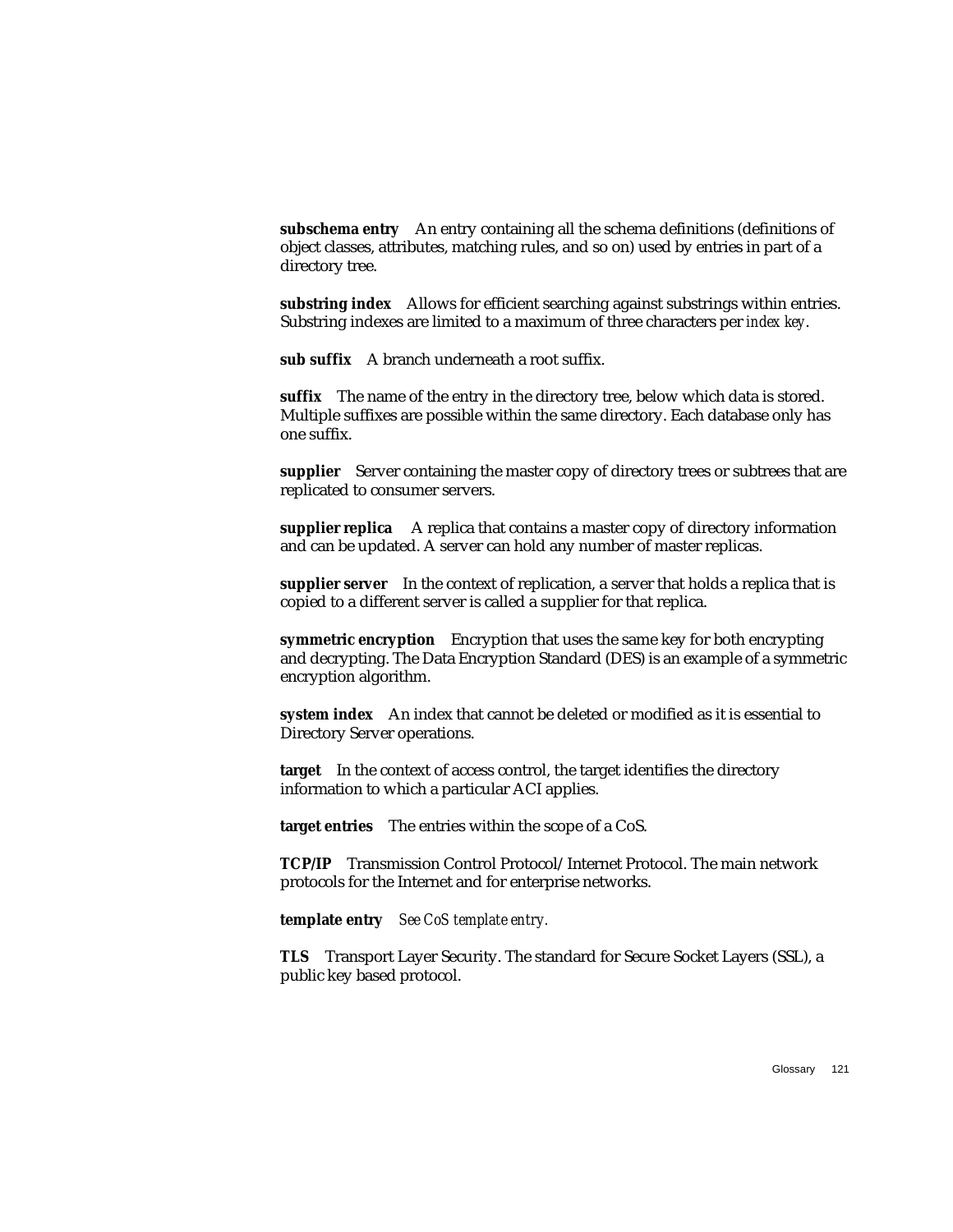**topology** The way a directory tree is divided among physical servers and how these servers link with one another.

**Transport Layer Security** *See [TLS](#page-120-2).*

**virtual list view index** (VLV) See *browsing index*.

**X.500 standard** The set of ISO/ITU-T documents outlining the recommended information model, object classes and attributes used by Directory Server implementation. *[LDAP](#page-113-0)* is a "lightweight" version of the Directory Access Protocol (DAP) used by the X.500 standard.

<span id="page-121-0"></span>**XML** Extensible Markup Language. XML is an underlying format for structured textual document exchange on the web.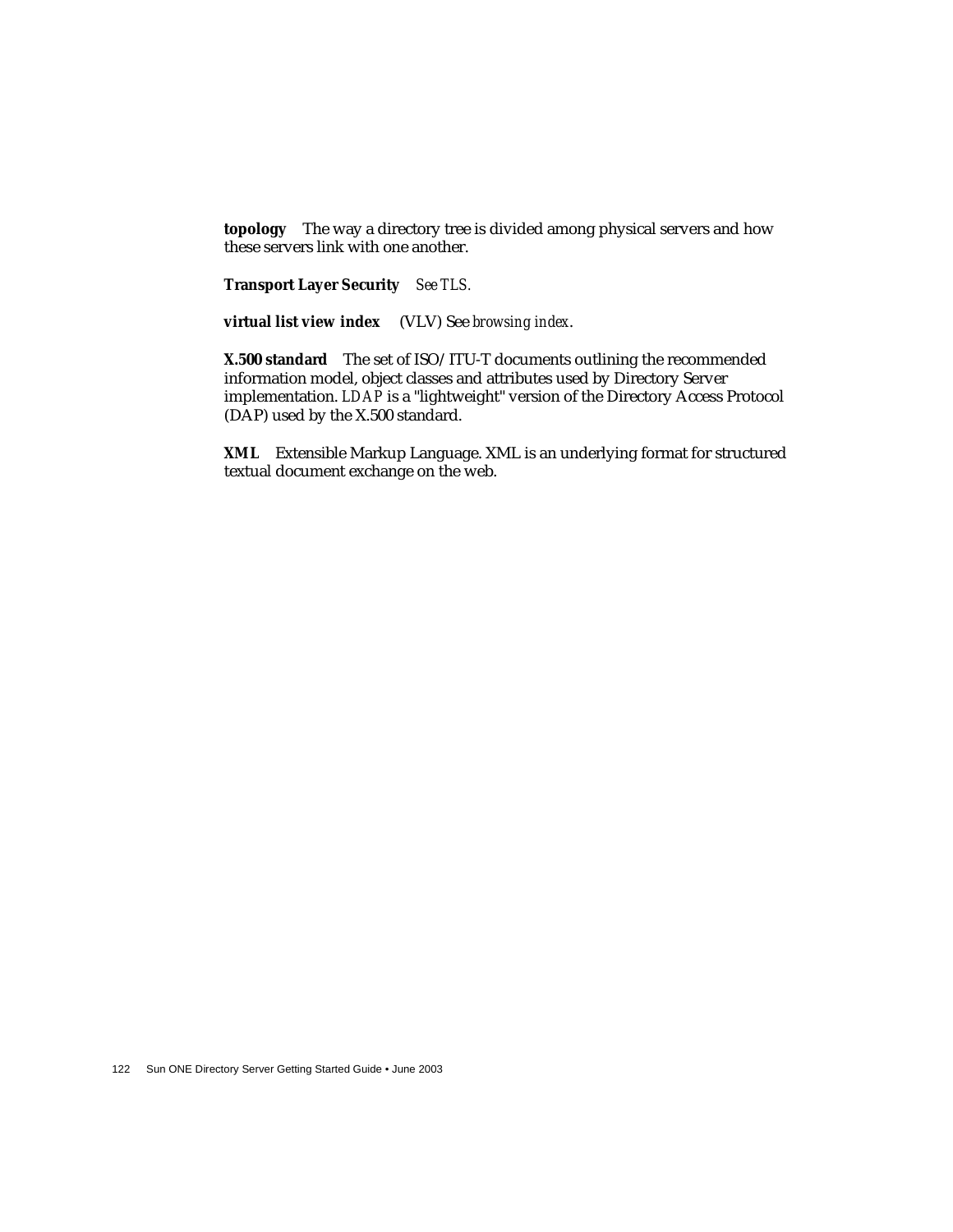# Index

### **A**

access control [40](#page-39-0) access log [96](#page-95-0) access restrictions [95](#page-94-0) accessibility [105](#page-104-0) account inactivation [40](#page-39-1) ACIs [62,](#page-61-0) [95](#page-94-1) adding [96](#page-95-1) creating [62](#page-61-1) approximate index [34](#page-33-0) approximate searches [83](#page-82-0) architecture overview [28](#page-27-0) attributes [32](#page-31-0), [36](#page-35-0) adding [88](#page-87-0) changing [88](#page-87-1) searching for [82](#page-81-0) auditing [40](#page-39-2) authentication [39](#page-38-0)

### **B**

-b option [77](#page-76-0) bak2db [34](#page-33-1) bak2db.pl [34](#page-33-2) base DN, ldapsearch and [80](#page-79-0) Boolean operators, in search filters [84](#page-83-0) browsing index [35](#page-34-0)

### **C**

cascading replication [43](#page-42-0) chaining [32](#page-31-1) change log [44](#page-43-0) class of service [39](#page-38-1), [58](#page-57-0) client authentication [85](#page-84-0) cn=config [30](#page-29-0) collation order search filters and [98](#page-97-0) command-line utilities ldapsearch [81](#page-80-0) commas in DNs [85](#page-84-1) compound search filters [84](#page-83-1) configuration examining [70](#page-69-0) console [46](#page-45-0) consumer [41](#page-40-0) initializing [66](#page-65-0) COS [39,](#page-38-1) [58](#page-57-0) adding entries [94](#page-93-0) creating entries [59,](#page-58-0) [61](#page-60-0) COS definition entry [61](#page-60-0) COS template entry [59](#page-58-0)

### **D**

-D option [77](#page-76-1) data backing up and restoring [34](#page-33-3)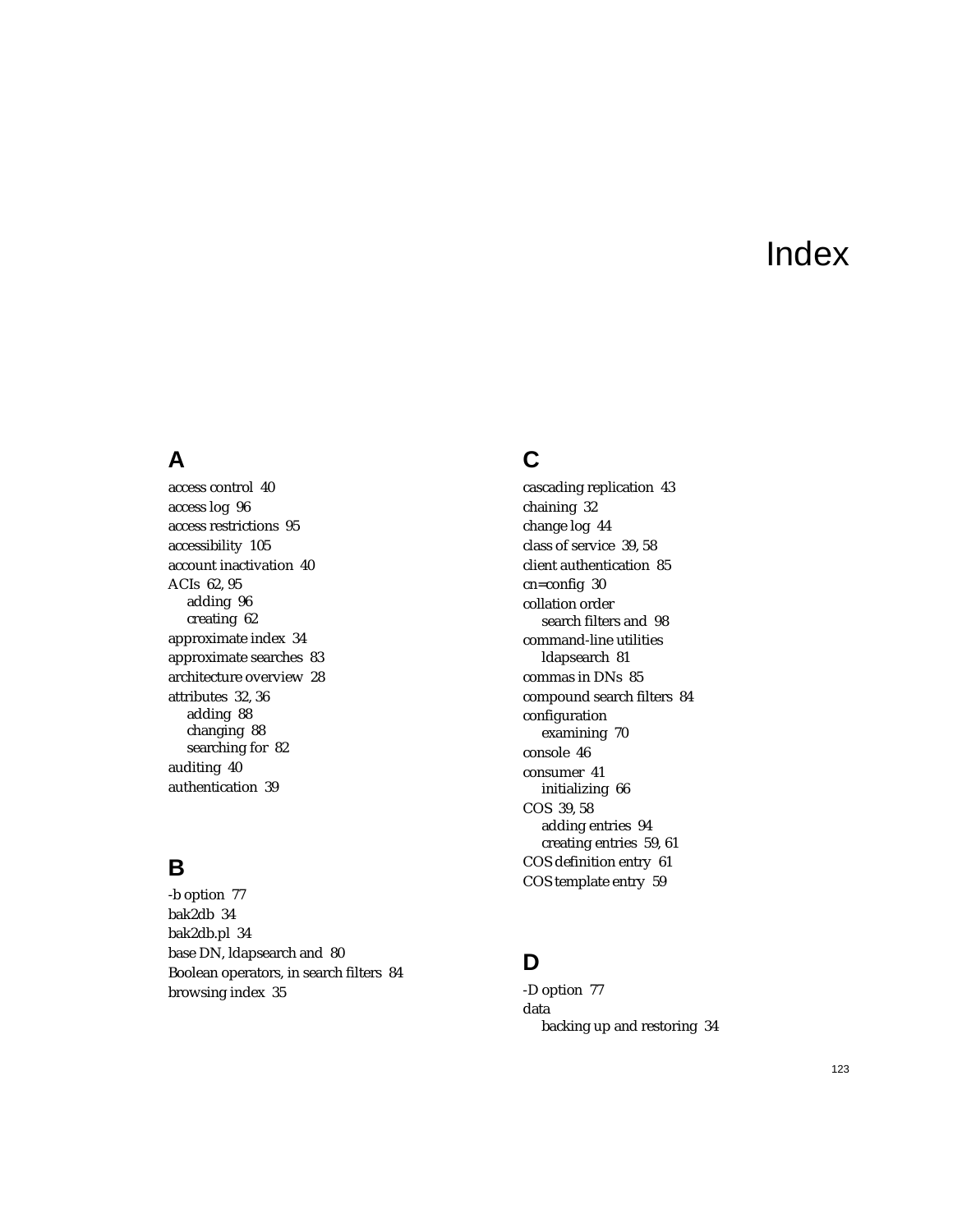distribution [32](#page-31-2) examining [71](#page-70-0) exporting [33](#page-32-0) importing [33](#page-32-1) indexing [34](#page-33-4) storage [31](#page-30-0) data objects creating [64](#page-63-0) database [26](#page-25-0) ldif2db [74](#page-73-0) populating [74](#page-73-0) db2bak [34](#page-33-5) db2ldif [34](#page-33-6) db2ldif.pl [34](#page-33-7) deleting entries [90](#page-89-0) directory information tree [29](#page-28-0) directory server configuration [51](#page-50-0), [70](#page-69-0) installing [50](#page-49-0) searching [75](#page-74-0) directory server console [49](#page-48-0) starting [51](#page-50-1) using [51](#page-50-2) directory service [24,](#page-23-0) [26](#page-25-1) DIT [29](#page-28-1) DNS [24](#page-23-1) documentation Administration Guide [18](#page-17-0) Deployment Guide [16](#page-15-0) Installation and Tuning Guide [17](#page-16-0) Plug-In API Programming Guide [19](#page-18-0) Plug-In API Reference [20](#page-19-0) Reference Manual [18](#page-17-1) Resource Kit Tools Reference [20](#page-19-1) Server Console Server Management Guide [21](#page-20-0) domain component [31](#page-30-1) dse.ldif file [70](#page-69-1) DSML [26](#page-25-2) DSRK [10](#page-9-0) dynamic groups [38](#page-37-0) adding [92](#page-91-0)

### **E**

encryption [40](#page-39-3) entries [32](#page-31-3) adding [54,](#page-53-0) [88](#page-87-2) adding and changing [87](#page-86-0) adding attributes to [88](#page-87-0) changing attribute values [88](#page-87-1) deleting [90](#page-89-0) finding [54,](#page-53-1) [75](#page-74-0) equality index [34](#page-33-8) equality search [82](#page-81-1) international example [103](#page-102-0) equality searches example [86](#page-85-0) error log boosting [97](#page-96-0) escaping characters [85](#page-84-2)

### **F**

failover [40](#page-39-4) fault tolerance [40](#page-39-5) filtered roles [38](#page-37-1) filtering [81](#page-80-1) filters matching rule [98](#page-97-1) fractional replication [44](#page-43-1) front-ends [28](#page-27-1)

## **G**

global directory services [25](#page-24-0) greater than or equal to search international example [103](#page-102-1) greater than or equal to searches [83](#page-82-1) international example [103](#page-102-2) groups [38](#page-37-0) adding [91,](#page-90-0) [92](#page-91-0) adding members [56](#page-55-0) dynamic [38](#page-37-0)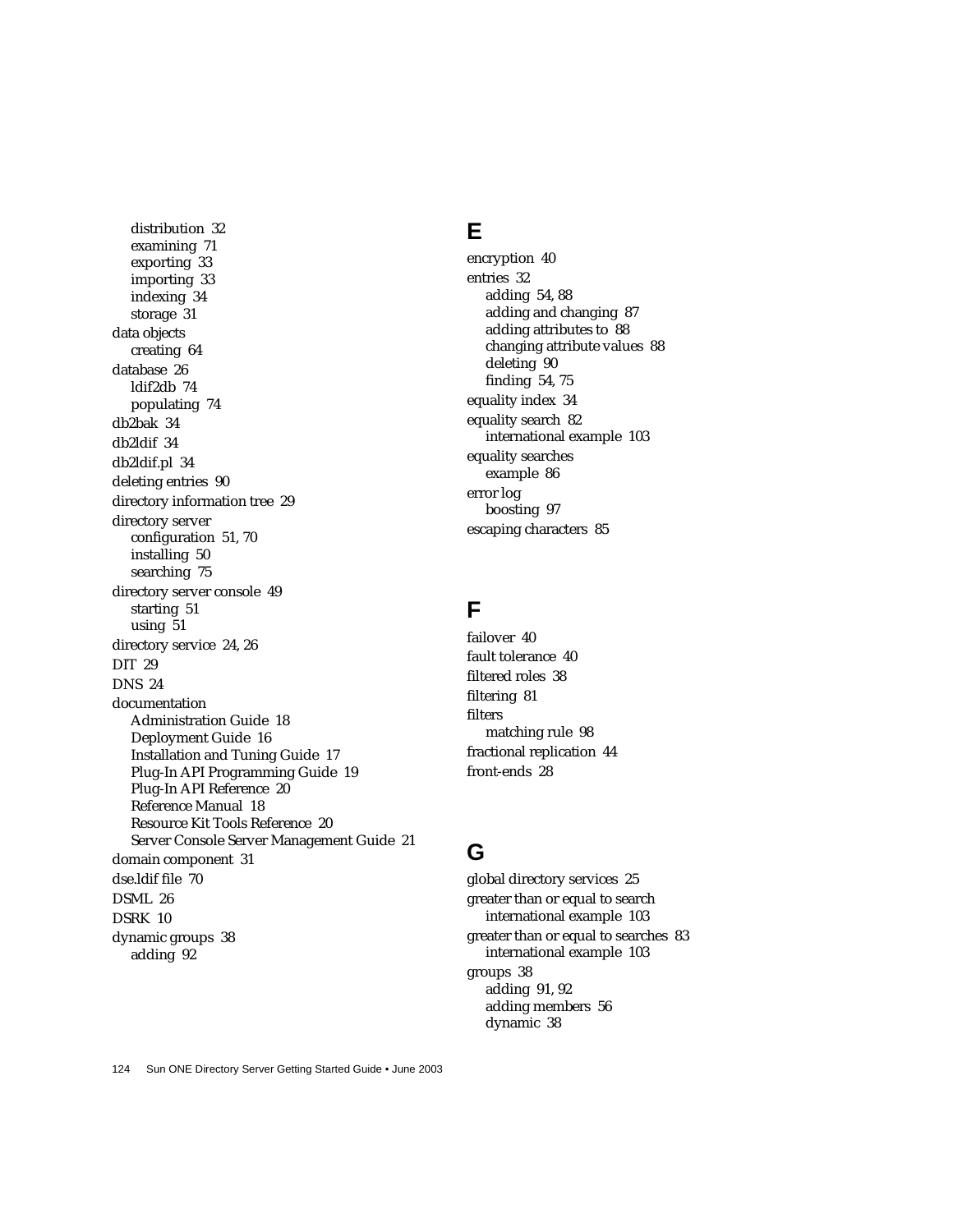static [38](#page-37-0)

## **H**

-h option [77](#page-76-2) hub [41](#page-40-1)

# **I**

indexes [34](#page-33-4) indexing data [34](#page-33-4) installation location ??[–10](#page-9-1) international index [35](#page-34-1) international searches [98](#page-97-2), [102](#page-101-0) equality [103](#page-102-0) examples [102](#page-101-1) greater than [103](#page-102-1) greater than or equal to [103](#page-102-2) less than [102](#page-101-2) less than or equal to [102](#page-101-3) matching rule filter syntax [98](#page-97-3) substring [104](#page-103-0) using OIDs in [99](#page-98-0) internationalization [98](#page-97-4) matching rule filters [98](#page-97-3) search filters and [98](#page-97-2)

### **L**

-l option [77](#page-76-3) language support searching and [98](#page-97-2) language tags [100](#page-99-0) in international searches [100](#page-99-1) LDAP [25](#page-24-1) LDAP search filters DNs with commas and [85](#page-84-1) LDAP\_BASEDN [80](#page-79-1) ldapdelete utility [87,](#page-86-1) [90](#page-89-0)

ldapmodify utility [87](#page-86-2) ldapsearch utility [75](#page-74-1) base DN and [80](#page-79-0) command-line syntax [76](#page-75-0) DNs with commas and [85](#page-84-1) example of use [79](#page-78-0) examples [79](#page-78-1) filters [81](#page-80-1) limiting attributes returned [80](#page-79-2) options [77](#page-76-4) search filters [81](#page-80-0) special characters [76](#page-75-1) specifying files [80](#page-79-2) ldapsubentry [32](#page-31-4) LDIF [32](#page-31-5) file format [71](#page-70-1) sample file [72](#page-71-0) ldif2db [33](#page-32-2), [74](#page-73-0) ldif2db.pl [33](#page-32-3) ldif2ldap [33](#page-32-4) less than or equal to searches international example [102](#page-101-3) syntax [83](#page-82-2) less than searches international example [102](#page-101-2) load balancing [41](#page-40-2) log information [96](#page-95-2) logs [96](#page-95-2)

#### **M**

managed roles [38](#page-37-1) adding [92](#page-91-1) master [41](#page-40-3) matching rule filters [98](#page-97-1) matching rules using language tags and suffixes in [100](#page-99-2) using language tags in [100](#page-99-1) using OIDs [99](#page-98-1) using OIDs and suffixes in [100](#page-99-3) using wildcards in [101](#page-100-0) multi-master replication [43](#page-42-1) multiple search filters [84](#page-83-1)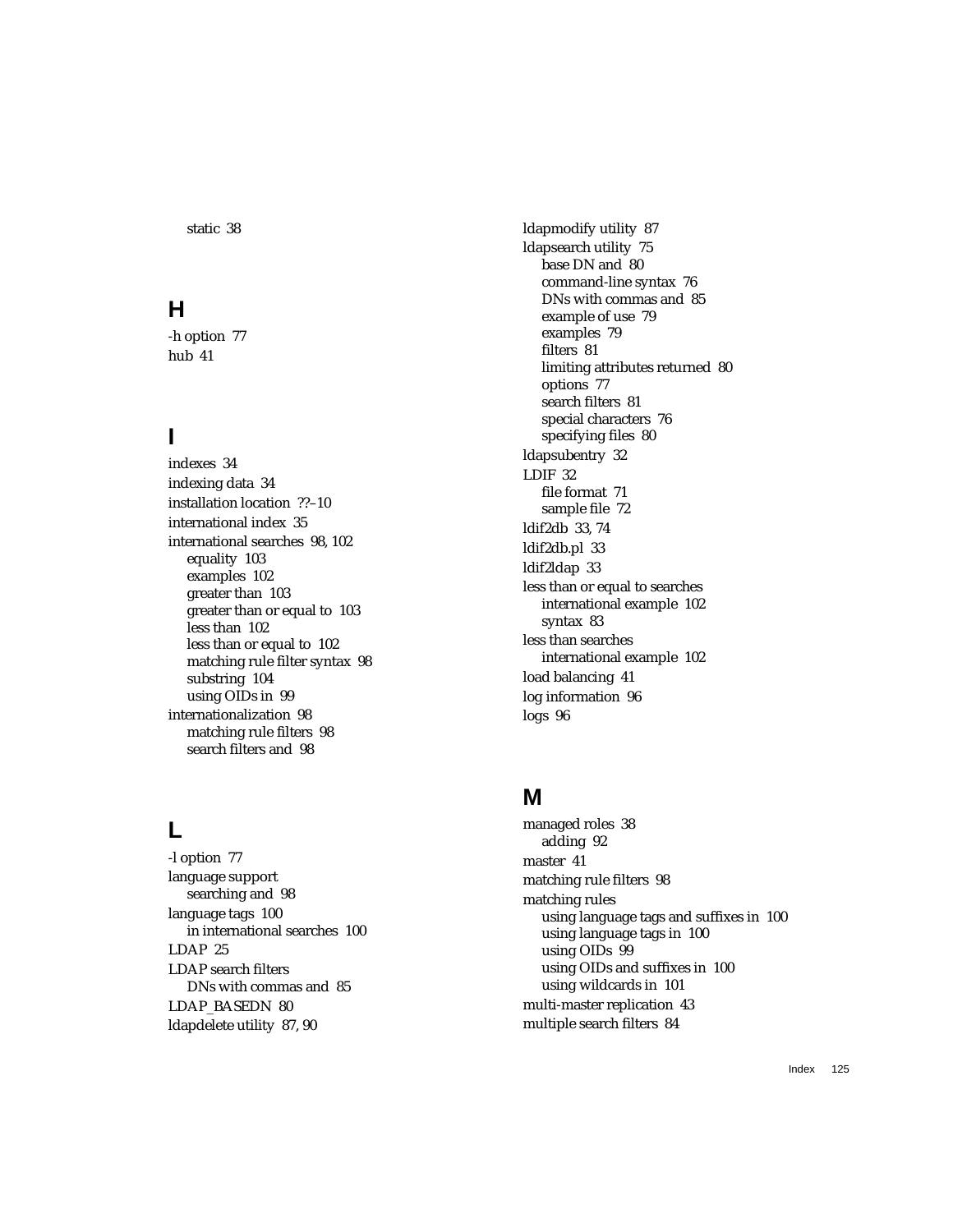### **N**

nested roles [38](#page-37-1)

## **O**

o=NetscapeRoot [30](#page-29-1) o=userRoot [30](#page-29-2) object class [37](#page-36-0) object identifier (OID) in matching rules [99](#page-98-0) OIDs [99](#page-98-2) operational attributes [32](#page-31-6) operators Boolean [84](#page-83-0) international searches and [101](#page-100-1) search filters and [82](#page-81-2) suffix [101](#page-100-2) organizational unit [31](#page-30-2)

## **P**

-p option [77](#page-76-5) password policy [39](#page-38-2) plug-ins overview [29](#page-28-2) pointer COS [94](#page-93-0) presence index [34](#page-33-9) presence searches example [86](#page-85-1) syntax [83](#page-82-3) product overview [27](#page-26-0)

## **R**

replication [40](#page-39-6) cascading [43](#page-42-0) concepts [41](#page-40-4) enabling [65](#page-64-0) fractional [44](#page-43-1)

identity [44](#page-43-2) multi-master [43](#page-42-1) setting up [63](#page-62-0) testing [67](#page-66-0) unit of [44](#page-43-3) replication agreement [44](#page-43-4) setting up [66](#page-65-1) replication manager [45](#page-44-0) role definitions [93](#page-92-0) roles [38](#page-37-1) adding [92](#page-91-1) checking membership [58](#page-57-1) creating [57](#page-56-0) filtered [38](#page-37-1) managed [38](#page-37-1) nested [38](#page-37-1) searching for [93](#page-92-0) root DSE [79](#page-78-2) root suffix [29](#page-28-3)

## **S**

-s option [78](#page-77-0) schema [35](#page-34-2) format [36](#page-35-1) searching [80](#page-79-3) viewing [55,](#page-54-0) [90](#page-89-1) violation [90](#page-89-2) search filters [79,](#page-78-3) [81](#page-80-0) Boolean operators [84](#page-83-0) compound [84](#page-83-2) contained in file [80](#page-79-2) examples [81](#page-80-2), [86](#page-85-2) matching rule [98](#page-97-3) operators in [82](#page-81-2) specifying attributes [82](#page-81-0) specifying using a file [85](#page-84-3) syntax [81](#page-80-3) using attributes in [82](#page-81-3) using compound [84](#page-83-1) using multiple [84](#page-83-1) using operators in [82](#page-81-4) search types supported [101](#page-100-3)